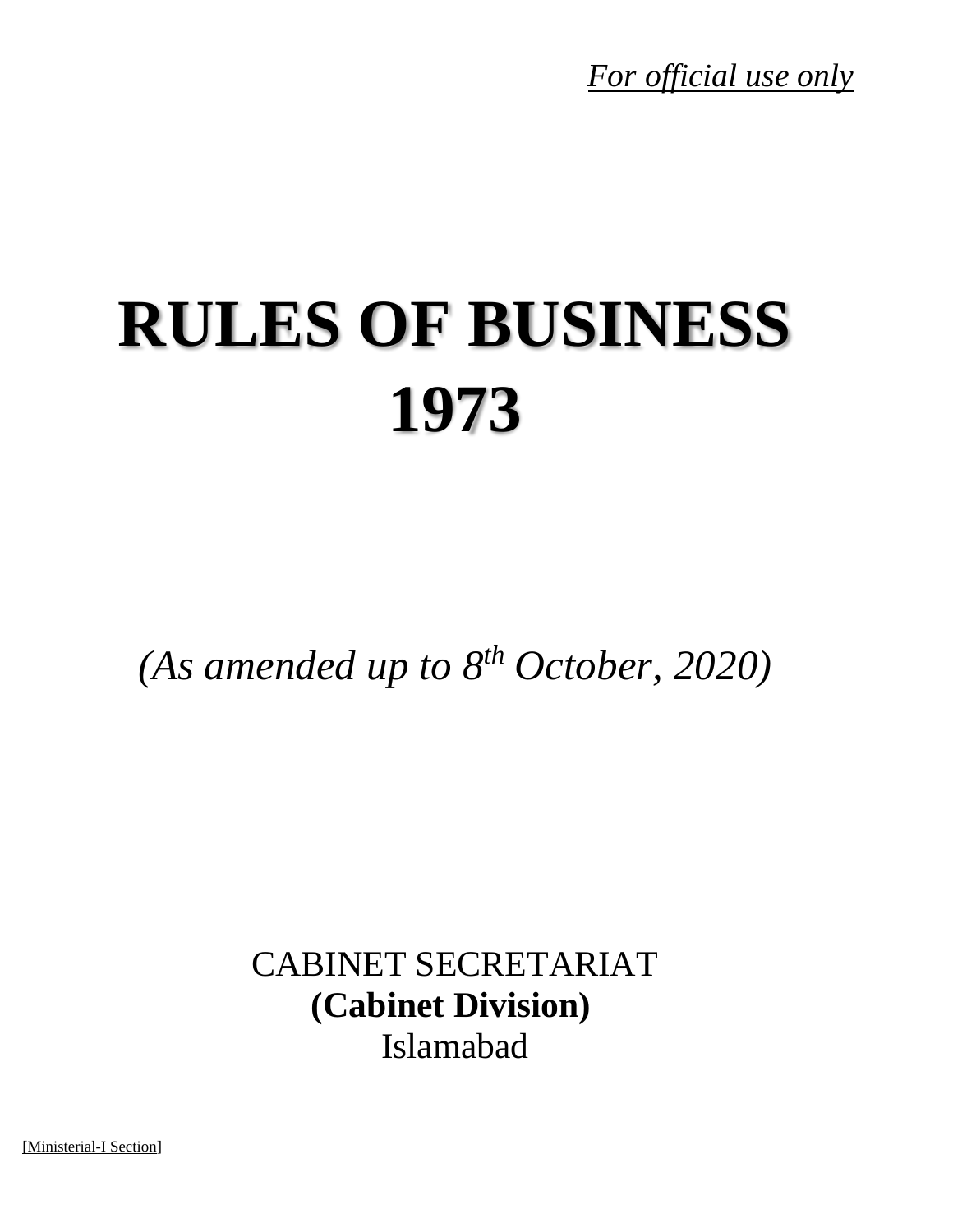#### **T A B L E O F C O N T E N T S PART A.—GENERAL**

| <b>Rule</b> |                                                                                       | Page      |  |  |
|-------------|---------------------------------------------------------------------------------------|-----------|--|--|
| 1.          |                                                                                       |           |  |  |
| 2.          |                                                                                       |           |  |  |
| 3.          |                                                                                       |           |  |  |
| 4.          |                                                                                       | $3-4$     |  |  |
| 5.          |                                                                                       | $4-6$     |  |  |
| 6.          |                                                                                       | 6         |  |  |
| 7.          |                                                                                       | 6         |  |  |
|             | <b>PART B.-CONSULTATION AMONG DIVISIONS</b>                                           |           |  |  |
| 8.          |                                                                                       |           |  |  |
| 9.          |                                                                                       |           |  |  |
| 10.         | 8                                                                                     |           |  |  |
| 11.         | $8-9$                                                                                 |           |  |  |
| 12.         | 9                                                                                     |           |  |  |
| 13.         | 10                                                                                    |           |  |  |
| 14.         | 10                                                                                    |           |  |  |
| 14A.        |                                                                                       | 10        |  |  |
|             | PART C.-REFERENCES TO THE PRIME MINISTER AND THE PRESIDENT                            |           |  |  |
| 15.         |                                                                                       | $11 - 12$ |  |  |
| 15A.        |                                                                                       | 12        |  |  |
|             | <b>PART D.-CABINET PROCEDURE</b>                                                      |           |  |  |
| 16.         |                                                                                       | $12 - 13$ |  |  |
| 17.         |                                                                                       | $13 - 14$ |  |  |
| 18.         |                                                                                       | 14        |  |  |
| 19.         |                                                                                       | 15        |  |  |
| 20.         |                                                                                       | $15 - 16$ |  |  |
| 21.         |                                                                                       | 16        |  |  |
| 22.         |                                                                                       | 17        |  |  |
| 23.         | Procedure regarding Committees of Cabinet, and National Economic Council              | 17        |  |  |
| 24.         | Action on decisions of the Cabinet, National Economic Council or their Committees etc | $17 - 18$ |  |  |
| 25.         |                                                                                       | 18-19     |  |  |
| 26.         |                                                                                       |           |  |  |
|             | <b>PART E.-LEGISLATION</b>                                                            |           |  |  |
| 27.         |                                                                                       |           |  |  |
| 28.         |                                                                                       |           |  |  |
| 29.         |                                                                                       | 21        |  |  |
| 30.         | Ordinances                                                                            | 21        |  |  |
|             | PART F.-RELATIONS WITH MAJLIS-E-SHOORA (PARLIAMENT)                                   |           |  |  |
| 31.         |                                                                                       | 21        |  |  |
| 32.         | Summoning of Majlis-e-Shoora (Parliament) a House or Joint sitting by the             |           |  |  |
|             |                                                                                       | 21        |  |  |
|             |                                                                                       |           |  |  |
| 33.         | Prorogation of Majlis-e-Shoora (Parliament) a House or Joint sitting by the President |           |  |  |
|             |                                                                                       | 22        |  |  |
| 34.         | Summoning and Prorogation of National Assembly by the Speaker                         | 22        |  |  |
| 35.         |                                                                                       | 22        |  |  |
| 36.         |                                                                                       | 22        |  |  |
| 37.         |                                                                                       | 22        |  |  |
| 38.         |                                                                                       | $22 - 23$ |  |  |
| 39.         |                                                                                       |           |  |  |
| 40.         |                                                                                       |           |  |  |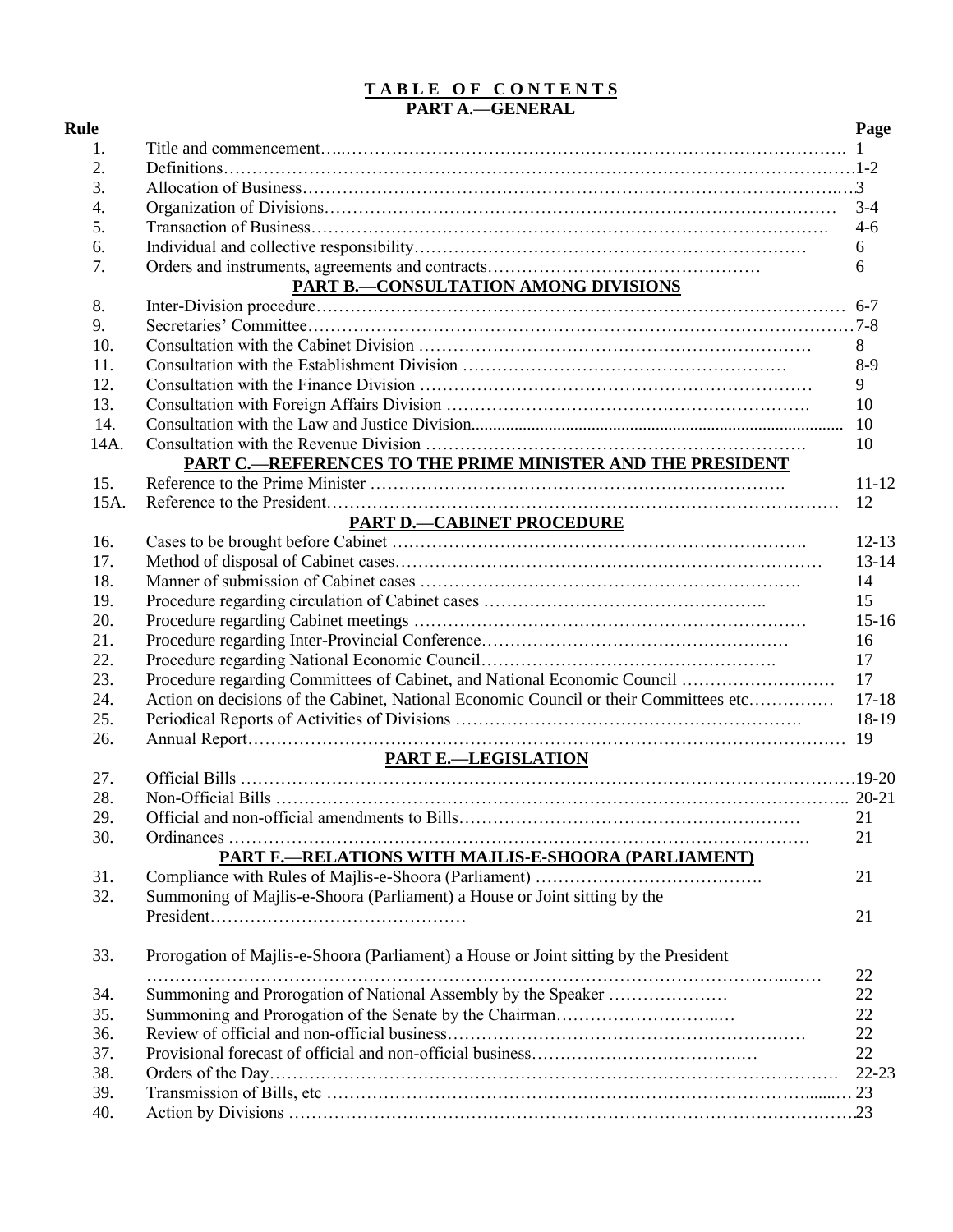| 41.           |                                                                                 |            |  |  |
|---------------|---------------------------------------------------------------------------------|------------|--|--|
| 42.           |                                                                                 |            |  |  |
| 42A.          |                                                                                 | 24         |  |  |
| 43.           |                                                                                 | 24         |  |  |
| 44.           |                                                                                 |            |  |  |
| 45.           |                                                                                 |            |  |  |
| 46.           |                                                                                 |            |  |  |
| 47.           |                                                                                 |            |  |  |
|               | <b>PART G.-RELATIONS WITH PROVINCES</b>                                         |            |  |  |
| 48.           |                                                                                 |            |  |  |
| 49.           |                                                                                 |            |  |  |
| 50.           |                                                                                 | 26         |  |  |
|               | <b>PART H.-EMERGENCY PROVISIONS</b>                                             |            |  |  |
| 51.           | Proclamation of Emergency on account of war, internal disturbance, etc          | 26         |  |  |
| 52.           |                                                                                 | 26         |  |  |
| 53.           |                                                                                 |            |  |  |
| 54.           |                                                                                 | 27         |  |  |
|               | <b>PART I.-MISCELLANEOUS PROVISIONS</b>                                         |            |  |  |
| 55.           |                                                                                 | 27         |  |  |
| 56.           |                                                                                 | $27 - 28$  |  |  |
| 57.           |                                                                                 |            |  |  |
| 58.           |                                                                                 |            |  |  |
|               | <b>SCHEDULES</b>                                                                |            |  |  |
| Schedule I.   |                                                                                 |            |  |  |
| Schedule II.  |                                                                                 |            |  |  |
| Schedule III  | List of Attached Departments declared as such by the Federal Government         | 69-71      |  |  |
| Schedule IV.  | List of officers authorized to make and execute orders and other instruments in |            |  |  |
|               |                                                                                 | 72         |  |  |
| Schedule VA.  | List of cases to be submitted to the Prime Minister for his orders              | $73 - 75$  |  |  |
| Schedule VB.  | List of cases requiring orders of the President on the advice of the Prime      |            |  |  |
|               |                                                                                 | $.76 - 78$ |  |  |
| Schedule VI.  | List of cases to be submitted to the President for his orders in his discretion | 79         |  |  |
| Schedule VII. | Cases and papers to be submitted to the President for information               | 80         |  |  |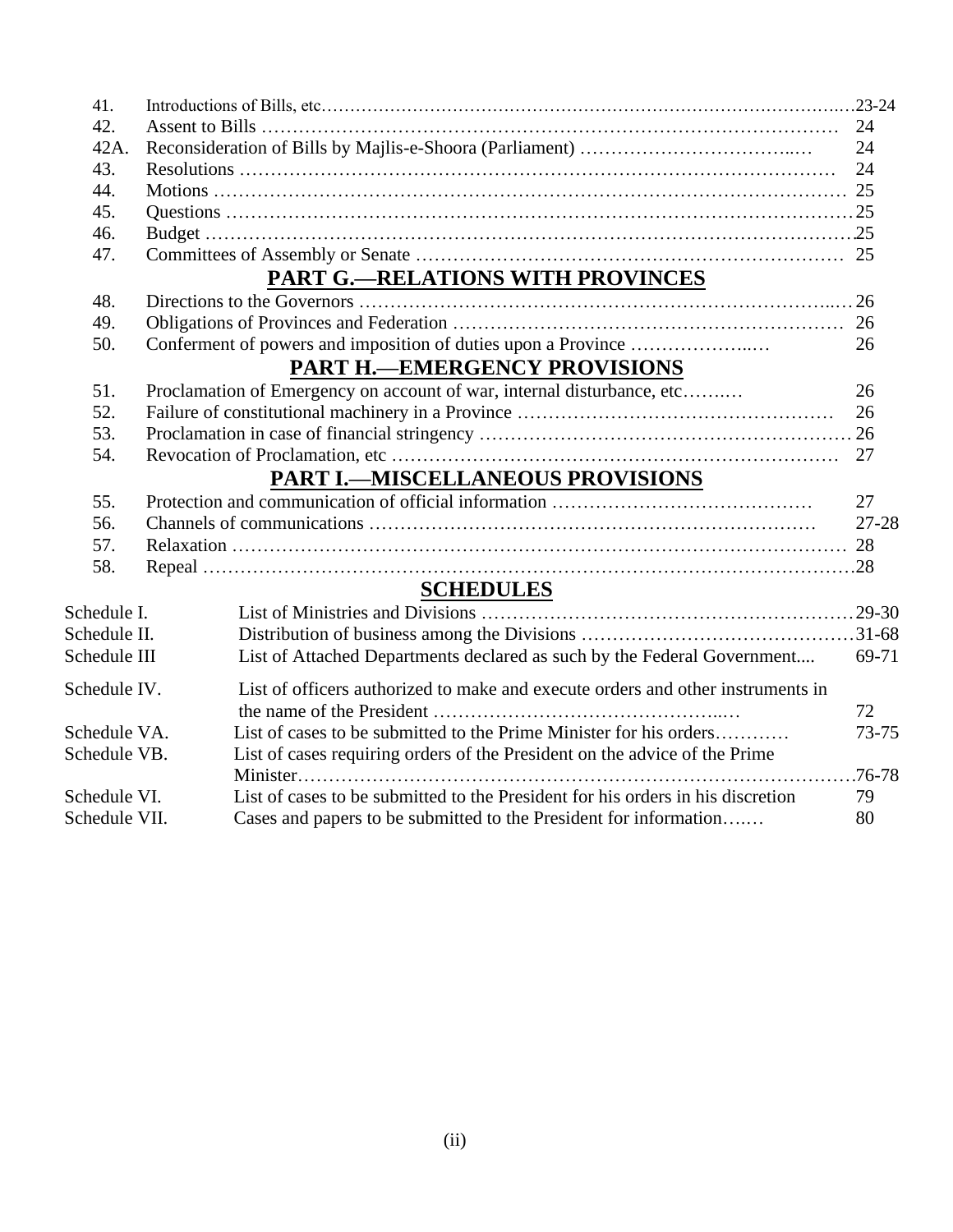# **RULES OF BUSINESS**

In exercise of the powers conferred by Articles 90 and 99 of the Constitution of the Islamic Republic of Pakistan, the Federal Government is pleased to make the following rules:-

## **PART A.--GENERAL**

**1. Title and commencement.--**(1) These rules may be called the "Rules of Business, 1973."

(2) They shall come into force on the fourteenth day of August 1973.

**2. Definitions.--**(1) In these rules, unless there is anything repugnant in the subject or context:

- (i) "Assembly" means the National Assembly;
- (ii) "Attached Department" means a Department which has direct relation with a Division and has been declared as such by the Federal Government;
- (iii) "business" means all work done by the Federal Government;
- (iv) "Cabinet" means and consists of the Prime Minister and the Federal Ministers;
- (v) "case" means a particular matter under consideration and includes all papers relating to it and required to enable the matter to be disposed of, viz., correspondence and notes, and also any previous paper on the subject or subjects covered by it or connected with it;
- (vi) "Division" means a self-contained administrative unit responsible for the conduct of business of the Federal Government in a distinct and specified sphere and declared as such by the Federal Government;
- (vii) "Federal Secretariat" means the Divisions or the Ministries when referred to collectively;
- (viii) "Gazette" means the official Gazette of Pakistan,
- (ix) "Government" means the Federal Government;
- (x) "Leader of the House" means the Minister appointed by the Prime Minister to regulate official business in the Assembly or the Senate or the Majlis-e-Shoora (Parliament) in joint sitting as the case may be;
- (xi) "Local administration" means the agency through which the President administers a territory subject to his direct administrative control;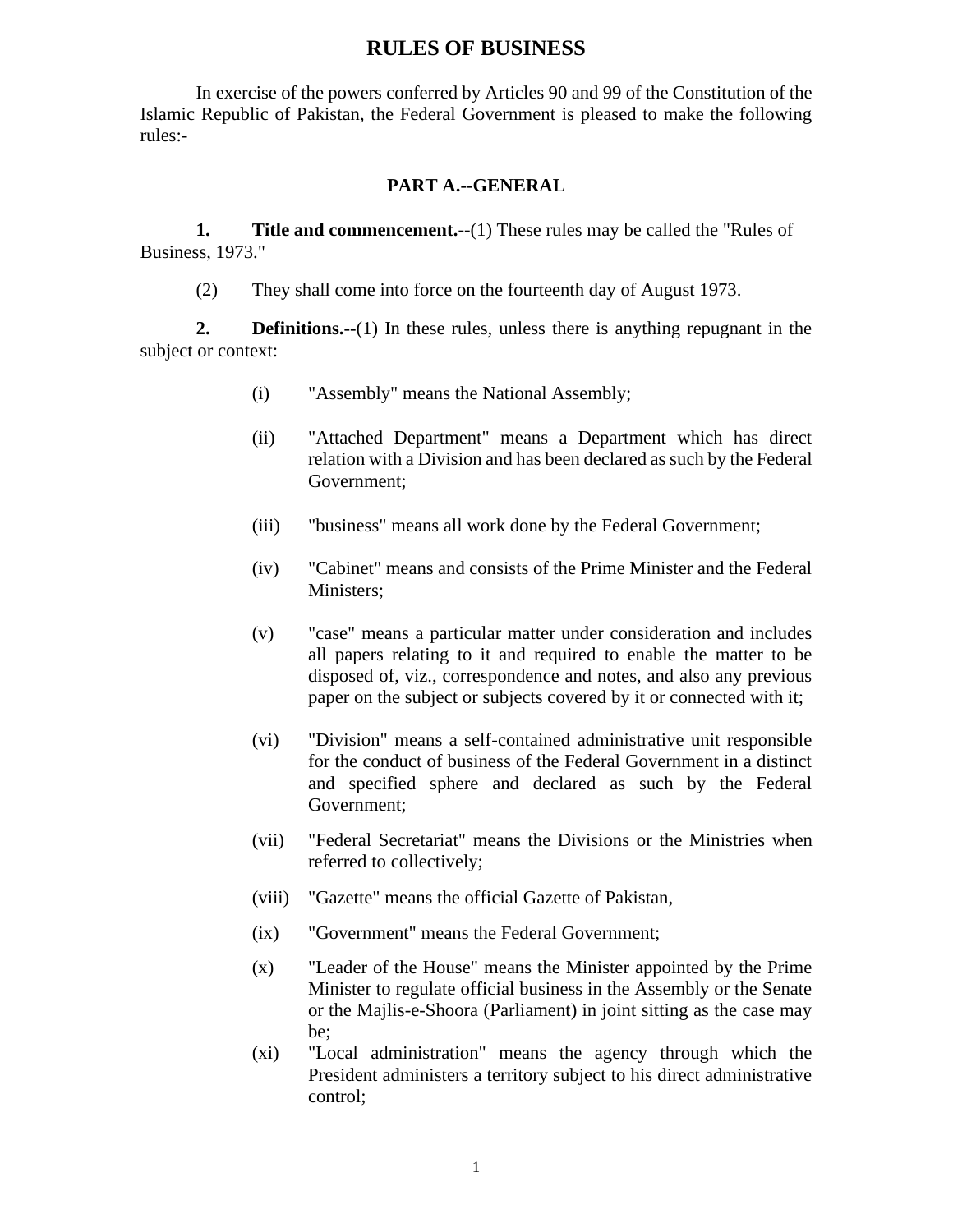- (xii) "Member" means a member of the Assembly or the Senate;
- (xiii) "Minister" means the Federal Minister-in-Charge of the Ministry to which a particular case pertains and includes a Minister without portfolio and a Minister of State;
- (xiv) "Ministry" means a Division or group of Divisions constituted as a Ministry;
- (xv) "Majlis-e-Shoora" (Parliament) means the National Assembly and the Senate;
- (xvi) "Provincial Government" means the Government of a Province of Pakistan;
- (xvii) "Schedule" means a Schedule to these rules;
- (xviii) "Secretary" means the <sup>1</sup>[Secretary General], <sup>2</sup>[Principal Secretary], Secretary, <sup>3</sup>[Special Secretary] or Acting Secretary to the Government of Pakistan in charge of a Division or a Ministry, and where there is no Secretary, the Additional Secretary, Senior Joint Secretary or Joint Secretary in charge of the Division or the Ministry;
- (xix) "Section" means a basic working unit in a Division as determined by the Government;
- (xx) "Subordinate Office" means a Federal Government office other than a Ministry, Division or an Attached Department.
- (2) All words and expressions used in these rules but not defined, have the same meaning as in the Constitution of the Islamic Republic of Pakistan.

<sup>&</sup>lt;sup>1</sup> Inserted vide S.R.O. 226(I)/2010 (F.No.4-4/2007-Min-I), dated 02.4.2010.

<sup>&</sup>lt;sup>2</sup> Inserted vide Cab: Division Memo No.104/37/81-Min.I, dated 21st Nov.1982.

<sup>3</sup> Inserted vide SRO 428 (1)/2018 dated 04-04-2018.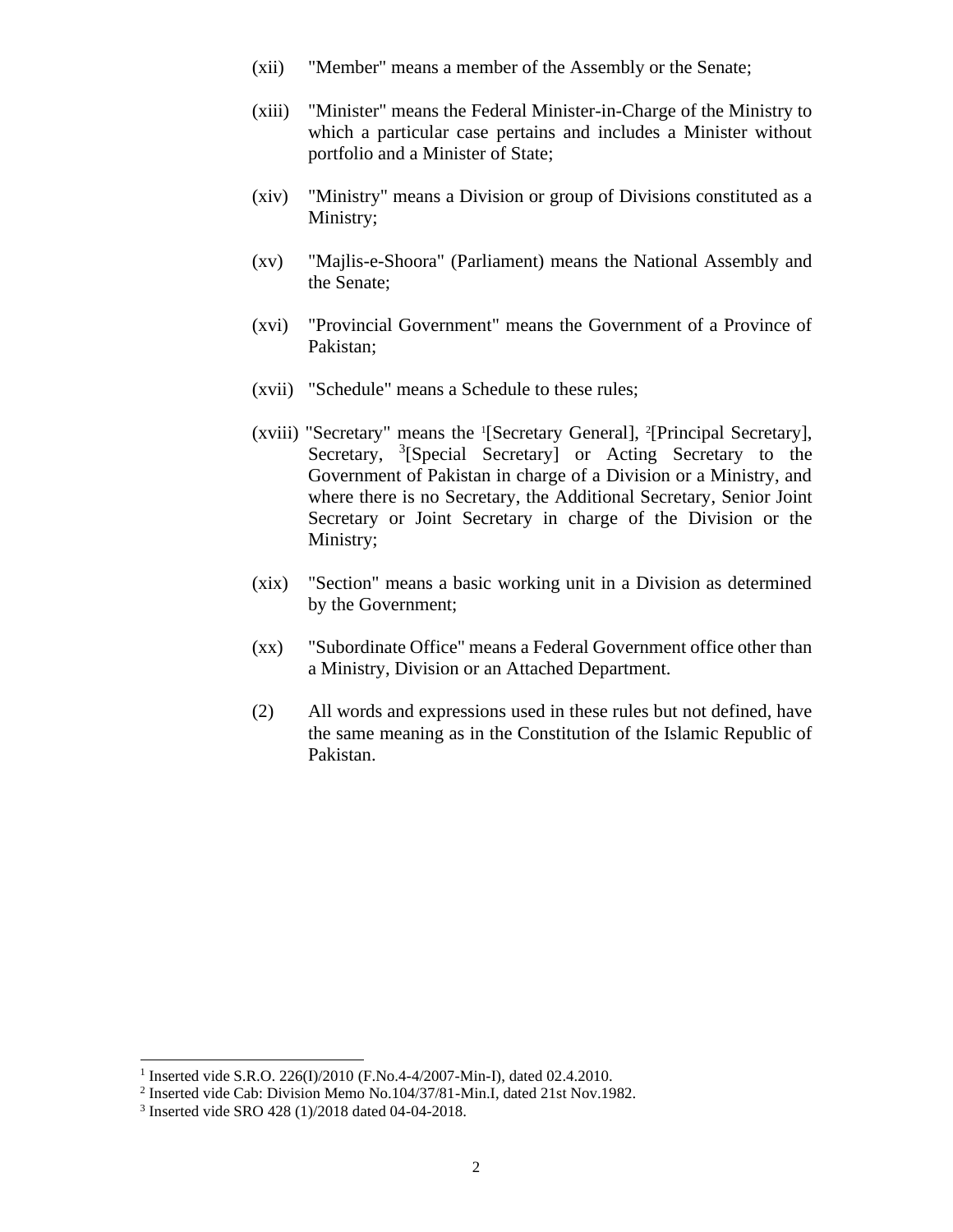**3. Allocation of Business**.--(1) The Federal Secretariat shall comprise the Ministries and Divisions shown in Schedule I.

(2) The Prime Minister may, whenever necessary, constitute a new Ministry consisting of one or more Divisions.

(3) The business of government shall be distributed among the Divisions in the manner indicated in Schedule II:

Provided that the distribution of business or the constitution of the Division may be modified from time to time by the Prime Minister.

(4) The Prime Minister shall allocate amongst his Ministers the business of Government by assigning several Divisions specified in Schedule I to the charge of a Minister:

Provided that a Division or a Ministry not so assigned shall be in the charge of the Prime Minister:

Provided further that more than one Division may be assigned to a Minister.

**4. Organization of Divisions**.--(1) Each Division shall consist of a Secretary to Government and of such other officials subordinate to him as the Government may determine:

Provided that the same person may be Secretary of more than one Division.

(2) The Secretary shall be the official head of the Division and shall be responsible for its efficient administration and discipline and for the proper conduct of business assigned to the Division under rule 3 (3) and for the due execution of the sanctioned policy.

 $(3)$ The Secretary shall organize the Division into a number of working units to be known as Sections:

Provided that a unit which does not conform to a Section may be organized otherwise than as a Section on a permanent basis, in consultation with the  $2$ [Establishment Division].

> Note:- In the case of an extraordinary working unit such as a research cell or an Office of the Officer on Special Duty, it will be sufficient if the  $2$ [Establishment Division] is informed of the composition of the unit.

<sup>&</sup>lt;sup>1</sup> Amended vide Cabinet Division No.104/59/78-Min.I, dated 5th July, 1979.

<sup>2</sup> Substituted vide SRO No.538(I)/2001 (F.No. 4-9/2001-Min), dated 26.7.2001.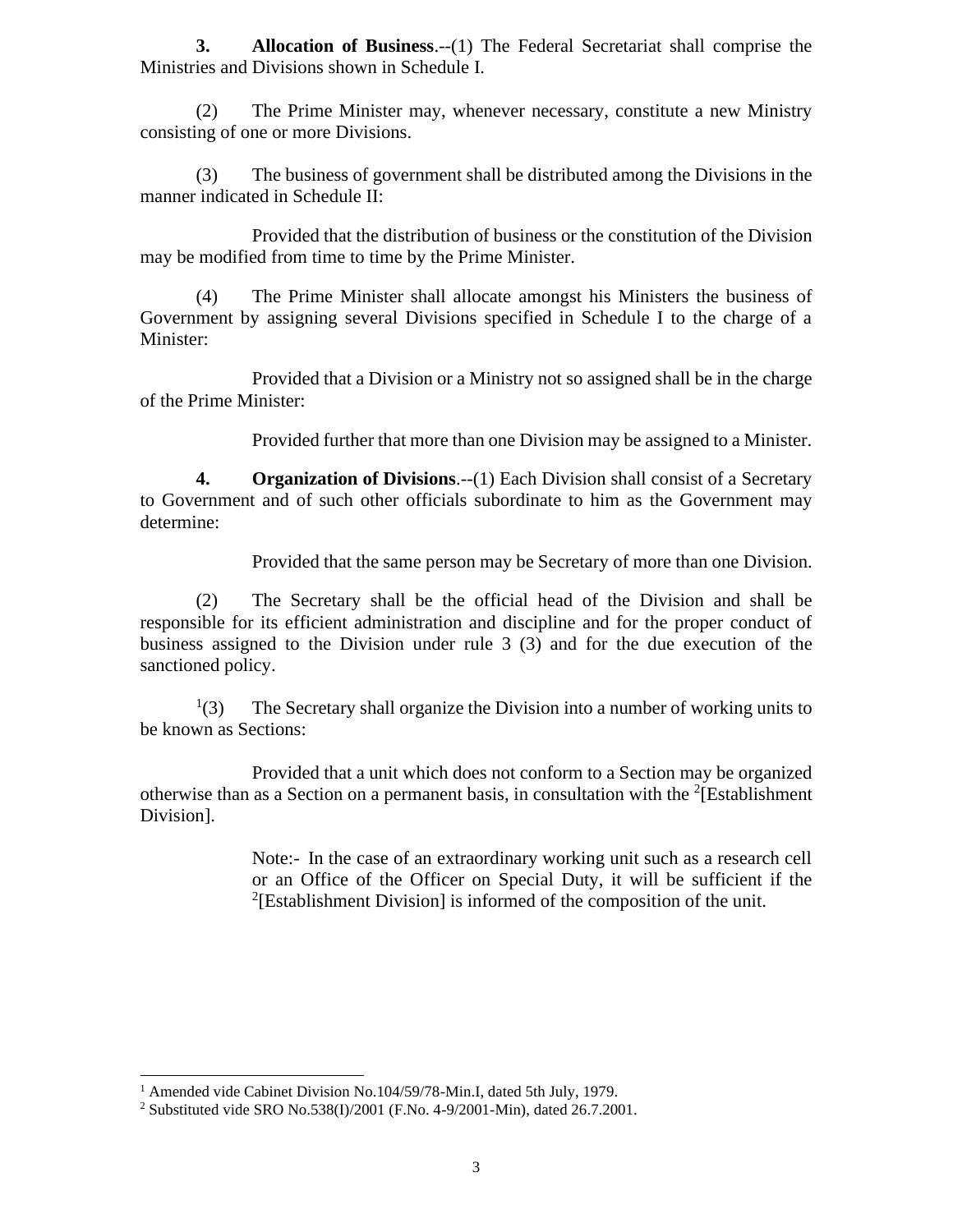(4) The Attached Departments as allocated to the various Divisions are shown in Schedule III.

(5) The business of Government, other than the business done in the Federal Secretariat or the Attached Departments, shall be conducted through such agencies and offices as the Prime Minister may determine from time to time.

(6) There may be a Special Assistant or Special Assistants to the Prime Minister with such status and functions as may be determined by the Prime Minister.

**5. Transaction of Business.**--(1) No important policy decision shall be taken except with the approval of the Prime Minister.

(2) It shall be the duty of a Minister to assist the Prime Minister in the formulation of policy.

(3) The Minister shall keep the Prime Minister informed of any important case disposed of by him without reference to the Prime Minister.

(4) No decisions of policy taken by the Prime Minister shall be varied, reversed or infringed without consulting him.

(5) Subject to sub-rule (1), the Minister shall be responsible for policy concerning his Division.

(6) No officer other than a Secretary, Additional Secretary or Joint Secretary shall take the initiative in approaching a Minister in connection with the official business. If an Additional Secretary or Joint Secretary holds an oral discussion with his Minister, he shall communicate the points made during discussion to the Secretary at the first possible opportunity.

(7) The Head of an Attached Department may see a Minister:

Provided that the Secretary of the Division concerned shall be informed of the proposed interview so that he can be present if he so desires.

(8) The business of the Division shall ordinarily be disposed of by or under the authority of the Minister-in-Charge.

(9) The Secretary shall --

- (a) assist the Minister-in-Charge in the formulation of policy;
- (b) duly execute the sanctioned policy;
- (c) submit all proposals for legislation to the Cabinet with the approval of the Minister.
- (d) keep the Minister-in-Charge generally informed of the working of the Division and of any important case disposed of without reference to the Minister;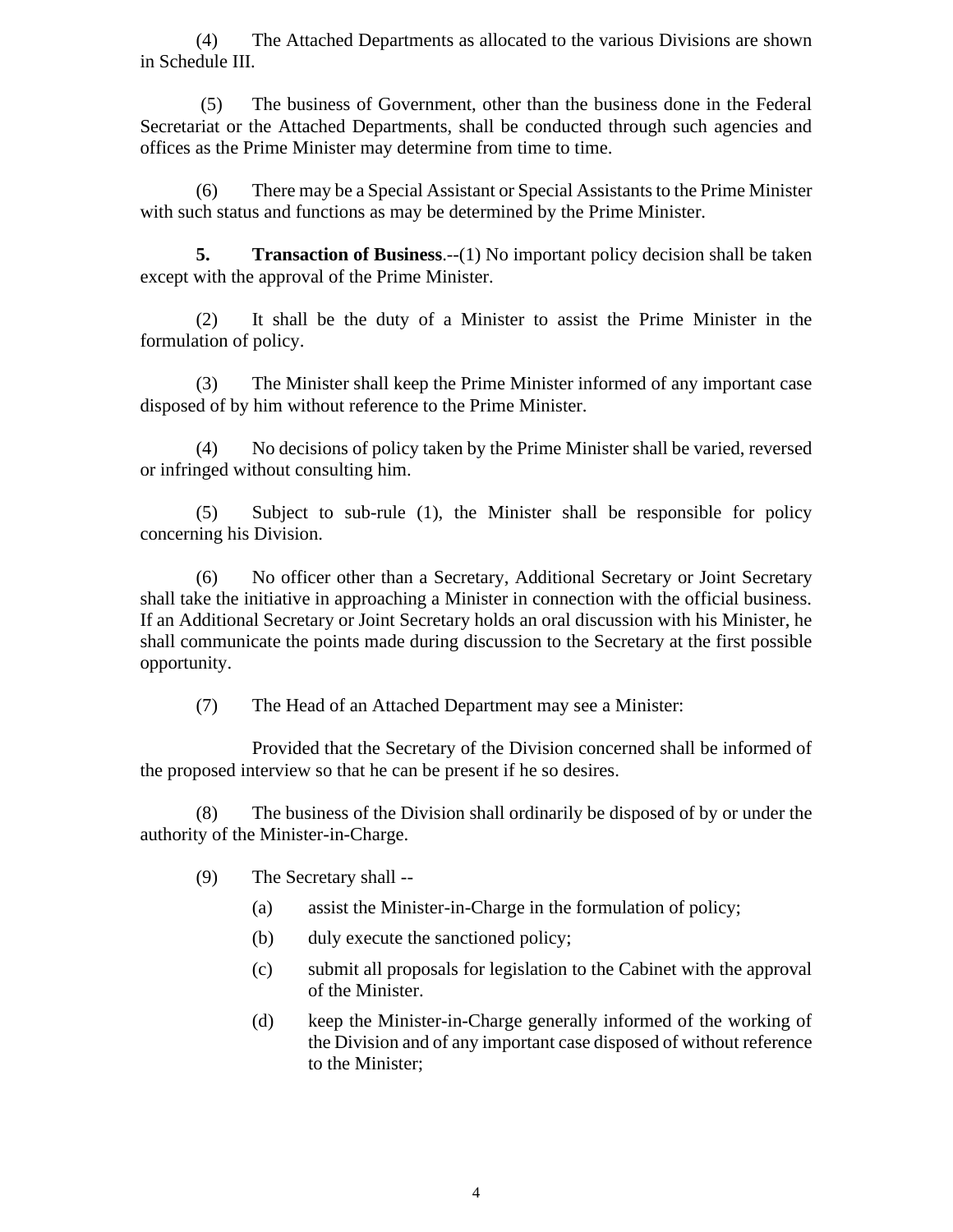- (e) be the principal accounting officer of his Division, its Attached Departments and Subordinate Offices, and ensure that the funds controlled by him are spent in accordance with the rules laid down by the Finance Division;
- (f) subject to the provisions of these rules and with the approval of the Minister-in-Charge, issue standing orders laying down the manner of disposal of cases in the Division, including the distribution of work amongst the officers of his Division and such orders may specify the cases or class of cases which may be disposed of by an officer subordinate to him; and
- (g) be responsible for the careful observance of these rules and, where he considers that there has been any material departure from them, either in his own or any other Division, he shall bring the matter to the notice of the Minister-in-Charge and, if necessary, to the notice of the Prime Minister or the Cabinet.

 $1(10)$  When the Secretary submits a case to the Minister, the latter may accept the proposals or views of the Secretary or may over-rule him. The Secretary will normally defer to the decision of the Minister and implement it. In case, however, the Secretary feels that the decision of the Minister is manifestly wrong and will cause gross injustice or undue hardship, he may state his reasons and re-submit the case to the Minister. If the Minister still adheres to his earlier decision and the matter is important enough, the Secretary shall request the Minister to refer the case to the Prime Minister and the Minister shall so refer the case for orders of the Prime Minister. If the case is not referred to the Prime Minister, the Secretary shall submit it directly to the Prime Minister with observations of the Minister-in-Charge.

(11) The Minister-in-Charge shall be responsible for conducting the business of the Division in the Assembly.

 $2(11A)$  Verbal orders given by a functionary of the Government should as a matter of routine be reduced to writing and submitted to the issuing authority. If time permits, the confirmation shall invariably be taken before initiating action. However, in an exigency where action is required to be taken immediately or it is not possible to obtain written confirmation of the orders before initiating action, the functionary to whom the verbal orders are given shall take the action required and at the first available opportunity obtain the requisite confirmation while submitting to the issuing authority a report of the action taken by him.

(12) If any doubt or dispute arises as to the interpretation of these rules or the Division to which a case properly pertains, the case shall be referred to the Cabinet Division, whose decision shall be final. The Cabinet Division shall obtain the orders of the Prime Minister where necessary.

(13) Instructions ancillary to these rules shall, whenever considered desirable, be issued by the Cabinet Division:

 Provided that the special or general orders required to be framed by the Divisions in terms of these rules may be issued by them after consulting the Cabinet Division.

<sup>1</sup> Substituted vide SRO.135(I)/98, dated 3.3.1998 (F.No.4-6/97-Min-I)

<sup>2</sup> Inserted vide Cabinet Division Notification No.104/23/88-Min.I dated 5.11.1988.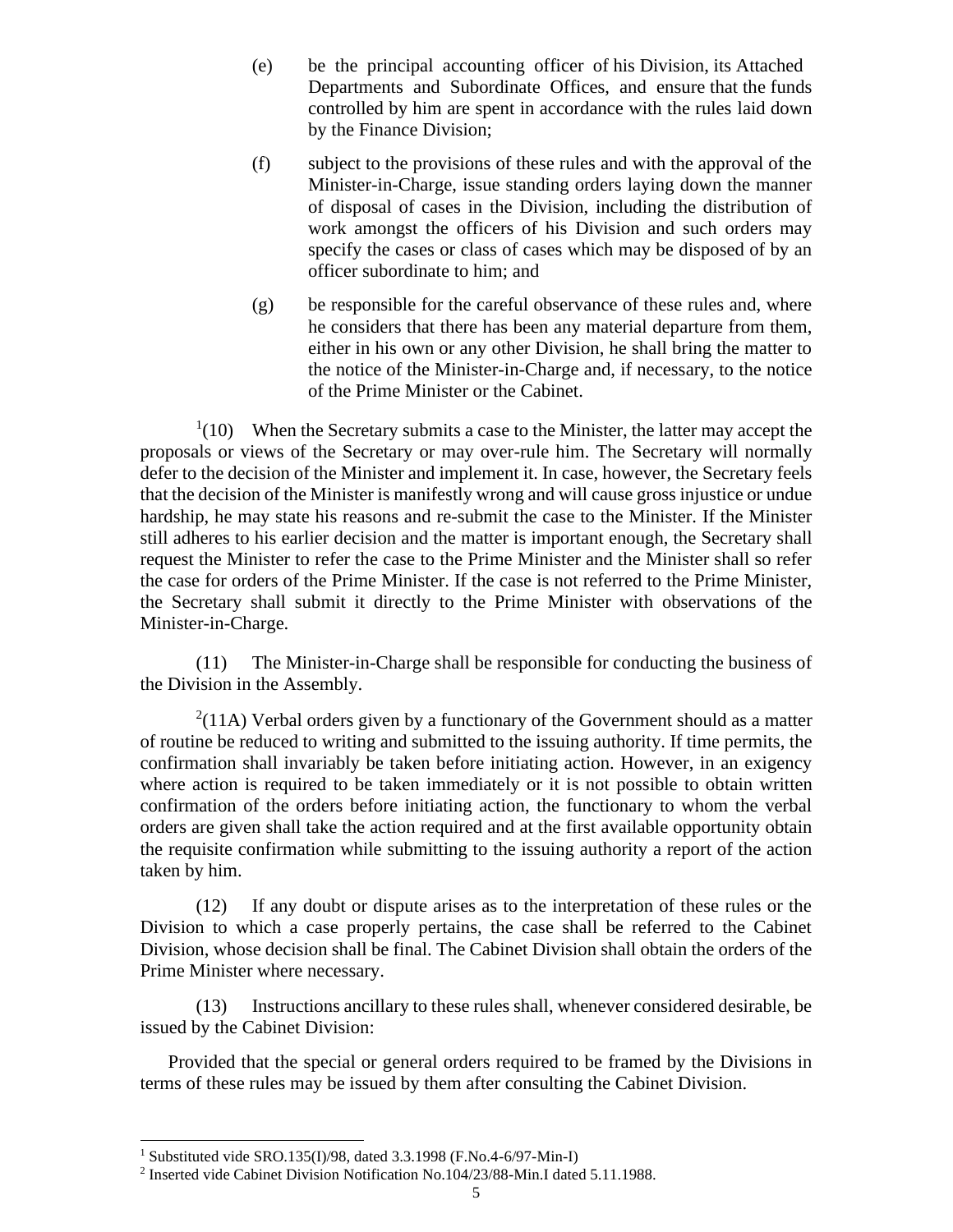(14) If any order passed happens to contravene a law, rule or policy, it shall be the duty of the next below officer to point out this to the authority passing the order.

(15) Detailed instructions for the manner of disposal of business in the Federal Secretariat shall be issued by the Establishment Division in the form of Secretariat Instructions.

**6. Individual and collective responsibility**.-- The Cabinet shall collectively be responsible for the advice tendered to, or the executive orders issued in the name of the President whether by an individual Minister or as a result of decision by the Cabinet; but the Minister shall assume primary responsibility for the disposal of business pertaining to his portfolio.

**7. Orders and instruments, agreements and contracts**.--(1) Subject to Article 173, all executive actions of the Government shall be expressed to be taken in the name of the President.

> **Note**.- The use of the expression "Federal Government" in relation to the Provincial Governments and "Government of Pakistan" in relation to foreign Government shall be in order.

(2) The officers listed in Schedule IV may authenticate by signature all orders and other instruments made and executed in the name of the President:

Provided that in certain cases an officer may be so authorised for a particular occasion by order of the Prime Minister.

(3) Instructions regarding the manner of authentication of orders and instruments in connection with the representation of Pakistan in foreign countries or at international conferences and of international agreements and treaties shall be issued by the Foreign Affairs Division.

(4) Instructions for the making of contracts on behalf of the President and the execution of such contracts and all assurances of property shall be issued by the Law and Justice Division.

# **PART B.-CONSULTATION AMONG DIVISIONS**

**8. Inter-Division procedure**.-(1) When the subject of a case concerns more than one Division, the Division in charge shall be responsible for consulting the other Division concerned and no orders shall issue, nor shall the case be submitted to the Cabinet or the Prime Minister, until it has been considered by all the Divisions concerned, and their views obtained. Such consultation shall take place as early as may be practicable:

Provided that in cases of urgency and with the approval of the Prime Minster, this requirement may be dispensed with, but the case shall at the earliest opportunity thereafter be brought to the notice of the other Divisions concerned.

 $<sup>1</sup>(1A)$  The Division should normally furnish its views to the referring Division</sup> within a fortnight of the receipt of reference. If more time is required because of the complicated nature of the case, the referring Division should invariably be informed of the position by the end of a fortnight indicating, simultaneously, the time by which the reply would be sent.

<sup>&</sup>lt;sup>1</sup> Amended vide Cabinet Division Memo No.104/43/80-Min.I, dated 3rd December, 1980.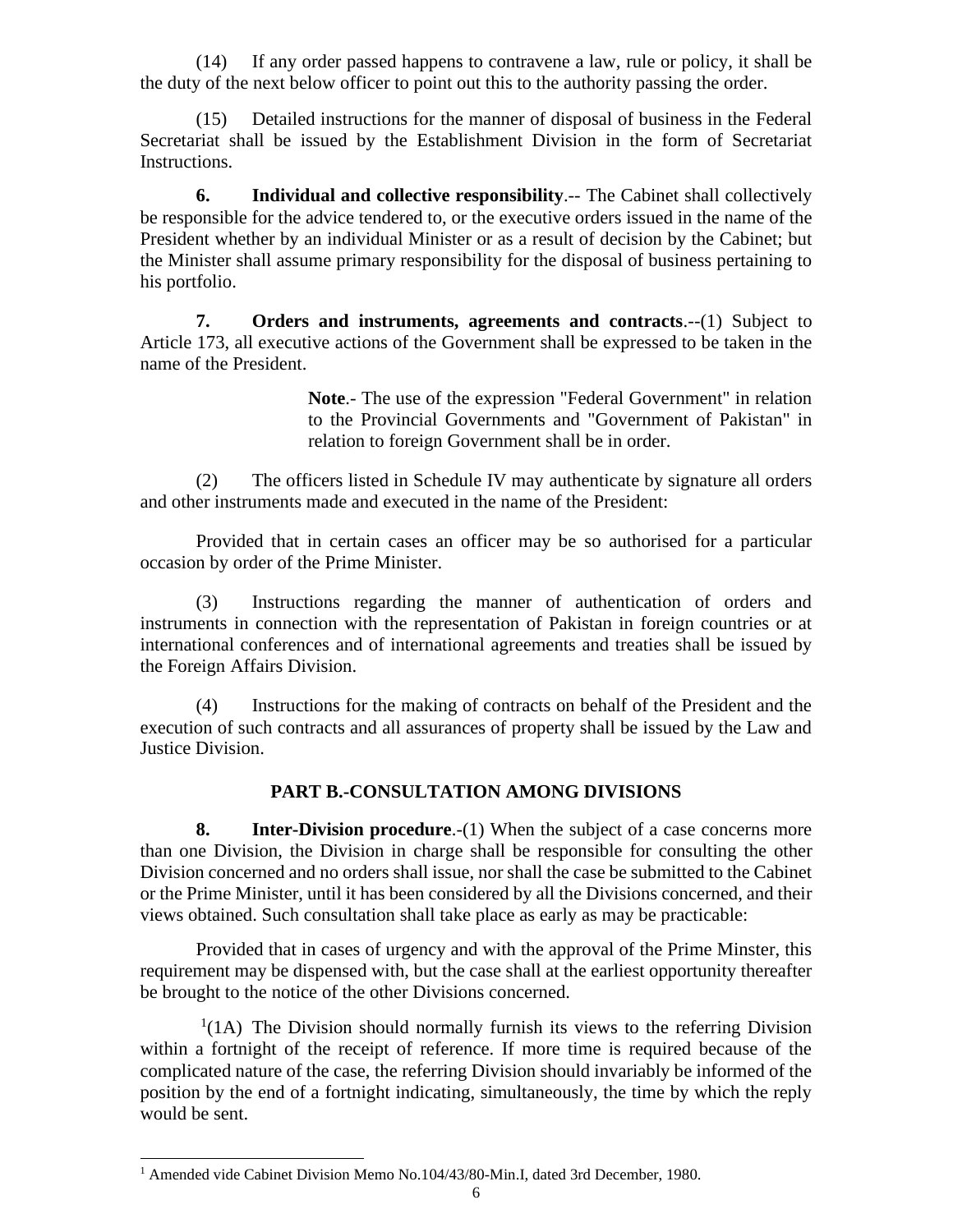(2) In the event of a difference of opinion between the Divisions concerned, the Minister primarily concerned shall try to resolve the difference in consultation with the other Ministers concerned. If no agreement is reached and the Minister primarily concerned desires to press the case, the case shall be submitted to the Prime Minister or, if the Prime Minister so desires, to the Cabinet:

Provided that in a matter of urgency, the Minister primarily concerned may submit the case to the Prime Minister at any stage:

Provided further that where the Prime Minister is the Minister-in-Charge, the final views of other Divisions concerned shall be obtained before the case is submitted to the Prime Minister.

(3) When a case is referred by one Division to another for consultation, all relevant facts and the points necessitating the reference shall be clearly brought out. The reference should be complete in all respects to eliminate avoidable back references on the same issue(s). Similarly replies given by the Division should also be complete in all respects and cover all the points raised by the referring Division.

(4) Even where consultation is not required, a Division may, for purposes of information, pass copies of a communication received by it, or show a case, to such other Division as it considers would be interested in, or would profit by it:

Provided that copies of classified documents shall be made and distributed only in accordance with the instructions issued by the Cabinet Division in accordance with rule 55(2):

Provided further that copies of cypher telegrams received or despatched by the Pakistan Crypto Centre shall be distributed in accordance with the standing orders issued by the Foreign Affairs Division in consultation with the Defence Division and the Cabinet Division.

(5) A Minister may ask to see a case of another Division if it is required for the disposal of a case in his Division. The Minister for Finance may ask to see a case of any Division in which a financial consideration is involved. While making such request the Minister shall give reasons for which the case is called for and shall be dealt with under the general or special orders of the Minister-in-Charge of the other Division. If, for any reason, the case or relevant extracts from it, cannot be made available the Minister of the Division shall explain the position to the Minister making the request or bring the matter to the notice of the Prime Minister, if necessary.

- (6) The Prime Minister may call for a case from any Division.
- (7) If a Minister desires any further action to be taken on the case of another Division, he shall take up the matter with the Minister of that Division.

**9. Secretaries' Committee**.-(1) There shall be a Secretaries' Committee to discuss matters referred to it by a Division, a Minister or the Prime Minister, in which the experience and collective wisdom of the senior officers could be consulted, to the benefit of the subject under consideration.

(2) In a matter discussed in the Secretaries' Committee, if the Secretary of a Division has agreed to a proposal, it shall not be necessary to consult his Division again on that proposal.

(3) The Secretaries' Committee shall meet at least once a month unless there are no items for discussion.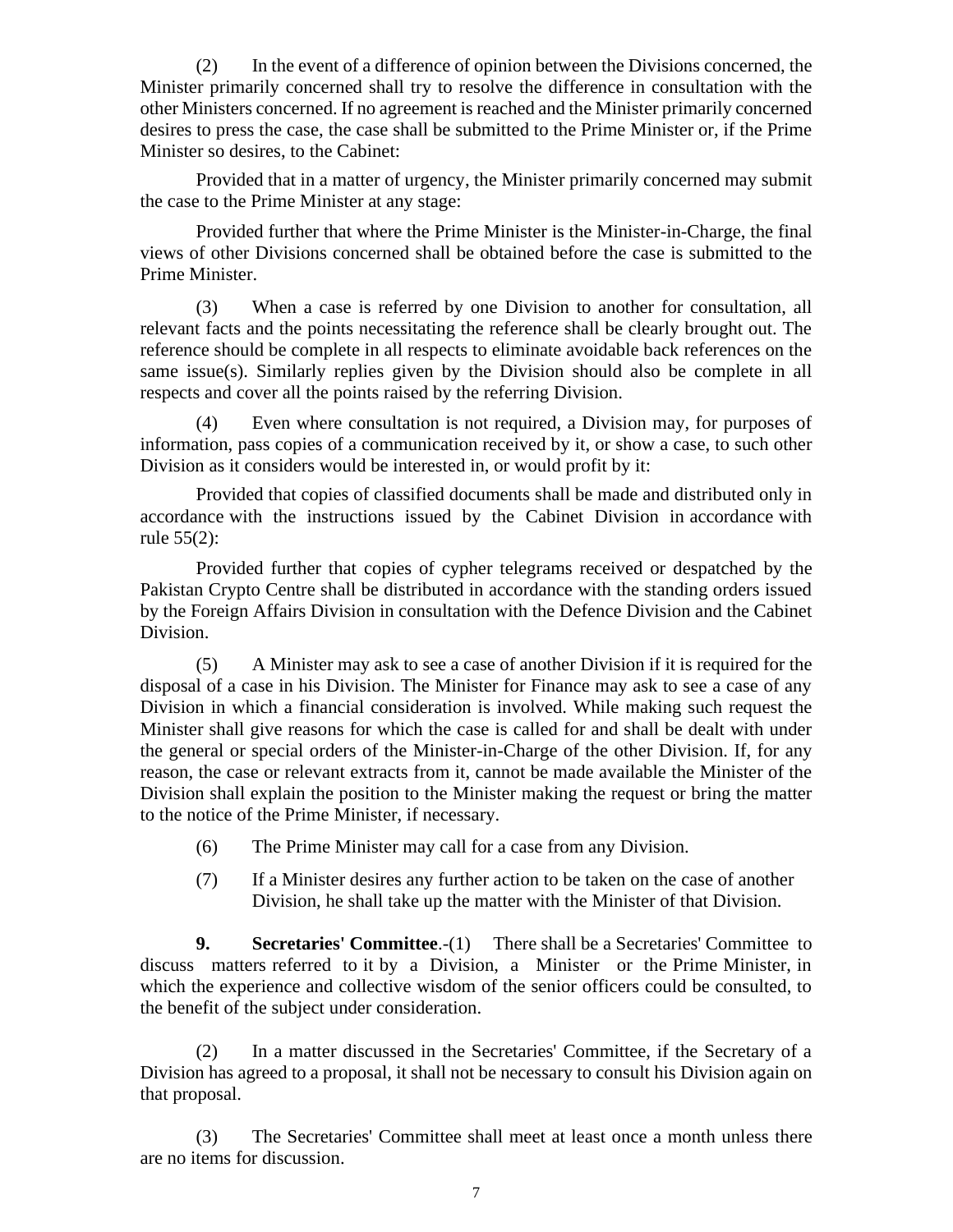(4) Other instructions regarding the submission of cases to the Secretaries' Committee shall be issued by the Cabinet Division.

(5) When a matter is referred to a Committee or working group, and a Division is represented therein by an officer of or above the rank of Joint Secretary, the agreed decision of the Committee or working group shall be treated as final and shall not be subjected to further scrutiny in that Division.

**10. Consultation with the Cabinet Division**.-- (1) No Division shall, without previous consultation with the Cabinet Division, issue or authorise the issue of any orders which involve,-

- (a) the interpretation of these rules;
- (b) a change in the allocation of business between the various Divisions of a Ministry;
- (c) the strength, terms and conditions of service of the personal staff of Ministers, Ministers of State, Special Assistants to the Prime Minister and other dignitaries who enjoy the rank and status of a Minister or Minister of State; and
- (d) the selection of an officer of the level of Assistant Director and Deputy Director in the Intelligence Bureau.

(2) Proposals regarding any directions by the President to the Governor of a Province under clause (1) of Article 145 shall be submitted to the President by the Division concerned but a copy of the Presidential directive will be supplied to the Cabinet Division.

(3) The Divisions concerned shall obtain clearance of the Cabinet Division to the proposals for the sending of delegations which are not in conformity with the procedure laid down by that Division regarding the categorization of international conferences.

**11. Consultation with the Establishment Division**.-- No Division shall, without previous consultation with the Establishment Division, issue, or authorize the issue of, any orders, other than orders in pursuance of any general or special delegation made by the Establishment Division, which involve -

- (a) &(b) Deleted vide Cabinet Division Memo. No.104/59/78-Min.I, dated 5-7-1979.
- $\rm{^{1}(c)}$ Appointment to a post in BS-20 and above and equivalent whether by initial appointment or promotion or transfer.
- (d) a change in the terms and conditions of service of Federal civil servants;
- (e) a change in the statutory rights and privileges of any Federal Government servant;
- (f) Omitted vide SRO No.246(I)/2001, dated 26.4.2001.
- (g) expenditure proposals relating to the Finance Division under rule 12 (1) (b), (2) and (3);

<sup>&</sup>lt;sup>1</sup> Substituted vide SRO No.246(I)/2001, dated 26.4.2001 (F.No.4-5/2000-Min-I)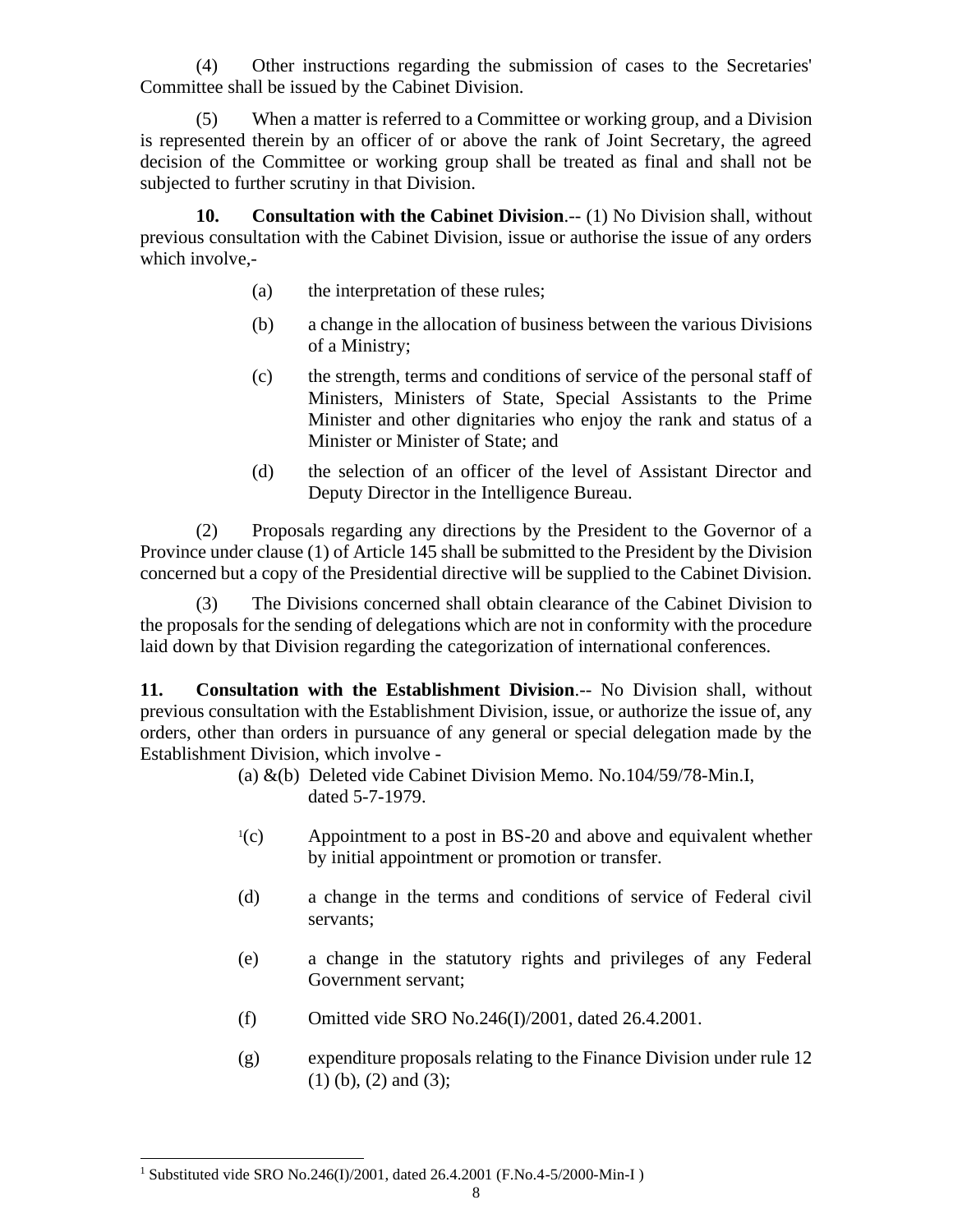- (h) the interpretation of rules and orders made by the Establishment Division; and
- (i) rules for recruitment to any post or service, including the question of removing a post or service from the purview of the Federal Public Service Commission for the purposes of recruitment.

**12. Consultation with the Finance Division**.- (1) No Division shall, without previous consultation with the Finance Division, authorise the issue of any orders, other than orders in pursuance of any general or special delegation made by the Finance Division, which will affect directly or indirectly the finances of the Federation or which in particular involve -

- (a) relinquishment, remission or assignment of revenue, actual or potential, or grant of a guarantee against it;
- (b) expenditure for which no provision exists in the budget or for which no sanction exists;
- (c) [Omitted vide Cabinet Division Notification No.4-11/91-Min-I dated 22.10.1991.];
- (d) floatation of loan;
- (e) re-appropriation within budget grant;
- (f) alteration in the method of compilation of accounts, or of the budget estimates;
- (g) receipt or expenditure of foreign exchange unless already allocated;
- (h) a change in the terms and conditions of service of Government servants on their statutory rights and privileges, which have financial implications;
- (i) interpretation of rules made by the Finance Division; and
- (j) omitted vide Cabinet Division Notification No.4-14/98-Min.I dated 01.12.98.

(2) No proposal to which the previous concurrence of the Finance Division is required shall, so long as concurrence is refused, be proceeded with. If a Minister cannot reach agreement with the Minister for Finance and desires to press the proposal, he shall submit it to the Prime Minister or, if the Prime Minister so desires to the Cabinet. Formal orders shall not issue until the Finance Division has given its scrutiny to the details of the proposal, where no such details have been supplied with the proposal.

(3) Except to the extent that power may have been delegated to the Divisions under the rules framed by the Finance Division, every order of an administrative Division conveying a sanction to be enforced in audit shall be communicated to the audit authorities through the Finance Division.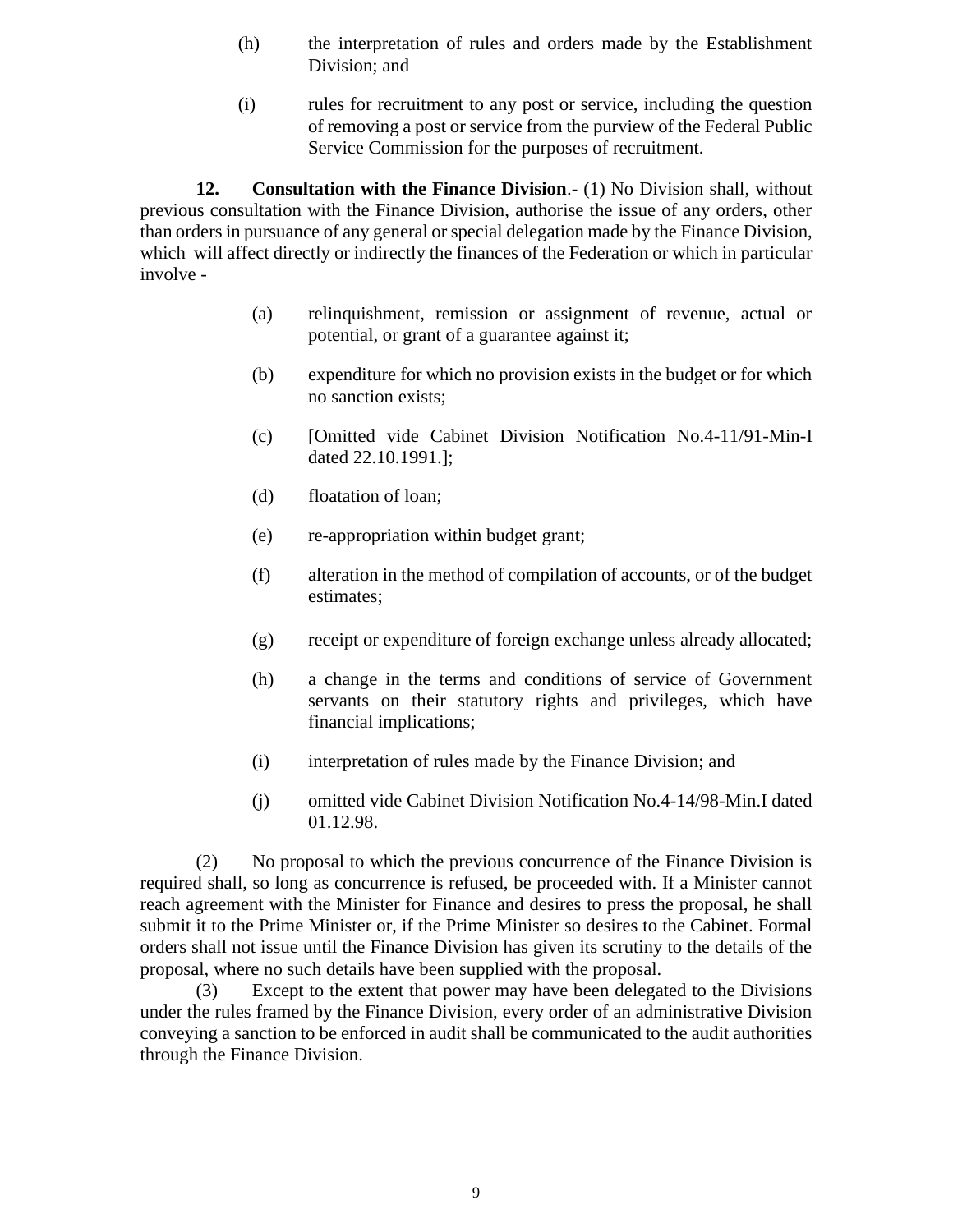**13. Consultation with the Foreign Affairs Division**.-- The Foreign Affairs Division shall, subject to orders in pursuance of any general or special delegation made by that Division, be consulted on all matters which affect the foreign policy of Pakistan, or the conduct of its foreign relations.

**14. Consultation with the Law and Justice Division**-- (1) The Law and Justice Division shall be consulted--

- (a) on all legal questions arising out of any case;
- (b) on the interpretation of any law;
- (c) before the issue of or authorization of the issue of an order, rule, regulation, by-law, notification, etc. in exercise of statutory powers;
- (d) deleted vide Cabinet Division No.104/10/76-Min, dated 26-3-1976.
- (e) before instituting criminal or civil proceedings in a court of law in which the Government is involved;
- (f) whenever criminal or civil proceedings are instituted against the Government at the earliest possible stage; and
- $\frac{1}{2}$ (g) before the appointment of a legal adviser in any Division or any office or corporation under its administrative control and the Law and Justice Division will make its recommendations after consultation with the Attorney General.
- $^{2}(1A)$  A Division may, for compelling reasons for a particular case, engage a private counsel and for that purpose shall refer the case to Law and Justice Division which may, after consultation with the Attorney General, allow engagement of such counsel on payment of fee by the Division concerned.

(2) No Division shall consult, the Attorney General except through the Law and Justice Division and in accordance with the procedure laid down by that Division.

<sup>3</sup>Provided that for the purpose of settlement of its disputes through arbitration at national and international level, the Division concerned may make direct consultation with the Attorney-General for Pakistan.

(3) If there is disagreement between the views of the Attorney General and the Law and Justice Division, the case shall be submitted to the Minister for Law and Justice for opinion. If the Minister disagrees with the Attorney General, the case shall be referred to the Prime Minister for orders who may refer the matter to the Cabinet if he so desires.

(4) For any proposed legislation, the Law and Justice Division shall be consulted in accordance with rules 27 to 30.

(5) Bills or Ordinances received from the Provincial Governments or Governors requiring assent or instructions of the President shall be examined in the Division concerned and shall be submitted to the President through the Law and Justice Division.

 **14A. Consultation with Revenue Division.**- (1) No Division shall, without previous consultation with the Revenue Division, authorise the issue of any orders, other than orders in pursuance of any general or special delegation made by the Revenue Division, which will affect directly or indirectly the collection of revenue from federal taxes, levy of taxes, duties, cesses or fees.

<sup>&</sup>lt;sup>1</sup> Amended vide Cabinet Division Memo No.104/83/78-Min (Pt.II) dated 21st November, 1979.

<sup>&</sup>lt;sup>2</sup>Inserted vide SRO 130(1)/2017, dated  $3<sup>rd</sup>$  March, 2017

<sup>3</sup> Added vide SRO 793(1)/2018 dated 25-06-2018.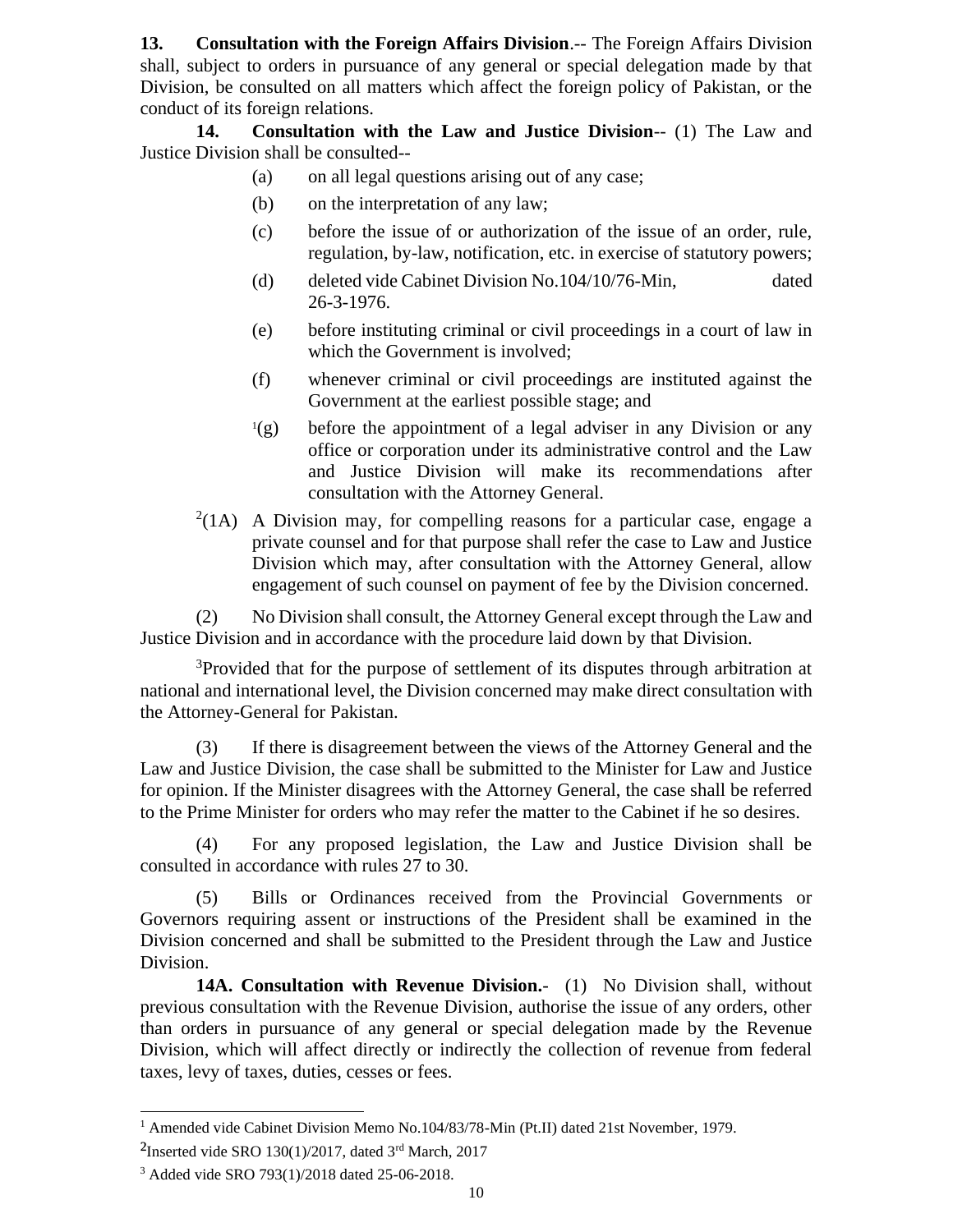## **PART C.--REFERENCES TO THE PRIME MINISTER AND THE PRESIDENT**

**15. Reference to the Prime Minister**.-(1) No order shall be issued without the approval of the Prime Minister in-

- (a) cases involving important policy or departure from important policy; **Note**.- Departure from policy includes departure from a previous decision of the Cabinet or the Prime Minister.
- (b) cases involving directions to a Governor under Article 145 and to a Provincial Government under Article 149;
- (c) cases where it is proposed that the Federal Government undertake the implementation of an international agreement relating to a subject in the provincial field;
- (d) cases of Awards-Decorations in recognition of gallantry and academic distinction;
- (e) cases relating to petitions addressed to the Prime Minister which are neither withheld under instructions for the transmission of such petitions to the Prime Minister nor accepted;
- (f) cases relating to mercy petitions against sentences of death passed by Courts requiring the exercise of President's prerogative of pardon;
- (g) cases enumerated in Schedule V-A; and
- (h) cases involving sanction for the prosecution of the holder of a post referred to in Schedule V-A.

(2) A case submitted to the Prime Minister for his orders shall include a selfcontained, concise and objective summary stating the relevant facts and the points for decision prepared on the same lines as those prescribed in these rules for a summary for the Cabinet, except that only one copy will be required which may not be printed. The summary shall include the specific recommendations of the Minister-in-Charge and shall be accompanied by a draft communication, wherever appropriate.

(3) Omitted vide Cabinet Division O.M.No.104/8/85-Min-I, dated 4-8-85.

(4) In a case in which the Prime Minister's orders are obtained in oral discussion by a Minister, Minister of State, Special Assistant to the Prime Minister,  $[1]$ , Deputy Chairman Planning Commission, Secretary or by any other officer of the Government, a written note containing a brief record of the discussion and orders of the Prime Minister shall be submitted to the Prime Minister's Office for information of the Prime Minister.

<sup>&</sup>lt;sup>1</sup> Substituted vide .SRO No.433 (I)/2003, dated 20.5.2003. (F.No. 4-10/2002-Min-I)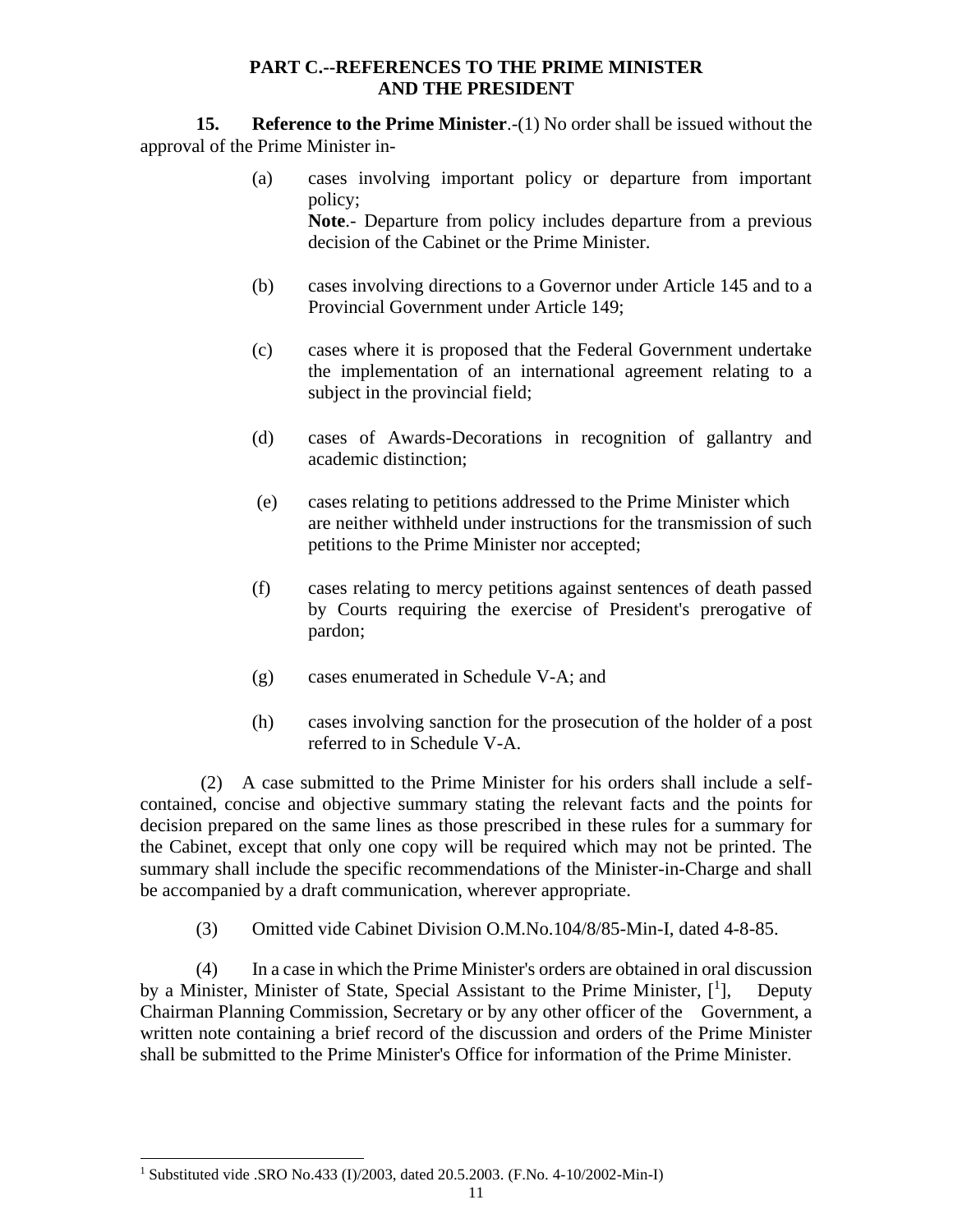- (5) The Prime Minister shall:
	- (a) communicate to the President all decisions of the Cabinet relating to the administration of the affairs of the Federation and proposals for legislation;
	- (b) furnish such information relating to the administration of affairs of the Federation and proposals for legislation as the President may call for; and
	- (c) if the President so requires, submit for consideration of the Cabinet any matter on which a decision has been taken by the Prime Minister or a Minister but which has not been considered by the Cabinet.

**<sup>1</sup>15-A. Reference to the President**.--(1) Notwithstanding the provisions made in these rules, where in terms of any provision of the Constitution any function is to be performed or any orders have to be issued by the President or his specific approval is required, the Division concerned shall incorporate a paragraph to this effect in the summary entitled as "Summary for the Prime Minister". The Prime Minister shall render his advice and submit the case to the President. After the President has seen and approved the case, it shall be returned to the Prime Minister. The cases to which this sub-rule applies are enumerated in Schedule V-B.

 (2) Notwithstanding the provisions made in these rules, where in terms of any provisions of the Constitution, any function is to be performed or any orders have to be issued by the President in his discretion, the Division concerned shall submit the case to the President through the Prime Minister in the form of a self-contained, concise and objective summary entitled as "Summary for the President" stating the relevant facts and points for decision prepared on the same lines as prescribed in these rules for a Summary for the Cabinet, except that only one copy will be required which may not be printed. This procedure will not, however, be applicable where the President has conveyed the decision to the Prime Minster for issuing orders in respect of cases in his discretion. The cases to which this sub-rule applies are enumerated in Schedule VI.

(3) The cases and papers referred to in Schedule VII shall be submitted to the President for his information.

# **PART D.--CABINET PROCEDURE**

**16. Cases to be brought before the Cabinet**.--(1) The following cases shall be brought before the Cabinet:-

- (a) proposals for legislation, official or non-official, including money bills;
- (b) promulgation and revocation of Ordinances;
- (c) the budgetary position and proposals before the presentation of an Annual Budget Statement and a Supplementary Budget Statement or an Excess Budget Statement under Articles 80 and 84;
- (d) proposals for levy, abolition, remission, alteration or regulation of any tax and floatation of loans;

<sup>&</sup>lt;sup>1</sup> Inserted Vide Cabinet Division O.M.No.104/8/85-Min.I, dated 04.08.85.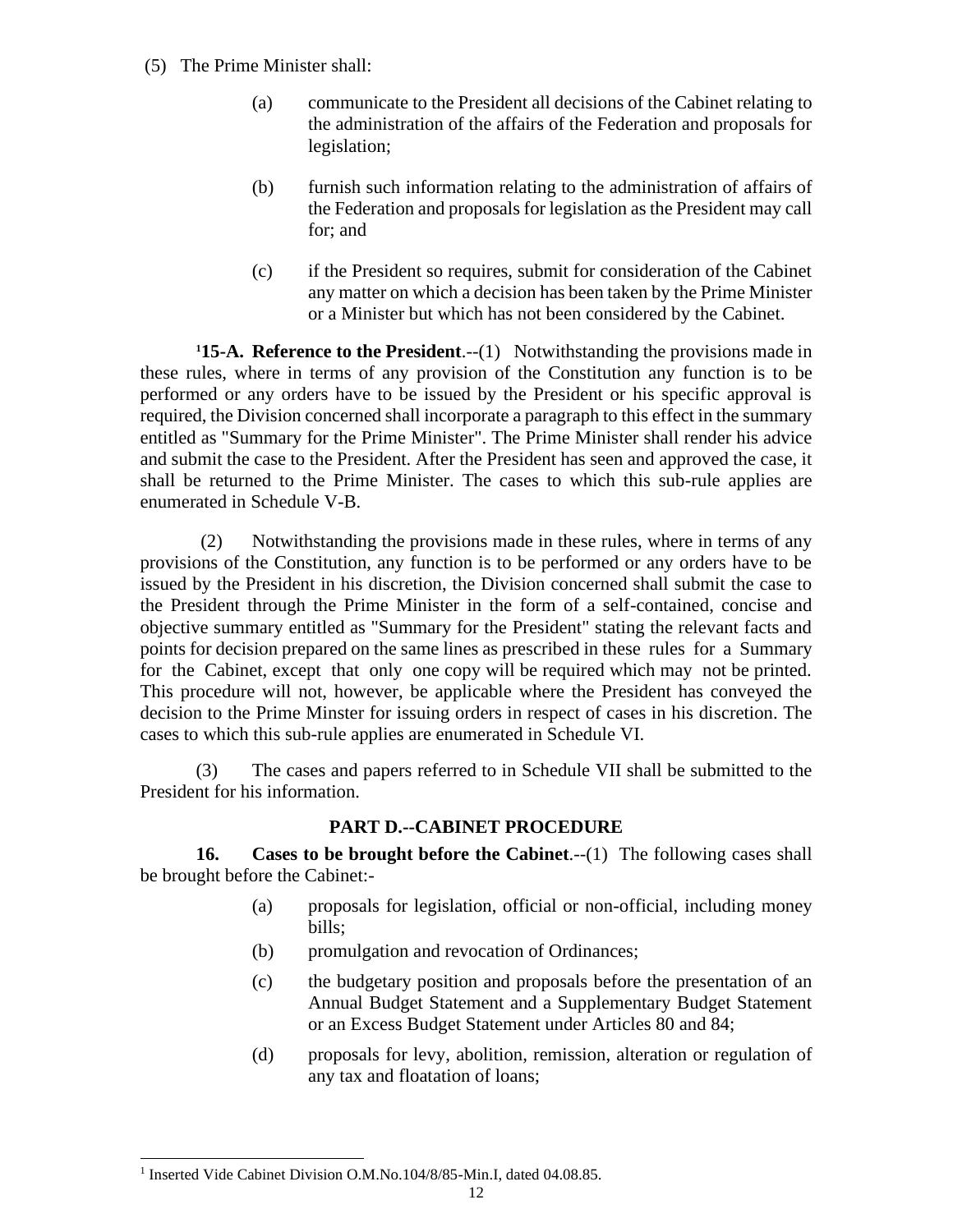- (e) a reference to the Supreme Court for advice on a question of law under clause (1) of Article 186;
- (f) generation of electricity and laying of inter-provincial transmission lines;
- (g) omitted vide S.R.O  $368(1)/2010$  dated 1<sup>st</sup> June 1, 2010
- $(1)$ proposals for signing of negotiated instruments with foreign countries and approval for ratification of the instruments:

Provided that all proposals for initiation of negotiation and for entering into any cultural or other agreements with any foreign government shall, in the first instance, be approved in principle by Minister-in-Charge of the Division concerned and actual negotiations shall be initiated only after such approval:

Provided further that decisions regarding the composition of all delegations, except those for which important briefs are required, to attend meetings of international bodies may be taken by mutual consultation between the Minister and the Minister for Finance, but the approval of the Prime Minister shall be obtained--

- (i) where the delegation is sponsored by a Division under the direct charge of the Prime Minister or a Division or Divisions under the charge of the Minister for Finance; or
- (ii) where a Minister is proposed to be included in the delegation:

Provided further that a decision regarding the opening of an honorary consulate abroad may be taken by the Foreign Affairs Division in consultation with the Commerce Division.

- (i) important reports and documents required to be laid before the Assembly or Senate;
- (j) cases involving vital political, economic and administrative policies; **Note**.- Cases of this nature shall first be brought to the notice of the Prime Minister by the Minister-in-Charge. The Prime Minister will decide whether any such case should be brought before the Cabinet.
- (k) case which the Minister-in-Charge considers important enough for discussion in the Cabinet;
- (l) other cases required to be referred to the Cabinet under the provisions of these rules; and
- (m) any case desired by the Prime Minister to be referred to the Cabinet.

(2) Notwithstanding the provisions of sub-rule (1), the Prime Minister may in any case give directions as to the manner of its disposal without prior reference to the Cabinet.

**17. Method of disposal of Cabinet cases.**--(1) Cases referred to the Cabinet shall be disposed of--

- (a) by discussion at a meeting of the Cabinet; or
- (b) by circulation amongst Ministers; or

<sup>1</sup> Substituted vide SRO 910 (1)/2017 dated 8-9-2017(F.No.4-2/2016-Min-I).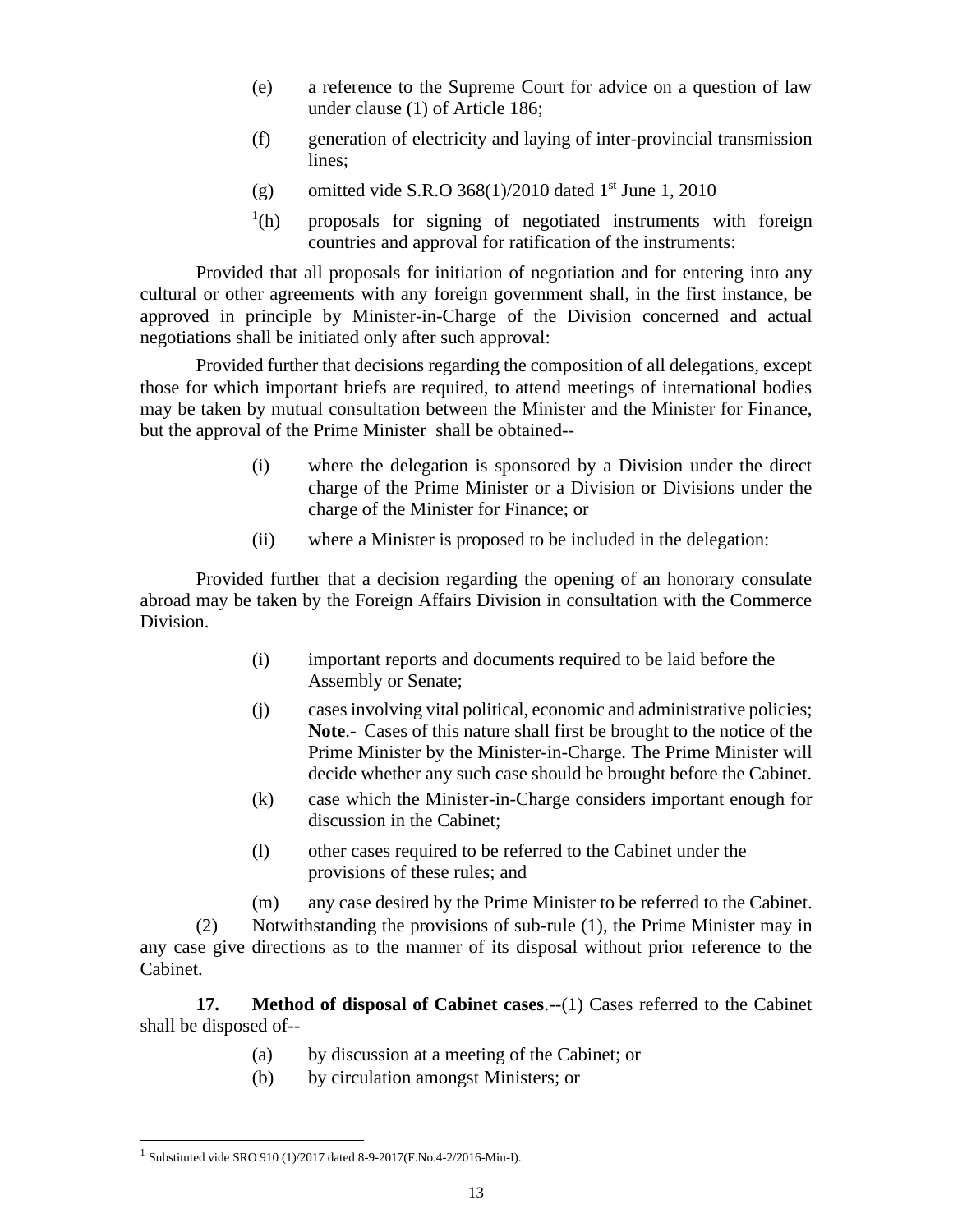(c) by discussion at a meeting of a committee of the Cabinet:

Provided that the decisions of the Committee shall be ratified by the Cabinet unless the Cabinet has authorised otherwise.

The Secretary to the Cabinet (hereinafter referred to as the "Cabinet Secretary") shall, under the general or special orders of the Prime Minister, indicate the manner in which a case shall be disposed of.

(2) Committees of the Cabinet may be constituted, and their terms of reference and membership laid down by the Cabinet or the Prime Minister. Such Committees may be standing or special committees; accordingly as they are appointed to deal with a class of cases or a specific case.

**18. Manner of submission of Cabinet cases.**--(1) In respect of all cases to be submitted to the Cabinet, the Secretary of the Division concerned shall transmit to the Cabinet Secretary a concise, lucid and printed memorandum of the case (hereinafter referred to as the "summary"), giving the background and relevant facts, the points for decision and the recommendations of the Minister-in-Charge. In the event of views of the Division being different from the views of the Minister, both the views shall be included in the summary:

[Proviso deleted vide S.R.O 226(I)/2010 (Cabinet Division's F.No. 4-4/2007, dated 2<sup>nd</sup> April, 2010]

(2) In the case of a proposed legislation to which approval is sought in principle, the summary shall bring out clearly the main issues to be legislated upon.

(3) The summary shall be self-contained as far as possible, not exceeding two printed pages and may include as appendices only such relevant papers as are necessary for proper appreciation of the case. The number of copies of the summary and the form in which it is to be drawn up shall be prescribed by the Cabinet Secretary.

(4) Where a case concerns more than one Division, the summary shall not be submitted to the Cabinet unless it has been considered by all the Divisions concerned. In the event of a difference of opinion between them, the points of difference shall be clearly stated in the summary, a copy of which shall be sent by the sponsoring Division to other Division concerned simultaneously with transmission of the summary to the Cabinet Division.

(5) All draft Bills, Ordinances or Orders shall be submitted to the Cabinet after they have been scrutinized by the Law and Justice Division, and no changes shall be made therein except in consultation with that Division.

 $(6)$ <sup>1</sup> No case for inclusion in the agenda of a meeting of the Cabinet shall be accepted unless it reaches the Cabinet Secretary at least  $2$ [seven clear] days in advance of the meeting:

<sup>1</sup>Provided that, if a case is urgent and is required to be taken up at short notice, the Secretary concerned will obtain approval of the Prime Minister for its inclusion in the agenda before it is transmitted to the Cabinet Secretary.

 $2(7)$  It shall be the duty of the Cabinet Secretary to satisfy himself that the papers submitted by a Secretary are complete and in appropriate form. He may return the case until requirements of the rules have been complied with. If the Cabinet Secretary is satisfied that the case does not merit consideration of the Cabinet he may advise the matter to be placed before an appropriate forum or require it to be submitted to the Prime Minister.

<sup>&</sup>lt;sup>1</sup> Substituted vide SRO 135(I)/98, dated 3rd March, 1998 (F.No.4-6/97-Min-I).

<sup>2</sup> Substituted vide O.M. No.104/7/79-Min.I, dated 31.5.1981.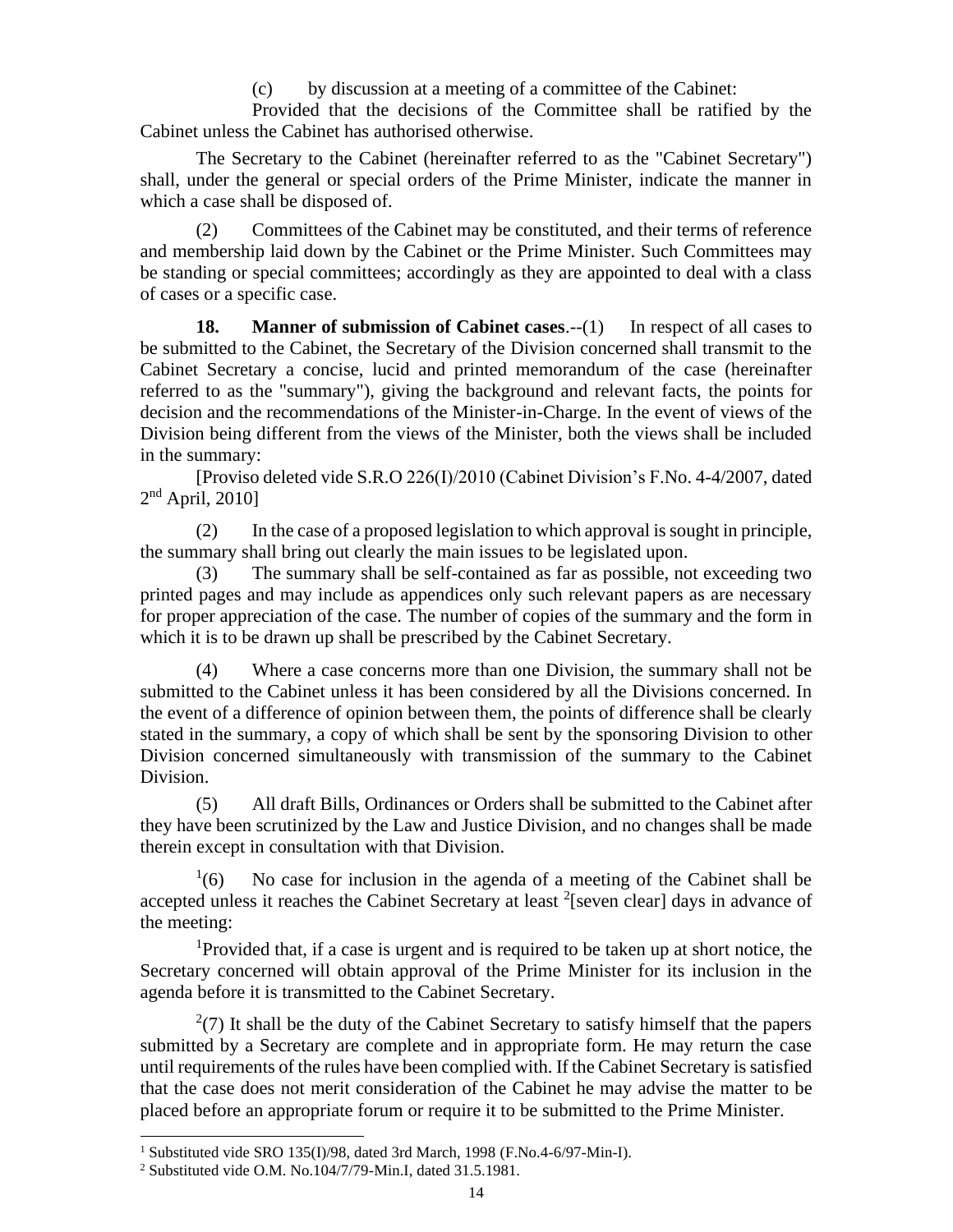**19. Procedure regarding circulation of Cabinet cases**.--(1) When a case is circulated to Cabinet for recording opinion, the Cabinet Secretary shall specify the time by which opinions should be communicated to him. If a Minister does not communicate his opinion by that time, it shall be assumed that he accepts the recommendations contained in the summary.

(2) On expiry of the specified time, the Cabinet Secretary shall submit the opinions received to the Prime Minister for decision.

(3) If the Prime Minister directs that the case shall be discussed at a Cabinet meeting, the Cabinet Secretary shall circulate the opinions recorded by the Ministers, in the form of a supplementary summary.

(4) Report made to the Cabinet of action taken on its decisions, and other cases submitted only for information, shall normally be disposed of by circulation.

**20. Procedure regarding Cabinet Meetings**.-(1) Meeting of the Cabinet to discuss ordinary business shall normally be held once a week, on a day and time to be specified by the Prime Minister.

Provided that the Prime Minister may call for a special meeting of the Cabinet at any time and on any day to discuss urgent business.

<sup>1</sup>(1A) Meetings of the Cabinet will be attended by the Federal Ministers.

Provided that the Prime Minister may require the Ministers of State, Advisers and Special Assistants to the Prime Minister and other dignitaries to attend any or all meetings of the Cabinet by special invitation.

(2) Ministers shall so arrange their tours that they are able to attend the weekly Cabinet meetings, unless they have obtained the Prime Minister's permission to absent themselves, in which case their Secretary should invariably be in attendance at the Cabinet meeting if any item relating to his Division is on the agenda of the Cabinet meeting.

(3) The Prime Minister may authorise the holding of Cabinet meetings during his absence.

(4) The Prime Minister shall preside at all Cabinet meetings. In the absence of the Prime Minister, a Minister nominated by the Prime Minister shall preside. The decisions taken in the Prime Minister's absence shall be subject to the approval of the Prime Minister, unless the Cabinet feels that a particular case is so urgent that immediate action may be taken in anticipation of the Prime Minister's approval.

(5) The Cabinet Secretary shall ordinarily issue to the Ministers, three days in advance of a meeting, a circular showing the cases proposed to be placed on the agenda, together with the summaries relating to such cases. In the case of special meetings, the agenda may be issued less than three days in advance. A copy of the agenda, without summaries shall also be supplied to the Secretaries of Divisions.

(6) No case shall be discussed nor any issue raised unless the summary relating to it has first been circulated:

Provided that the Prime Minister may, in his discretion or at the representation of a Minister, dispense with this requirement if he is satisfied that the circumstances were such that a working paper could not be supplied and the matter could brook no delay.

(7) The Secretary shall be in attendance at the cabinet meeting for the purpose of the case relating to his Division even when his Minister attends that meeting.

<sup>&</sup>lt;sup>1</sup> Inserted vide S.R.O 226(I)/2010 (F.No.4-4/2007-Min-I), dated 2<sup>nd</sup> April, 2010.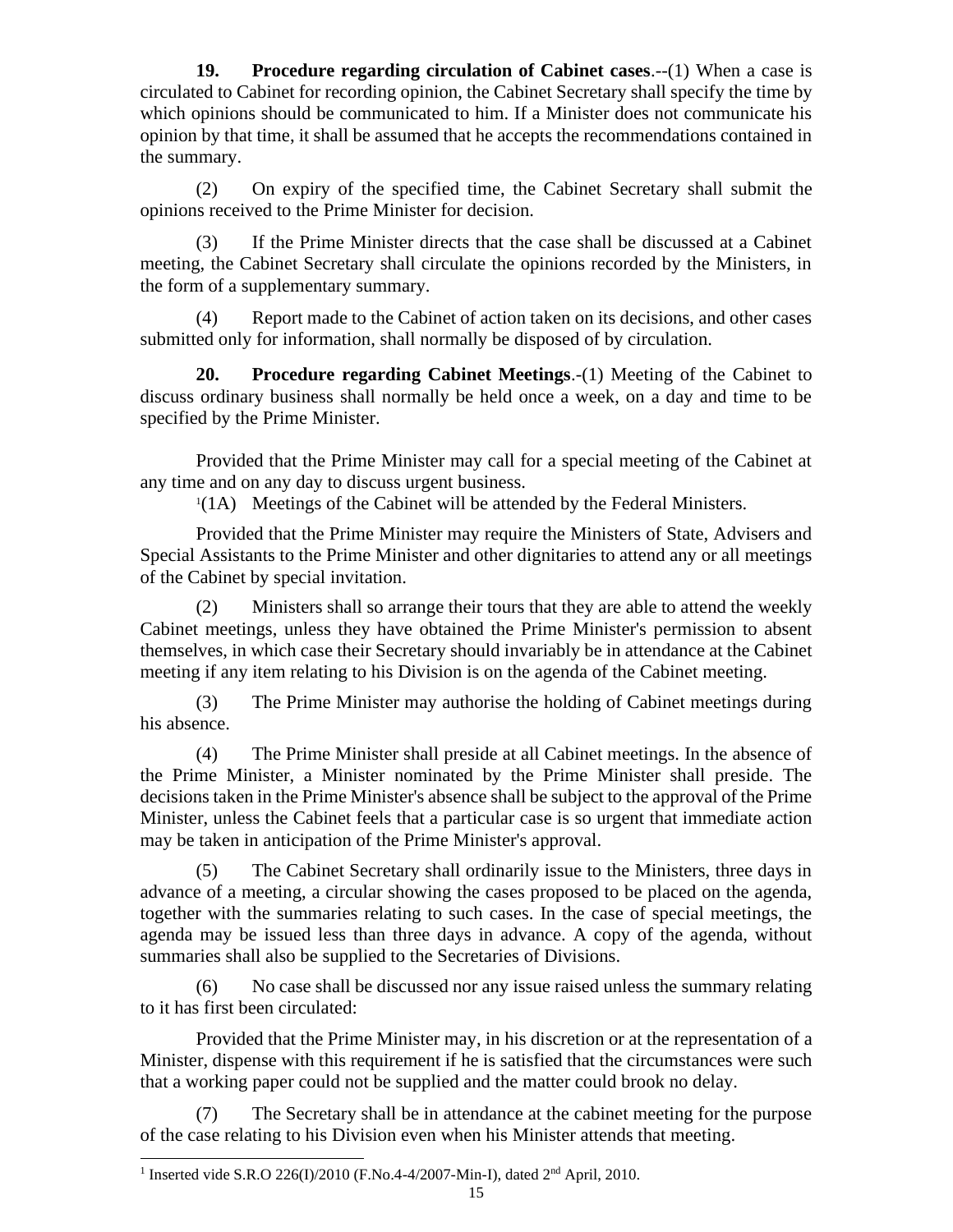(8) Other officers of the Divisions shall not ordinarily be required to be in attendance at the Cabinet meetings except-

- (a) when information on points within their technical or specialised knowledge is required; or
- (b) when the Minister or the Secretary is unable to attend. In such cases any officer may be invited to the meeting by the Cabinet Secretary. Such officers may be asked to join the meeting only for the relevant case and, after giving the information required, shall withdraw from the meeting before discussion is taken up by the Cabinet.

(9) If the Secretary of the Division concerned considers that the discussion on a case should await the return of the Minister, he may request the Cabinet Secretary for its postponement until the return of the Minister. Similarly, the Secretary may request for the withdrawal of a case belonging to his Division from the agenda of the Cabinet meeting.

(10) When a case is taken up by a meeting of the Cabinet, the Prime Minister may request the Minister or the Secretary or any other officer of the Ministry concerned who may be in attendance in accordance with sub-rule  $(8)$ , to explain the point or points on which a decision is required.

(11) The Cabinet Secretary and or any other officer of the Cabinet Division authorized by him shall attend all meetings and prepare-

- (a) a brief record of the discussion which, in the absence of special directions by the Cabinet to the contrary, shall be of an impersonal nature;
- (b) a record of the decisions without any statement of the reasons therefore.

 $1(12)$  The Cabinet Secretary shall circulate to the Ministers, and if so desired by the Prime Minister, to the Advisers and Special Assistants to the Prime Minister a copy of the above record for perusal and return within twenty four hours of issue.

(13) A copy of decision of the Cabinet, and wherever considered necessary of the points made during the discussion shall be supplied by the Cabinet Secretary to the Secretary of the Division concerned for action under rule 24.

(14) If a Minister considers that there has been a mistake or omission in recording the minutes, he shall point it out to the Cabinet Secretary within 24 hours of the issue of the minutes. The Cabinet Secretary shall obtain the orders of the Prime Minister and, if necessary, issue a corrigendum, correct the official record in the Cabinet Division and advice the Secretary of the Division concerned.

(15) Where a Minister was unable to attend a Cabinet meeting, and the Secretary attended the meeting, the record of the items concerning the Division shall be sent to the Secretary.

**20A. Omitted vide S.R.O 226(I)/2010 (F.No.4-4/2007-Min-I), dated 02.4.2010.**

# **21. [Procedure regarding Inter-Provincial Conference] Omitted vide S.R.O No. 724(I)/2011 (F.No.4-9/2011-Min-I), dated 28.07.2011.**

<sup>&</sup>lt;sup>1</sup> Substituted vide SRO 1171(1)/2018 dated 1<sup>st</sup> October, 2018.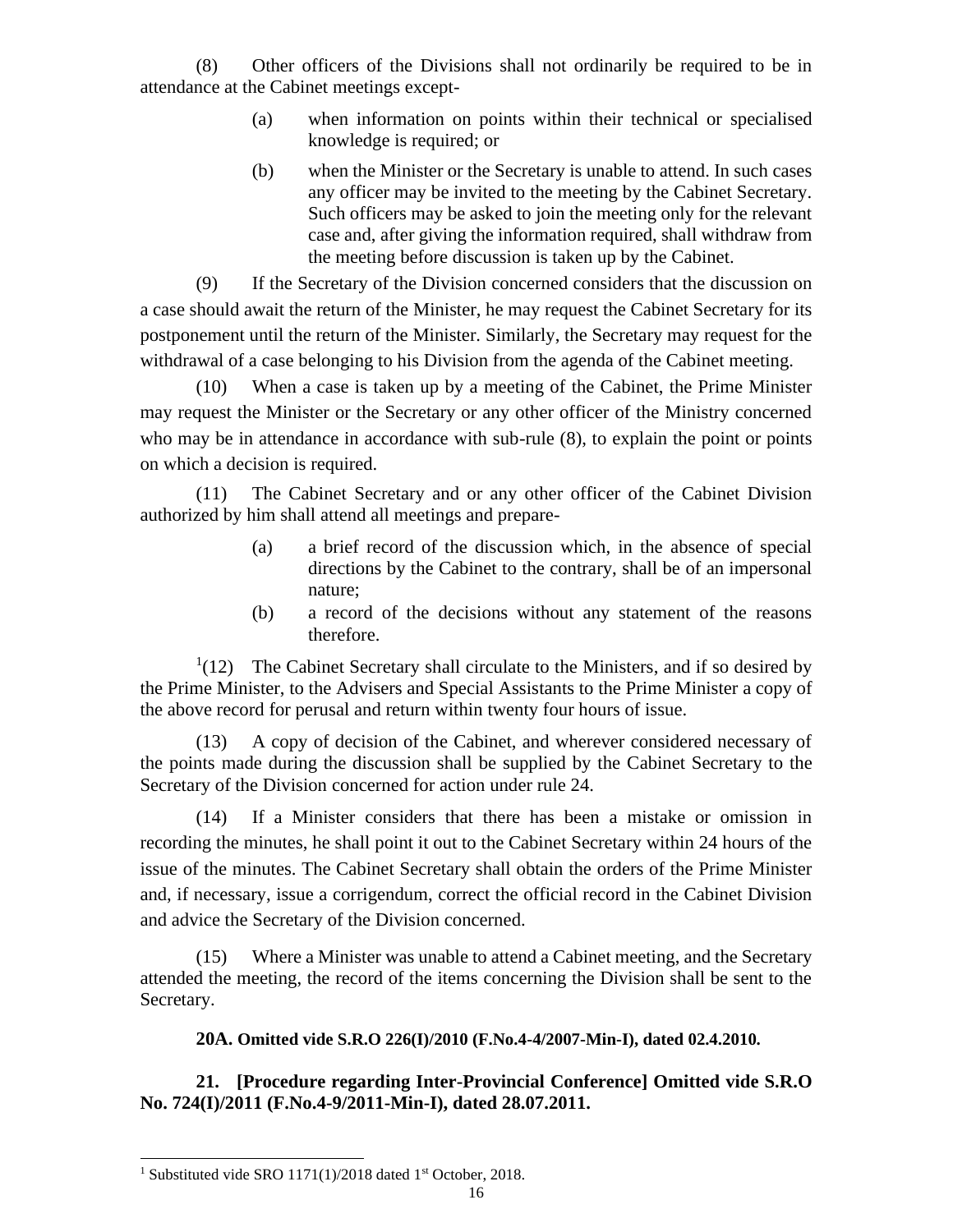**22. Procedure regarding National Economic Council**.--(1) Meetings of the National Economic Council shall be convened by the Cabinet Division under the directions of the Prime Minister who shall preside at the meetings.

(2) The Federal and Provincial Ministers and officials of the Divisions concerned and of the Provincial Governments may be associated with the deliberations of the National Economic Council as and when considered necessary.

(3) The provisions of rules 17, 18 and 20 shall apply mutatis mutandis to the manner of submission of cases to, and the procedure for the meetings of the National Economic Council except that the summary shall reach the Cabinet Division at least fifteen clear days in advance of the commencement of the meeting.

(4) Other instructions regarding submission of cases to the National Economic Council shall be issued by the Cabinet Secretary.

**23. Procedure regarding Committees of Cabinet and National Economic Council**.--(1) Meetings of a Committee of the Cabinet or of the National Economic Council shall be convened by the Cabinet Division under the directions of the Chairman of the Committee concerned, who shall preside at the meeting of the Committee.

(2) The members of the Committee shall attend the meetings:

Provided that a Federal Minister or a Provincial Minister, where he is a member, if unable to attend a meeting, may authorize the Secretary of the Division or Department concerned to represent him.

(3) Officials of the Divisions concerned and of the Provincial Governments may be associated with the deliberations of the Committee as and when considered necessary.

(4) The provisions of rules 18, 19 and 20 shall apply mutatis mutandis to the manner of submission of cases to, and the procedure for the meeting of the Committee.

(5) Other instructions regarding submission of cases to the Committee shall be issued by the Cabinet Secretary.

**24. Action on decisions of the Cabinet, National Economic Council or their Committees, etc.**--(1) When a case has been decided by the Cabinet or the National Economic Council or their Committees, the Minister-in-Charge shall take prompt action to give effect to the decision.

- (2) When the decision is received by the Secretary of the Division concerned, he shall-
	- (a) acknowledge the receipt of the decision in the form provided;
	- (b) transmit the decision to his Division for action;
	- (c) keep a register with himself of the decisions received, for the purpose of ensuring that prompt and complete action is taken on those decisions; and
	- (d) coordinate action with any other Division concerned with the decision.

(3) The Secretary of the Division concerned shall, on receipt of the Cabinet decision, communicate it to the Division but shall not forward the original documents. The decision shall be formally conveyed as decision of the Federal Government and details to the Ministers present at the meeting of the Cabinet, Committee of Cabinet etc., shall not be disclosed.

**Note**:-The record of the discussion before a decision was taken shall not be passed down unless it contains points which require further consideration or action in the Division concerned.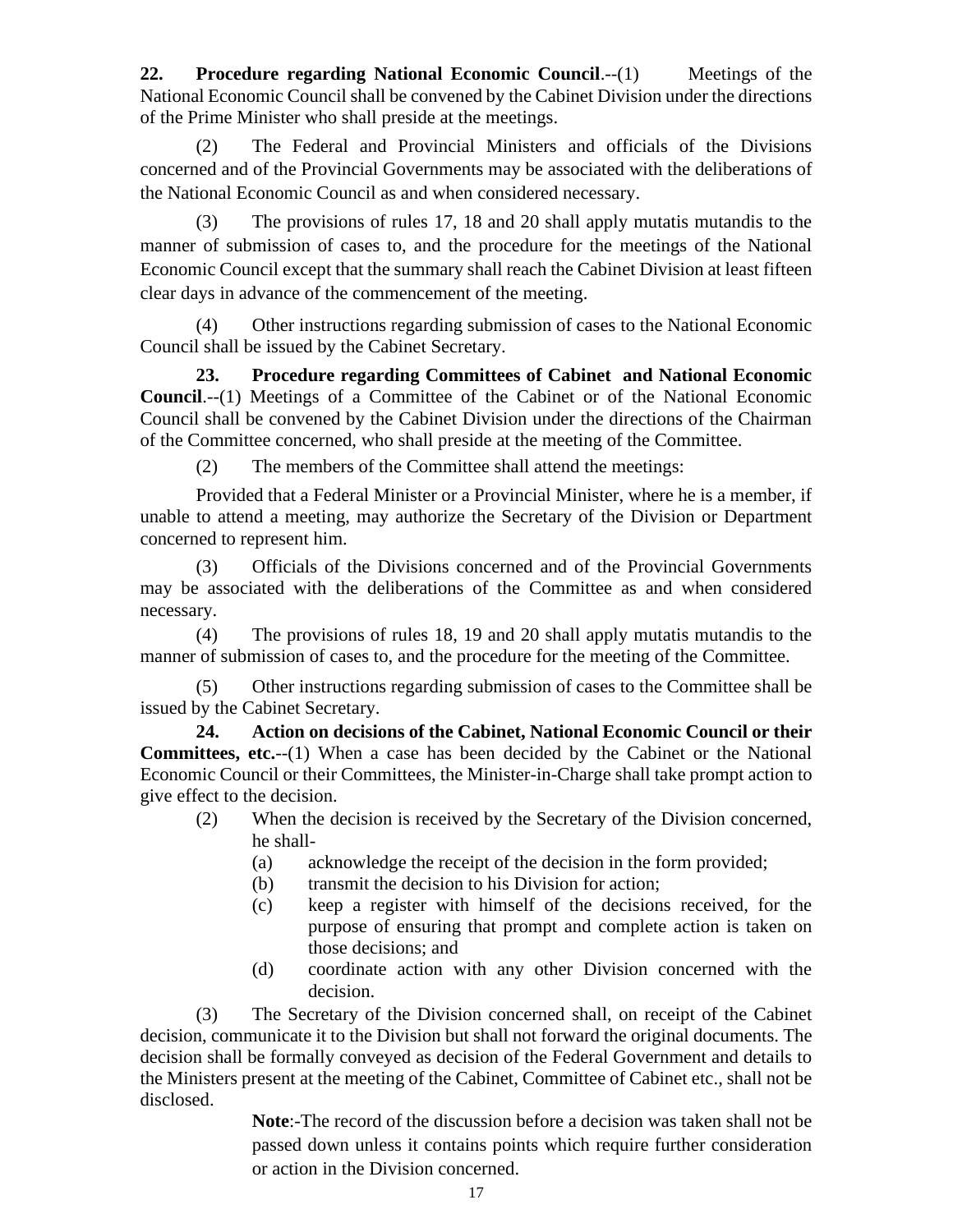(4) To ensure implementation of the Cabinet decisions, the Secretary of each Division shall keep a record of all the decisions conveyed to him and shall watch progress of action until it is completed. It shall be his responsibility as Secretary of the Division sponsoring the summary to consult or inform any other Divisions concerned, in order to ensure full implementation of the decision.

(5) The Cabinet Secretary shall watch the implementation of Cabinet decisions, and the Secretary in the Division concerned shall supply to the Cabinet Secretary such documents as the latter may, by general or special request, require to enable him to complete his record of the case.

(6) The Cabinet Secretary shall maintain the record of each case which shall consist of-

- (a) a copy of all papers issued under rules  $19(1)$ ,  $20(5)$ ,  $22(3)$  or  $23(4)$ ;
- (b) a copy of the records prepared under rules  $19(2)$ ,  $20(11)$  or  $23(4)$ ;
- (c) all documents received under sub-rule (5).

(7) The Secretaries shall retain in their personal custody the record of Cabinet decisions and discussions conveyed to them under rule 20(13), and shall make them over to their successors at the time of handing over charge.

(8) All papers submitted to Cabinet are secret until the Cabinet discussion has taken place. Thereafter each secretary shall decide whether the case should continue to be classified as secret and inform the Cabinet Division of his decision.

- (9) The Ministers shall return to the Cabinet Secretary
	- (a) the papers issued to them for decision by circulation, immediately after recording their opinion;
	- (b) the papers issued to them for decision by discussion in a meeting of the Cabinet or Committee of the Cabinet, etc., under rule 20(5), 22(3) or 23(4), immediately after the discussion has taken place;
	- (c) copies of the record of discussion and decision circulated by the Cabinet Secretary under rule 19(1), 20(12), 22(3) or 23(4); immediately after they have perused them; and
	- (d) reports of action taken on Cabinet decisions, or other papers circulated for information, immediately after perusal.

**25. Periodical reports of activities of Divisions.**--(1) Omitted vide SRO 135(I)/98, dated 3rd March, 1998.

 $^{1}(2)$ At the beginning of each financial year, each Division shall, for the information of the Cabinet and for general public, prepare and upload on its website as a permanent record a Year Book which shall contain--

- (a) the details of its activities, achievements and progress during the preceding financial year giving only the unclassified information which can be used for reference purposes;
- (b) the programme of activities and targets set out for itself during the preceding financial year and the extent to which they have been realized; and

<sup>&</sup>lt;sup>1</sup> Substituted vide SRO 40 (1)/2019 dated  $11<sup>th</sup>$  January, 2019.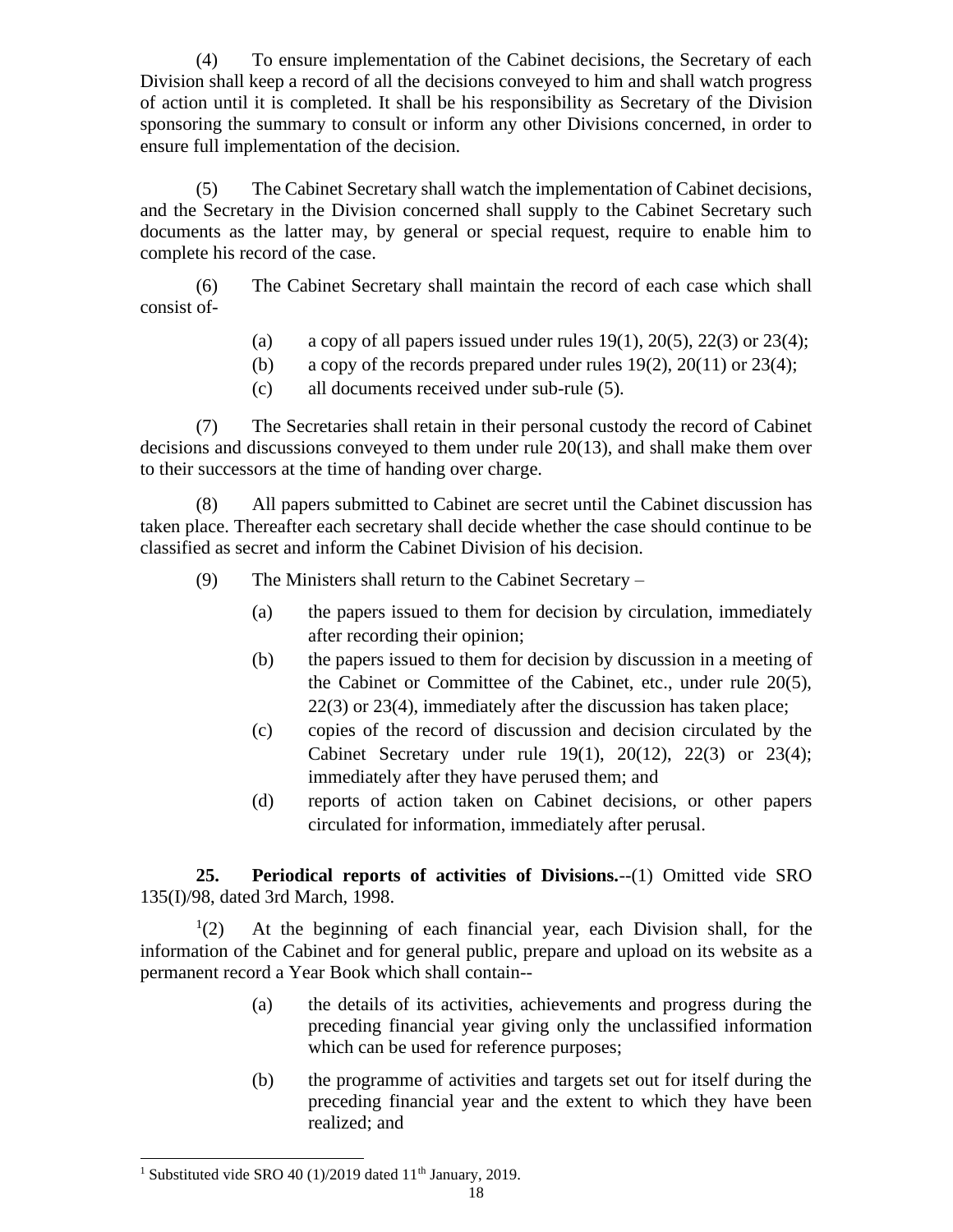(c) the relevant statistics properly tabulated.

Note:- The Secretary of the Division shall ensure that only unclassified material is supplied for the Year Book so that the information contained therein may be available for the use of academics, scholars and other interested.

 $^{1}(3)$ Secretary of each Division shall inform the Cabinet Secretary, within ninety days at the end of the financial year under report, about availability of the Year Book, who shall disseminate this information to all members of the Cabinet and all Divisions.

**26. Annual Report.**-(1) There shall be prepared by the Cabinet Division an annual report on the observance and implementation of the Principles of Policy in relation to the affairs of the Federation in terms of clause (3) of Article 29.

 $^{2}(2)$ The Law and Justice Division shall cause the report to be laid before each House of the Majlis-e-Shoora (Parliament).

(3) The provisions of rule 25(2) and (3) shall apply for the preparation and submission of the report to Cabinet as they apply to a Year Book.

# **PART E.--LEGISLATION**

**27. Official Bills.**-(1) The Division concerned shall be responsible for determining the contents of the proposed legislation for consulting the other Divisions concerned (including the Finance Division) where necessary, and for obtaining the approval of the Cabinet under rule  $16(1)(a)$ , to the issues involved, before asking the Law and Justice Division to draft the Bill.

Provided that where the proposed legislation involves only a verbal or formal amendment of an existing law, it shall not be necessary to obtain approval of the Cabinet before asking the Law and Justice Division to draft it.

(2) When referring the approved legislation to Law and Justice Division for drafting, the Division concerned shall send the relevant papers along with a memorandum indicating the provisions which are intended to be incorporated in the draft Bill and giving the objects of and reasons for those provisions to enable the Law and Justice Division to grasp the exact intention of the Division concerned and the full scope of the proposed legislation.

(3) Apart from giving shape to the draft legislation, the Law and Justice Division shall advise the Division concerned as to the competence of Majlis-e-Shoora (Parliament) to make a law on the subject to which the proposed legislation relates and whether any legal requirements are to be complied with before the Bill is introduced in the Assembly or the Senate.

(4) Whenever consent or recommendations of the Federal Government or previous sanction of the President is necessary for the introduction of a Bill it shall be drafted by the Law and Justice Division along with the Bill.

- (5) The Division concerned shall then--
	- (a) submit the case to the Cabinet--
		- (i) for approval of the draft Bill;
		- (ii) for deciding any issue that may still be outstanding;
	- (b) obtain the approval of the Prime Minister on the decisions of the Cabinet on the points mentioned in clause (a) where the approval has not already been given by the Prime Minister in the meeting of the Cabinet; and

<sup>&</sup>lt;sup>1</sup> Substituted vide SRO 40 (1)/2019 dated 11<sup>th</sup> January, 2019.

<sup>2</sup> amended vide SRO.NO.724(I)/2011, (F.No.4-9/2011-Min-I), dated 28.07.2011.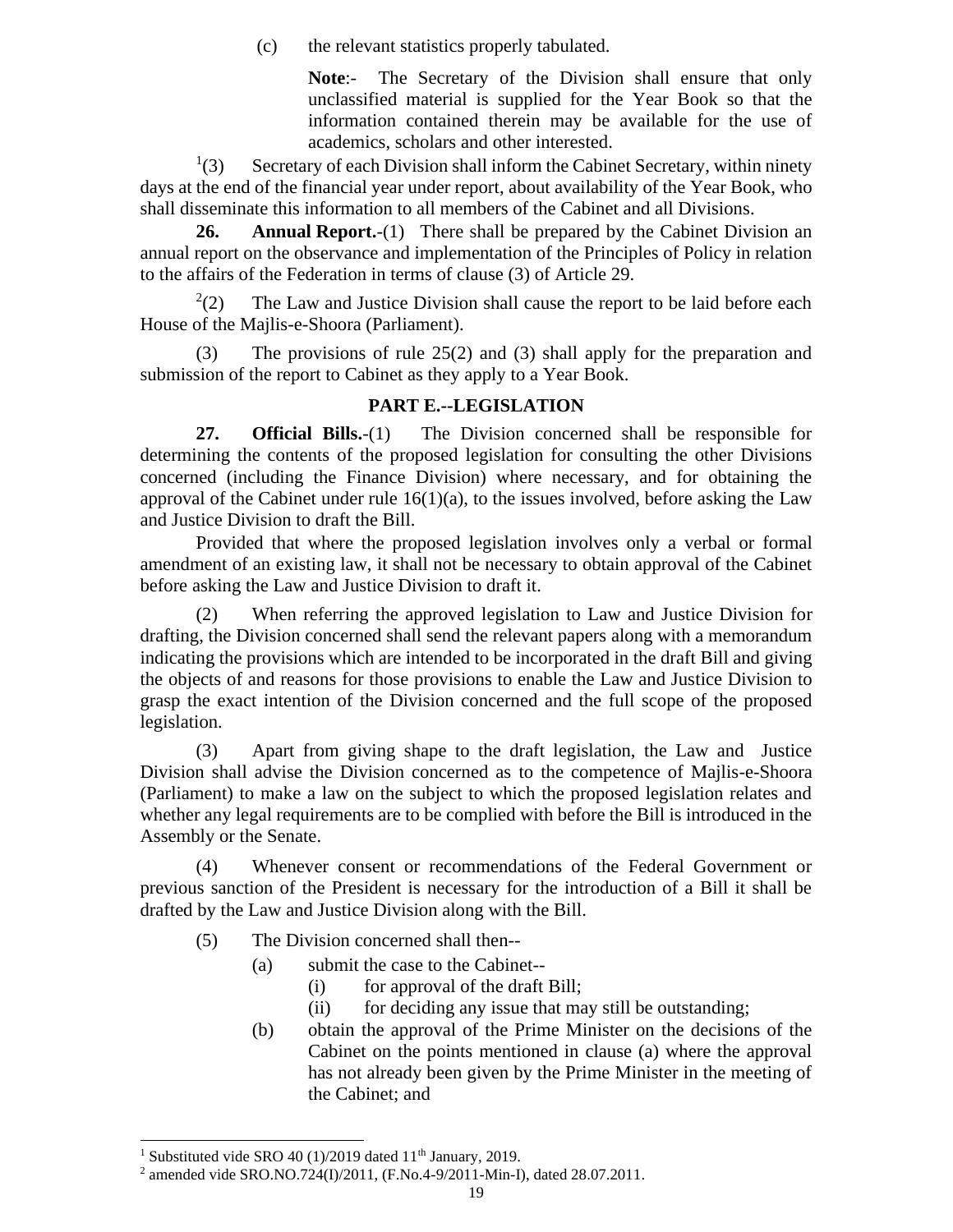(c) obtain the signature of the Prime Minister on the consent or recommendation, or of the President on the previous sanction, where required to the introduction of the Bill in the Assembly or the Senate; and return the Bill to the Law and Justice Division for further action in terms of sub-rule (8).

 $1(5A)$  The Cabinet may, in an appropriate case, while according approval to the proposed legislation under sub-rule (1), dispense with the requirements of clause (a) of sub-rule (5) regarding submission of the case to the Cabinet for approval of the draft bill.

(6) The Division concerned shall include in the brief prepared for use of the Minister-in-Charge the direction which the Cabinet has given regarding the line of action to be adopted with regard to the Bill.

(7) Legislation relating to the codification of substantive law or for the consolidation of existing enactments or legislation of a purely formal character, e.g., repealing and amending Bills and short title Bills, may be initiated in the Law and Justice Division. It shall, however, consult the Division concerned, if any, which shall consider the draft legislation from the administrative point of view and send their views to the Law and Justice Division.

 $^{2}(8)$ After taking action in terms of sub-rule (5) the Division concerned shall forward to the Law and Justice Division the draft legislation in its final form with a statement of objects and reasons duly signed by the Minister-in-Charge. The Law and Justice Division, after satisfying itself that all legal requirements have been complied with for the introduction of the Bill in the Assembly or, as the case may be, the Senate, transfer the bill along with the statement of objects and reasons to the Parliamentary Affairs Division for arranging its introduction in the appropriate House.

**28. Non-Official Bills.**--(1) The Division concerned shall be responsible for assessing the administrative implications of the proposed legislation and for consulting the other Divisions concerned, including the Finance Division, where necessary.

(2) Thereafter the Division concerned shall consult the Law and Justice Division who shall, apart from advising the Division concerned on the legal implications of the proposed legislation and the competence of the Majlis-e-Shoora (Parliament) to make a law on the subject to which the Bill relates, advise it as to whether any legal requirements are to be complied with and whether the Bill is one which cannot be introduced under the Constitution without the consent or recommendations of the Federal Government or previous sanction of the President.

 $^{3}(3)$ Subject to sub-rule  $(3)$  of rule 5 and sub-rules  $(1)$  and  $(2)$  of this rule, the Minister-in-Charge shall decide regarding the provisions of the Bill as to which of the following motions in the Assembly or, as the case may be, in the Senate is to be supported- -

- (a) that it be taken into consideration by the Assembly or, as the case may be, the Senate either at once or at some future date to be specified;
- (b) that it be referred to a Committee;
- (c) that it be circulated for the purpose of eliciting opinion thereon; and
- (d) that it be opposed.

<sup>&</sup>lt;sup>1</sup> Inserted vide SRO 135(I)/98, (F.No.4-6/97-Min-I) dated 3rd March 1998.

<sup>2</sup> Inserted vide SRO 135(I)/98, (F.No.4-6/97-Min-I) dated 3rd March 1998

<sup>&</sup>lt;sup>3</sup> Substituted vide SRO 634(1)/2016 (F.No.4-2/2016-Min-I) dated 22<sup>nd</sup> July, 2016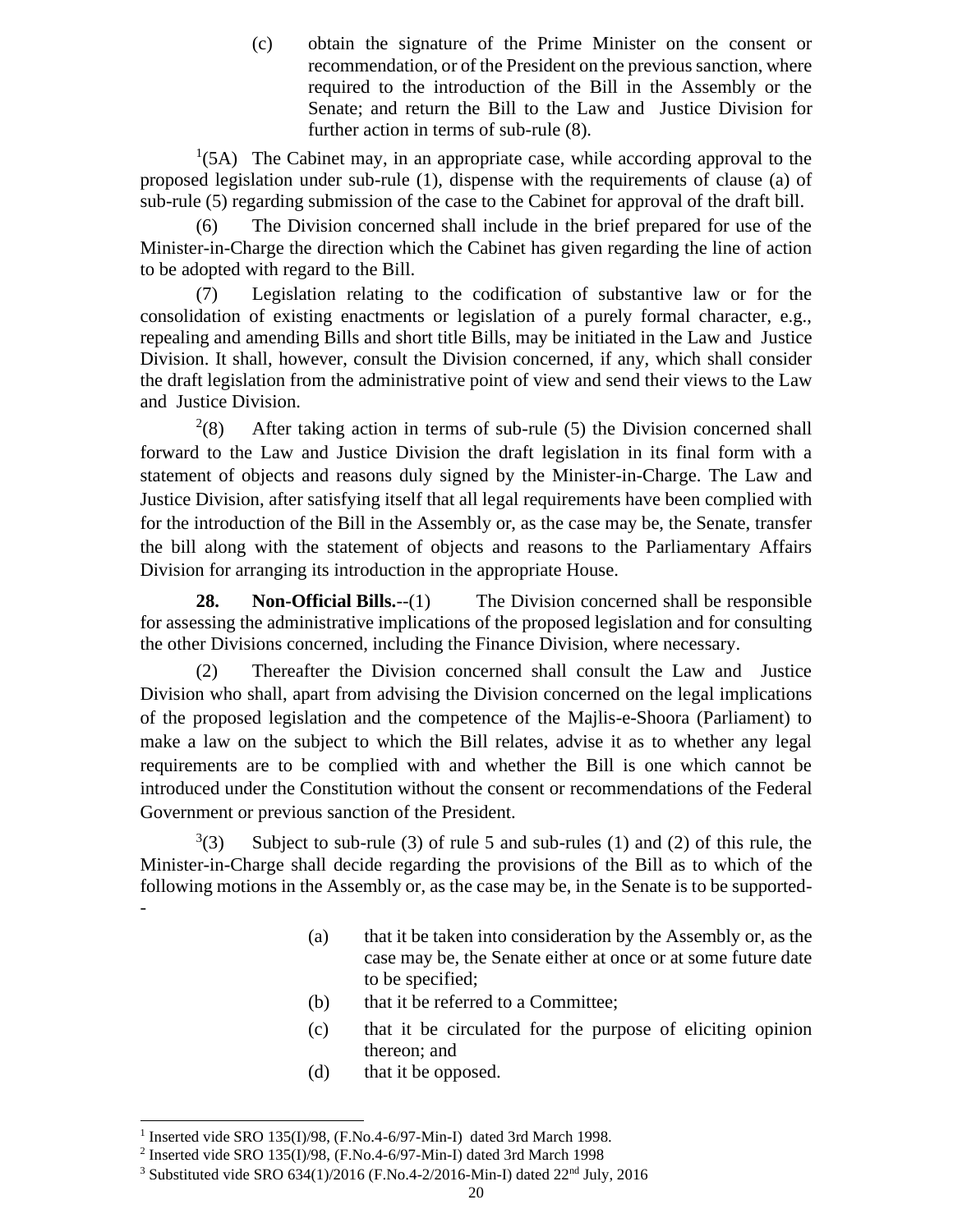$^{1}(4)$ Subject to sub-rule (3), the Division shall obtain signature of the Prime Minister on the consent or recommendation, or of the President on the previous sanction, where required for introduction of the Bill in the Assembly or, as the case may be, the Senate.

**29. Official and non-official amendments to Bills.**-- The procedure regarding official amendments shall be the same as for official bills and that for non-official amendments the same as for non-official Bills.

**30. Ordinances.**--(1) The provisions of rule 27 shall apply mutatis mutandis when the proposed legislation is an Ordinance. The Law and Justice Division shall promulgate the Ordinance and in due course arrange to lay it before--

- (i) the Assembly, if it contains provisions dealing with all or any of the matter specified in clause (2) of Article 73;
- (ii) both Houses, if it does not contain provisions dealing with any of the matters referred to in clause(i).

(2) When an ordinance is to be withdrawn the approval of the President shall be obtained by the Division concerned through the Prime Minister.

# **PART F--RELATIONS WITH MAJLIS-E-SHOORA (PARLIAMENT)**

**31. Compliance with Rules of Majlis-e-Shoora (Parliament).**-- All Divisions shall, in their relations with the Assembly, the Senate and Majlis-e-Shoora (Parliament) in joint sitting comply with the Rules of Procedure and Standing Orders of the Assembly, the Senate or the joint sitting, as the case may be.

**32. Summoning of Majlis-e-Shoora (Parliament), a House or joint sitting by the President.**--(1) At the appropriate time the Secretary Parliamentary Affairs Division shall ascertain the state of business pending for consideration of the Assembly, the Senate or Joint sitting.

(2) The Secretary Parliamentary Affairs Division, shall in terms of rule 15-A, obtain the President's orders on summoning the Assembly, the Senate, both Houses or Majlis-e-Shoora (Parliament) in joint sitting, as the case may be, and communicate the date, time and place of the commencement of the session--

- (a) in the case of the Assembly, to the Secretary of the Assembly;
- (b) in the case of the Senate, to the Secretary of the Senate;
- (c) in the case of both Houses and joint sitting, to the Secretary of the Assembly and also to the Secretary of the Senate;

(3) Upon receipt of a communication under sub-rule (2), the date, time and place for the commencement of the session shall be notified in the Gazette-

- (a) in the case of the Assembly, by the Secretary of the Assembly;
- (b) in the case of the Senate, by the Secretary of the Senate;
- (c) in the case of both Houses or joint sitting, by the Secretary of the Assembly and also by the Secretary of the Senate.

<sup>&</sup>lt;sup>1</sup> Substituted vide SRO 634(1)/2016 (F.No.4-2/2016-Min-I) dated 22<sup>nd</sup> July, 2016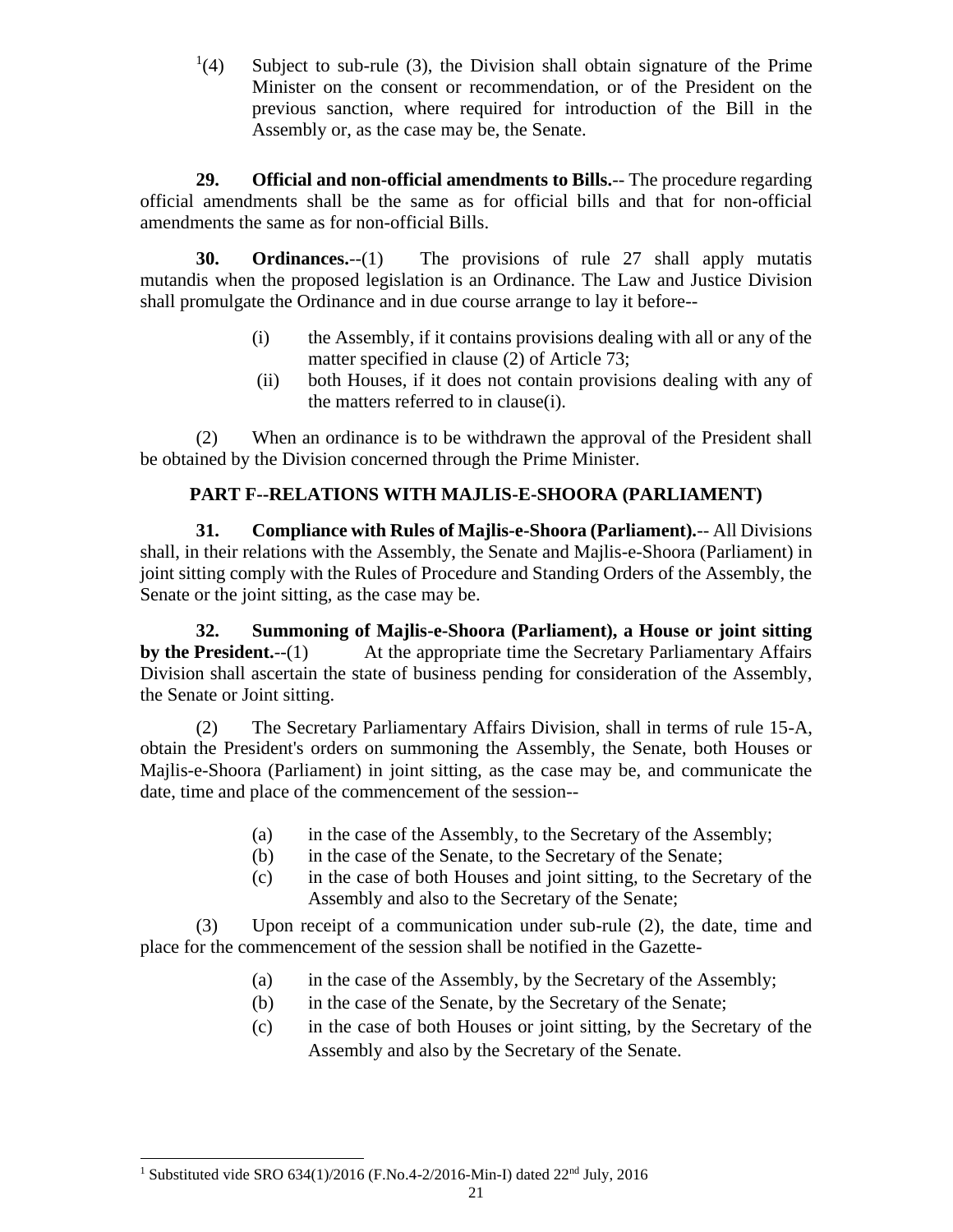**33. Prorogation of Majlis-e-Shoora (Parliament), a House, or joint sitting by the President.**--(1) At the appropriate time, the Secretary Parliamentary Affairs Division shall in terms of rule 15-A, obtain President's orders on prorogation of the Assembly, the Senate, both Houses or Majlis-e-Shoora (Parliament) in joint sitting, as the case may be and communicate the same,--

- (a) in the case of the Assembly, to the Secretary of the Assembly;
- (b) in the case of the Senate, to the Secretary of the Senate;
- (c) in the case of both Houses and joint sitting, to the Secretary of the Assembly and also to the Secretary of the Senate.

(3) Upon receipt of a communication under sub-rule (1), the date of prorogation of the session shall be notified in the Gazette,--

- (a) in the case of the Assembly, by the Secretary of the Assembly;
- (b) in the case of the Senate, by the Secretary of the Senate;
- (c) in the case of both Houses and joint sitting, by the Secretary of the Assembly and also by the Secretary of the Senate.

**34. Summoning and prorogation of National Assembly by the Speaker.**- -(1) When the Assembly is summoned by the Speaker under clause (3) of article 54, the date, time and place for the commencement of the session shall be notified in the Gazette by the Secretary of the Assembly.

(2) When the Assembly is prorogued by the Speaker under clause (3) of Article 54, the date of prorogation shall be notified in the Gazette by the Secretary of the Assembly.

**35. Summoning and prorogation of the Senate by the Chairman.**--(1) When the Senate is summoned by the Chairman under clause (3) of article 54 read with Article 61, the date, time and place for the commencement of the session shall be notified in the Gazette by the Secretary of the Senate.

(2) When the Senate is prorogued by the Chairman under clause (3) of Article 54 read with Article 61, the date of prorogation shall be notified in the Gazette by the Secretary of the Senate.

**36. Review of official and non-official business.**-- As soon as a notification under sub-rule (3) of rule 32, sub-rule (1) of rule 34, or sub-rule (1) of rule 35 is issued, all Divisions shall undertake a review of official and non-official business intended to be brought before the Assembly, the Senate, both Houses or the joint sitting, as the case may be, and shall promptly forward to the Parliamentary Affairs Division detailed lists of such business, not later than five days before the commencement of the session.

**37. Provisional forecast of official and non-official business.**-- The Secretary Parliamentary Affairs Division shall prepare a provisional forecast of the business to be brought before the Assembly, the Senate or the joint sitting, as the case may be and shall make, through the appropriate Leader of the House, or in the case of the joint sitting, through the Prime Minister, proposals to the Speaker or , as the case may be, the Chairman for the allotment of days for the transaction of official as well as non-official business. The final arrangement as approved by the Speaker or, the Chairman as the case may be, shall be circulated by the appropriate Secretariat to all the Divisions and the Secretary, Prime Minister's Office.

**38. Orders of the Day.**-- The Secretary Parliamentary Affairs Division, shall, in consultation with the appropriate Leader of the House, prepare orders of the day for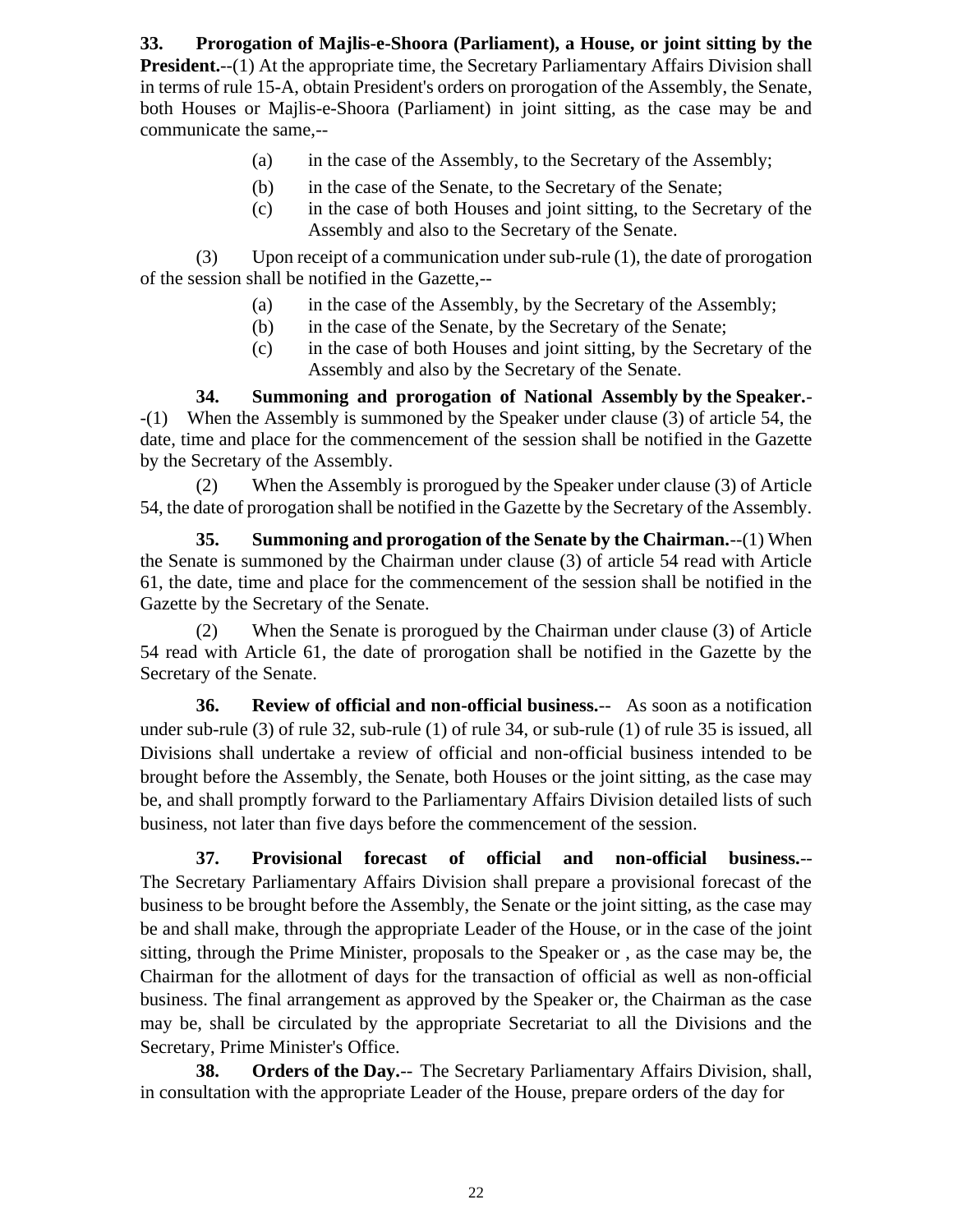each official day and forward it to the appropriate Secretariat. In the case of a joint sitting, the Orders of the Day shall be prepared in consultation with the Prime Minister and forwarded to the Secretary of the Assembly.

**39. Transmission of Bills etc.**--(1) Copies of Bills, including Bills passed by one House and transmitted to the other House, Bills to be reconsidered by the Assembly and Bills to be considered in a joint sitting, resolutions, notices, questions and other business to be brought before the Assembly, the Senate or the joint sitting shall be forwarded as soon as received or possible, by the appropriate Secretariat to the Division concerned.

(2) If a Bill, resolution, motion or question has been wrongly addressed to a Division by the appropriate Secretariat, it shall be promptly transferred by the receiving Division to the Division concerned, under advice to that Secretariat.

(3) The appropriate Secretariat shall inform the Division concerned as soon as it is known that a resolution, motion or question has been admitted in its final form or not admitted so that the Division concerned may regulate its action accordingly.

(4) Before the commencement of each session of the National Assembly or the Senate, the appropriate Secretariat shall ascertain from the Cabinet Division the allocation of business amongst the Divisions.

**40. Action by Divisions.**-- As soon as any communication (whether a notice, intimation, a Bill or any other paper) is received from the appropriate Secretariat or any other authority regarding the business or affairs of the Assembly, the Senate or the joint sitting, the receiving officer shall at once bring it to the notice of the Secretary and the Minister.

**41. Introduction of Bills, etc.**--(1) A Money Bill shall originate in the National Assembly:

Provided that simultaneously when a Money Bill including the Finance Bill containing the Annual Budget Statement is presented in the National Assembly, a copy thereof shall be transmitted to the Senate which may, within fourteen days, make recommendations thereon to the National Assembly.

 (1A) The National Assembly shall consider the recommendations of the Senate and, after the Bill has been passed by the Assembly with or without incorporating the recommendations of the Senate, it shall be presented to the President for assent.

(2) Bills, other than Money Bills, resolutions, motions, questions or other business with respect to any matter in the Federal Legislative List originate or be moved or asked, in or, as the case may be, brought before either House:

Provided that the Prime Minister shall determine the House in which a particular official bill, resolution or motion originate or be moved or, as the case may be, before which any other official business shall be brought.

(3) Omitted vide S.R.O. No. 822(I)/2002, dated 20.11.2002.

(4) An official Bill shall be introduced in the Assembly, or as the case may be, the Senate by the Minister-in-Charge or by any other Minister on his behalf.

(5) The Minister concerned shall in consultation with the Leader of the House, decide as to which of the following motion should be made with regard to an official Bill after its introduction,--

(a) that it be taken into consideration at once and passed; or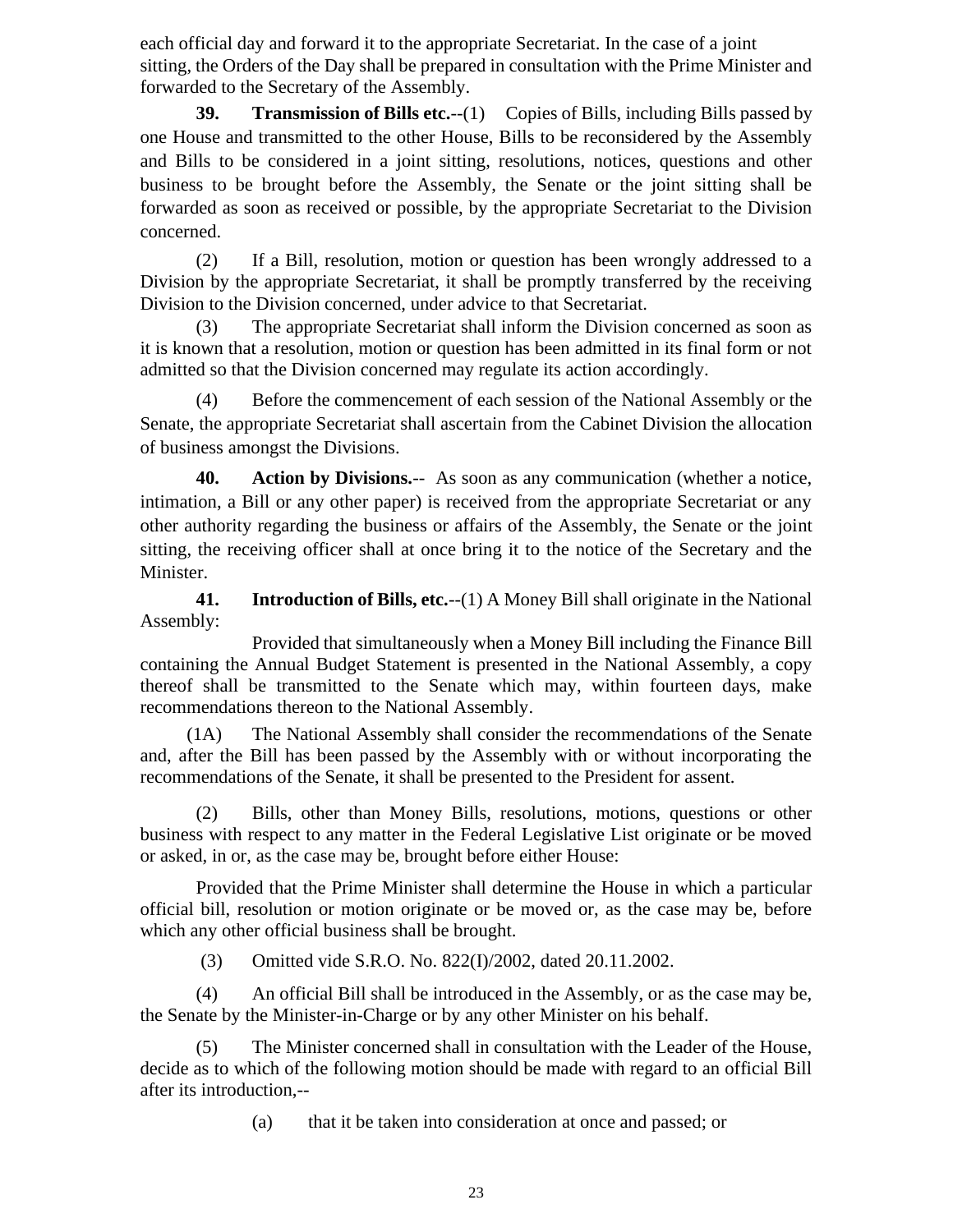- (b) that it be taken into consideration on a date to be specified; or
- (c) that it be referred to a Select Committee; or
- (d) that it be circulated for the purpose of eliciting opinion thereon;

Provided that if a question of important policy is involved, the Minister shall obtain the orders of the Prime Minister.

(6) Omitted vide SRO No. 822(I)/2002, dated 20.11.2002.

(7) The Division concerned shall prepare for the use of the Minister-in-Charge a brief of each Bill, whether official or non-official.

**42. Assent to Bills.**-- A Bill to be presented to the President for his assent shall be forwarded by the appropriate Secretariat duly certified by the Speaker or, as the case may be, the Chairman to the Parliamentary Affairs Division who shall submit it to the President for his assent. <sup>1</sup>The President shall-

- (a) assent to the Bill, or
- (b) if it is a Bill other than a Money Bill, return the Bill to the Majlis-e-Shoora (Parliament) with a message requesting that the Bill, or any specified provision thereof, be reconsidered and that any amendments specified in the message be considered.

<sup>2</sup>**42A Reconsideration of Bill by Majlis-e-Shoora (Parliament).−** When the President has returned a Bill to the Majlis-e-Shoora (Parliament), it shall be reconsidered by the Majlis-e-Shoora (Parliament) in joint sitting and if it is passed by the votes of the majority of the members of both Houses present and voting, it shall be deemed for the purposes of the Constitution to have been passed by both Houses and shall be presented to the President, and the President shall give his assent within ten days, failing which such assent shall be deemed to have been given.

**43. Resolutions.**--(1) When an official resolution is to be moved in the Assembly, the Senate or the joint sitting, the Division concerned shall, where time permits, consult the Law and Justice Division and obtain approval of the Cabinet, before forwarding the resolution with a notice signed by the Minister to the Secretary of the appropriate Secretariat:

Provided that no such resolution shall be forwarded to the appropriate Secretariat until the Prime Minister has seen it if he was not present at the Cabinet meeting, or where there was no time to consult the Cabinet.

**Note**:- Official resolutions may be for the ratification of an international convention, constitution of a statutory body, declaration of policy on a matter of public interest, etc.

(2) On receipt of a non-official resolution from the appropriate Secretariat, the Division concerned shall examine its contents and, when the resolution is admitted for discussion, obtain the orders of the Cabinet if time permits. But the orders of the Prime Minister shall in any case be obtained. In examining the resolution, the Division concerned shall consider whether the discussion of the resolution, or any part thereof, would be detrimental to the public interest and if so, it should point this out with reasons in its comments on the resolution.

(3) The Division concerned shall prepare regarding each resolution, whether official or non-official, a brief for the use of the Minister.

(4) After a resolution has been adopted, the appropriate Secretariat shall forward it to the Division concerned for appropriate action.

<sup>&</sup>lt;sup>1</sup> Inserted vide Cabinet Division O.M.No.104/8/85-Min-I, dated 4-8-1985.

<sup>&</sup>lt;sup>2</sup> Substituted vide S.R.O. 368 (I)/2010 (F.No.4-6/2010-Min-I) dated 1<sup>st</sup> June 2010.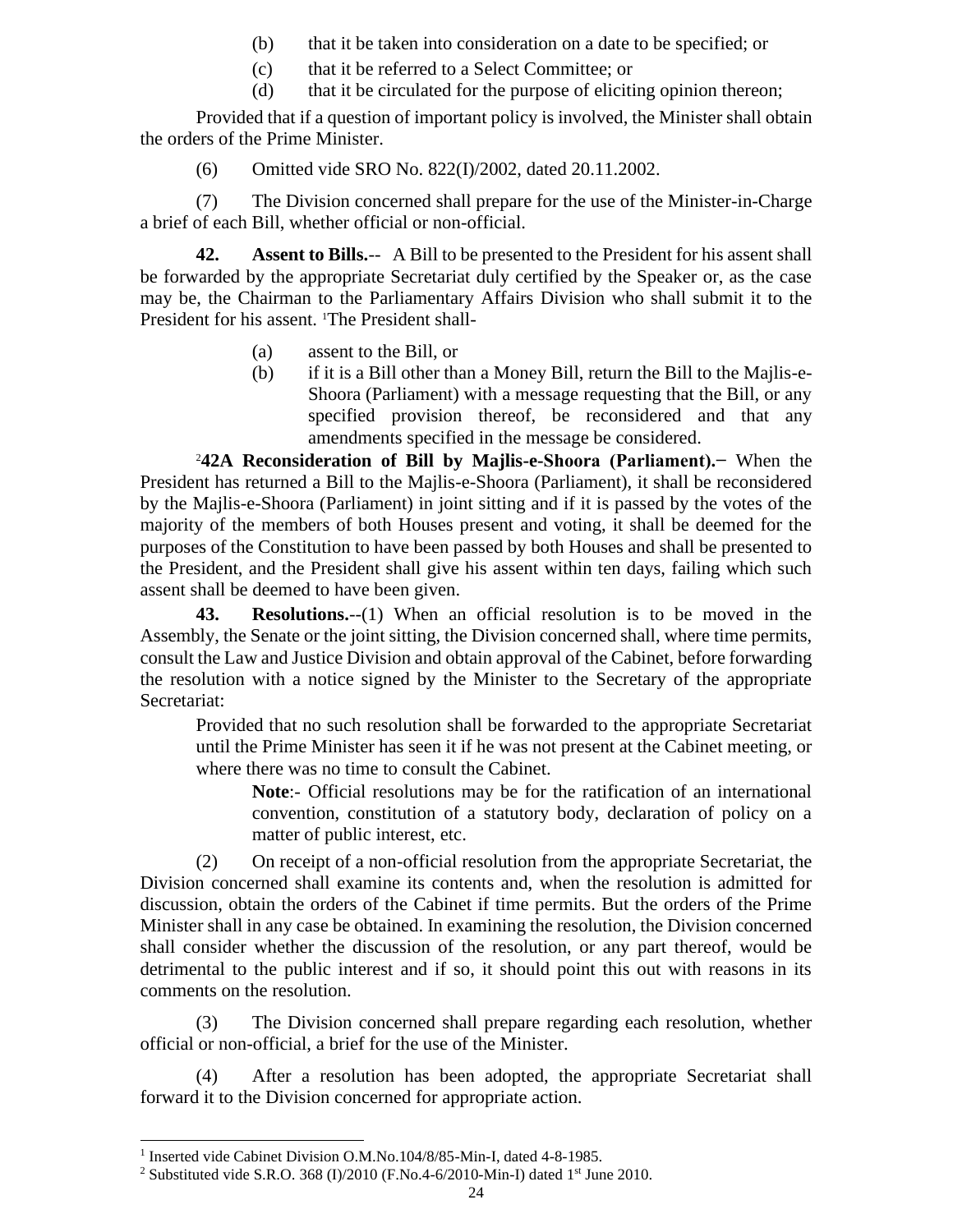**44. Motions.**--(1) The Division concerned shall submit an official motion, together with a notice, to the Minister-in-Charge and after he has signed it, shall forward it to the appropriate Secretariat.

> **Note**:- Official motions may be for the election of members to a Standing Committee or a statutory body, raising discussion on a particular matter, etc.

(2) On receipt of a non-official motion from the appropriate Secretariat, the Division concerned shall consider whether a discussion of the motion, or any part thereof, would be detrimental to the public interest.

(3) If the Division is of opinion that discussion of a motion or any part thereof would be detrimental to the public interest or that the motion or any part thereof involves a point of important policy which requires the orders of the Prime Minister or the Cabinet under these rules, it shall, as soon as the motion is admitted, submit the case for the orders of the Prime Minister or, as the case may be, the Cabinet and shall in doing so state the reasons for holding such opinion.

(4) The Division concerned shall prepare regarding each motion, whether official or non-official, a brief for the use of the Minister.

After a motion has been adopted, the appropriate Secretariat shall forward it to the Division concerned for appropriate action.

**45. Questions.**--(1) On receipt, from the appropriate Secretariat, of a question (starred, un-starred or short notice) proposed to be asked by a member, the Division concerned shall draft a reply and after it has been approved by the Minster forward the required number of copies of the reply to the appropriate Secretariat before the day on which the question is put down for answer. In the case of a starred question, a brief be prepared by the Division concerned for the use of the Minister in answering any supplementary question that may be asked.

(2) A copy of each supplementary question asked in respect of a starred question, and of the reply given thereto, shall be forwarded by the appropriate Secretariat to the Division concerned, as soon as possible after the proceedings have been transcribed.

(3) The Division concerned shall be responsible for the fulfilment of any undertakings given on its behalf in reply to a question or a supplementary question.

**46. Budget.**--(1) The Minister for Finance shall, in consultation with the Prime Minister and the Speaker, prepare a time-table for the consideration of annual budget by the Assembly. The Secretary of the Assembly shall intimate the time-table so decided upon to all the Divisions and the Secretary, Prime Minister's Office.

(2) On receipt of a motion proposing a cut in a demand (or supplementary demand) for grant of funds, the Division concerned shall examine the points raised by the member, and any further points likely to be raised, and prepare a brief for the use of the Minister-in-Charge in making a reply.

(3) When the budget is passed by the Assembly, the Minister for Finance shall submit the Schedule of Authorized Expenditure to the Prime Minister who shall authenticate the Schedule by his signature as required by Article 83.

**47. Committees of Assembly or Senate.**--Standing or ad-hoc Committees may be constituted by the Assembly or the Senate to advise the Divisions concerned on general administrative policy or a special problem.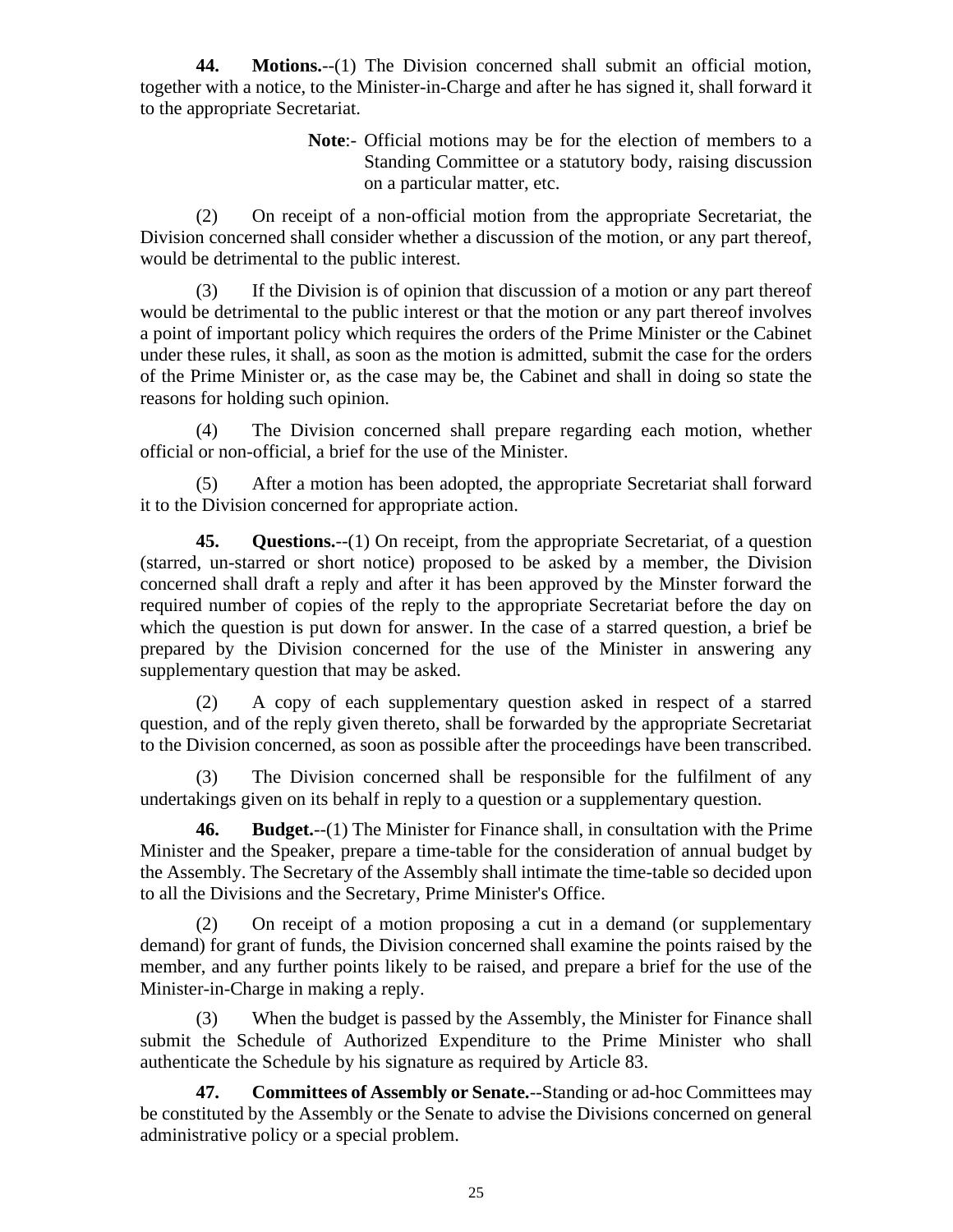# **PART G -- RELATIONS WITH PROVINCES**

**48. Directions to the Governors.**-- No Division shall issue a directive to the Governor of the Province under clause (1) of Article 145 without the specific approval of the Prime Minister.

# **49. Obligations of Provinces and Federation**

- (1) Omitted vide S.R.O 368(I)/2010 (F.No.4-6/2010-Min-I) dated 1st June 2010.
- (2) Omitted vide S.R.O 368(I)/2010 (F.No.4-6/2010-Min-I) dated 1st June 2010.

(3) The implementation of an international agreement in the Provincial field shall normally be the responsibility of the Provincial Government unless in any case specific orders of the Prime Minister are obtained by the Division concerned in accordance with rule  $15(1)(c)$ .

(4) The Foreign Affairs Division shall issue necessary instructions to the Provincial Governments in the matter of conducting correspondence with the Government of a foreign country or a Pakistan Diplomatic Mission abroad or a Foreign Mission in Pakistan or an International Organisation.

**50. Conferment of powers and imposition of duties upon a Province.**-- The Division concerned shall obtain the specific orders of the Prime Minister, if it is proposed to enact a law conferring powers and imposing duties upon a Province or officers or authorities thereof under clause (2) of Article 146.

# **PART H -- EMERGENCY PROVISIONS**

**51. Proclamation of Emergency on account of war, internal disturbance, etc.**--(1) The Proclamation in case of a grave emergency in which the security of Pakistan, or any part thereof is threatened by war or external aggression, or by internal disturbance beyond the power of a Provincial Government to control, shall be issued by the Cabinet Division in terms of rule 15-A.

(2) The Divisions concerned shall keep the provisions of clauses (2) to (8) of Article 232 in view for making legislation, if required, while a Proclamation of Emergency is in force and for submission of the Proclamation to the joint sitting or the Senate, as the case may be.

(3) The provisions of rules 27, 28, 29 and 30 shall apply mutatis mutandis for the purpose of legislation while a Proclamation of emergency is in force.

**52. Failure of constitutional machinery in a Province.**--(1)The Proclamation in case of failure of constitutional machinery in a Province shall be issued by the Cabinet Division in terms of rule 15-A.

(2) The Division concerned shall keep the provisions of clauses (3) to (6) of Article 234 in view for making legislation, if required, while a Proclamation of Emergency is in force and for submission of the Proclamation to the joint sitting or the Senate, as the case may be.

(3) The provisions of rules 27, 28, 29 and 30 shall apply mutatis mutandis for the purpose of legislation while a Proclamation of Emergency is in force.

**53. Proclamation in case of financial stringency.**--(1) The Proclamation in case of financial stringency shall be issued by the Finance Division in terms of rule 15-A.

(2) The Finance Division shall keep the provisions of clause (4) of Article 235 in view for submission of the Proclamation to the joint sitting or the Senate, as the case may be.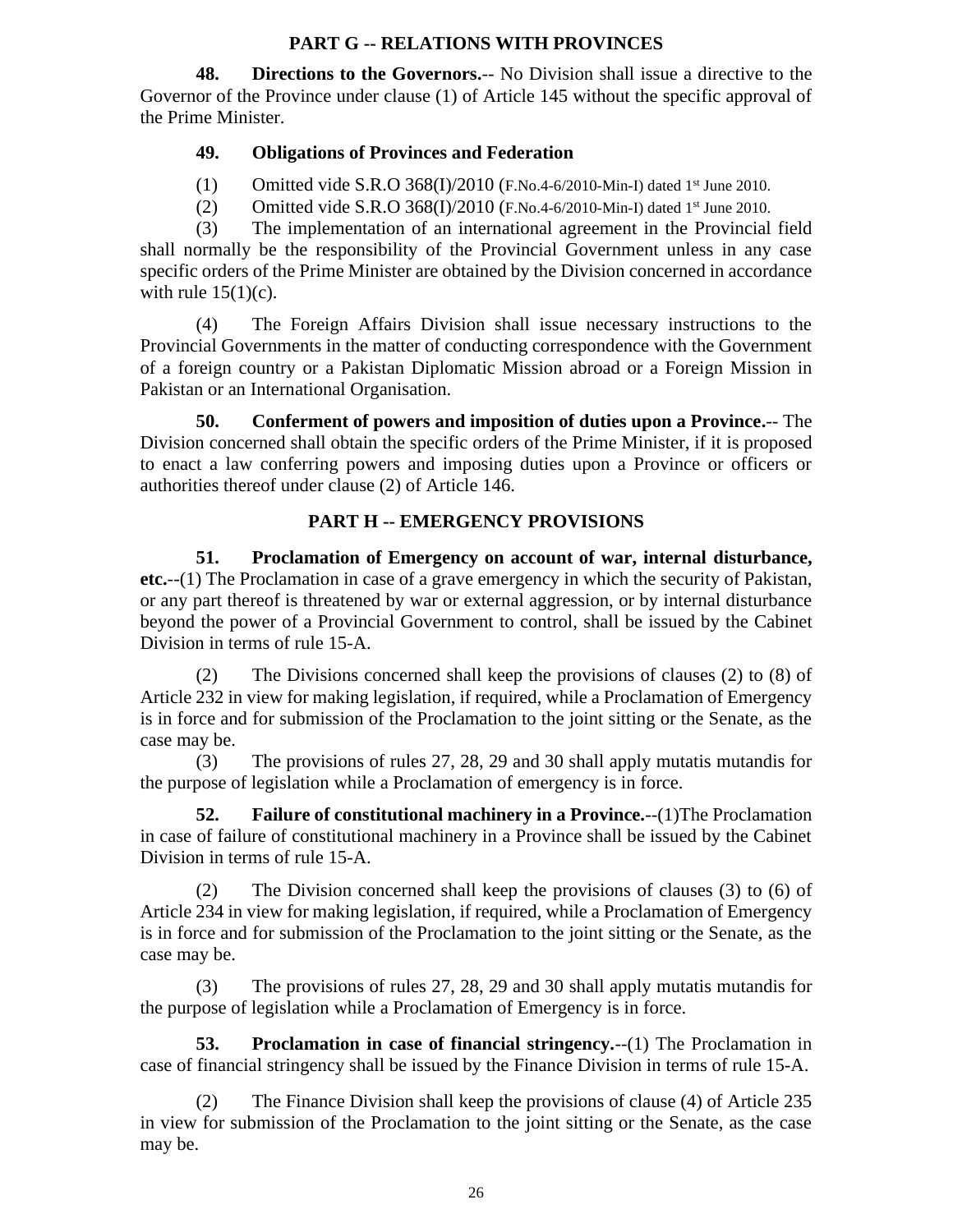**54. Revocation of Proclamation, etc.**-- The Proclamation issued under rule 51,52 or 53 shall be varied or revoked by a subsequent Proclamation to be issued by the Division concerned in terms of rule 15-A.

## **PART I -- MISCELLANEOUS PROVISIONS**

**55. Protection and communication of official information.**-- 1 (1) Information acquired from official documents relating to official matters shall only be communicated by a government servant or, as the case may be, designated official to the press, to nonofficials, or even to officials belonging to other government offices in accordance with the procedure laid down in section 3 of the Freedom of Information Ordinance, 2002 (XCVI of 2002).

(2) Detailed instructions shall be issued by the Cabinet Division for the treatment and custody of official documents and information of a classified nature.

(3) Ordinarily all official news and information shall be conveyed to the press and the public through the Press Information Department or the External Publicity Wing of the Information and Broadcasting Division. The manner in which this may be done shall be prescribed by general or special orders to be issued by the Information and Broadcasting Division.

(4) Only Ministers and Secretaries, and such officers as may be authorized, shall act as official spokesmen of the Government. No statement involving foreign policy shall normally be made by a person (other than the Minster of State for Foreign Affairs and the Prime Minister) without prior consultation with the Foreign Affairs Division.

**56. Channels of Communications.**--(1) Except as provided in sub-rule (2), all correspondence with the Government of a foreign country or a Pakistan diplomatic mission abroad or a foreign mission in Pakistan or an international organization shall normally be conducted through the Foreign Affairs Division:

Provided that by means of general or special orders to be issued by the Foreign Affairs Division, direct correspondence may be allowed under such conditions and circumstances as may be specified.

(2) All requests to a foreign Government or an international organization for economic or technical assistance shall be made through the Economic Affairs Division, which shall correspond with the foreign Government, etc., in accordance with the prescribed channel. The Economic Affairs Division may allow, by general or special orders, such requests to be made direct.

(3) Correspondence with Provincial Governments shall be conducted directly by the Division, in respect of the subjects allocated to them, subject to the provisions of rule 8, and it shall ordinarily be addressed to the Secretary of the Department concerned in the Provincial Government:

Provided that under general or special orders to be issued by a Division, its Attached Department may be authorized to correspond directly with the Department of a Provincial Government under such conditions and circumstances as may be specified therein.

(4) Copies of the correspondence with the Provincial Government in respect of the affairs of former and acceding states, if any, and Tribal Areas shall be endorsed to the States and Frontier Regions Division, provided that Division may, by means of

<sup>&</sup>lt;sup>1</sup> Substituted vide SRO 709(I)/2003 (F.No. 4-8/2003-Min), dated 15.7.2003.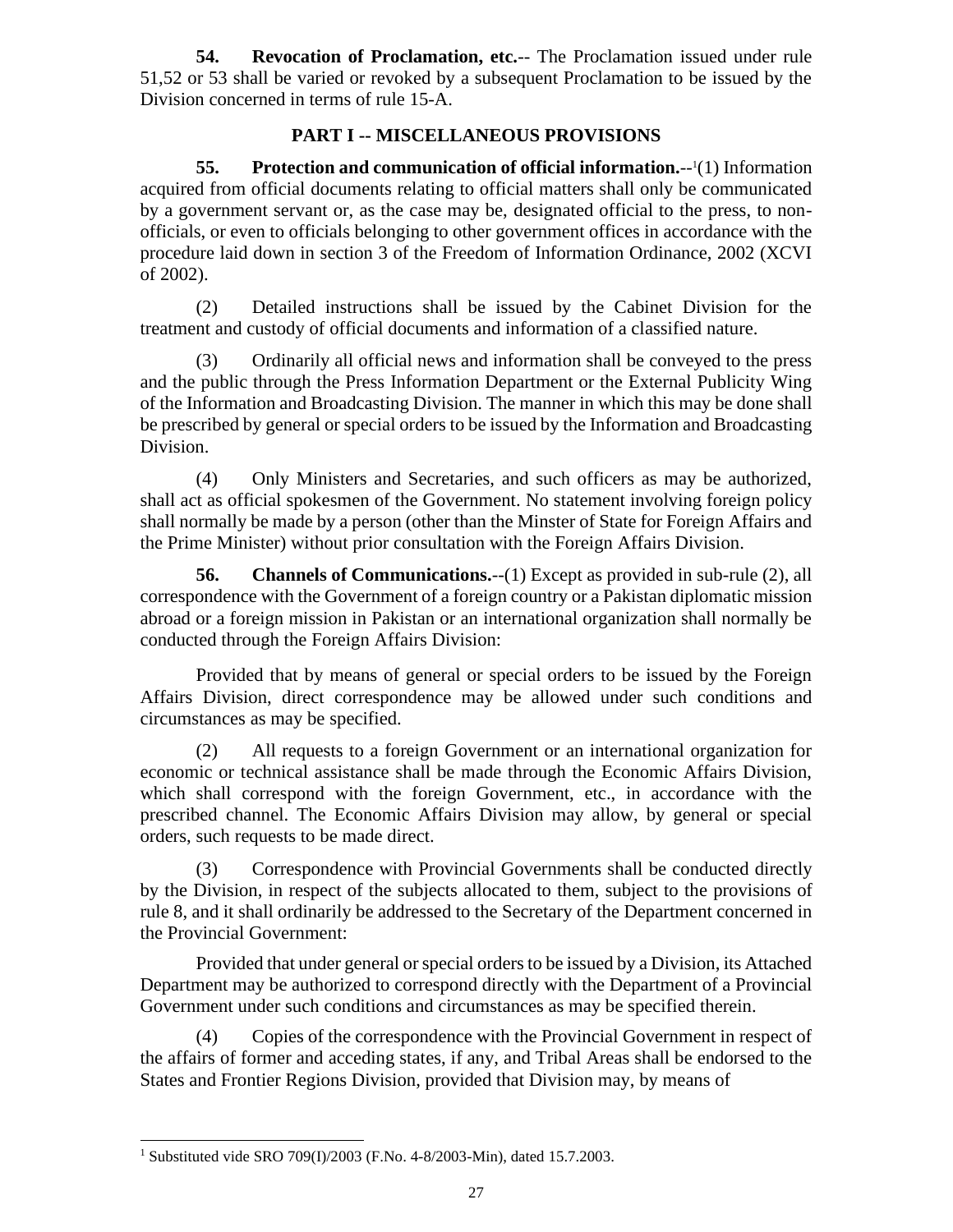general or special orders, specify the class or classes of correspondence which shall be conducted through that Division.

(5) All correspondence with the headquarters of the Defence Forces viz. General Headquarters, Naval Headquarters, Air Headquarters, or their subordinate formations, shall normally be conducted through the Defence Division:

Provided that by means of general or special orders to be issued by the Defence Division direct correspondence may be allowed under such conditions and circumstances as may be specified:

Provided further that the provisions of this sub-rule shall not affect normal communications between a Service Commander and the Civil Authorities in his area of inter-department discussion in which Service representatives are required to take part.

<sup>1</sup>**57. Relaxation.**--**.-** The Prime Minister may permit, where he considers it necessary, relaxation of the provisions of these rules in individual cases.

**58. Repeal.**-- The Rules of Business, 1962 are hereby repealed:

 Provided that all rules, instructions and orders issued under the provisions of these Rules shall continue in force so far as applicable and with the necessary adaptations until altered, repealed or amended by the appropriate authority.

<sup>&</sup>lt;sup>1</sup> Substituted vide S.R.O. 368 (I)/2010 (F.No.4-6/2010-Min-I) dated 1<sup>st</sup> June 2010.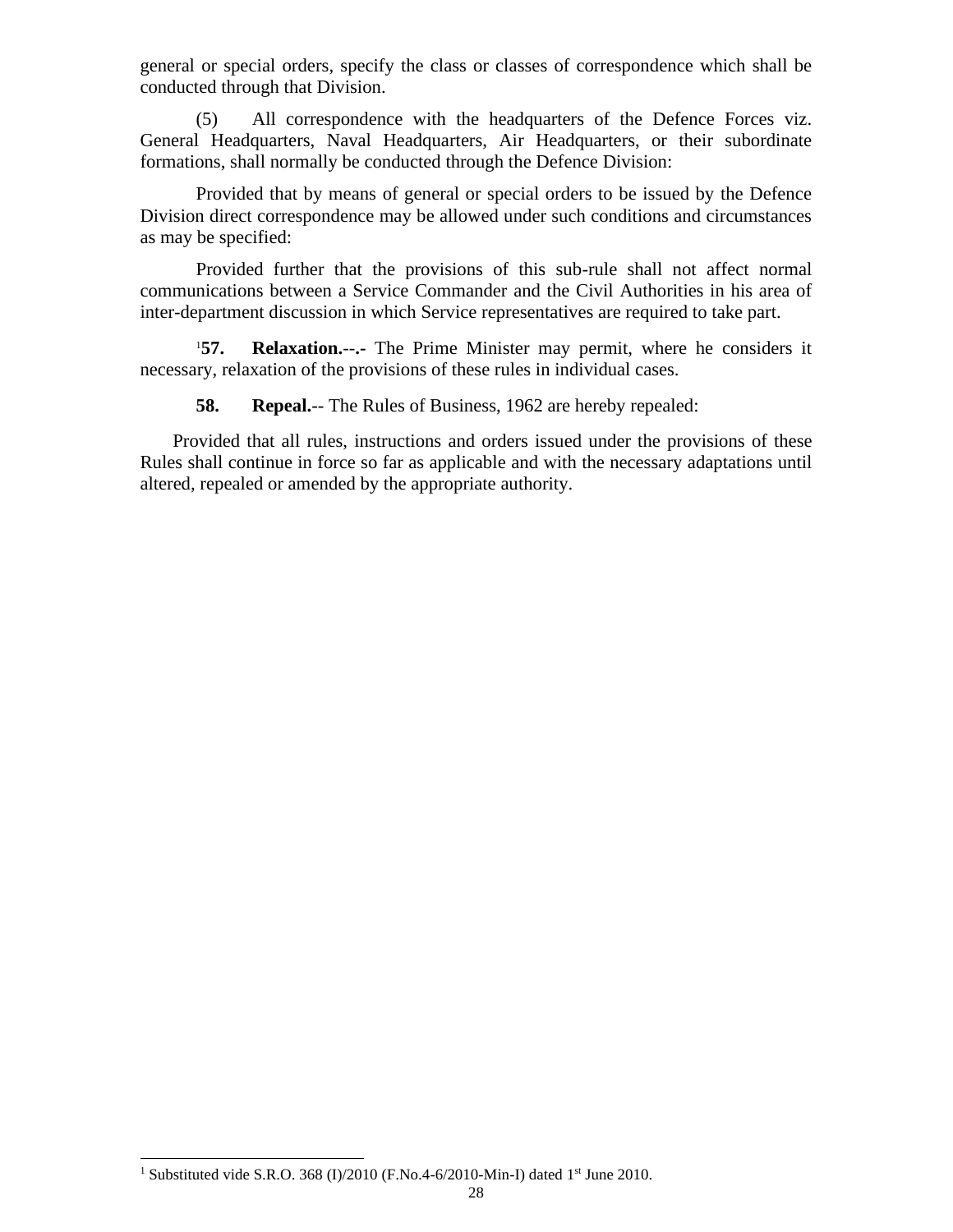| <b>SCHEDULE I</b>                       |                                                                                                        |     |                                                                         |  |  |  |
|-----------------------------------------|--------------------------------------------------------------------------------------------------------|-----|-------------------------------------------------------------------------|--|--|--|
| [See rule $3(1)$ ]                      |                                                                                                        |     |                                                                         |  |  |  |
| <b>LIST OF MINISTRIES AND DIVISIONS</b> |                                                                                                        |     |                                                                         |  |  |  |
| Sr.                                     | <b>Ministries</b>                                                                                      |     | <b>Divisions</b>                                                        |  |  |  |
| No.                                     |                                                                                                        |     |                                                                         |  |  |  |
| (1)                                     | (2)                                                                                                    |     | (3)                                                                     |  |  |  |
| 1.                                      | <b>Cabinet Secretariat</b>                                                                             | (a) | <b>Aviation Division</b>                                                |  |  |  |
|                                         |                                                                                                        | (b) | <b>Cabinet Division</b>                                                 |  |  |  |
|                                         |                                                                                                        | (c) | <b>Establishment Division</b>                                           |  |  |  |
|                                         |                                                                                                        | (d) | <b>National Security Division</b>                                       |  |  |  |
|                                         |                                                                                                        | (e) | Poverty Alleviation and Social Safety<br>Division                       |  |  |  |
| 2.                                      | Ministry of Climate Change                                                                             |     | <b>Climate Change Division</b>                                          |  |  |  |
| 3.                                      | <sup>1</sup> Ministry of Commerce                                                                      |     | <b>Commerce Division</b>                                                |  |  |  |
| 4.                                      | Ministry of Communications                                                                             |     | <b>Communications Division</b>                                          |  |  |  |
| 5.                                      | Ministry of Defence                                                                                    |     | <b>Defence Division</b>                                                 |  |  |  |
| 6.                                      | Ministry of Defence Production                                                                         |     | <b>Defence Production Division</b>                                      |  |  |  |
| $\overline{^{2}6A}$ .                   | Ministry of Economic Affairs                                                                           |     | <b>Economic Affairs Division</b>                                        |  |  |  |
| 7.                                      | Ministry of Energy                                                                                     | (a) | <b>Power Division</b>                                                   |  |  |  |
|                                         |                                                                                                        | (b) | <b>Petroleum Division</b>                                               |  |  |  |
| 8.                                      | <sup>3</sup> Ministry of Federal Education,<br>Professional Training, National<br>Heritage and Culture | (a) | Professional<br>Federal<br>Education<br>and<br><b>Training Division</b> |  |  |  |
|                                         |                                                                                                        | (b) | <sup>4</sup> National Heritage and Culture Division                     |  |  |  |
| 9.                                      | <sup>5</sup> Ministry<br>Finance<br>of<br>and<br>Revenue                                               | (a) | <b>Finance Division</b>                                                 |  |  |  |
|                                         |                                                                                                        | (b) | <b>Revenue Division</b>                                                 |  |  |  |
| 10.                                     | Ministry of Foreign Affairs                                                                            |     | Foreign Affairs Division                                                |  |  |  |
| 11.                                     | Ministry of Housing and Works                                                                          |     | Housing and Works Division                                              |  |  |  |
| 12.                                     | Ministry of Human Rights                                                                               |     | Human Rights Division                                                   |  |  |  |
| 13.                                     | of<br>Industries<br>Ministry<br>and<br>Production                                                      |     | <b>Industries and Production Division</b>                               |  |  |  |

<sup>&</sup>lt;sup>1</sup> Substituted vide SRO 1025 (1)/2020 dated 8<sup>th</sup> October, 2020<br><sup>2</sup> Inserted vide SRO 1025 (1)/2020 dated 8<sup>th</sup> October, 2020

 $3$  Substituted vide SRO 1025 (1)/2020 dated  $8<sup>th</sup>$  October, 2020

 $4$  Substituted vide SRO 1025 (1)/2020 dated  $8<sup>th</sup>$  October, 2020

 $5$  Substituted vide SRO 1025 (1)/2020 dated 8<sup>th</sup> October, 2020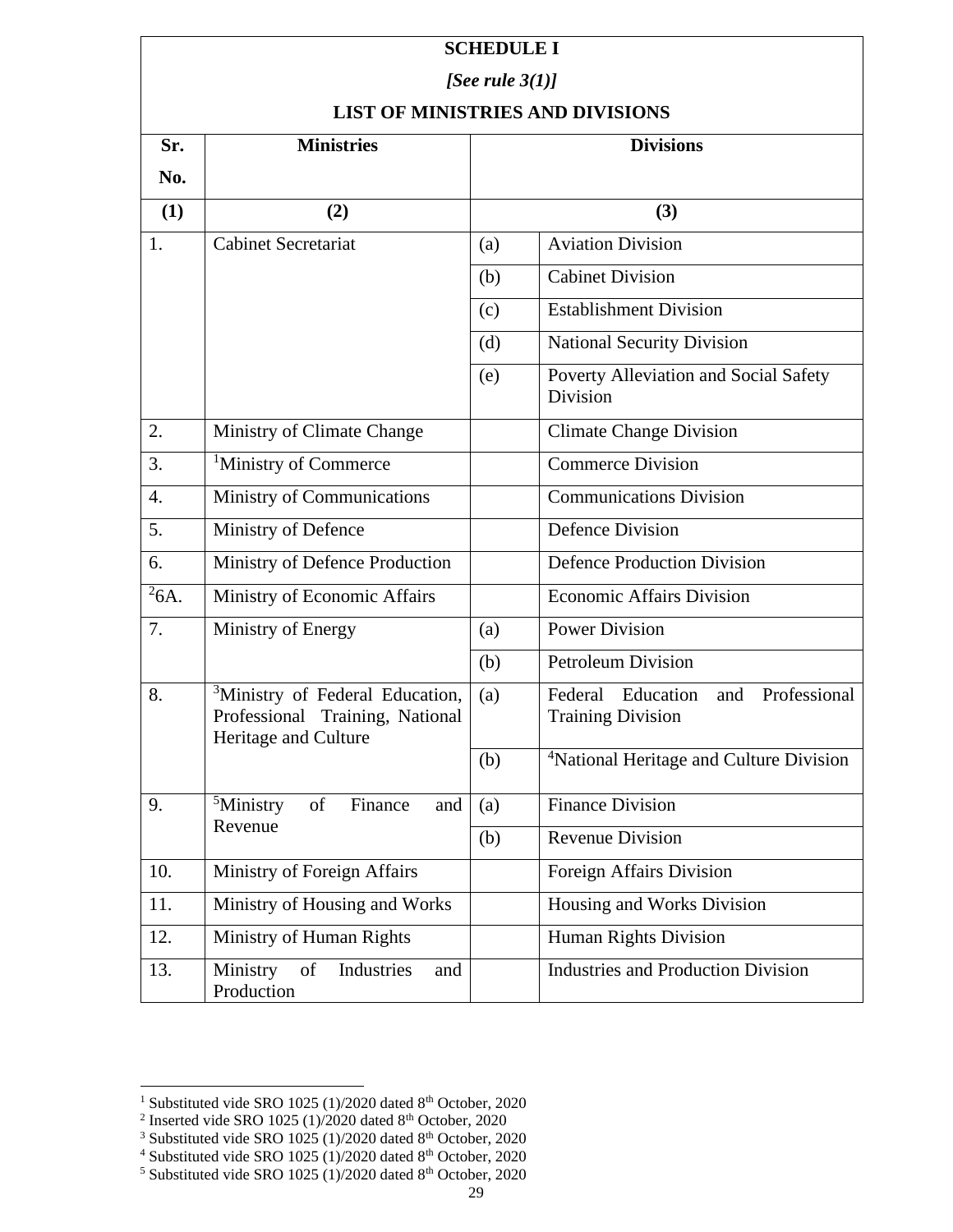| 14.  | Ministry of Information and              | Information and Broadcasting Division         |
|------|------------------------------------------|-----------------------------------------------|
|      | <b>Broadcasting</b>                      |                                               |
|      |                                          |                                               |
| 15.  | of<br>Information<br>Ministry            | Information Technology<br>and                 |
|      | Technology<br>and                        | <b>Telecommunication Division</b>             |
|      | Telecommunication                        |                                               |
| 16.  | Ministry of Interior                     | <b>Interior Division</b>                      |
| 17.  | Inter-Provincial<br>Ministry of          | <b>Inter-Provincial Coordination Division</b> |
|      | Coordination                             |                                               |
| 18.  | Ministry of Kashmir Affairs and          | Kashmir Affairs and Gilgit-Baltistan          |
|      | Gilgit-Baltistan                         | Division                                      |
| 19.  | Ministry of Law and Justice              | Law and Justice Division                      |
| 19A. | Ministry of Maritime Affairs             | <b>Maritime Affairs Division</b>              |
| 20.  | Ministry of Narcotics Control            | <b>Narcotics Control Division</b>             |
| 21.  | Ministry of National<br>Food             | National Food Security and Research           |
|      | Security and Research                    | Division                                      |
| 22.  | Ministry of National Health              | National Health Services, Regulations         |
|      | Services,<br>Regulations<br>and          | and Coordination Division                     |
|      | Coordination                             |                                               |
| 23.  | Ministry of Overseas Pakistanis          | Overseas Pakistanis<br>Human<br>and           |
|      | Human<br>and<br>Resource                 | <b>Resource Development Division</b>          |
|      | Development                              |                                               |
| 24.  | Ministry of Parliamentary Affairs        | Parliamentary Affairs Division                |
| 25.  | <sup>1</sup> Ministry<br>of<br>Planning, | Planning, Development and<br>Special          |
|      | Development<br>and<br>Special            | <b>Initiatives Division</b>                   |
|      | Initiatives                              |                                               |
| 26.  | Omitted vide SRO 1262 (1)/2017           | Omitted vide SRO 1262 (1)/2017 dated          |
|      | dated 20-12-2017                         | 20-12-2017                                    |
| 27.  | Omitted vide SRO 1025 (1)/2020           | Omitted vide SRO 1025 (1)/2020 dated          |
|      | dated 8 <sup>th</sup> October, 2020      | 8 <sup>th</sup> October, 2020                 |
| 28.  | Ministry of Privatization                | <b>Privatization Division</b>                 |
| 29.  | Ministry of Railways                     | Railways Division                             |
| 30.  | Ministry of Religious Affairs and        | Religious<br>Affairs<br>Inter<br>faith<br>and |
|      | Inter faith Harmony                      | <b>Harmony Division</b>                       |
| 31.  | Ministry<br>Science<br>of<br>and         | Science and Technology Division               |
|      | Technology                               |                                               |
| 32.  | Ministry of States and Frontier          | <b>States and Frontier Regions Division</b>   |
|      | Regions                                  |                                               |
| 33.  | Omitted vide SRO 487 (1) /2019           | /2019<br>Omitted vide<br><b>SRO</b><br>487(1) |
|      | dated $23rd$ April, 2019                 | dated 23rd April, 2019                        |
| 34.  | Ministry of Water Resources              | <b>Water Resources Division</b>               |

<sup>&</sup>lt;sup>1</sup> Substituted vide SRO 1025 (1)/2020 dated  $8<sup>th</sup>$  October, 2020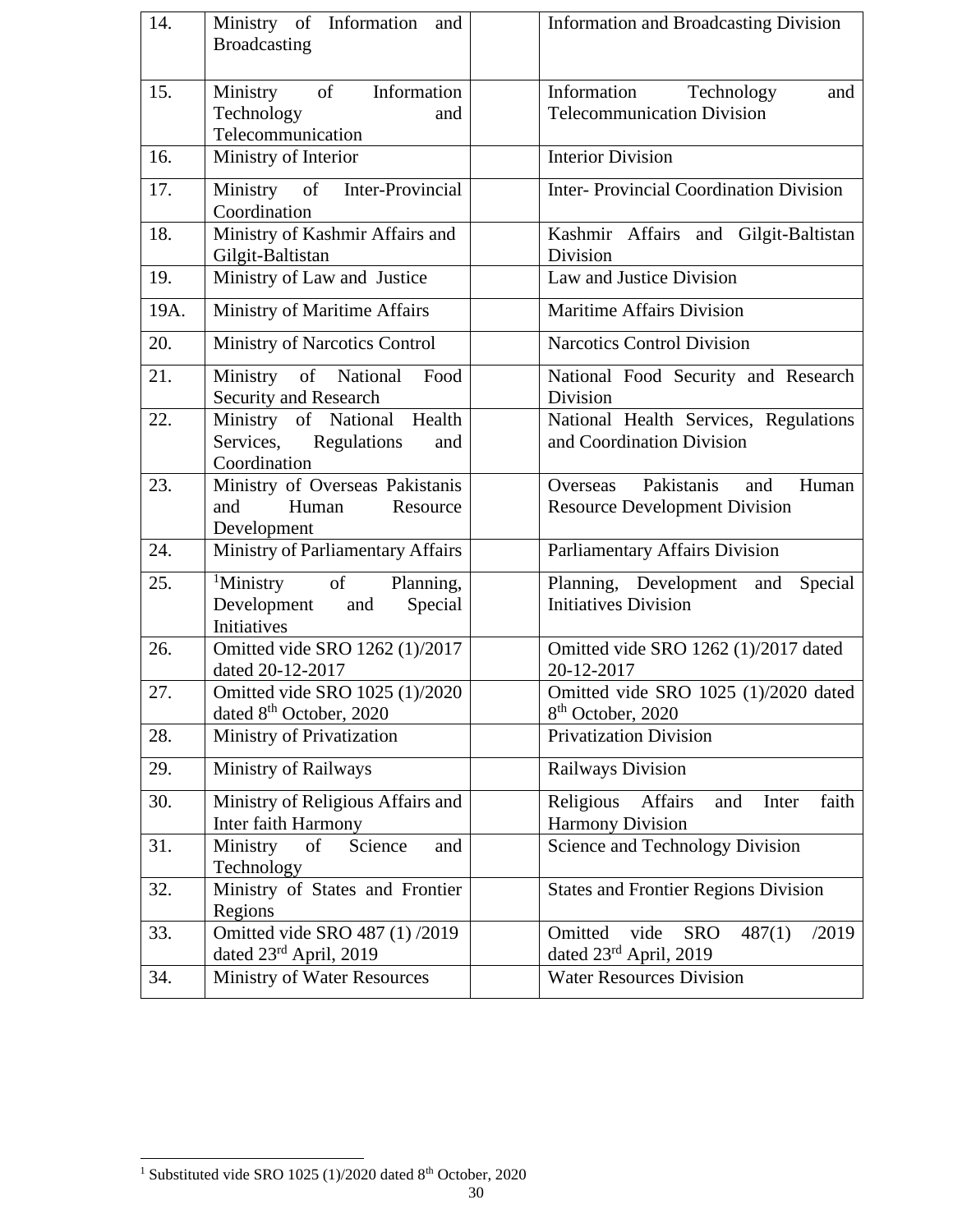## **SCHEDULE II [Rule 3 (3)] DISTRIBUTION OF BUSINESS AMONG THE DIVISIONS**

#### **1. Aviation Division**

- 1. Aircraft and air navigation; administration of the Civil Aviation Ordinance, 1960 (XXXII 1960).
- 2. Development of civil aviation in Pakistan.
- 3. Provision of aerodromes.
- 4. Airports Development Agency.
- 5. Regulation, organization and safety of air traffic and of aerodromes and administration of Airports Security Force.
- 6. Pakistan International Airlines Corporation.
- 7. Air Service agreements with other countries; liaison with International Civil Aviation Organization and other international agencies concerned with aviation.
- 8. Federal Meteorological Organizations and Meteorological observations; World Meteorological Organizations.

### **2. Cabinet Division**

- 1. All secretarial work for the Cabinet, National Economic Council and their Committees, Secretaries' Committee.
- 2. Follow up and implementation of decisions of all the bodies mentioned at (1) above.
- 3. Omitted vide S.R.O 226(I)/2010 (F.No.4-4/2007-Min-I), dated 2<sup>nd</sup> April, 2010.
- 4. National Economic Council: Its constitution and appointment of members.
- 5. Secretaries Committee.
- 6. Central Pool of Cars.
- 7. All matters relating to President, Prime Minister, Federal Ministers, Ministers of State, Persons of Minister's status without Cabinet rank, Special Assistants to the Prime Minister.
- 8. Appointments, resignations, salaries, allowances and privileges of Provincial Governors.
- 9. Strength, terms and conditions of service of the personal staff of the Ministers, Ministers of State, Special Assistants to the Prime Minister, dignitaries who enjoy the rank and status of a Minister or Minister of State.
- 10. Rules of Business: Setting up of a Division, allocation of business to a Division and constitution of a Division or group of Divisions as a Ministry.
- 11. Implementation of the directives of the President/Prime Minister.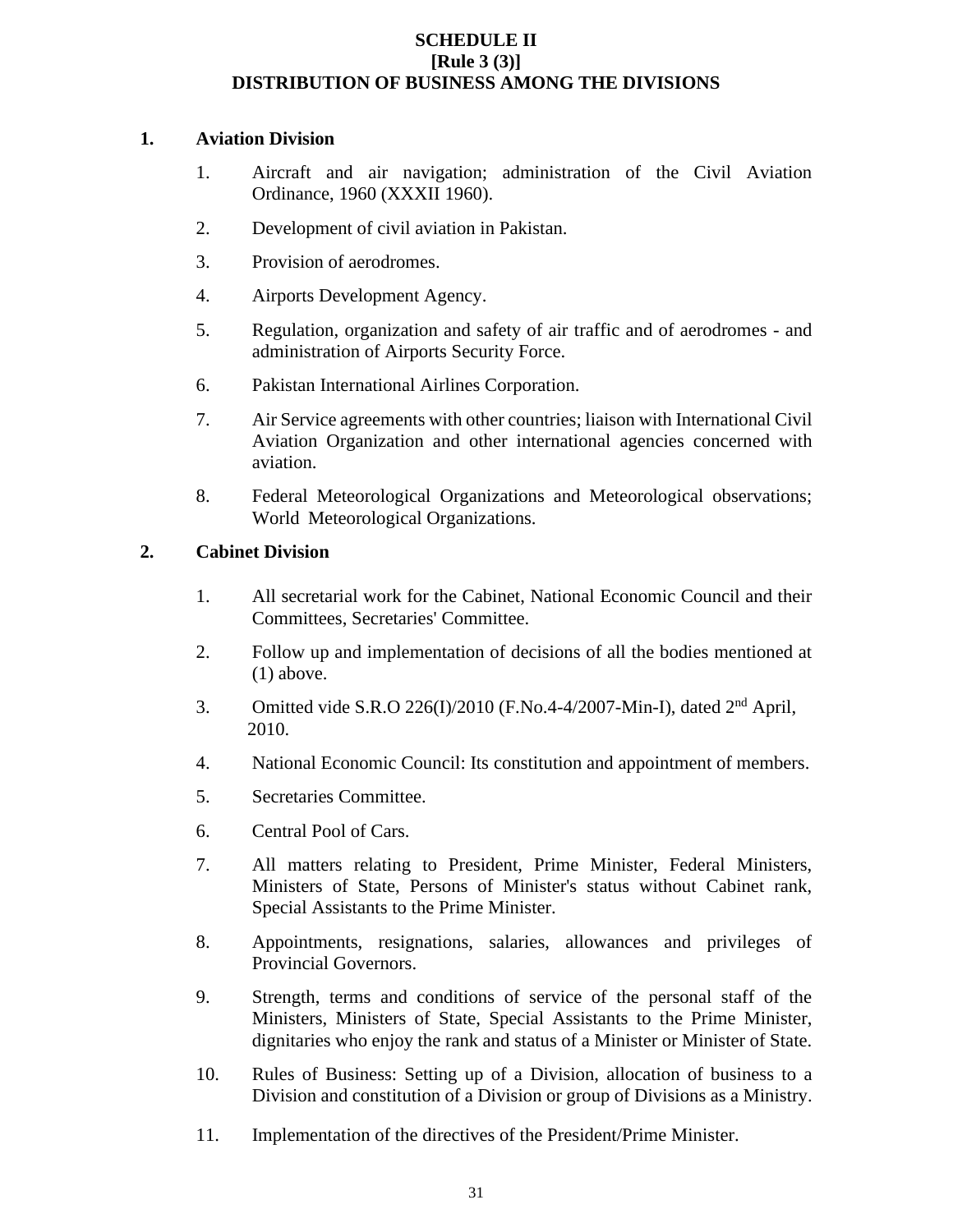- 12. Preparation of Annual Report in relation to Federation on observance of Principles of Policy.
- 13. Budget for the Cabinet: Budget for the Supreme Judicial Council.
- 14. Federal Intelligence.
- 15. Coordination of defence effort at the national level by forging effective liaison between the Armed Forces, Federal Ministries and the Provincial Governments at the national level; Secretariat functions of the various Post-War Problems.
- 16. Communications Security.
- 17. Omitted vide SRO 445 (I) /2012, dated 30.4.2012.
- 18. Instructions for delegations abroad and categorization of International conferences.
- 19. Security and proper custody of official documents and Security Instructions for protection of classified matter in Civil Departments.
- 20. Preservation of State Documents.
- 21. Coordination: Control of fixed line office and residence telephones, mobile phones, faxes, internet/DSL connections, ISD, toll-free numbers, green telephones etc., staff cars; Rules for the use of staff cars; common services such as teleprinter service, mail delivery service, etc.
- 22. Civil Awards: Gallantry Awards.
- 23. Tosha Khana.
- 24. Omitted vide SRO 834( i) / 2015 dated 24-8-2015.
- 25. Repatriation of civilians and civil internees from India, Bangla Desh and those stranded in Nepal and other foreign countries, and all other concerned matters.
- 26. Resettlement and rehabilitation of civilians and civil Government servants uprooted from East Pakistan including policy for grant of relief and compensation for losses suffered by them.
- 27. All matters arising out of options exercised by and expatriation of Bengalies from Pakistan.
- 28. Grant of subsistence allowance to Government servants under the rule making control of the Government of East Pakistan and its corporations, and their families stranded in West Pakistan.
- 29. Management of movable and immovable properties left by the Bengalis in Pakistan.
- 30. Administration of the "Special Fund" for POWs and civilian internees held in India and War displaced persons.
- 31. Defence of Pakistan Ordinance and Rules.
- 32. Omitted vide SRO1088 (I)/2011, dated 09.12.2011.
- 33. Stationery and Printing for Federal Government official Publications, Printing Corporation of Pakistan.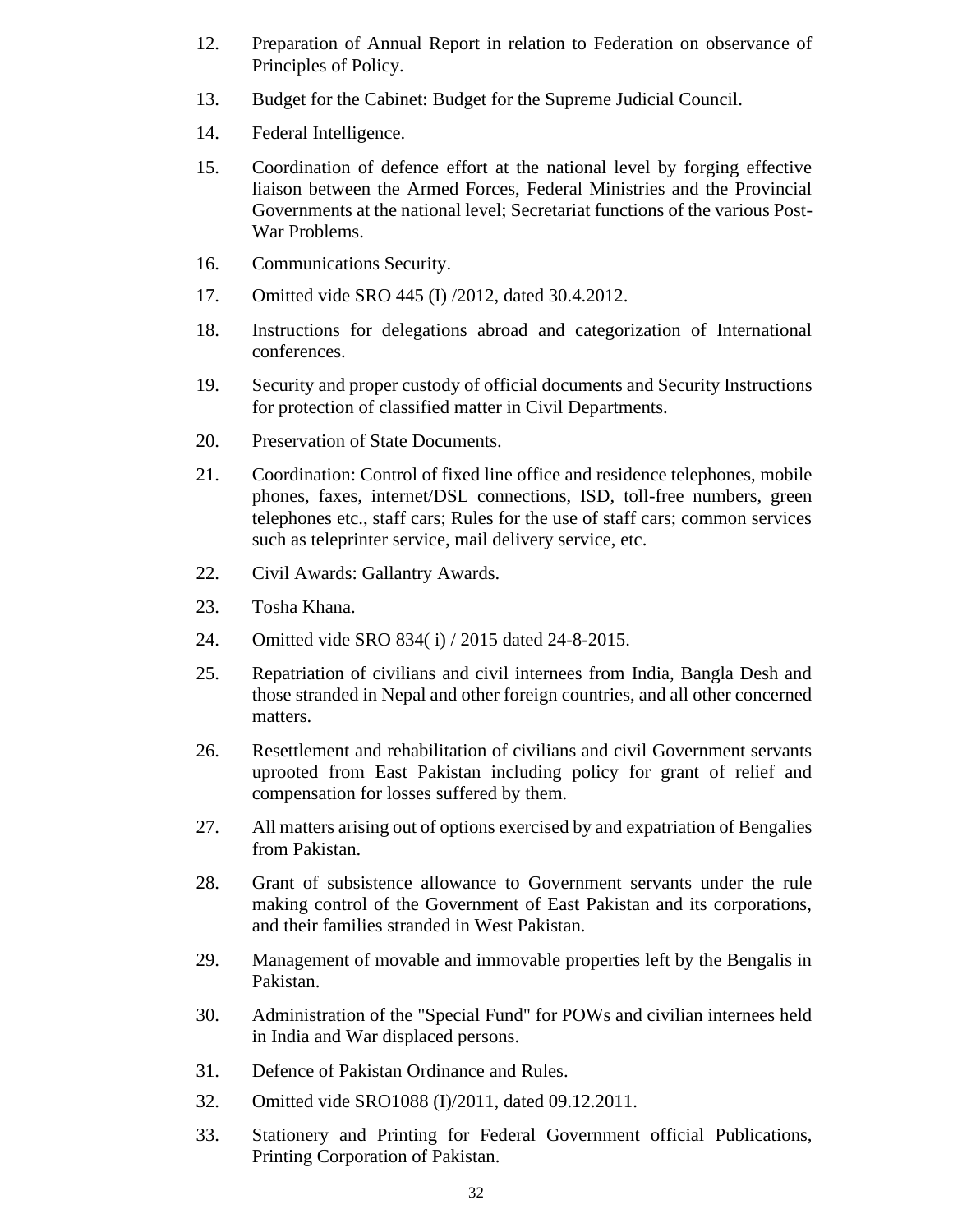- 34. Omitted vide SRO1088 (I)/2011, dated 09.12.2011.
- 35. Omitted vide SRO No.246 (1)/2001, dated 26.4.2001.
- 36. Omitted vide Cabinet Division Notification No.4-5/99-Min.I, dated 3rd June, 1999.
- 37. Omitted vide SRO 577(I)/2002, dated 31.8.2002.
- 38-41. Omitted vide SRO 226(I)/2010, dated 02.04.2010.
- 42-51. Omitted vide SRO 538 (I)/2001, dated 26.7.2001.
- 52. National Archives including Muslim Freedom Archives.
- 53. Omitted vide SRO 464 (1) / 2017 dated 12-06-2017.
- 54. Omitted vide SRO788 (I)/2011, dated 23.08.2011.
- 55. People Works Programme (Rural Development Programme).
- 56. Pride of Performance Award in the field of arts.
- 57-60. Omitted vide SRO1088 (I)/2011, dated 09.12.2011
- 61. Pride of Performance Award in academic fields.
- 62. Omitted vide SRO 428 (1)/2018 dated 04-04-2018.
- 63. Omitted vide SRO 428 (1)/2018 dated 04-04-2018.
- 64. Omitted vide SRO 48 (1)/2016 dated 26.1.2016.
- 65. Omitted vide SRO 389 (I)/2013 dated 15.05.2013.
- 66. Omitted vide SRO 445 (I)/2012 dated 30.04.2012.
- 67. Omitted vide SRO 389 (I)/2013 dated 15.05.2013.
- 68. Omitted vide SRO 428 (1)/2018 dated 04-04-2018.
- 69. Omitted vide SRO 389 (I)/2013 dated 15.05.2013.
- 70. Omitted vide SRO 389 (I)/2013 dated 15.05.2013.
- 71. Omitted vide SRO 973(1)/2017 dated 25-09-2017.
- 72. Women and Chest Diseases Hospital, Rawalpindi.
- 73. Omitted vide SRO 487 (1)/2019 dated 23-04-2019.
- 74. Omitted vide SRO 48 (1)/2016 dated 26.1.2016.
- 75. Omitted vide SRO 487 (1)/2019 dated 23-04-2019.
- 76. Pakistan Tourism Development Corporation and its subsidiaries.
- 77. Treaty Implementation Cell.
- 78. Islamabad Club.
- 79. Sindh Infrastructure Development Company Limited.
- 80. Omitted vide SRO 1025  $(1)/2020$  dated  $8<sup>th</sup>$  October, 2020.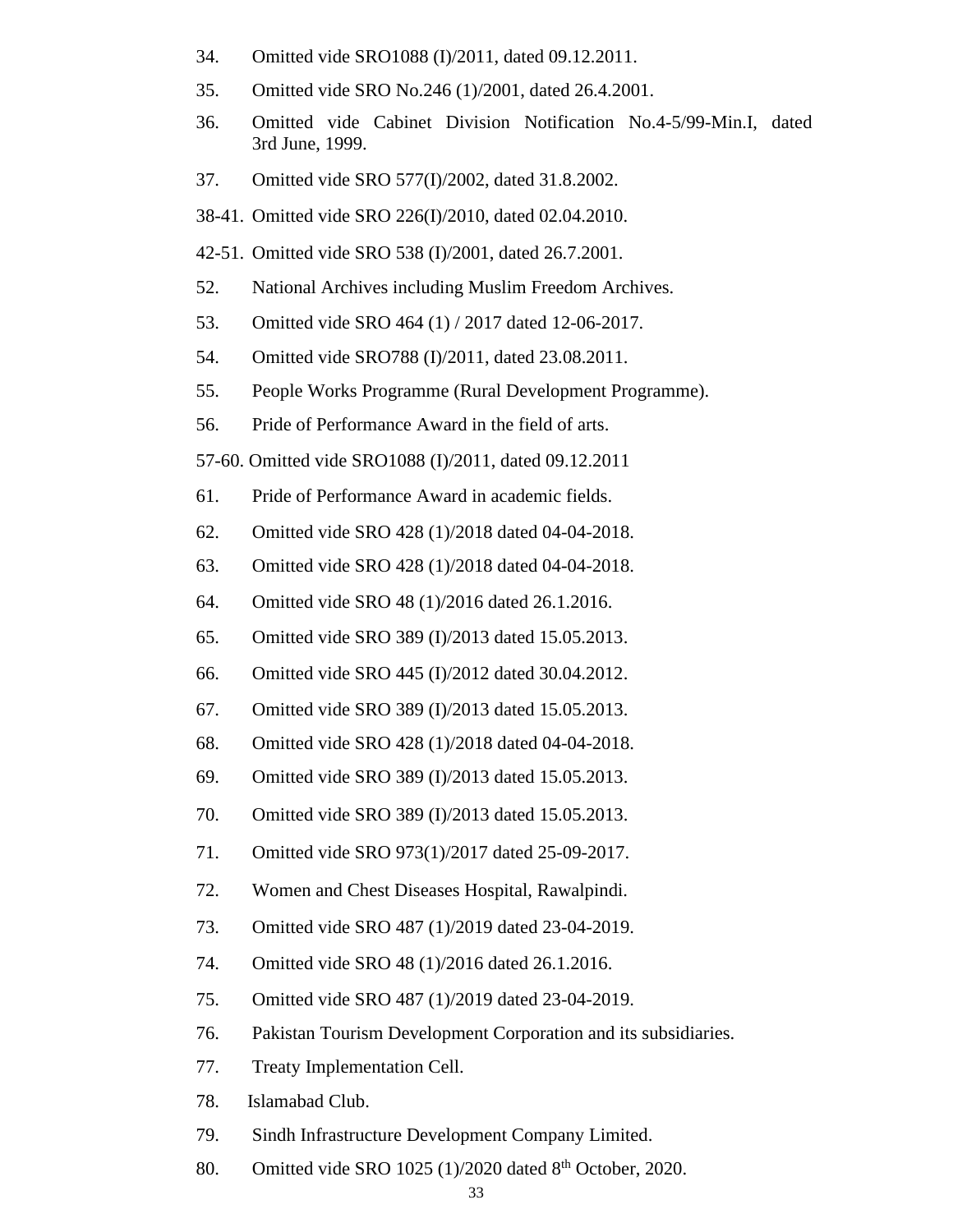- 81. Pakistan Commissions of Inquiry Act, 2017.
- 82. Naya Pakistan Housing and Development Authority.
- 83. Administrative control of the National Electric Power Regulatory Authority (NEPRA), Pakistan Telecommunication Authority (PTA), Frequency Allocation Board (FAB), Oil and Gas Regulatory Authority (OGRA) and Public Procurement Regulatory Authority (PPRA).
- 84. Prime Minister's Performance Delivery Unit (PMDU) including Pakistan Citizen Portal (PCP), operation and management of which shall be managed by Prime Minister's Office (Public).

# **3. Omitted vide SRO 1171(1)/2018 dated 01-10-2018**

# **4. Climate Change Division**

- 1. Omitted vide SRO 793 (1)/2018 (F.No.4-1/2018-Min-I) dated 25-06-2018.
- 2. Pakistan Environmental Protection Council.
- 3. Pakistan Environmental Protection Agency.
- 4. Global Environmental Impact Study Centre, Islamabad.
- 6. National policy, plans strategies and programmes with regard to disaster management including environmental protection, preservation, pollution, ecology, forestry, wildlife, biodiversity, climate change and desertification.
- 7. Coordination, monitoring and implementation of environmental agreements with other countries, international agencies and forums.
- 8. Policy formulation, coordination and reporting of human settlements including urban water supply, sewerage and drainage.
- 9. Islamabad Wildlife Management Board.

# **5. Commerce Division**

- 1. Imports and export across custom frontiers including,-
	- (i) treaties, agreements, protocols and conventions with other countries and international agencies bearing on trade and commerce;
	- (ii) promotion of foreign trade including trade offices abroad, trade delegations to and from abroad, overseas trade exhibitions and conferences and committees connected with foreign trade;

**Note:** Textile Industry Division will be consulted on textile trade negotiations and also associated with Textile Sector Trade Promotion.

- (iii) standards of quality of goods to be imported and exported.
- (iv) transit trade and border trade; and
- (v) state trading.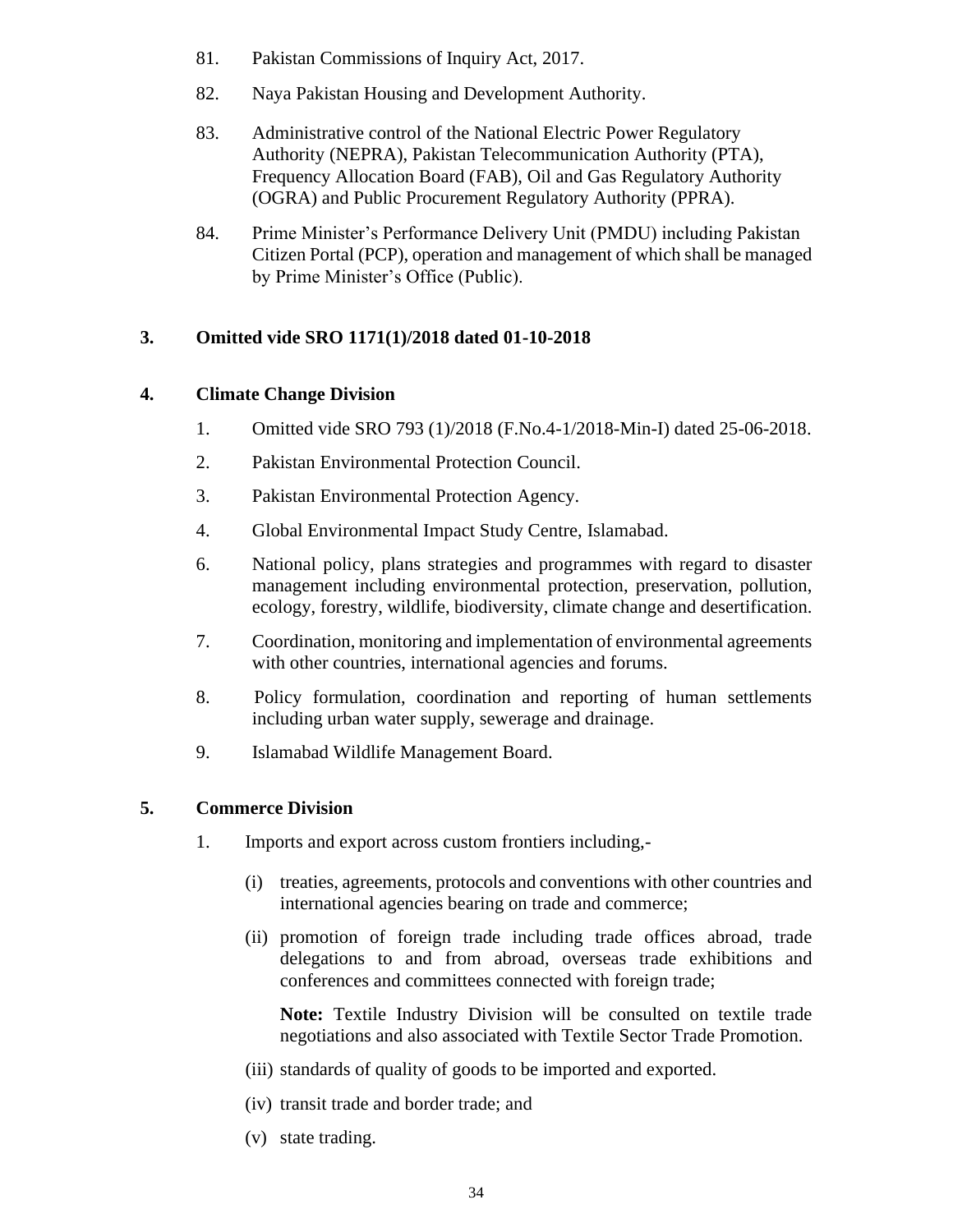- 2. Inter-Provincial trade.
- 3. Commercial intelligence and statistics.
- 4. Omitted vide SRO 226(I)/2010, dated 02.04.2010.
- 5. Organization and Control of chambers and associations of commerce and industry.
- 6. Tariff (protection) policy and its implementation.
- 7. Law of insurance; regulation and control of insurance companies; actual work; insurance of war, riot and civil commotion risks and life insurance but excluding health and unemployment insurance for industrial labour and post office insurance.
- 8. Omitted vide SRO1088 (I)/2011, dated 09.12.2011.
- 9. Export promotion.
- 10. Special Selection Board for selection of Commercial Officers for posting in Pakistan Missions abroad.
- 11. Anti-dumping duties, countervailing and safeguard laws.
- 12. Management of EDF/EMDF with representation of Textile Industry Division on their Boards.
- 13. Domestic commerce reforms and development in collaboration with other Ministries, provincial and local governments.
- 14. Intellectual Property Organization of Pakistan (IPO-Pakistan).
- 15. e-Commerce Policy and its Implementation.
- 16. Textile Industrial Policy.
- 17. Coordination and liaison with Federal Agencies/Institutions, Provincial Governments and Local Government entities for facilitation and promotion of the textile sector.
- 18. Liaison, dialogues, negotiations, except trade negotiations, and cooperation with international donor agencies and multilateral regulatory and development organizations with regard to textile sector.
- 19. Setting of standards; and monitoring and maintaining vigilance for strict compliance of the standards throughout production and value chain.
- 20. Textile related statistics, surveys, commercial intelligence, analysis and dissemination of information and reports on international demand patterns, market access etc.
- 21. Linkages with cotton and textile producing countries.
- 22. Training, skill development, research for quality improvement and productivity enhancement throughout the production/value chain.
- 23. Management of Textile Quotas.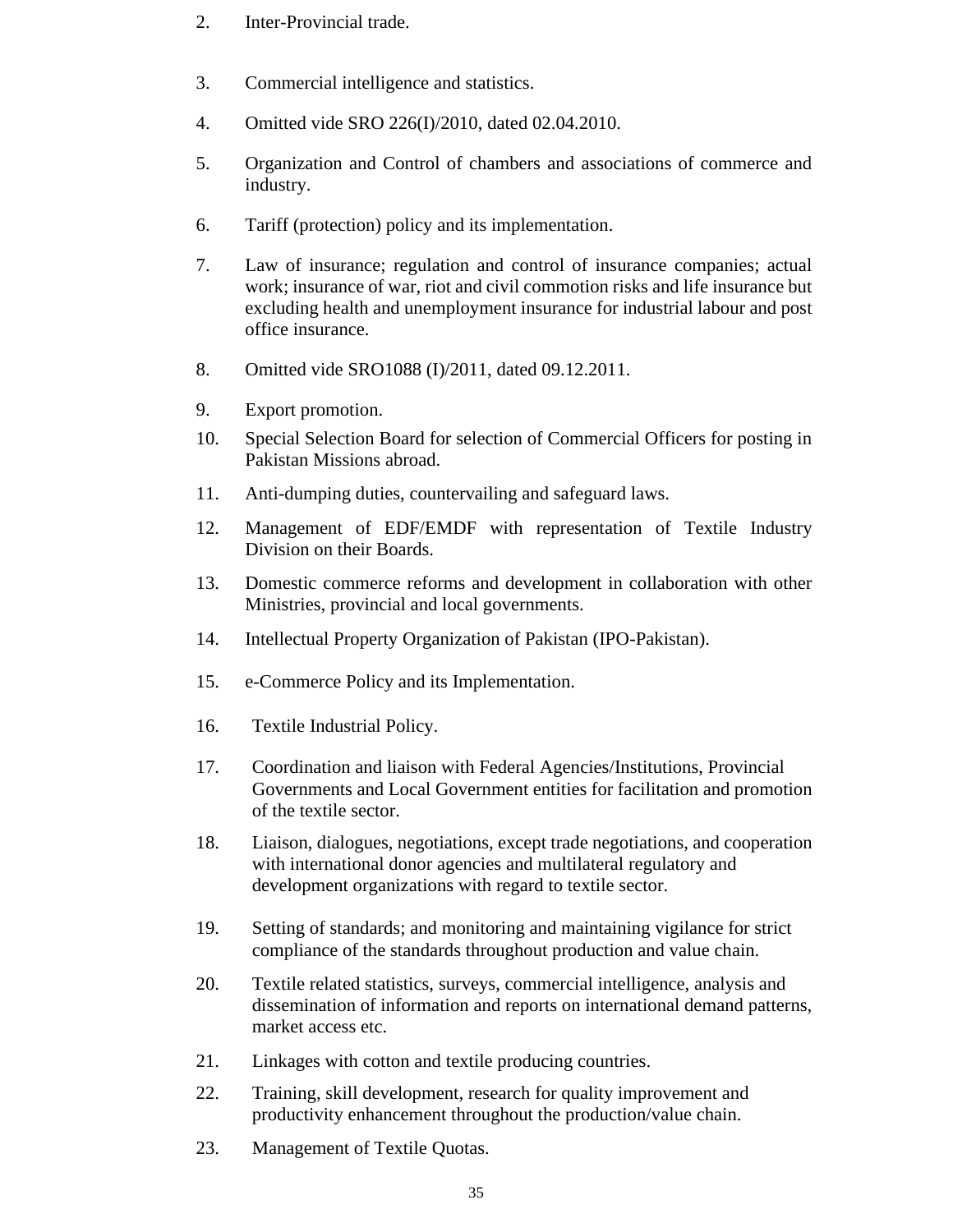- 24. Administrative control of-
	- (i) Federal Textile Board.
	- (ii) Textile Commissioner's Organization.
	- (iii) Textile City (Projects), Karachi/Faisalabad.
	- (iv) National Textile University, Faisalabad.
	- (v) Directorate General of Textiles & Quota Supervisory Council.
	- (vi) All textiles related EPB/EDF funded institutes concerned with skill development in various sub-sectors of textile industry.
	- (vii) Textile Testing Laboratory, Faisalabad.
	- (viii) Garment City Projects at Lahore, Faisalabad and Karachi.
	- (ix) Pakistan Cotton Standards Institute, Karachi.
- 25. Cotton Hedge Markets.

# **6. Communications Division**

- 1. National policy, planning, research and international aspects of roads and road transport; logistic; freight and coordination of multi model transportation.
- 2. Motorway, National highways and strategic roads; National Highway Council and Authority; Administration of the Central Road Fund and Fund for Roads of National Importance.
- 3. Enemy property.
- 4. National highways and Motorways police.
- 5. National Roads Safety Council, National Road Safety Steering Committee and National Road Safety Secretariat.
- 6. Posts, including Saving Bank and Postal Life Insurance.
- 7. Agency functions on behalf of other Divisions such as military pensions, etc.

# **7. Defence Division**

- 1. Defence of the Federation or any part thereof in peace or war including:--
	- (i) Army, naval and air forces of the Federation and any other armed forces raised or maintained by the Federation; and armed forces which are not the forces of the Federation but are attached to or operating with any of the armed forces of the Federation;
	- (ii) army, naval and air force works;
- 2. Civilian employees paid from the Defence estimates.
- 3. (i) Defence matters pertaining to treaties and agreements with other Governments except those relating to purchase of stores; and
	- (ii) Matters regarding military assistance to foreign countries.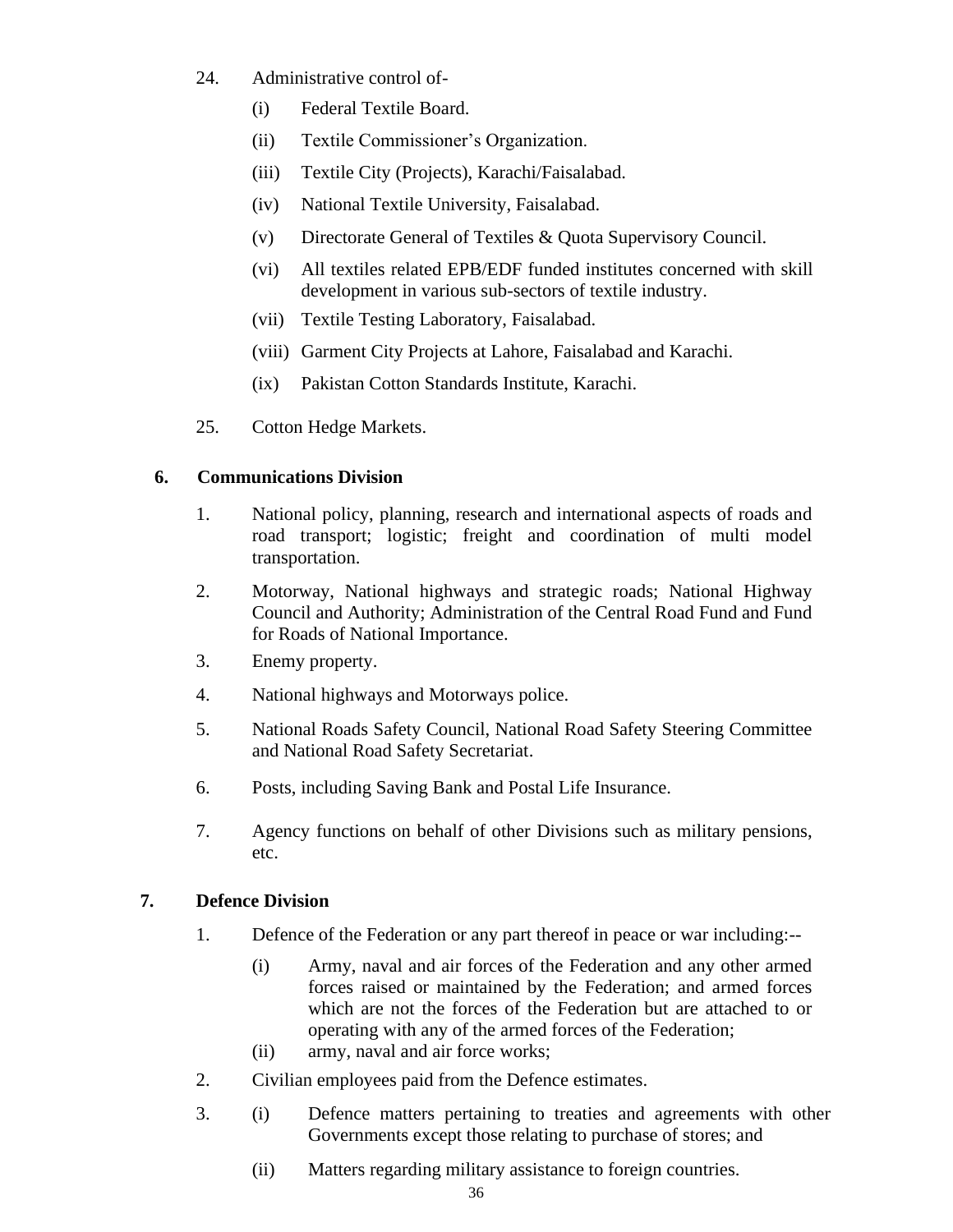- 4. Stores and stationery for the Defence Services, other than those dealt with by the Defence Production Division.
- 5. (i) Administrative control of Northern Light Infantry; and
	- (ii) Administration of National Guards Act, 1973.
- 6. International Red Cross and Geneva Conventions in so far as they effect belligerents.
- 7. Military awards and decorations.
- 8. Welfare of ex-servicemen.
- 9. Cantonment areas including--
	- (i) the delimitation of such areas;
	- (ii) Local Self-Government in such areas, the constitution of local authorities for such areas and the functions and powers of such authorities; and
	- (iii) the regulation of housing accommodation (including control of rent) in such areas.
- 10. Acquisition or requisitioning of property for Defence Services; imposition of restrictions upon the use of lands in the vicinity of such property and of works of Defence.
- 11. Pardons, reprieves and respites, etc., of all personnel belonging to the Armed Forces.
- 12. Survey of Pakistan.
- 13. Administrative and budgetary control of Federal Government Educational Institutions (Cantonments/Garrisons) Directorate and its Institutions.
- 14. Administration of Military Lands and Cantonments Group.

15 to 22. Omitted vide S.R.O. 622 (I)/2013, dated 28.06.2013.

- 23. National Maritime policy.
- 24. (i) Matters relating to security of resources of the Maritime Zones of Pakistan including protection of human life and property.
	- (ii) Pakistan Maritime Security Agency.
- 25. (i) National coordination of maritime activities.
	- (ii) National Maritime Affairs Coordination Committee.
- 26. Marine surveys and elimination of dangers to navigation.
- 27. Promotion of maritime disciplines.
- 28. International aspects:
	- (i) Matters arising out of the implementation of law of the Sea pertaining to Maritime Affairs.
	- (ii) International negotiations, agreements and treaties (excluding those handled by other Divisions).
	- (iii) Liaison with International Sea Bed Authorities and other International Agencies in the Maritime field.
- 29. Omitted vide SRO 850(I)/2014 dated 25.09.2014.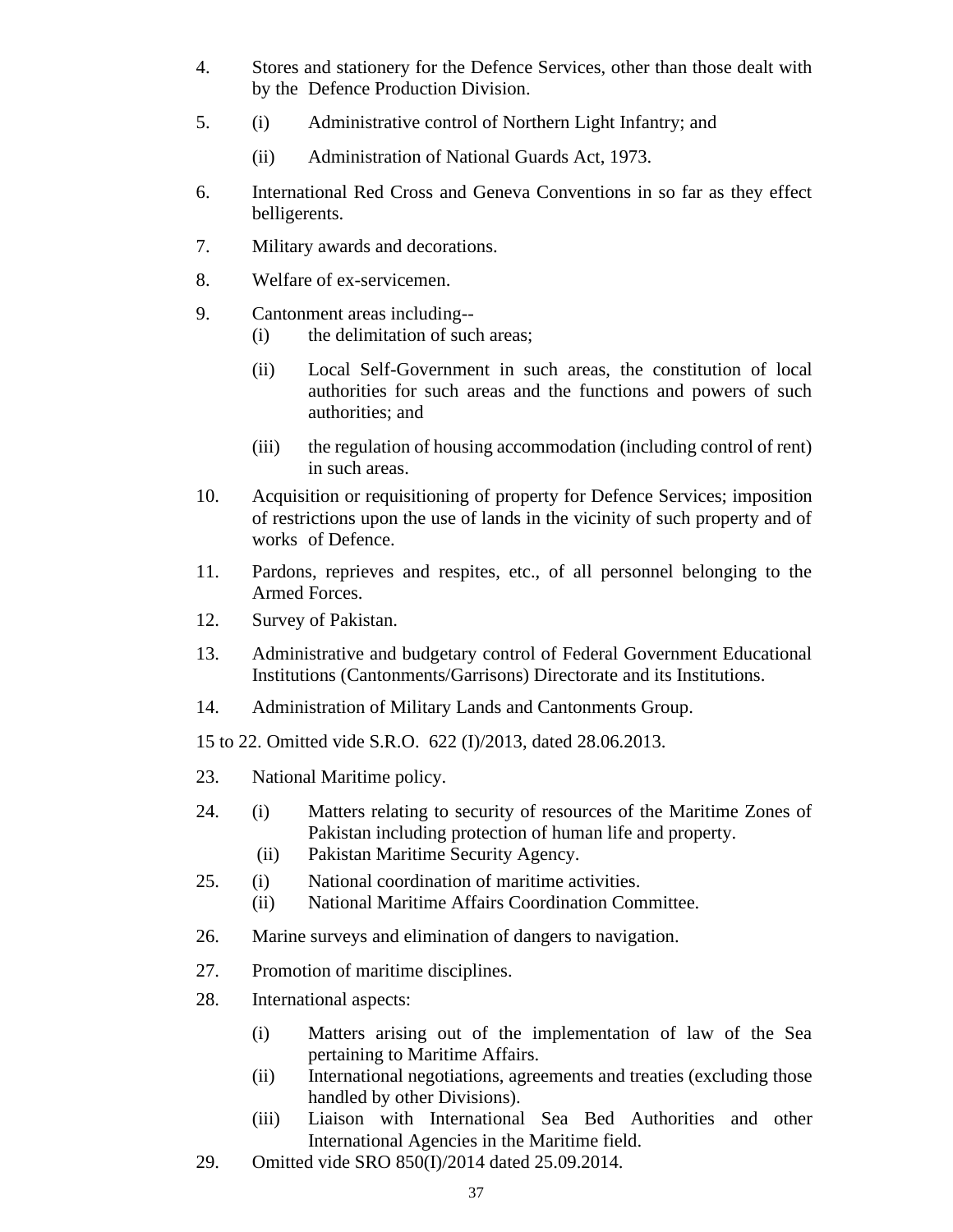# **8. Defence Production Division**

- 1. Laying down policies or guidelines on all matters relating to defence production.
- 2. Procurement of arms, firearms, weapons, ammunition, equipment, stores and explosives for the defence forces.
- 3. Declaration of industries necessary for the purpose of defence or for the prosecution of war.
- 4. Research and development of defence equipment and stores.
- 5. Co-ordination of defence science research with civil scientific research organizations.
- 6. Indigenous production and manufacture of defence equipment and stores.
- 7. Negotiations of agreements or MOUs for foreign assistance or collaboration and loans for purchase of military stores and technical know-how or transfer of technology.
- 8. Export of defence products.
- 9. Marketing and promotion of activities relating to export of defence products.
- 10. Co-ordinate production activities of all defence production organizations or establishments.

# **9. Economic Affairs Division**

- 1. Assessment of requirements; programming and negotiations for external economic assistance from foreign Governments and organizations.
- 2. Matters relating to IBRD, IDA, IFC, ADB and IFAD.
- 3. Economic matters pertaining to the Economic and Social Council of the United Nations, Governing Council of UNDP, ESCAP (Economic and Social Commission for Asia and Pacific), Colombo Plan and OECD (DAC).
- 4. Negotiations and coordination activities, etc., pertaining to economic cooperation with other countries (excluding RCD and IPECC).
- 5. Assessment of requirements, programming and negotiation for securing technical assistance to Pakistan from foreign Governments organizations including nominations for EDI Courses.
- 6. Omitted vide S.R.O.622(I)/2013, dated 28.06.2013.
- 7. External debt management, including authorization of remittances for all external debt service, compilation and accounting and analysis of economic assistance from all foreign governments and organizations.
- 8. Review and appraisal of international and regional economic trends and their impact on the national economy. Proposals concerning changes in International Economic Order.
- 9. Matters relating to transfer of technology under UNDP assistance.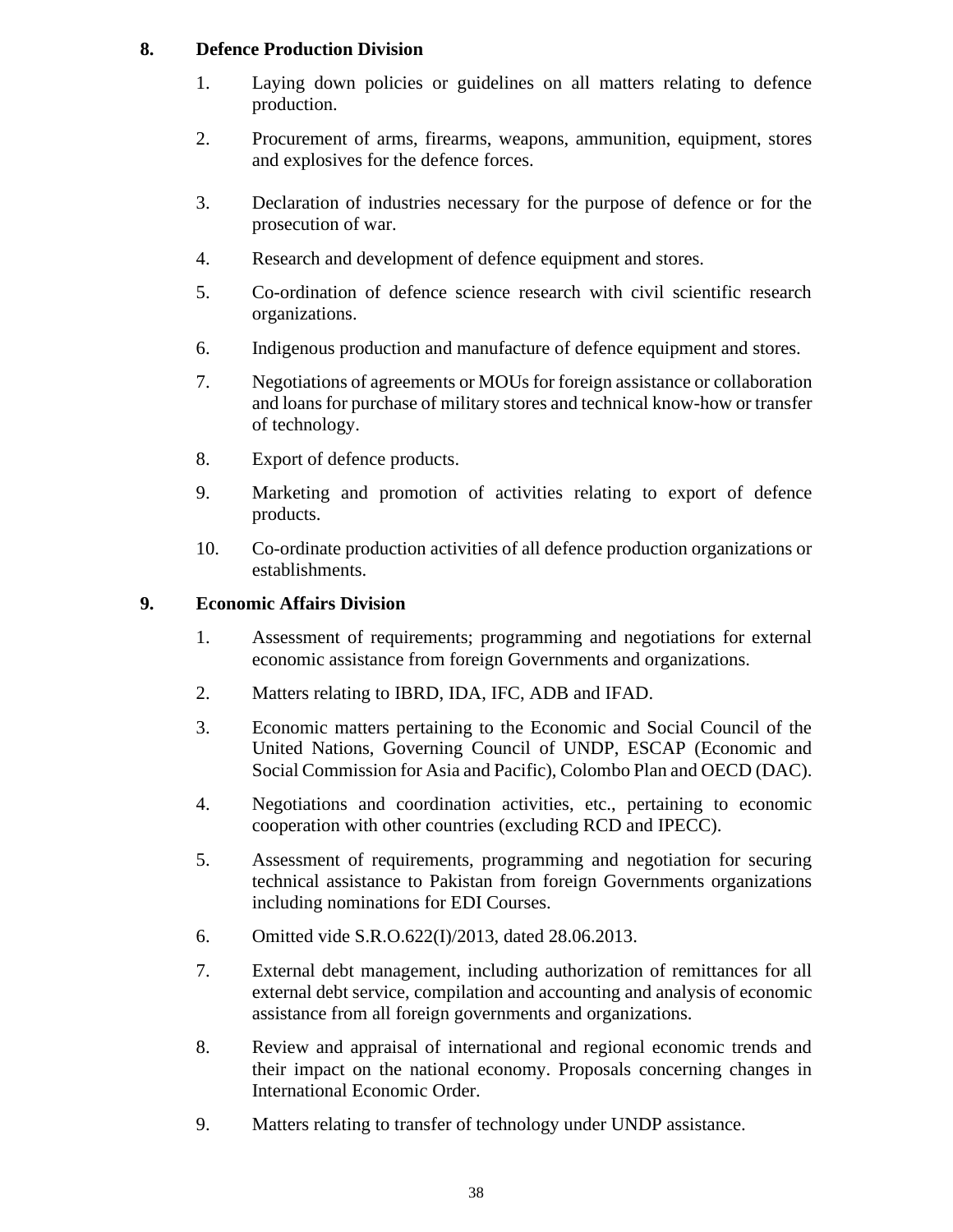- 10. Matters relating to International Islamic Development Bank.
- 11. Omitted vide SRO 40 (1) /2019 dated 11-01-2019.

12 &13 Omitted vide SRO1088 (I)/2011, dated 09.12.2011.

- 14. Omitted vide SRO 40 (1) /2019 dated 11-01-2019.
- 15. Omitted vide SRO1088(I)/2011, dated 09.12.2011.
- 16. Omitted vide SRO 40 (1) /2019 dated 11-01-2019.
- 17. Omitted vide SRO 487 (1)/2019 dated 23-04-2019.
- 18. Omitted vide SRO 40 (1) /2019 dated 11-01-2019.
- 19. Omitted vide SRO 1013(I)/2012 dated 16.08.2012.
- 20. Omitted vide SRO1088 (I)/2011 dated 09.12.2011.
- 21. Omitted vide SRO 40 (1) /2019 dated 11-01-2019.
- 22. Omitted vide SRO 1013(I)/2012 dated 16.08.2012
- 23. Omitted vide SRO 40 (1) /2019 dated 11-01-2019.
- 24. Omitted vide SRO 40 (1) /2019 dated 11-01-2019.
- 25. Financial Action Task Force (FATF) Cell.

# **10. Establishment Division**

- 1. Regulation of all matters of general applicability to civil posts in connection with the affairs of the Federation.
	- (i) Recruitment;
	- (ia) Promotion;
	- (ii) Verification of character and antecedents;
	- (iii) Conduct and discipline; and
	- (iv) Terms and conditions of service (including re-employment after retirement) other than those falling within the purview of the Finance Division.
- 2. (i) Formation of Occupational Groups.
	- (ii) Policy and administration of-
		- (a) All-Pakistan Unified Grades; and
		- (b) Office Management Group (Federal Unified Grades).
- 3. Policy regarding recruitment to various grades.
- 4. Grant of ex-officio status to non-Secretariat officers.
- 5. (i) Training in Public Administration.
	- (ii) Matters relating to-
		- (a) Pakistan Administrative Staff College, Lahore;
		- (b) National Institutes of Public Administration Karachi, Quetta and Peshawar;
		- (c) Pakistan Academy for Rural Development, Peshawar; and
		- (d) Civil Services Academy, Lahore.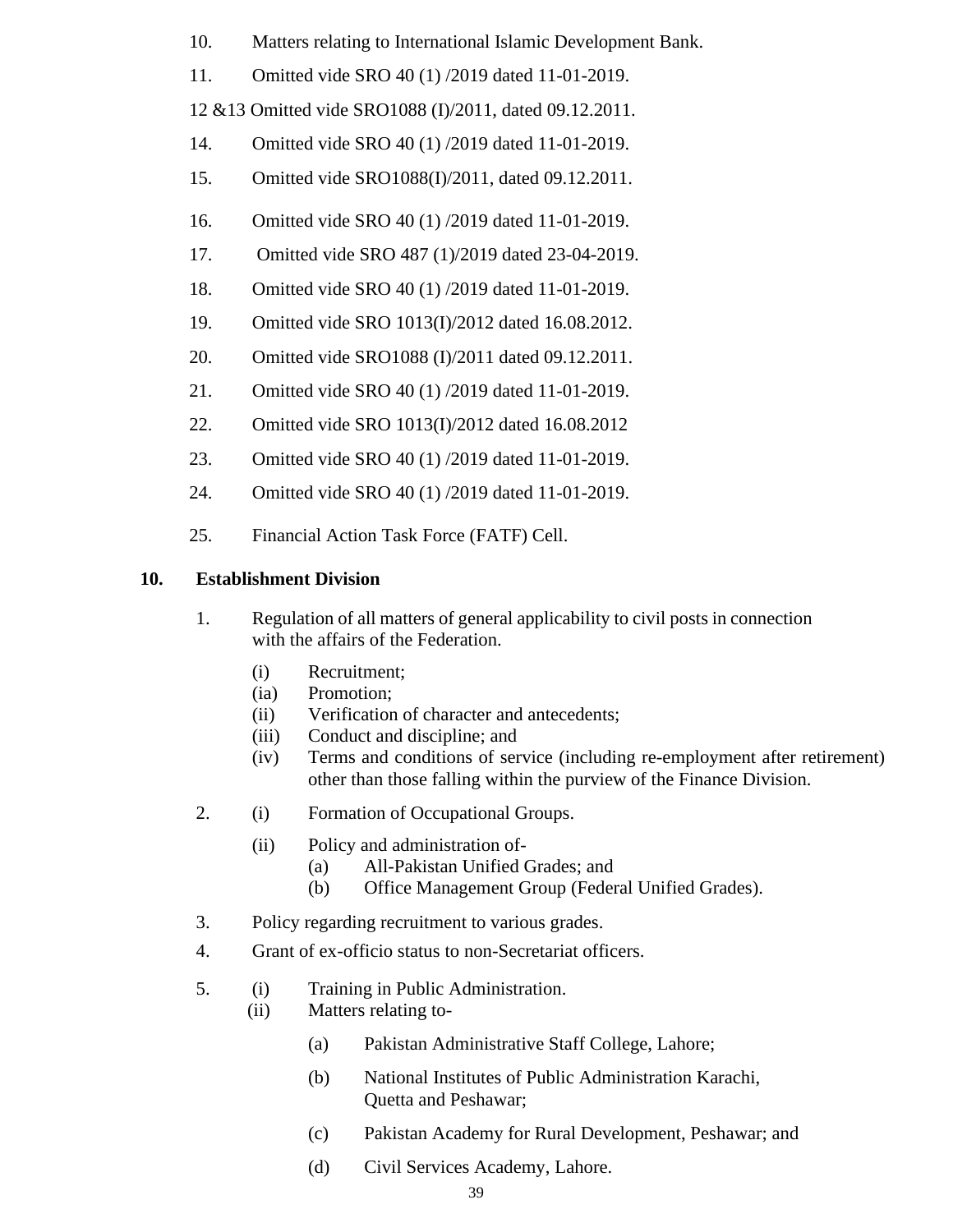- 6. Federal Government functions in regard to the Federal Public Service Commission.
- 7. General service matters, such as-
	- (i) Casual leave;
	- (ii) Office hours;
	- (iii) Liveries of Government servants;
	- (iv) Policy questions regarding association of Fed. Govt employees;
	- (v) List of persons debarred from future employment under Government.
- 8. Matters relating to-
	- (i) Central Selection Board;
	- (ii) Special Selection Board, except the Special Selection Boards constituted in the Divisions relating to selection of officers for posting in Pakistan Missions abroad.
	- (iii) Selection Committee for Provincial Posts borne on All Pakistan Unified Grades;
	- (iv) Omitted vide SRO 135(I)/98) dated 3.3.1998.
- 9. (i) Career Planning;
	- (ii) Instructions for writing and maintenance of Annual Confidential Reports on civil servants;
	- (iii) Centralized arrangements in managing original or duplicate Annual Confidential Reports dossiers of officers.
- 10. (i) Staff Welfare;
	- (ii) Federal Employees Benevolent Fund and Group Insurance Act, 1969.
- 11. Service Tribunals Act, 1973.
- 12. Administrative Reforms.
- 13. Administration of the Civil Servants Act, 1973, and the rules made thereunder.
- 14. To act as Management Consultants to the Federal Government and to undertake case studies to solve specific management problems utilizing techniques like PERT, CPM, system analysis, operations research and O&M.
- 15. Review of organizations, functions and procedures of the Divisions, attached departments, all other Federal Government offices and departments, autonomous organizations and taken over industries with the objective of improving their efficiency.
- 16. Periodical review of staff strength in the Divisions, attached departments and all other Federal Government Offices.
- 17. Initiation of proposals for simplification of systems, forms, procedures and methods for efficient and economic execution of Government business, minimizing public inconvenience and evolution of built-in safeguards against corruption.
- 18. Training of Government functionaries in techniques like O&M, CPM, PERT, systems analysis and operations research both within the country and abroad.
- 19. Promotion of the knowledge and use of O&M concepts, PERT and CPM techniques, systems analysis and operations research within all government offices and organizations.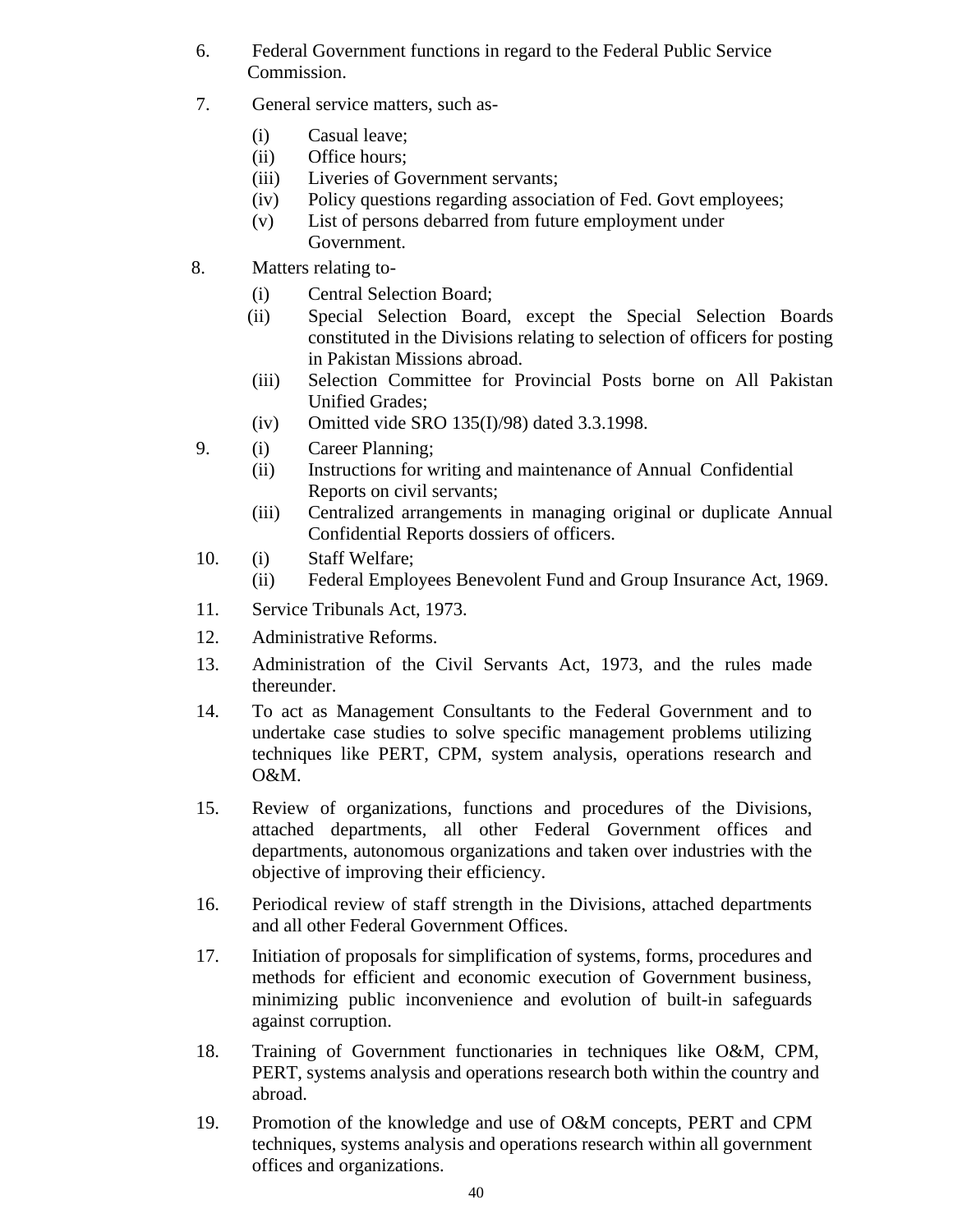- 20. Idea award scheme.
- 21. Pakistan Public Administration Research Centre.
- 22. (a) Reorganization of a Division or an attached department or a change in the status of an Attached Department.
	- (b) Organization, on a permanent basis of a working unit in a Division other than as a Section.
- 23. Determination of the status of Government offices.

24.&25. Omitted vide SRO788 (I)/2011 dated 23.08.2011.

26. Omitted vide SRO 964(I)/2014 dated 29.10.2014.

#### **11. Federal Education and Professional Training Division**

- 1. National Vocational and Technical Education Commission (NAVTEC).
- 2. Academy of Educational Planning and Management (AEPAM), Islamabad.
- 3. Federal Board of Intermediate and Secondary Education (FBISE), Islamabad.
- 4. National Education Assessment Centre, Islamabad.
- 5. Omitted vide SRO 964(I)/2014 dated 29.10.2014.
- 6. Omitted vide SRO 389 (I)/2013 dated 15.05.2013.
- 7. National Talent Pool, Islamabad.
- 8. Youth Centres.
- 9. All matters relating to National Commission for Human Development (NCHD) and National Education Foundation (NEF).
- 10. Pakistan National Commission for UNESCO (PNCU).
- 11. Higher Education Commission.
- 12. External examination and equivalence of degrees and diplomas.
- 13. Commission for standards for higher education.
- 14. Pakistan technical assistance programme in the field of education, professional and technical training.
- 15. National Institute of Science and Technical Education, Islamabad.
- 16. National College of Arts, Lahore and Rawalpindi.
- 17. Pakistan Chairs Abroad.
- 18. Selection of Scholars against Pakistan Chairs Abroad by the Special Selection Board.
- 19. Boy Scouts and Girl Guides; Youth Activities and Movement.
- 20. International exchange of students and teachers, foreign studies and training and international assistance in the field of education.
- 21. Omitted vide SRO 939(1)/2019 dated 19-08-2019.
- 22. Federal College of Education, Islamabad.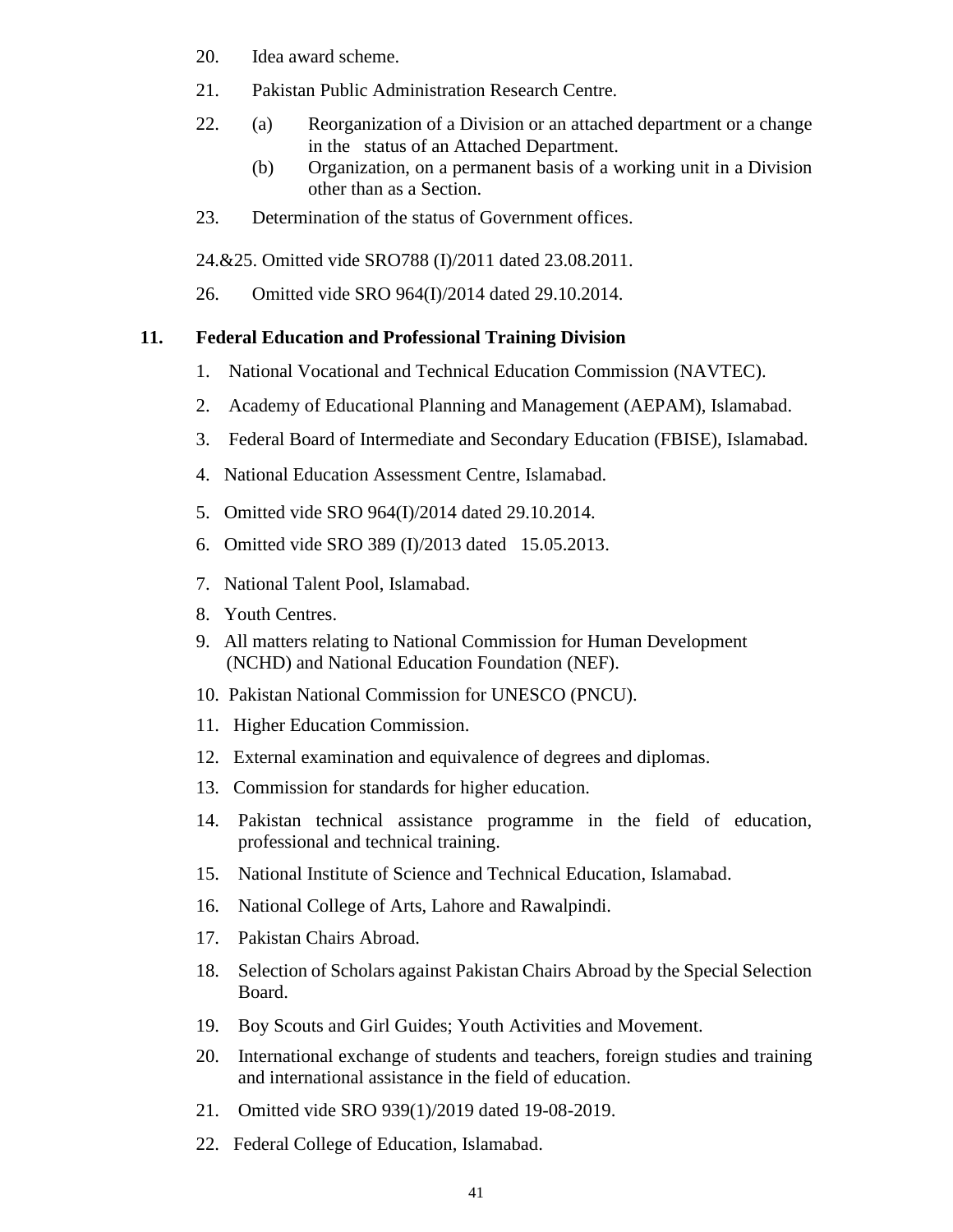- 23. Federal Directorate of Education and education in the Capital.
- 24. Federal Government Polytechnic Institute of Women, Islamabad.
- 25. Sir Syed School and College of Special Education, Rawalpindi.
- 26. Omitted vide SRO 939(1)/2019 dated 19-08-2019.
- 27. Private Educational Institutions Regulatory Authority.
- 28. Omitted vide SRO 939(1)/2019 dated 19-08-2019.
- 29. Relationship with UNESCO and participation in its activities, liaison with other international agencies and organizations in educational programs.
- 30. National Book Foundation.
- 31. Awards of—
	- (i) Izaz-e-Kamal;
	- (ii) Izaz-e-Fazeelat; and
	- (iii) Izaz-e-Sabqat.
- 32. Inter Board Committee of Chairmen.
- 33. Matters related to Deeni Madaris and mainstreaming of religious education.

#### **12. Finance Division**

- 1. Finances of the Federal Government and financial matters affecting the country as a whole.
- 2. The Annual Budget Statement and the Supplementary and Excess Budget Statements to be laid before the National Assembly; the schedules of authorized expenditure.
- 3. Accounts and audit.
- 4. Allocation of share of each Provincial Government in the proceeds of divisible Federal Taxes; National Finance Commission.
- 5. Public debt of the Federation both internal and external; borrowing money on the security of the Federal Consolidated Fund.
- 6. Loans and advances by the Federal Government.
- 7. Sanctions of internal and external expenditure requiring concurrence of the Finance Division.
- 8. Advice on economic and financial policies; promotion of economic research.
- 9. Proper utilization of the country's foreign exchange resources.
- 10. Currency, coinage and legal tender, Pakistan Security Printing Corporation and Pakistan Mint.
- 11. Banking, investment, financial and other corporations, that is to say:
	- (i) Central Banking; State Bank of Pakistan;
	- (ii) Other banking (not including co-operative banking) and investment and financial corporations with objects and business not confined to one Province; and
	- (iii) Incorporation, regulation and winding up of corporations including banking insurance and financial corporations not confined to or controlled by or carrying on business in one Province.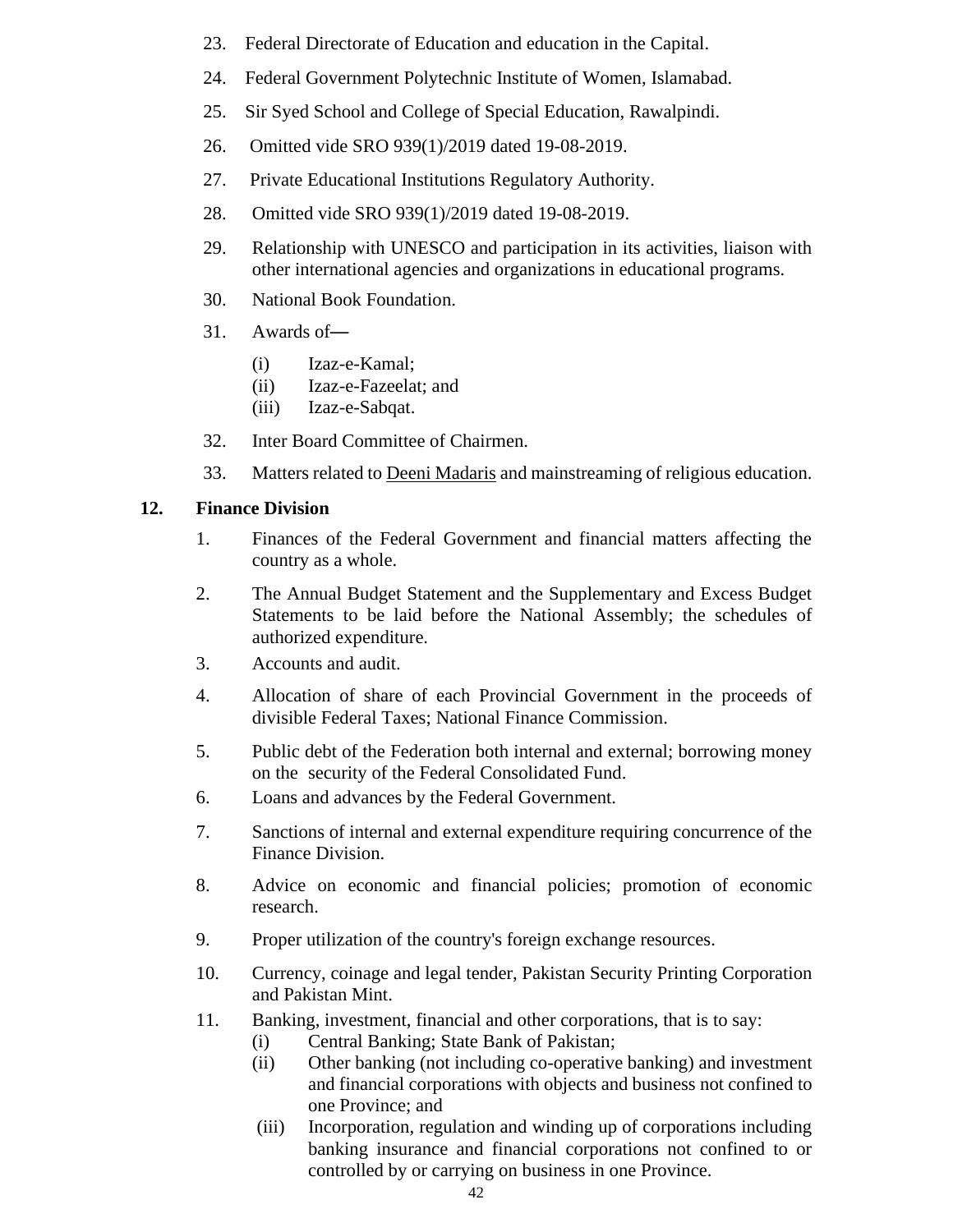- 12. Company Law: Accountancy.
- 13. Investment policies: Capital issues (Continuance of Control) Act, 1947; statistics and research work pertaining to investment and capital.
- 14. Stock exchanges and future markets with objects and business not confined to one Province; Secu,rities Regulations.
- 15. Financial settlement between Pakistan and India and division of assets and liabilities of the pre-independence Government of India.
- 16. Framing of rules on pay and allowances, retirement benefits, leave benefits and other financial terms and conditions of service.
- 17. Cost Accountancy.
- 18. International Monetary Fund.
- 19. Omitted vide SRO.294(I)/2011 dated 08.04.2011.
- 20. Monopoly Control and anti-Cartel Laws.
- 21to24.Omitted vide Cabinet Div. Notification No.4-14/98-Min.I, dated 01.12.1998.
- 25. Deregulation policies.
- 26. Administration of Economic Reforms Order, 1978.
- 27. Negotiations with international organizations and other counties and implementation of agreements thereof.
- 28-29. Omitted vide SRO 487 (1)/2019 dated 23-04-2019.
- 29. Omitted vide SRO 939(1)/2019 dated 19-08-2019.

#### **13. Foreign Affairs Division**

- 1. Relations and dealings with other countries.
- 2. Matters (other than those handled by other Divisions) relating to--
	- (a) international organizations and bodies and their decisions; and
	- (b) agreements and treaties with other countries.
- 3. Diplomatic, consular, trade and other representation abroad (Selection of officers for appointment as Commercial Secretaries, Attaches etc. shall continue to be made on the recommendations of the Special Selection Board and posting and transfer of such officer will be done by the Ministry concerned).
- 4. Declaration of war upon, and the making of peace with any country.
- 5. (i) Offences against the laws of nations.
	- (ii) [Deleted vide Cabinet Division Notification No.4-16/94-Min.I, dated 9.6.1996].
- 6. Foreign and extra-territorial jurisdiction.
- 7. Negotiations for settlement of Kashmir dispute and implementation of agreements reached.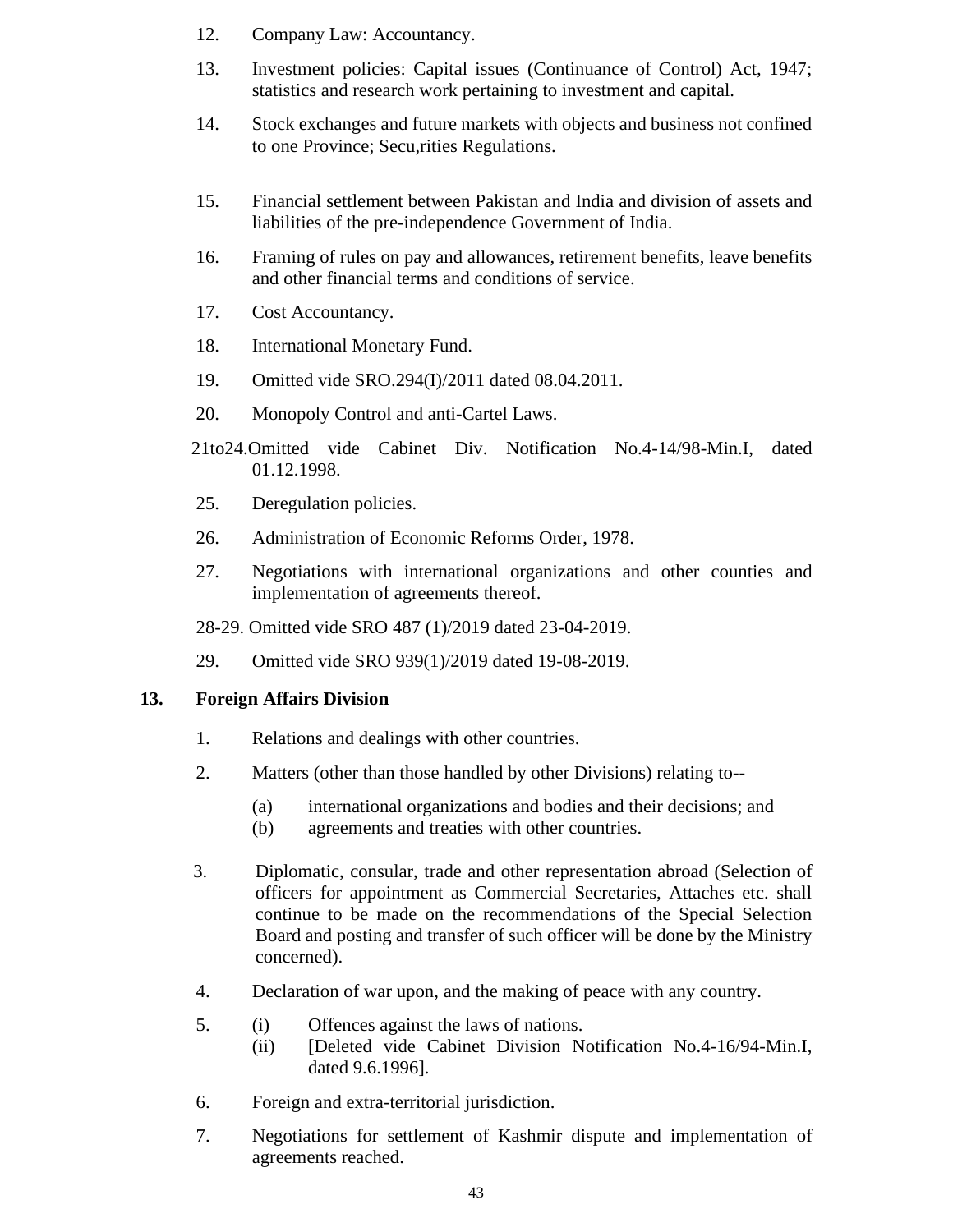- 8. (i) Administration of Foreign Service of Pakistan;
	- (ii) Pakistan Missions abroad;
	- (iii) Security and operation of cypher communications.
- 9. Visits of the Heads of States and foreign dignitaries to Pakistan and the Head of the Government of Pakistan to foreign countries.
- 10. (i) Protocol and matters relating to foreign representatives in Pakistan; (ii) Federal Government Guest Houses.
- 11. (i) Policy regarding extradition to and from other countries.
	- (ii) Repatriation of Pakistan nationals from abroad (other than those handled by other Divisions).
- 12. Foreign awards to Pakistanis.
- 13. Pakistan Institute of International Affairs.
- 14. Coordination of all work pertaining to Economic Cooperation Organization (ECO).
- 15. Institute of Strategic Studies.
- 16. Administration of Export Control on Goods, Technologies, Material and Equipment related to Nuclear and Biological Weapons and their Delivery System Act, 2004 (V of 2004).
- 17. Omitted vide SRO 1088(I)/2011dated 09.12.2011.
- 18. Welfare of Pakistani students abroad and foreign students in Pakistan.

# **14. Housing and Works Division**

- 1. Acquisition of Federal Government buildings, except those under the Defence Division.
- 2. Provision of Government owned office accommodation and residential accommodation, policy for acquisition, requisitioning and hiring of office and residential accommodation for officers and staff of the Federal Government.
- 3. Fixation and recovery of rent of Government owned, hired and requisitioned buildings.
- 4. Management of Federal lodges.
- 5. Land and buildings belonging to the Federation wherever situated and revenues derived therefrom.
- 6. Administration of the Federal Government Lands and Buildings (Recovery of Possession) Ordinance, 1965 (LIV of 1965).
- 7. Matters relating to the Federal Government lands licenses to various cooperative housing societies in Karachi, except those under the Defence Division.
- 8. Transfer of property, other than agricultural land, registration of deeds and documents.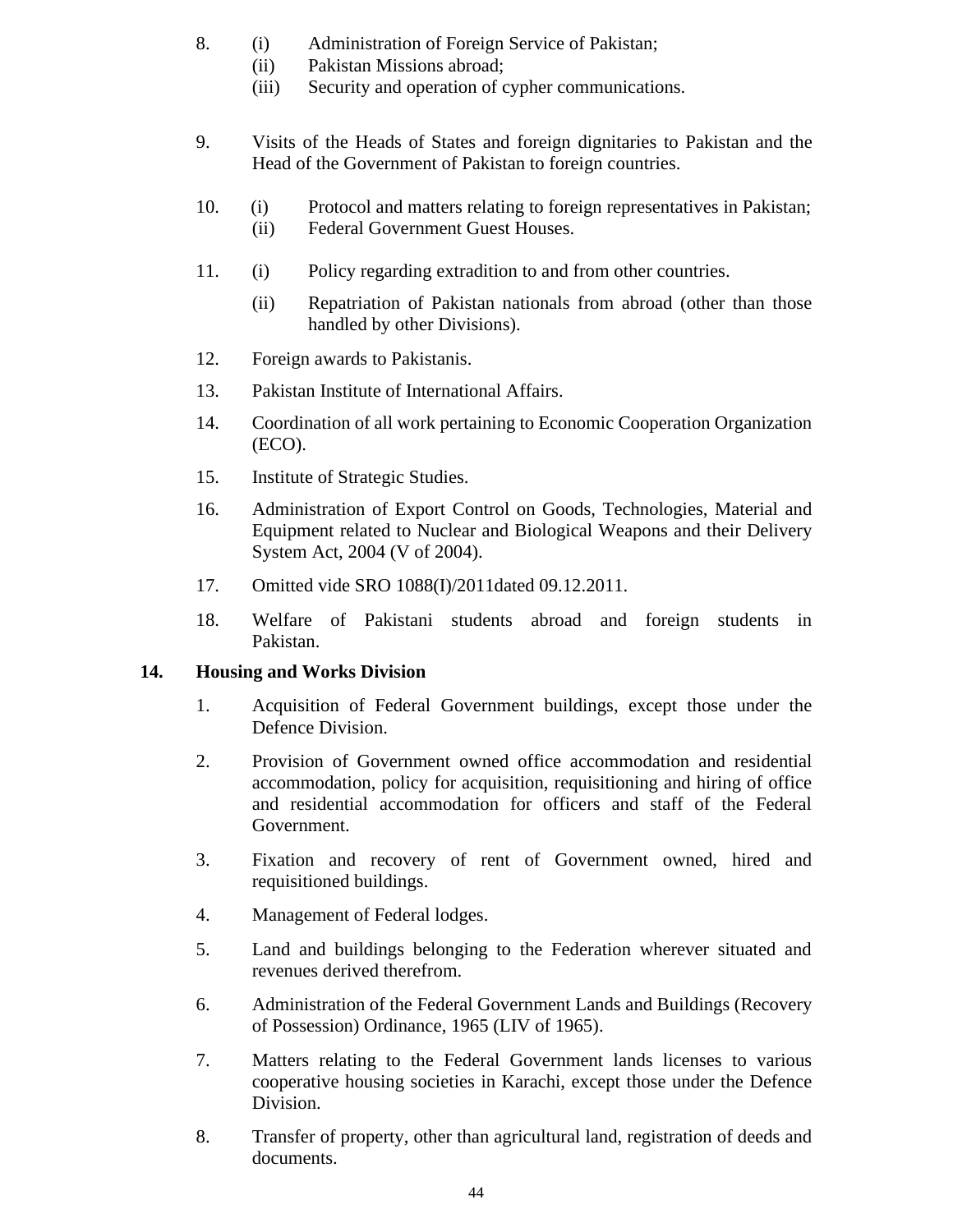- 9. Administrative control of the National Housing Authority.
- 10. National Housing Policy.
- 11. Development of sites, construction, furnishing and maintenance of Federal Government buildings, except those under the Defence Division and Ministry of Foreign Affairs. Exemption is also allowed to Ministry of Foreign Affairs for the maintenance of Foreign Office Buildings and the allied buildings.
- 12. (i) coordination of civil works budget;

(ii) execution of Federal Government works.

- 13. Officers belonging to the Engineering Group.
- 14. Matters relating to the National Construction (Domestic) Limited.
- 15. Physical planning.

# **14A. Human Rights Division**

- 1. Review of human rights situation in the country including implementation of laws, policies and measures.
- 2. Coordination of activities of Ministries, Divisions and Provincial Governments in respect of human rights, and facilitation functions relating to human rights.
- 3. Initiatives for harmonization of legislation, regulations and practices with the international human rights covenants and agreements to which Pakistan is a party and monitoring their implementation.
- 4. Obtaining information, documents and reports, on complaints and allegations of human rights violations, from Ministries, Divisions, Provincial Governments and other agencies.
- 5. Referring and recommending investigations and inquiries in respect of any incident of violation of human rights, including rights of disadvantaged and child rights.
- 6. Pursuing or defending issues, complaints, representations and matters for and against Pakistan relating to human rights before any official or non-Governmental organizations, body or forum in Pakistan and, in consultation with Foreign Affairs Division, before any international organization and foreign Government or non-Governmental organization.
- 7. Representation of Pakistan in international bodies, organizations and conferences relating to human rights in consultation and conjunction with Foreign Affairs Division.
- 8. Developing and conducting information programmes to foster public awareness about human rights including the rights of labour women and children and laws and remedies available to them.
- 9. Formulating programmes for teaching of human rights at educational institutions.
- 10. Provision of facilities for professional and technical training at national and international level relating to human rights issues.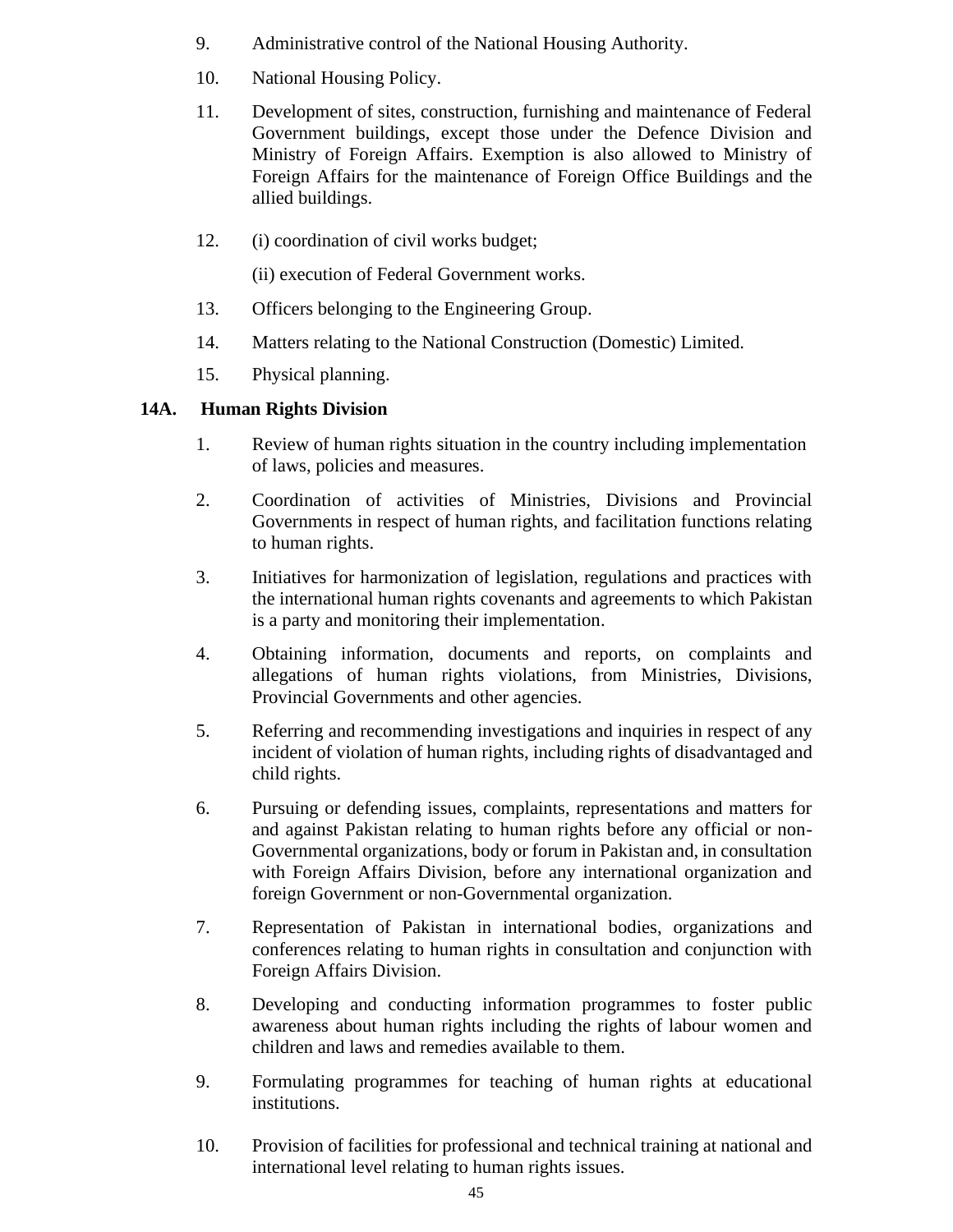- 11 Administrative control of the Tribunal for disadvantaged persons.
- 12. Human rights NGOs
- 13. Representing Pakistan at international and bilateral level, involving all gender related matters;
- 14. Administration of the National Commission on the status of Women Act, 2012 (VIII of 2012).
- 15. Administration of the National Commission for Human Rights Act, 2012.
- 16. Administration of the National Commission for Child Welfare and Development Resolution, 1981.
- 17. Social Welfare, Special Education, welfare, development and rehabilitation of children and disabled in the Federal area.
- 18. Training and education of disabled in Islamabad.
- 19. Dealing and agreements with other countries and international organizations in the field of social welfare.
- 20. Awards of—
	- (i) President's Medal Mohtarma Fatima Jinnah; and
	- (ii) President's Medal Mohtarma Shaheed Benazir Bhutto.

#### **15. Industries and Production Division**

- 1. National industrial planning and coordination.
- 2. Industrial policy.
- 3. Employment of foreign personnel in commercial and industrial enterprises.
- 4. Federal agencies and institutions for:
	- i. promoting industrial productivity;
	- ii. promoting of special studies in the industrial fields; and
	- iii. testing industrial products.
- 5. Keeping a watch, from the national angle, over general price trends and supply position of essential commodities; price and distribution control over items to be distributed by statutory orders between the Provinces.
- 6. Omitted vide SRO 973(1)/2017 dated 25-09-2017 (F.N.4-2/2016-Min-I).
- 7. Import and distribution of white oil.
- 8. Explosive (excluding the administration of Explosive Substances Act, 1908) and safety measures under the Petroleum Act, 1934 and Rules made thereunder.
- 9. Prescription and review of criteria for assessment of spare parts and raw materials for industries.
- 10. Administration on law on Boilers.
- 11. Administrative, financial, operational, personnel and commercial matters of Pakistan Garments Corporation.
- 12. Ghee Corporation of Pakistan Limited, and Pakistan Edible Oils Corporation Limited.
- 13. National Fertilizer Corporation, Lahore.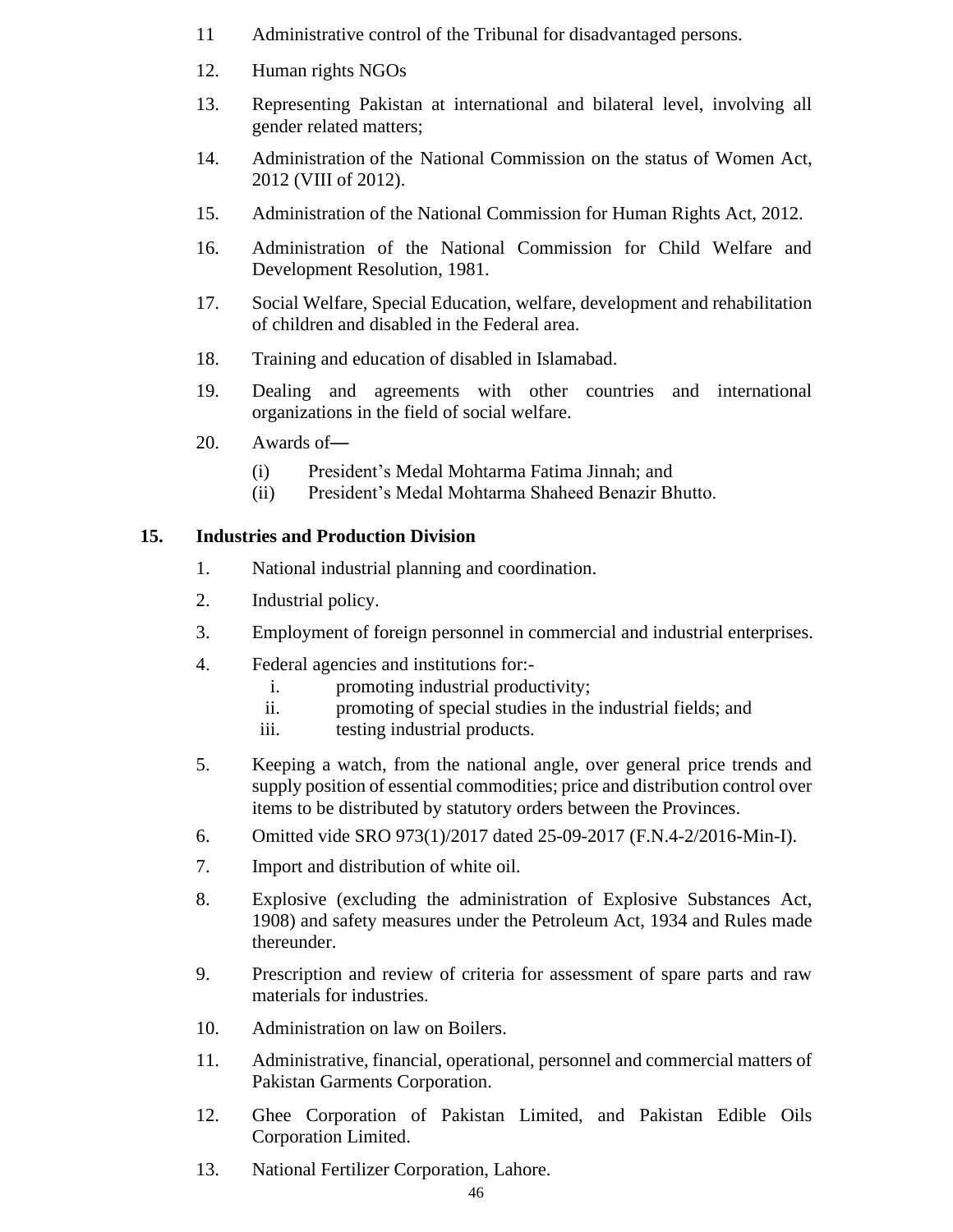- 14. Development of Industries (Federal Control) (Repeal) Ordinance, 1979.
- 15. Economic Reforms (Protection of Industries) Regulation, 1972 (Regulation No. 125 of 1972).
- 16. All matters relating to state industrial enterprises, especially, in basic and heavy industries, namely:-
	- (a) State Engineering Corporation, Karachi.
	- (b) State Cement Corporation, Lahore.
	- (c) Pakistan Automobile Corporation, Karachi.
	- (d) State Petroleum Refining and Petrochemical Corporation, Karachi.
	- (e) Federal Chemical and Ceramics Corporation, Karachi.
	- (f) Pakistan Steel Mills Corporation, Karachi.
	- (g) Pakistan Industrial Development Corporation (PIDC);
- 17. Any other industrial enterprises assigned to the Division.

#### **16. Information and Broadcasting Division**

- 1. Policy relating to internal publicity on national matters including the administration of the provisions of the Post Office, Act, 1898, and section 5 (1) (b) of the Telegraph Act, 1885, in so far as they relate to the Press.
- 2. Broadcasting including television.
- 3. Production of films on behalf of Government, its agencies, Government controlled Corporations, etc.
- 4. Press relations, including delegations of journalists and other information media.
- 5. Provision of facilities for the development of newspapers industry.
- 6. (i) Policy regarding government advertisement; control of advertisement and placement;
	- (ii) Audit of circulation of newspapers.
- 7. Administration of the Newsprint Control Ordinance, 1971.
- 8. National Anthem
- 9. Liaison and coordination with agencies and media on matters concerning Government policies and activities.
- 10. Administration of the Information Group.
- 11. External Publicity.
- 12. Pakistan National Centres.
- 13. (i) Administration of-
	- (a) Pakistan Broadcasting Corporation Act, 1973;
	- (b) Associated Press of Pakistan (Taking Over) Ordinance, 1961; and
	- (c) Pakistan Electronic Media Regulatory Authority.
	- (ii) Matters relating to-
		- (a) The Pakistan Television Corporation; and
		- (b) Omitted vide SRO NO.48(1)/2016 dated 26.1.2016.
		- (c) Shalimar Recording and Broadcasting Company.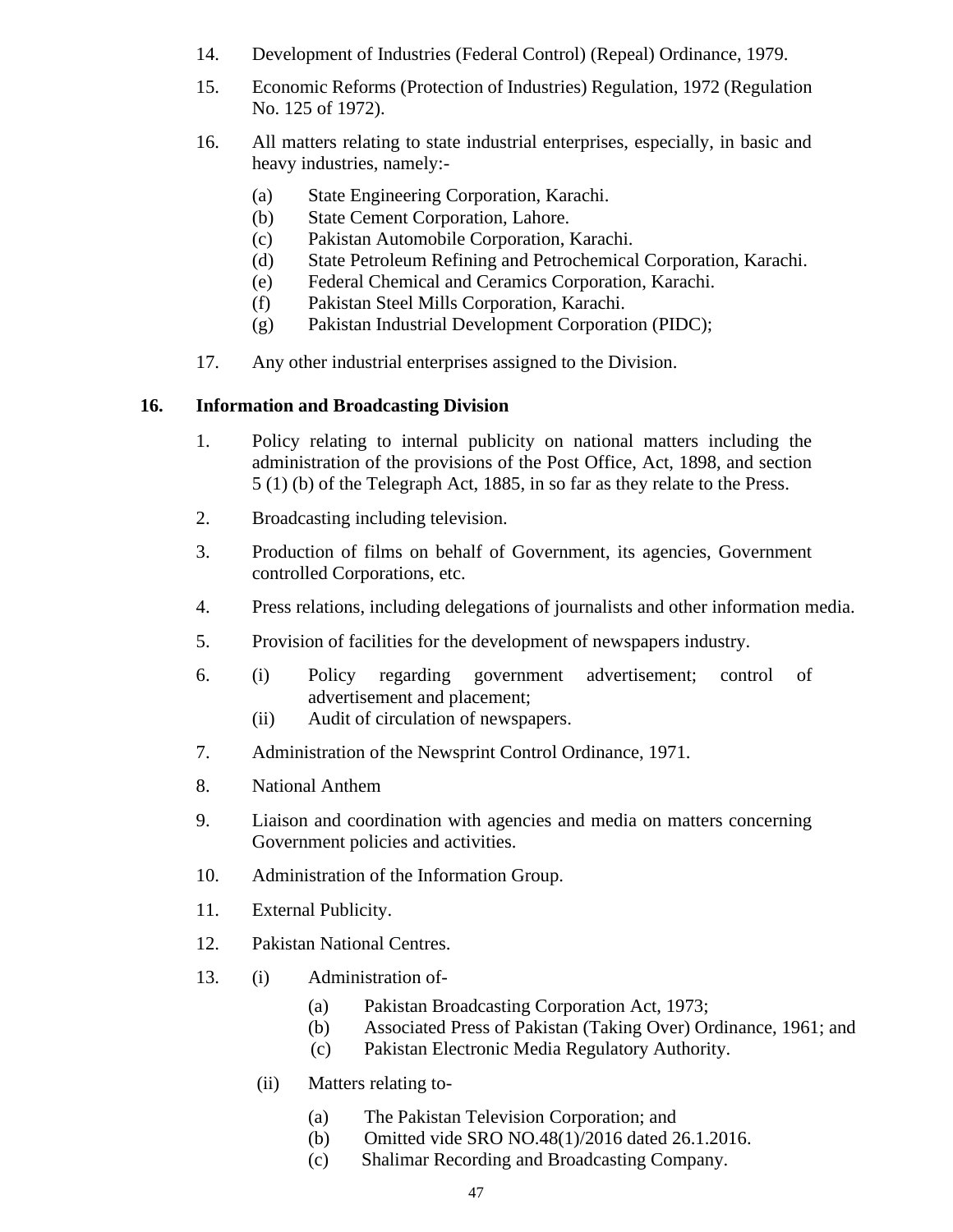- 14. Training facilities for Radio and Television personnel.
- 15. Special Selection Board for selection of Press Officers for posting in Pakistan Missions abroad.
- 16. Omitted vide SRO1088(I)/2011, dated 09.12.2011.
- 17. Establishment of tourists centers abroad.
- 18. Administration of the Newspapers Employees (Conditions of Service) Act, 1973(LVIII of 1973).
- 19. (i) Omitted vide SRO 939(1)/2019 dated 19-08-2019. (ii) Omitted vide SRO 939(1)/2019 dated 19-08-2019.
- 20. Omitted vide SRO 939(1)/2019 dated 19-08-2019.
- 21. Omitted vide SRO No.48 (1)/2016 dated 26.1.2016.
- 22. Omitted vide SRO 40(1)/2019 dated 11-01-2019.

23 to 30 Omitted vide SRO No.48 (1)/2016 dated 26.1.2016.

- 31. Promotion and projection of Government policies through digital media.
- 32. Press Council of Pakistan.
- 33. National Press Trust.

#### **17. Information Technology and Telecommunication Division**

- 1. Preparation of an overall integrated plan as well as formulation of policy for the development and improvement of Information Technology and Telecommunications, including related infrastructure, in Pakistan.
- 2. Co-ordination with the Provincial Governments, autonomous bodies, private sector, international organizations and foreign countries in respect of information technology and telecommunications.
- 3. Human resource development in the field of information technology and telecommunications.
- 4. Promotion of information technology applications.
- 5. Providing guidelines for the standardization of software for use within the Government.
- 6. Planning, policy making and legislation covering all aspects of telecommunications excluding radio and television and issuance of policy directives.
- 7. Matters relating to Pakistan Computer Bureau, Pakistan Software Export Board and the Electronic Government Directorate.
- 8. All matters relating to National Telecommunication Corporation (NTC), Telecommunications Foundation (TF), Special Communications Organization (SCO), Virtual University (V.U) and Electronic Certification Accreditation Council.
- 9. The administration of the Prevention of Electronic Crimes Ordinance 2007, and the rules made there under.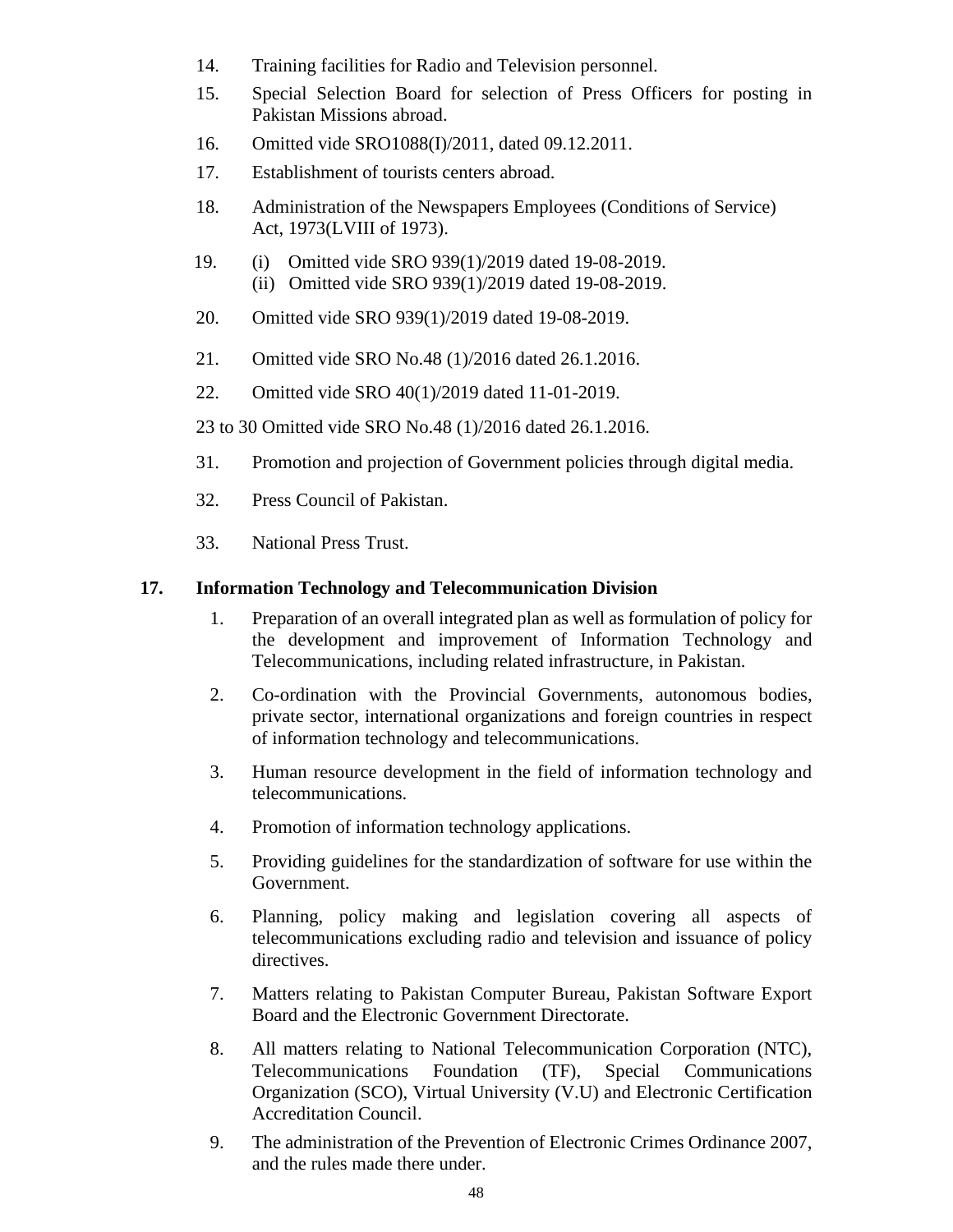- 10. Safeguard interest of Government of Pakistan in entities having public shares or government equity like PTCL, USF Co & ICT R&D Co.
- 11 Omitted vide SRO 939(1)/2019 dated 19-08-2019.

#### **18. Interior Division**

- 1. Internal security; matters relating to public security arising out of dealings and agreements with other countries and international organizations.
- 2. Preventive detention for reasons of State connected with defence, external affairs or the security of Pakistan or any part thereof; and for reasons, connected with the maintenance of public order or the maintenance of supplies and services essential to the community; persons subjected to such detention.
- 3. Nationality, citizenship and naturalization.
- 4. Admission of persons into, and expulsion of persons from Pakistan, including:-
	- (a) policy regarding entry, exit and sojourn of foreigners and aliens; and
	- (b) regulation of movement in Pakistan of persons not domiciled in Pakistan.
- 5. Admission of persons into, and departure of persons from Pakistan, including:-
	- (a) policy regarding immigration;
	- (b) passports, visas, permits for entries and exits and other such certificates; and
	- (c) extradition and expulsions from Pakistan.
- 6. Omitted vide S.R.O.294(I)/2011, dated 08.04.2011.
- 7. Policy regarding censorship; prescription of books and publications in consultation with the Education Division, where necessary.
- 8. National Database and National Data Warehouse for issuance of National Identity Cards, Pakistan Origin Cards and Aliens Registration Cards.
- 9. Omitted vide Cabinet Division Notification No. 4-5/99-Min.I, dated 3rd June, 1999.
- 10. Security measures for the Federal Secretariat and Attached Departments and Subordinate Offices.
- 11. Pardons, reprieves, respites, remissions, commutation, etc. (excluding personnel belonging to the Armed Forces), issuance of warrant of execution of death sentence.
- 12. Police Commission and Police awards.
- 13. Policy coordination of, and higher training in Civil Defence and A.R.P. matters.
- 14. Pakistan Flag, Coat of Arms, monograms, seals etc,; Standard Time for Pakistan; public holidays; Gazette of Pakistan.
- 15. Warrant of Precedence; celebrations and ceremonial parades (other than those of Armed Forces); action to be taken on the death of high officials; civil uniform rules.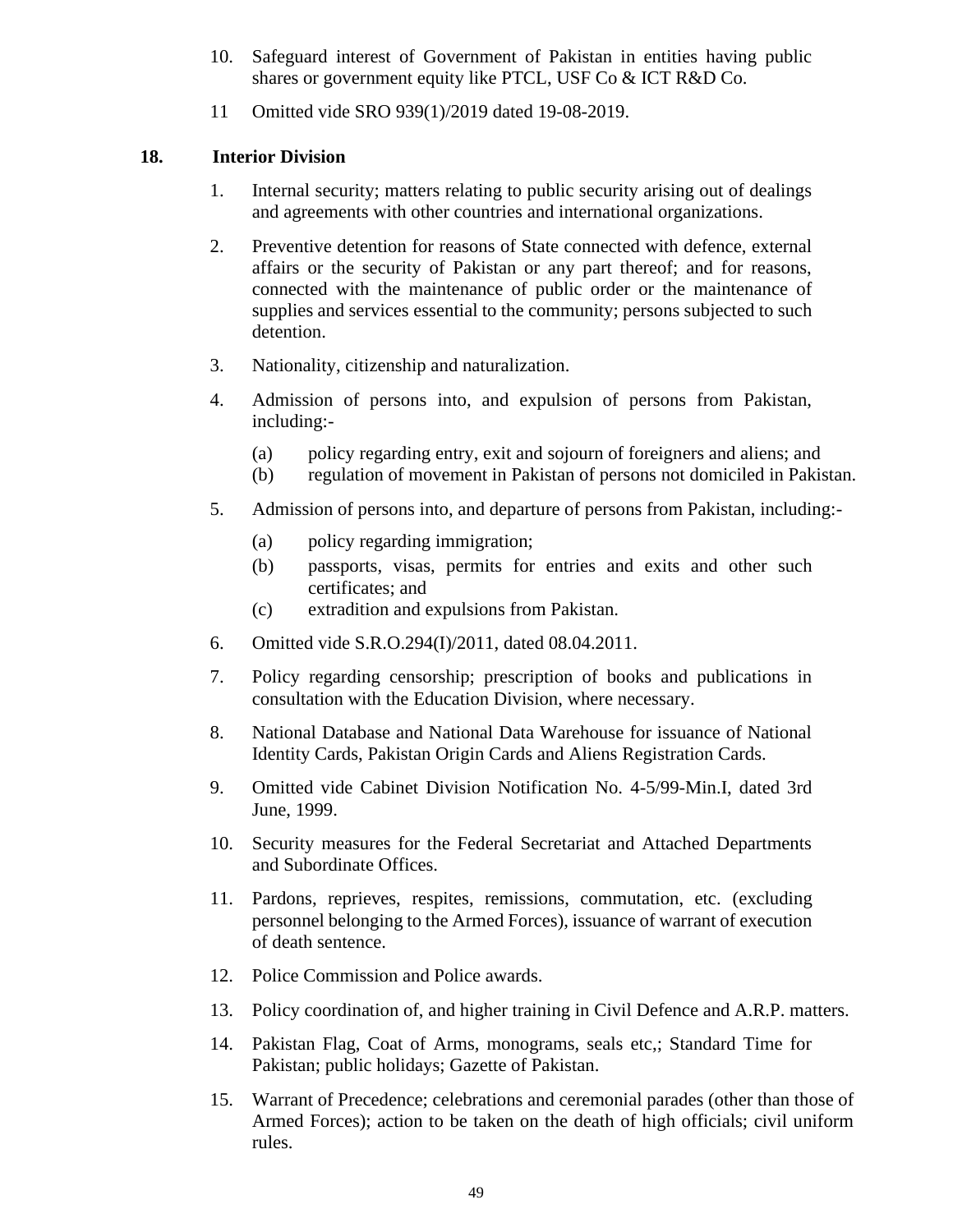- 16. Omitted vide S.R.O.294 (I)/2011 dated 08.04.2011.
- 17. Omitted vide S.R.O.294 (I)/2011dated 08.04.2011.
- 18. Coordination of policy matters relating to Police.
- 19. Coordination of anti-smuggling measures.
- 20. Matters relating to Federal Police Forces, their establishment etc.
- 21. Administrative Control of the Civil Armed Forces (i.e. Frontier Corps including Balochistan Constabulary and Frontier Constabulary) Rangers and Coast Guards.
- 22. Arms Act jurisdictions to Federal areas.
- 23. Border incidents and disputes.
- 24. Permission to Government servants to visit India.
- 25. Political asylum.
- 26. Genocide.
- 27. Surrender of criminals and accused persons to Government outside Pakistan.
- 28. Special studies of penal reforms in the context of national mores and requirements; coordination of reforms by the Provinces and provisions of facilities for professional and technical training of jail staff, at home and abroad; and dealing with such items pertaining to prisons, etc., as are embodied in the Federal and <sup>i</sup>[Provincial Subjects].
- 29. Protection and maintenance of non-Muslim shrines in Pakistan and pilgrimages from India.
- 30. Administrative Control of National Police Academy.
- 31. All Administrative matters relating to Federal Investigation Agency.

32. Investigation and prosecution of cases falling under the Schedule appended to the Federal Investigation Agency Act, 1974.

- 33. To act as National Central Bureau to keep liaison with the INTERPOL.
- 34. Anti-Corruption laws, [except the National Accountability Ordinance, 1999 (XVIII of 1999)].
- 35. Omitted vide SRO 226(I)/2010 (F.No.4-4/2007-Min-I), dated 02.04.2010.
- 36. Islamabad Capital Territory Administration.
- 37. Omitted vide S.R.O. 294 (I)/ 2011 dated 04.2011.
- 38. Advocate General (ICT).
- 39. Metropolitan Corporation Islamabad.
- 40. Capital Development Authority.
- 41. Management and distribution of zakat and ushr in Islamabad.
- 42. National Counter Terrorism Authority (NACTA).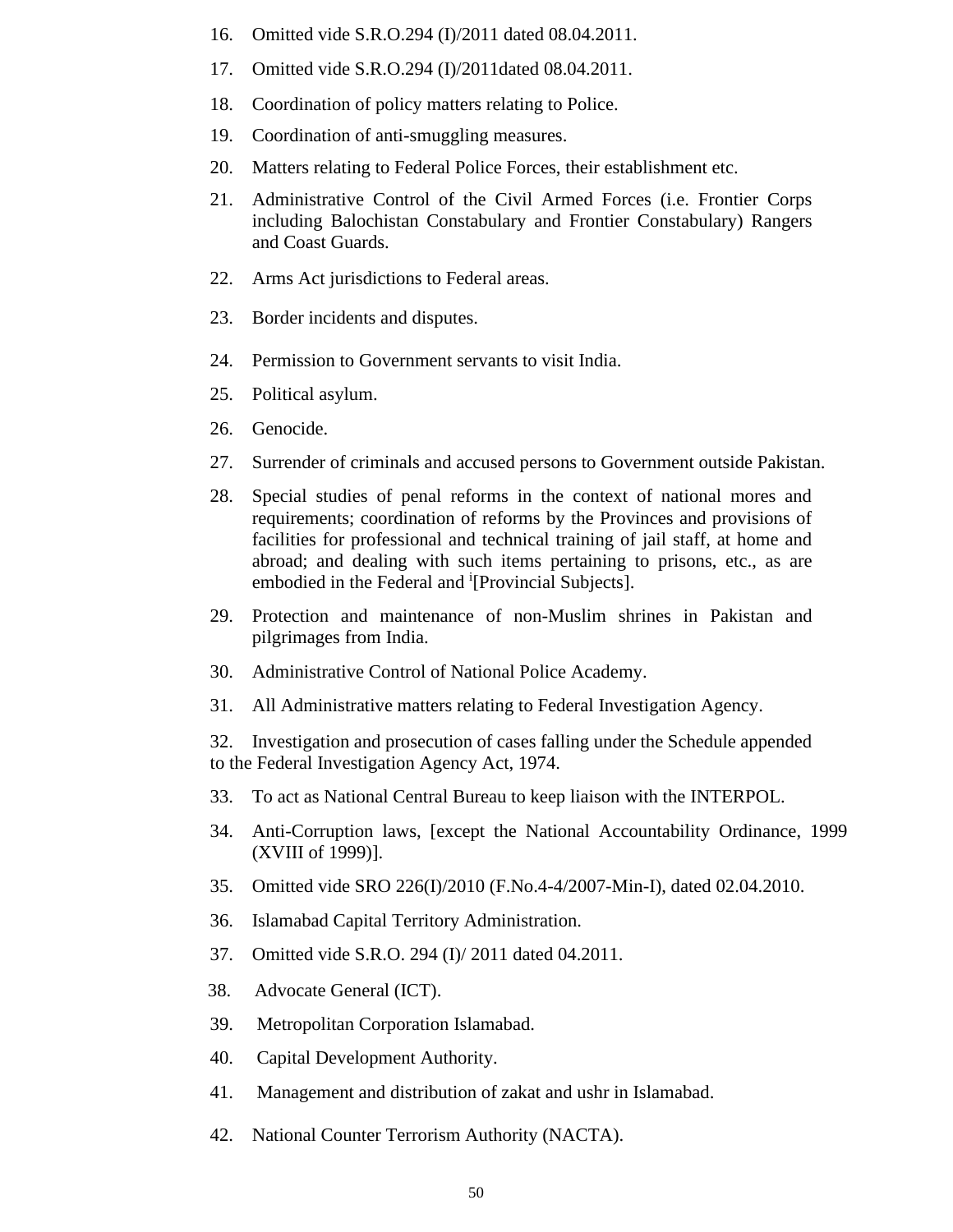#### **19**. **Inter-Provincial Coordination Division**

- 1. General coordination between the Federal Government and the Provinces in the economic, cultural and administrative fields.
- 2. Promoting uniformity of approach in formulation of policy and implementation among the Provinces and the Federal Government in all fields of common concern.
- 3. Discussions of policy issues emanating from the Provinces which have administrative or economic implications for the country as a whole.
- 4. All Secretarial work for Council of Common Interests and their committees.
- 5. Any other matter referred to the Division by a Province or any of the Ministry or Division of the Federal Government.
- 6 &7 Omitted vide SRO 1088(I)/2011, dated 09.12.2011.
- 8. Omitted vide SRO 850(I)/2014, dated 25.09.2014.
- 9. Malam Jabba Ressort Ltd.
- 10. Pakistan Veterinary Medical Council Islamabad.
- 11, 12 &13. Omitted vide SRO 1088(I)/2011 dated 09.12.2011.
- 14. Omitted vide SRO 1025(1)/2020 dated 8<sup>th</sup> October, 2020.
- 15-19. Omitted vide SRO 1088(I)/2011, dated 09.12.2011.
- 20. Medical, nursing, dental, pharmaceutical, para-medical and allied subjects;- (a) education abroad; and
	- (b) educational facilities for backward areas and for foreign nationals, except the nomination of candidates from Federally Administered Tribal Areas for admission to Medical College.
- 21-29. Omitted vide SRO 1088(I)/2011, dated 09.12.2011.
- 30. {Transferred to Human Resource Development Division vide S.R.O. No. 1001(I)2011, dated 27-10-2011}.
- 31 to 34. Omitted vide SRO788 (I)/2011, dated 23.08.2011.
- 35. Legislation covering all aspects of sports affairs and matters ancillary thereto.
- 36. Administrative control of Board established for the promotion and development of sports under the Sports (Development and Control) Ordinance, 1962 (XVI of 1962).
- 37. Pakistan Sports Board (PSB).
- 38. Pakistan Cricket Board (PCB).
- 39. Omitted vide SRO 793 (1)/2018 dated 25-06-2018.
- 40. Omitted vide SRO 389 (I)/2013, dated 15.05.2013.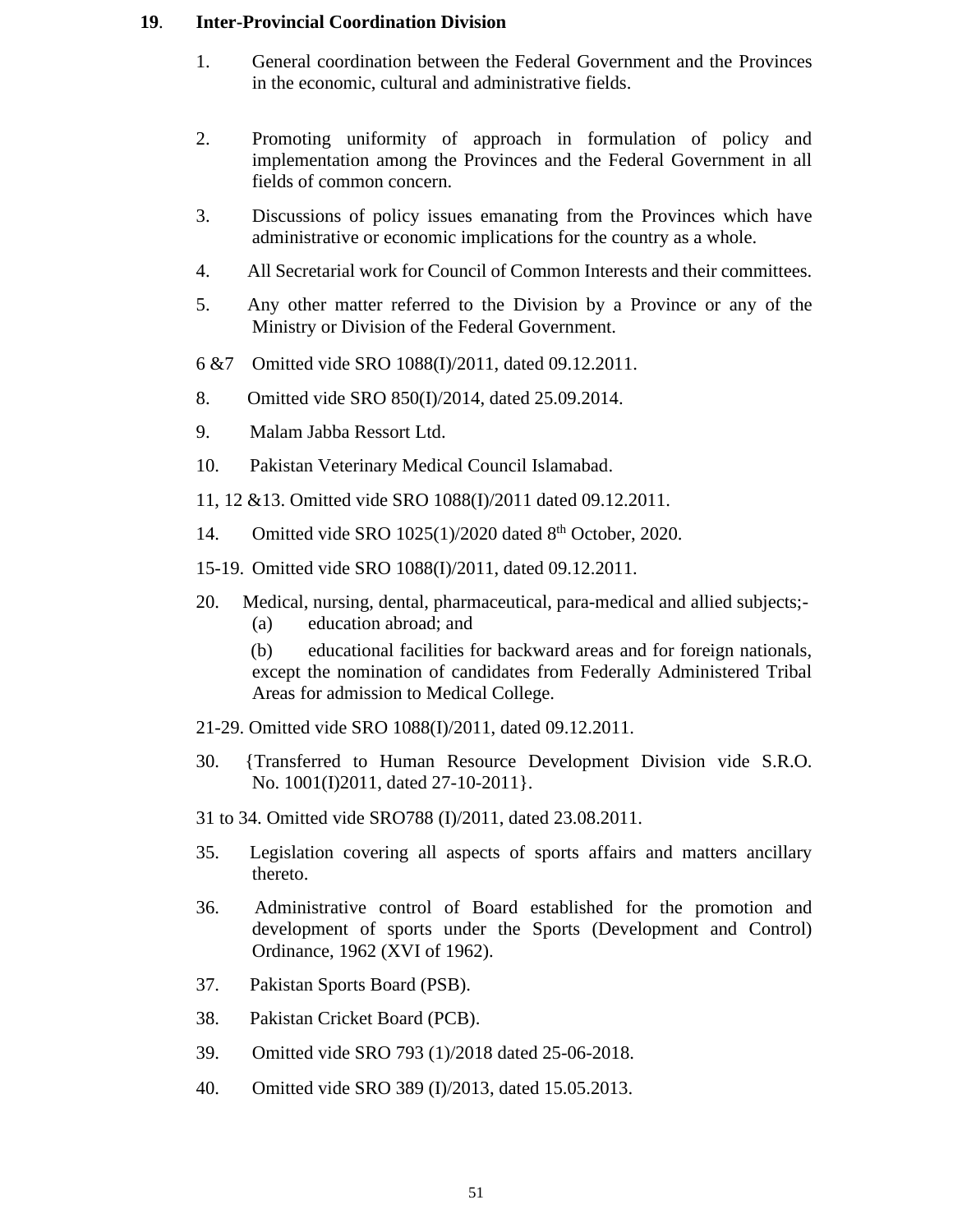- 41. Dealing and agreements with other countries and international organizations in matters relating to Youth Exchange Programmes (External).
- 42. National Internship Programme.
- 43. National Volunteer Movement.
- 44. Paralympics.
- 45. Gun and Country Club.
- $^{14}6.$ Federal Land Commission.
- $^{2}47.$ International Organizations and agreements relating to tourism.

# **20. Kashmir Affairs and Gilgit-Baltistan Division**

- 1. Policy, Planning and Development for Gilgit-Baltistan.
- 2. Co-ordination with the Government of Gilgit-Baltistan and Gilgit-Baltistan Council.
- 3. Co-ordination with the Azad Government of the State of Jammu and Kashmir and the AJ&K Council.
- 4. Matters relating to the Settlement of Kashmir dispute, other than those falling within the purview of the Foreign Affairs Division.
- 5. Administration of Jammu and Kashmir State Property in Pakistan.
- 6. Processing of development schemes reflected in the PSDP of M/o Kashmir Affairs and Gilgit-Baltistan at the level of CDWP and ECNEC.
- 7. Co-ordination between the Federal Government Organizations and the Government of Gilgit-Baltistan and the Gilgit-Baltistan Council.
- 8. Mainstreaming population factor in development planning process, in Azad Jammu and Kashmir and Gilgit-Baltistan.
- 9. Management and distribution of Zakat and Ushr in Azad Jammu and Kashmir and Gilgit-Baltistan and the related and ancillary matter including distribution setup and monitoring and auditing thereof.

# **21. Law and Justice Division**

- 1. Advice to Divisions on all legal and constitutional questions arising out of any case and on the interpretation of any law.
- 2. Advice to Provincial Governments on legal and legislative matters.
- 3. Drafting, scrutiny and examination of Bills, Ordinances, and all legal and other instruments.
- 4. Dealings and agreements with other countries and International organizations in judicial and legal matters.
- 5. Arrangements for the publication and translation of Federal Laws and other statutory rules and orders; copyright in Government Law publications.

<sup>&</sup>lt;sup>1</sup> Added vide SRO 40 (1)/2019 dated 11-01-2019.

<sup>2</sup> Added vide SRO 40 (1)/2019 dated 11-01-2019.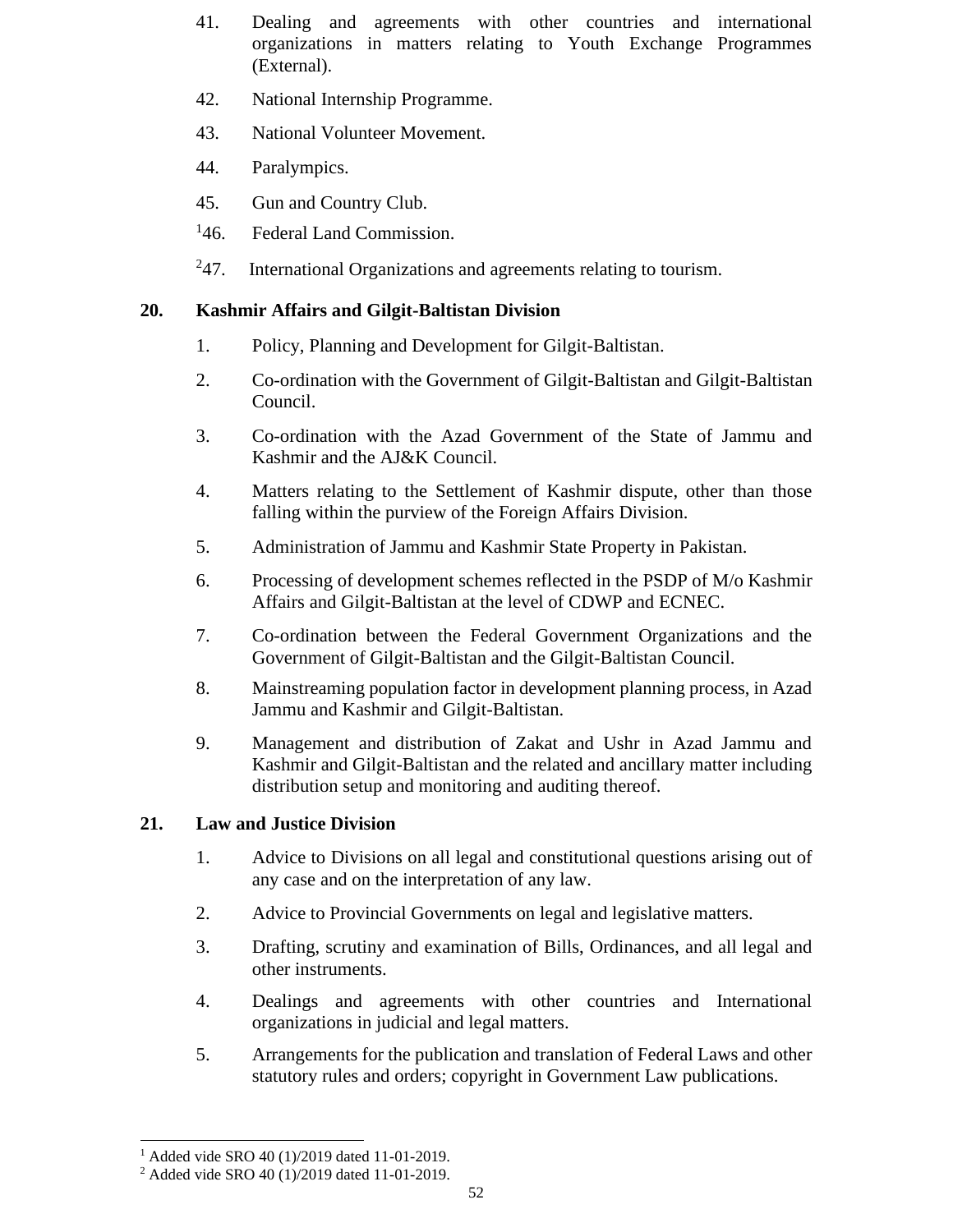- 6. Adaptation of existing laws to bring them in conformity with the Constitution.
- 7. Legal proceedings and litigation concerning the Federal Government except the litigation concerning Revenue Division.
- 8. Administrative control of the Income Tax Appellate Tribunal and the Customs, Central Excise and Sales Tax Appellate Tribunal.
- 9. Special Judges under the Criminal Law Amendment Act, 1958.
- 10. Federal Government functions in regard to the Supreme Court, Supreme Judicial Council, High Courts, Federal Shariat Court, Federal Ombudsman, Tax Ombudsman, Insurance Ombudsman and Banking Mohtasib.
- 11. Attorney General and other Law Officers of the Federation.
- 12. Federal functions in respect of the Family Law Ordinance and the Conciliation Courts Ordinance.
- 13. Consultation with the Attorney General for Pakistan, etc.
- 14. Administrative Courts for Federal subjects.
- 15. Wills, intestacy and succession in respect of Federal areas, save as regards agricultural land.
- 16. Bankruptcy and insolvency, administrator general and official trustees in respect of Federal areas.
- 17. Arbitration in respect of Federal areas and International arbitration.
- 18. Trust and trustees in respect of Federal areas.
- 19. Legal Practitioners and Bar Councils Act, 1973 (XXXV of 1973).
- 20. Omitted vide SRO 428 (1)/2018 dated 04-04-2018.
- 21. The Law and Justice Commission Ordinance, 1979 (XIV of 1979) and Federal Government functions related to the Commission.
- 22. The Federal Judicial Academy Act, 1997 (XXVIII of 1997) and Federal Government functions related to the Academy.
- 23. Federal Government functions in regard to the National Accountability Bureau.
- 24. National Accountability Ordinance, 1999 (XVIII of 1999.)
- 25. Ombudsperson appointed under section 7 of "Protection against Harassment of Women at the Workplace Act, 2010 (IV of 2010).
- 26. Issuance of legal opinion for disbursement and drawdown.
- 27. Council of Islamic Ideology.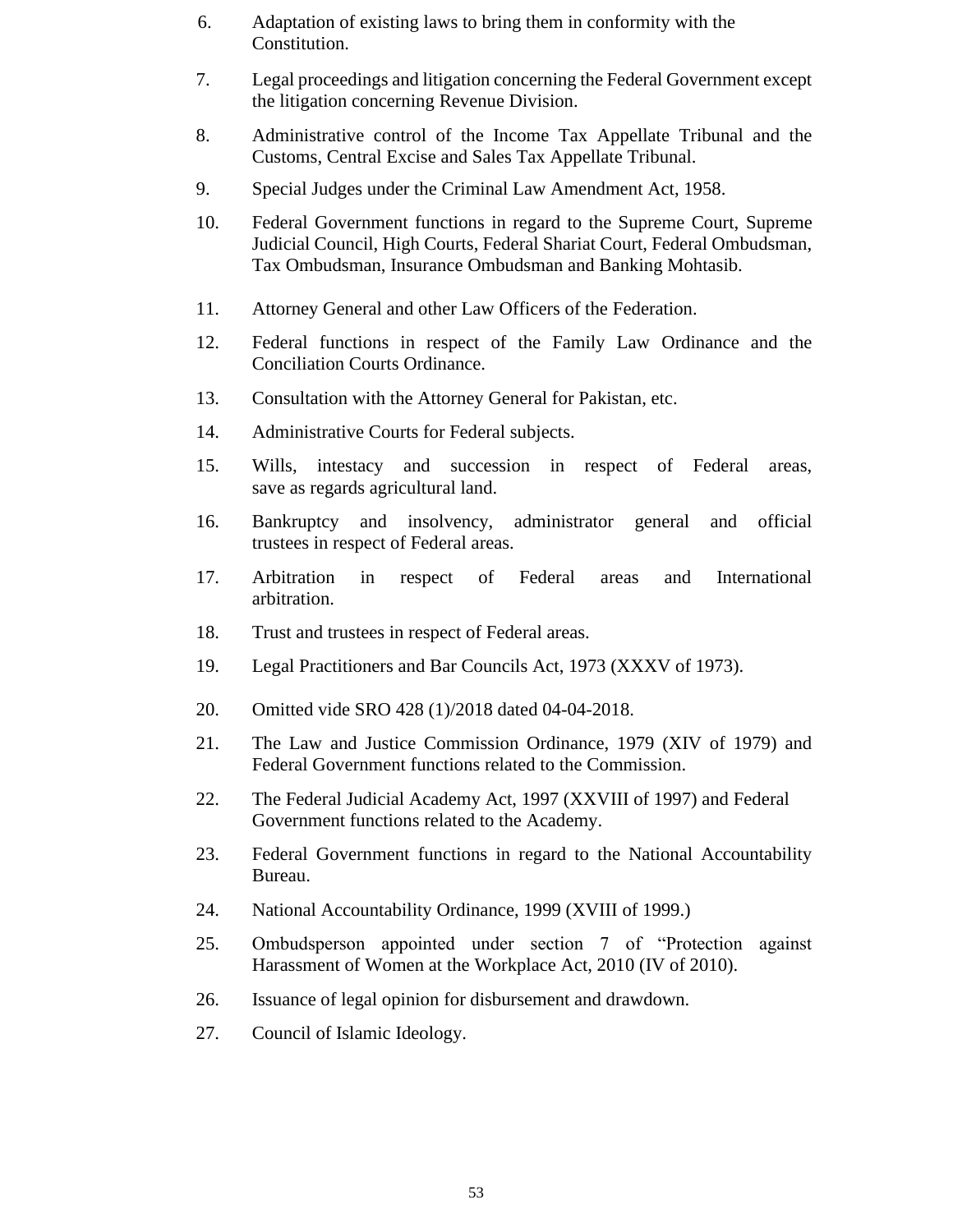#### **<sup>1</sup>21A. Maritime Affairs Division**

- 1. National Planning, research and international aspects of
	- i) Inland water transport; and
	- ii) Coastal shipping within the same Province.
- 2. Diverted cargo belonging to the Federal Government.
- 3. Navigation and shipping, including coastal shipping but not including shipping confined to one Province; safety of ports and regulation of matters relating to dangerous cargo.
- 4. Omitted vide SRO.294 (I)/2011, dated 08.04.2011.
- 5. Light-houses, including lightships, beacons and other provisions for safety of shipping.
- 6. Admiralty jurisdiction; offenses committed on the high seas.
- 7. Declaration and delimitation of major ports and the constitution and power of authorities in such ports.
- 8. Mercantile marine; planning for development and rehabilitation of Pakistan merchant navy; international shipping and maritime conferences and ratification of their conventions; training of seamen; pool for national shipping.
- 9. Korangi Fisheries Harbour Authority, Karachi.
- 10. Office for promotion of Deep Sea Fisheries Resources in Exclusive Economic Zone.
- 11. Fishing and Fisheries beyond territorial waters.
- 12. Quality Control Laboratory Karachi.
- 13. Marine Fisheries Research Laboratory Karachi.
- 14. Fisheries Training Centre/Deep Sea Fishing Vessel.
- 15. Oceanography and Hydrological Research.
- 16. Marine Biological Research Laboratory, Karachi.
- 17. Welfare of Seamen; seamen Hostel Karachi.

# **22. Narcotics Control Division**

- 1. Policy on all aspects of narcotics and dangerous drugs, such as production, processing, marketing, import, export and transhipment, trafficking etc., in conformity with national objectives, laws and international conventions and agreements.
- 2. Legislation covering all aspects of narcotics and psychotropic substances, and matters ancillary thereto, in consultation with the Ministries/Divisions, etc., concerned.
- 3. Bilateral and multilateral cooperation with foreign countries against narcotics trafficking and all other international aspects of narcotics including negotiations for bilateral and multilateral agreements for mutual assistance and cooperation in the field of enforcement of narcotics laws.

<sup>&</sup>lt;sup>1</sup> Inserted vide SRO 1262(1)/2017 dated 20-12-2017.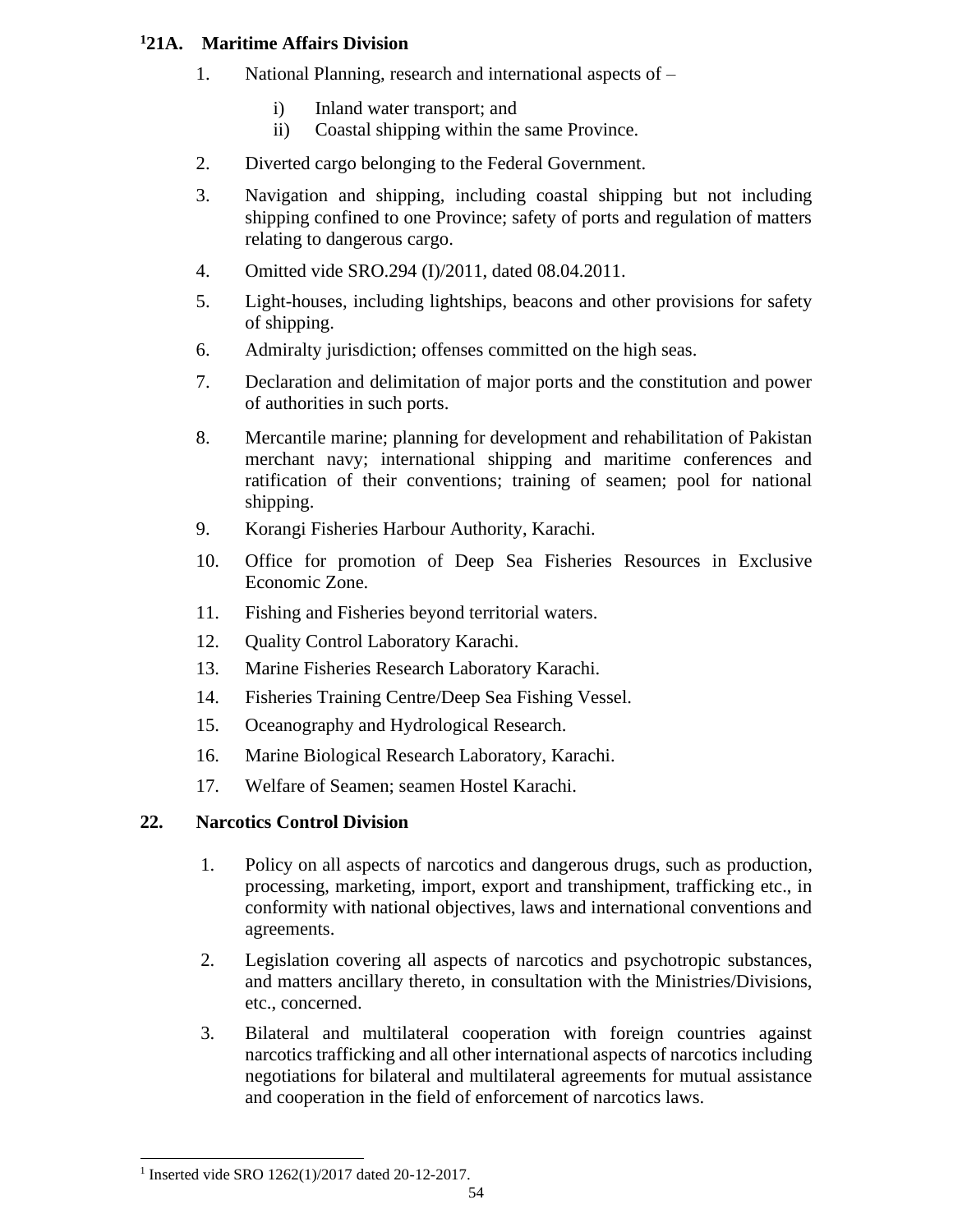- 4. Coordination of aid/assistance from foreign countries and of narcotics control interdiction for poppy crop substitution.
- 5. Policy on drug education, treatment and rehabilitation of narcotics/drugs addicts and grants-in-aid to Non-Governmental Organizations (NGOs) engaged in these fields.
- 6. Inter-Provincial coordination on all aspects of narcotics and dangerous drugs.
- 7. Monitoring of the implementation of policies on all aspects of narcotics and dangerous drugs.
- 8. Regulation of administrative, budgetary and other matters of Pakistan Narcotics Control Board.

# **23. National Food Security and Research Division**

- 1. Economic coordination and planning in respect of food, economic planning and policy making in respect of agriculture.
- 2. Imports and exports control on food grains and foodstuffs, inspection, grading analysis of food grains and foodstuffs, maintenance of standards of quality for import and export and inspection, handling, storage and shipment of rice exports.
- 3. Collection of statistics regarding production, consumption, prices, imports and exports of food grains.
- 4. Coordination with aid and assistance agencies in respect of food sector.
- 5. Pakistan Agricultural Research Council and other Federal agriculture research organizations.
- 6. Food and Agriculture Organization (FAO) of United Nations in respect of food.
- 7. Plant protection, pesticide import and standardization, aerial spray, plant quarantine and locust control in its international aspect and maintenance of locusts warning organizations.
- 8. Federal seed certification and registration.
- 9. Standardization and import of fertilizer.
- 10. Procurement of foodgrains, including sugar-
	- (a) from abroad;
	- (b) for Federal requirement;
	- (c) for inter-Provincial supplies; and
	- (d) for export and storage at ports.
- 11. Grading of agricultural commodities, other than foodgrains, for exports.
- 12. Administrative control of PASSCO.
- 13. Preparation of basic plan for bulk allocation of food grains and foodstuffs.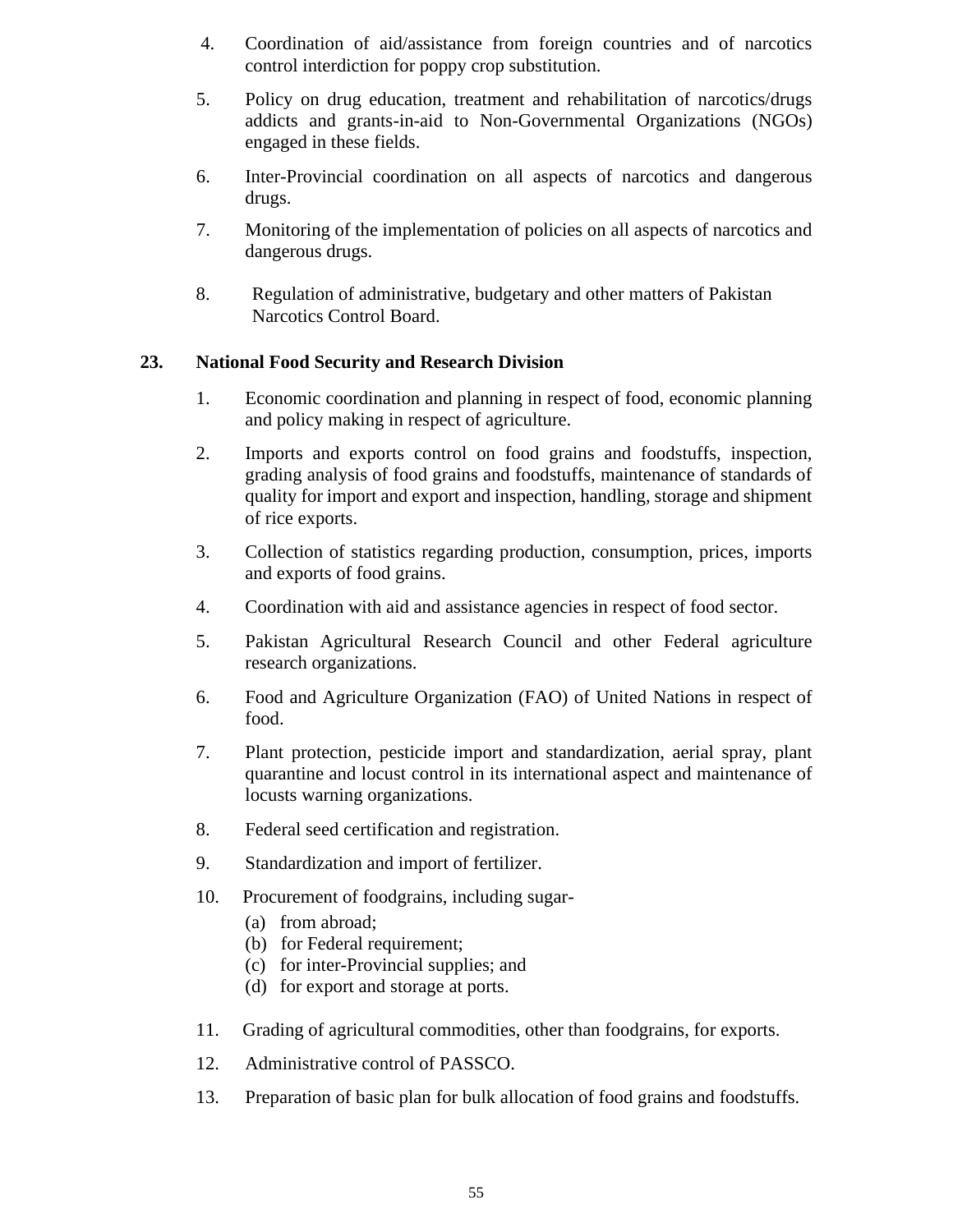- 14. Price stabilization by fixing procurement and issue prices including keeping a watch over the price of food grains and foodstuffs imported from abroad or required for export and those required for inter-provincial supplies.
- 15. Agricultural Policy Institute.
- 16. (i) Animal quarantine departments, stations and facilities located anywhere in Pakistan.
	- (ii) National Veterinary Laboratory, Islamabad.
	- (iii) Laboratory for Detection of Drugs Residues in Animal Products at Karachi.
- 17. Veterinary drugs, vaccines and animal feed additives'-
	- **(i)** import and export; and
	- **(ii)** procurement from abroad for Federal requirements and for interprovincial supplies.
- 18. Livestock, poultry and livestock products'-
	- **(i)** import and export; and
	- **(ii)** laying down national grades.
- 19. Pakistan Dairy Development Company.
- 20. Livestock and Dairy Development Board (LDDB).
- 21. Fisheries Development Board (FDB).
- 22. Pakistan Oil-Seed Development Board (for Federal areas only).
- 23. International cooperation matters relating to agriculture and livestock.
- 24. Administrative control of the Agricultural Counselor's Office at Rome, Italy.
- 25. National Fertilizer Development Centre.
- 26. Administrative control of Pakistan Central Cotton Committee.

# **24. National Health Services, Regulations and Coordination Division**

- 1. Pakistan Medical and Dental Council.
- 2. Pakistan Council for Nursing.
- 3. College of Physicians and Surgeons.
- 4. National Councils for Tibb and Homeopathy.
- 5. Pharmacy Council of Pakistan.
- 6. National associations in medical and allied fields such as Pakistan Red Crescent Society and TB Association.
- 7. Directorate of Central Health Establishment.
- 8. Drug Regulatory Authority of Pakistan.
- 9. International aspects of medical facilities and public health, International Health Regulations, health and medical facilities abroad.
- 10. National Institute of Health.
- 11. National Health Emergency Preparedness and Response Network.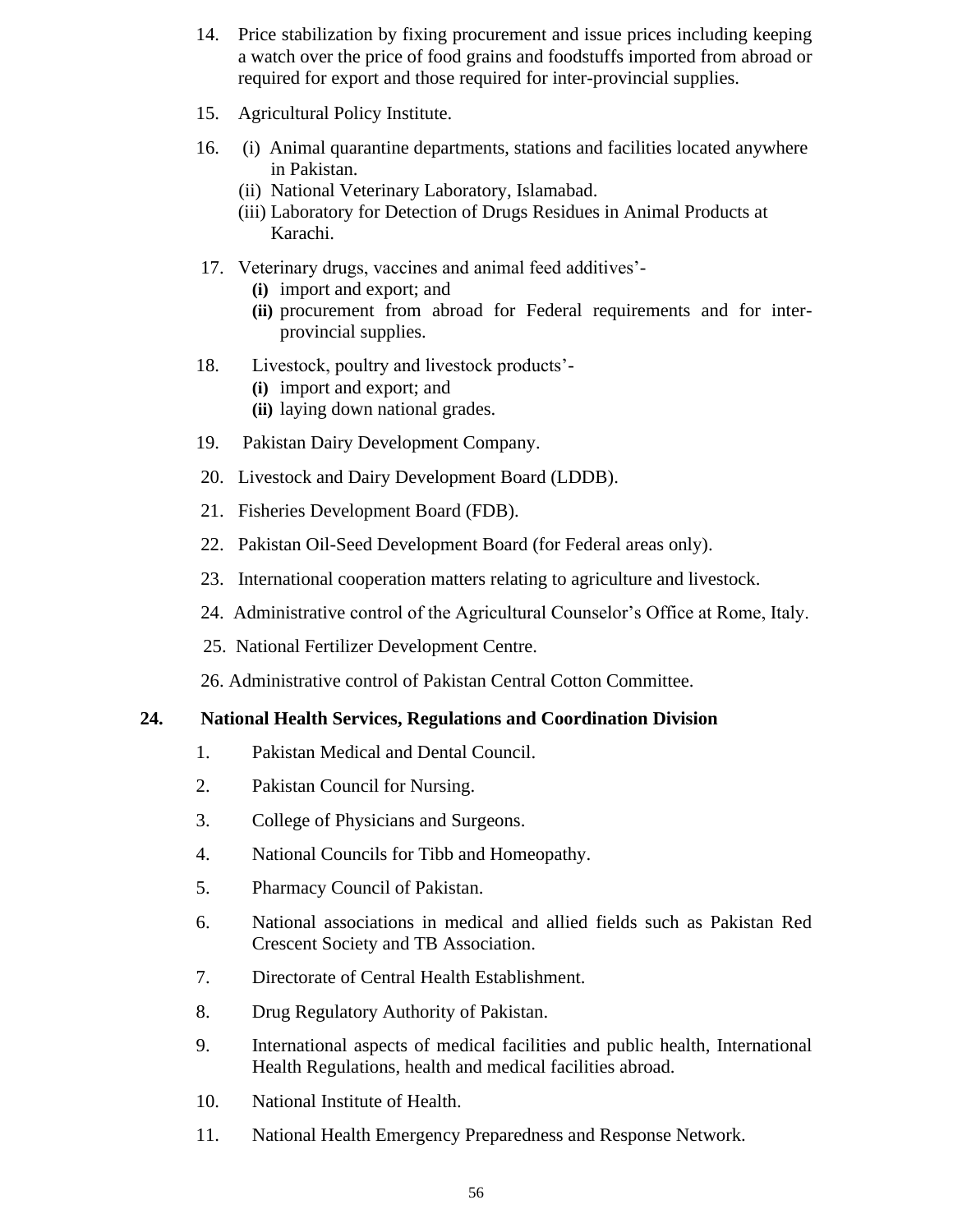- 12. Pakistan Medical Research Council.
- 13. Health Services Academy, Islamabad.
- 14. Coordination of Vertical Health Programmes including interaction with GAVI, EPI and the Global Fund for AIDS, TB, Hepatitis and Malaria.
- 15. National Planning and Coordination in the field of health.
- 16. Planning and Development Policies pertaining to Population Programmes in the country.
- 17. Matters relating to National Trust for Population Welfare and National Institute of Population Studies.
- 18. Mainstreaming population factor in development planning.
- 19. Directorate of Central Warehouse and Supplies, Karachi.
- 20. Human Organ Transplant Authority.
- 21. Charitable endowments for Federal area.
- 22. Medical and health services for Federal Government employees.
- 23. Administrative control of the National Institute of Handicapped, Islamabad.
- 24. Shaheed Zulfiqar Ali Bhutto Medical University, Islamabad.
- 25. Federal Medical and Dental College, Islamabad.
- 26. Federal General Hospital, Islamabad.
- 27. National Institute of Rehabilitative Medicine.
- 28. District Population Welfare Office.
- $129.$  Dealing and agreements with other countries and international organizations in matters relating to Population Planning Programs.
- <sup>2</sup>30. Dealing and agreements with other countries and international organizations in the field of health, drugs and medical facilities abroad.
- $331.$  Scholarships / fellowships, training courses in health from International Agencies such as W.H.O. and UNICEF.
- 4 32. Federal Government Tuberculosis Centre, Rawalpindi.
- 33. Shaikh Zayed Postgraduate Medical Institute, Lahore.

# **25. National Heritage and Culture Division**

- 1. International agreements and assistance in the field of archaeology, national museums and historical monuments declared to be of national importance.
- 2. Quaid-e-Azam Papers Wing.
- 3. Pakistan Academy of Letters.

<sup>&</sup>lt;sup>1</sup> Added vide SRO 40 (1)/2019 dated 11-01-2019.

<sup>2</sup> Added vide SRO 40 (1)/2019 dated 11-01-2019.

<sup>3</sup> Added vide SRO 40 (1)/2019 dated 11-01-2019.

<sup>4</sup> Added vide SRO 487 (1)/2019 dated 23-04-2019.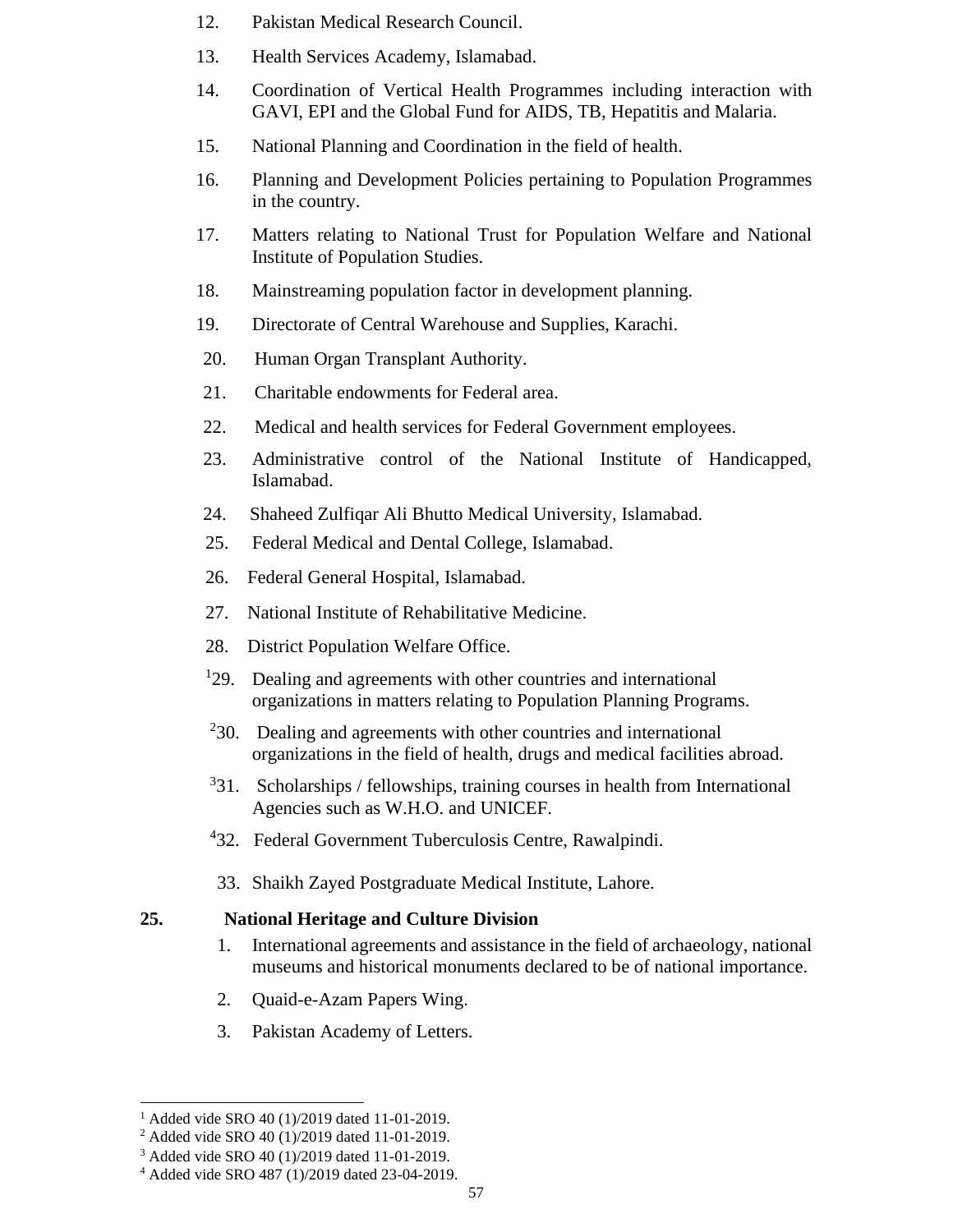- 4. National Language Authority, Urdu Dictionary Board and Urdu Science Board.
- 5. National and other languages used for official purposes.
- 6. Quaid-e-Azam Academy.
- 7. Aiwan-i-Iqbal and Iqbal Academy Pakistan.
- 8. Quaid-e-Azam Mazar Management Board (QMMB).
- 9. Quaid-e-Azam Memorial Fund.
- 10. Omitted vide SRO 634(1)/2016, dated 22.7.2016.
- 11. Naming of institutions in the name of Quaid-e-Azam and other high and distinguished personages.
- 12. Omitted vide SRO 1025(1)/2020, dated 8<sup>th</sup> October, 2020.
- 13. National Library of Pakistan.
- 14. National Institute of Folk and Traditional Heritage of Pakistan (Lok Virsa).
- 15. Pakistan National Council of Arts.
- 16. Cultural pacts and protocols with other countries.
- 17. Federal Government's Artists' Welfare Fund.

#### **26. National Security Division**

- 1. Function as Secretariat of the National Security Committee (NSC).
- 2. Convene meetings of the National Security Committee.
- 3. Collect, coordinate and collate proposals and input from all relevant Ministries and organizations for consideration of the NSC.
- 4. Formulation comprehensive National Security Policy (NSP) for approval of the National Security Committee as well as ensure its sustainability through monitoring of its implementation and undertaking periodical review and updation in consultation with all the stakeholders as required.
- 5. Coordinate the implementation of strategies and policies approved by the NSC through relevant Ministries and organizations.
- 6. Develop national narrative to promote the national security vision outlined in the NSP and to counter the negative and obscurantist ideology of the extremists, terrorists and militants.
- 7. Provide administrative and financial management support to the functionally independent Strategic Policy Planning Cell (SPPC) and coordinate all intellectual and research and dialogue-based activities through the SPPC.
- 8. Brief the Parliament and its Committees on national security related issues.
- 9. Conduct national security dialogue with other countries in consultation with the Ministry of Foreign Affairs.
- 10. Interact with counterpart National Security Councils of other countries.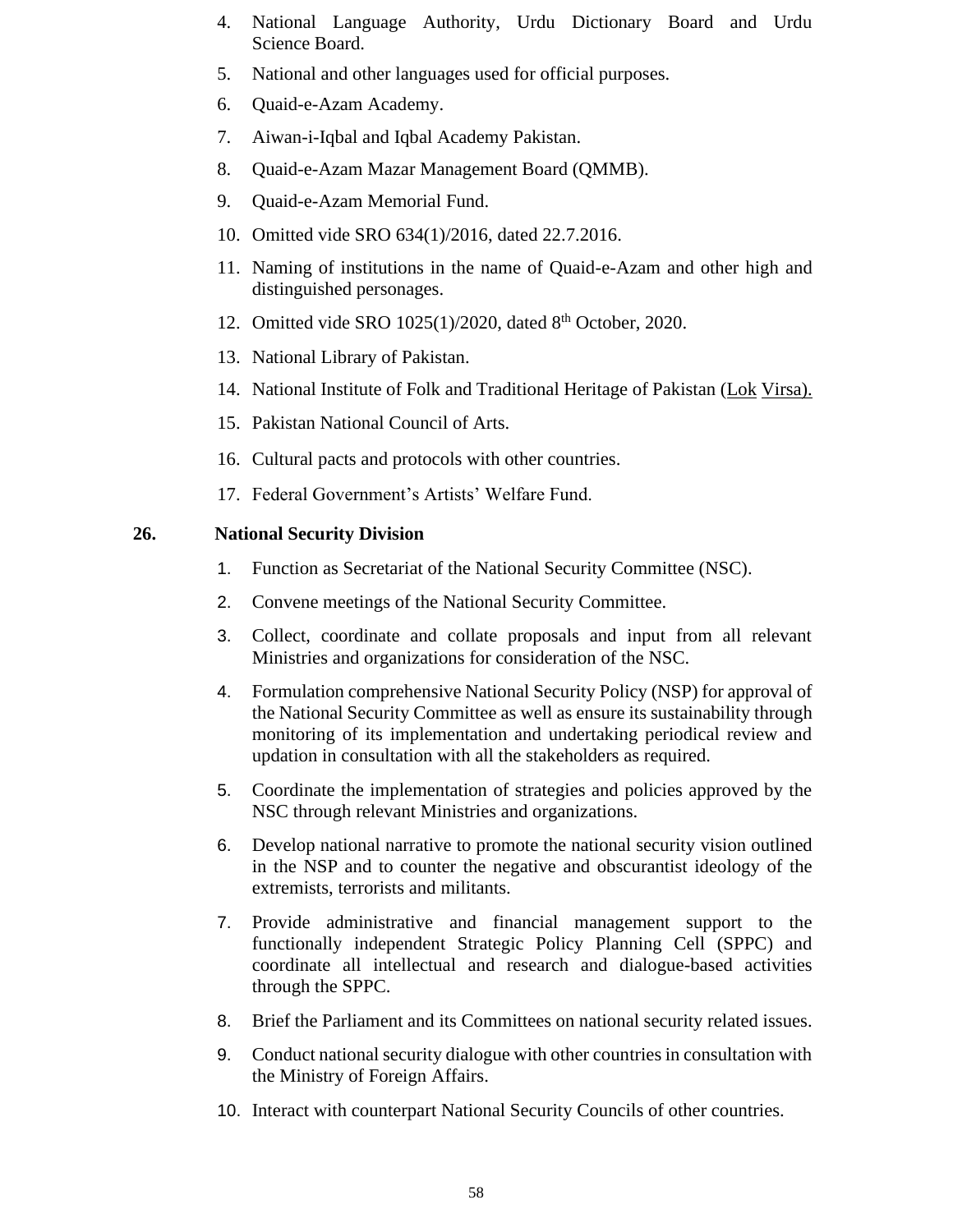# **27. Overseas Pakistanis and Human Resource Development Division**

- 1. National policy, planning and coordination regarding manpower development and employment promotion for intending overseas workers.
- 2. Preparation of short and long-term programmes for manpower development and employment promotion abroad.
- 3. Research into problems of overseas Pakistanis; promotion and coordination of measures best suited to resolving them and motivating Pakistani citizens abroad to strengthen their links with the mother country.
- 4. Policy for linkages between the training of workers/labour force with the latest requirements abroad.
- 5. Linkage of training imparted at training institutes like National Training Bureau, Pakistan Manpower Institute etc with the efforts for increase in manpower export through Overseas Employment Corporation and Bureau of Emigration and Overseas Employment. This would also include close coordination and linkage with the Community Welfare Attaches abroad.
- 6. Welfare of Pakistani emigrants abroad and their dependents in Pakistan.
- 7. Periodic assessment, review and analysis of manpower resources and employment requirements overseas.
- 8. Administrative control of Overseas Pakistanis Foundation.
- 9. Special Selection Board for selection of Community Welfare Attaches for posting in Pakistan Missions abroad.
- 10. Administration of-
	- (a) the Emigration Ordinance, 1979, (XVIII of 1979) and;
	- (b) the Control of Employment Ordinance, 1965 (XXXII of 1965);
	- (c) the Workers Welfare Fund Ordinance, 1971 (XXXVI of 1971);
	- (d) the Companies Profits (Workers Participation) Act, 1968 (XII of 1968); and
	- (e) the Employees' Old Age Benefits Act, 1976 (XIV of 1976) including supervision and control of the employees ' old age benefits institutions.
- 11. Administrative control of:-
	- (a) Overseas Employment Corporation; and
	- (b) Bureau of Emigration and Overseas Employment.
- 12. Foreign Employment and Emigration.
- 13. Administration of the Industrial Relations Act, 2012 (X of 2012), keeping a watch on labour legislation from international perspective, coordination of labour legislation in Pakistan and the Industrial Relations Commission.
- $114.$ Dealing and agreements with international organizations in the fields of labour and social security.

#### **28. Parliamentary Affairs Division**

- 1. Majlis-e-Shoora (Parliament), summoning of either House or both Houses or Joint sitting of Majlis-e-Shoora (Parliament) and prorogation thereof.
- 2. Dissolution of the National Assembly.

<sup>&</sup>lt;sup>1</sup> Added vide SRO 40(1)/2019 dated 11-01-2019.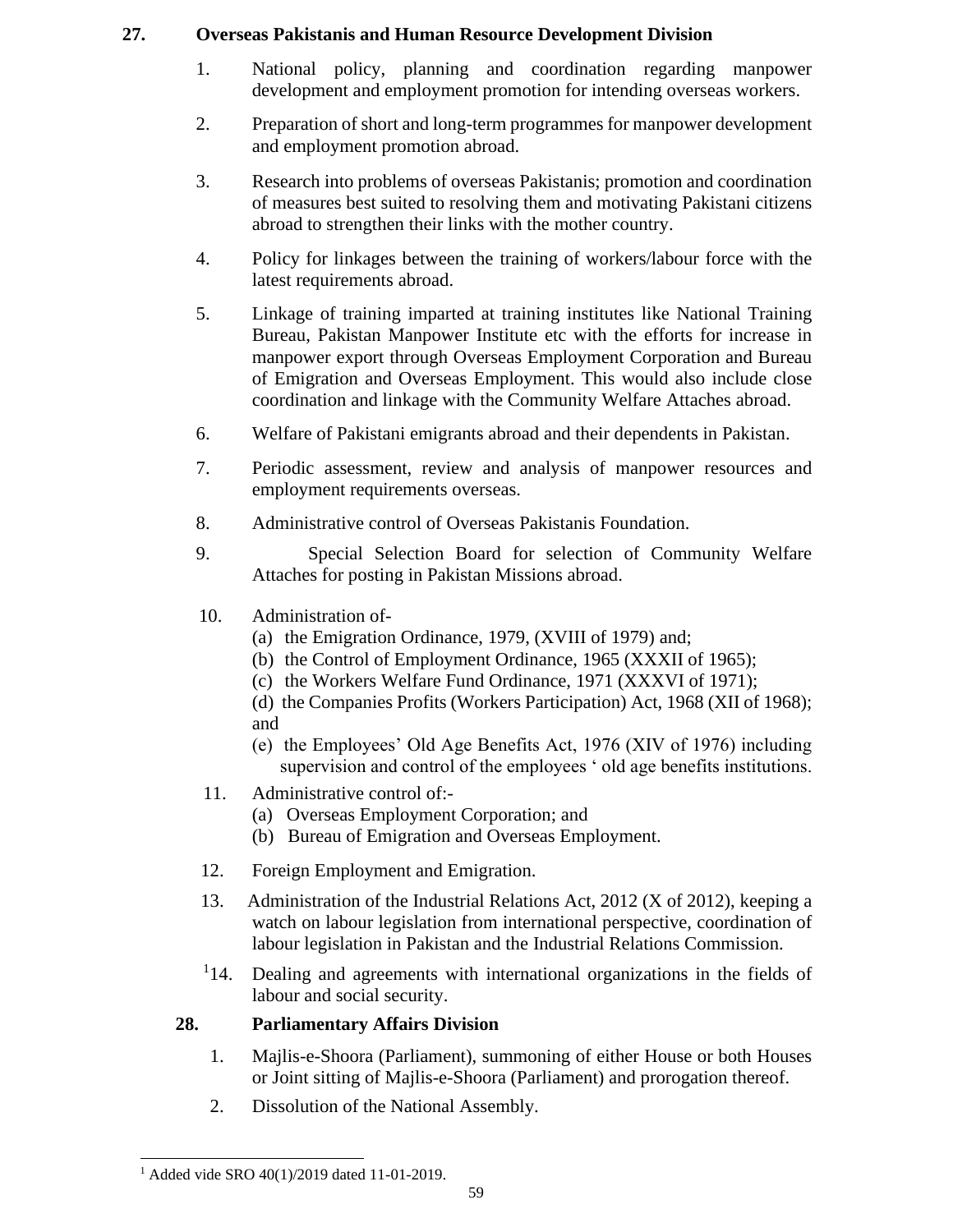- 3. Liaison between the Divisions and Majlis-e-Shoora (Parliament) in respect of official and non-official business; priority of official business.
- 4. Follow up of the assurances, promises and undertakings given by the Federal Government on the floor of the House with a view to their implementation by the Divisions concerned.
- 5. Submission of Bills passed by Majlis-e-Shoora (Parliament) or by the National Assembly to President for his assent.
- 6. Legislation pertaining to privileges of Majlis-e-Shoora (Parliament) and members of Majlis-e-Shoora (Parliament), salaries and allowances of the Chairman and Deputy Chairman of the Senate, Speaker and Deputy Speaker of the National Assembly and members of Majlis-e-Shoora (Parliament).
- 7. Legislation pertaining to the Leader of the House and the Leader of the Opposition, provision of staff and other facilities for the Leader of the House.
- 8. Rules of Procedure of either House or Joint Sitting of Majlis-e-Shoora (Parliament).
- 9. Legislation pertaining to punishment of persons who refuse to give evidence or produce documents before committees of National Assembly or the Senate.
- 10. Appointment and terms and conditions of Federal Parliamentary Secretaries.
- 11. Legislative business relating to the Election Commission.
- 12. Prime Minister's Public Affairs and Grievances Wing.

#### **29. Petroleum Division**

- 1. All matters relating to oil, gas and mineral at the national and international levels, including-
	- (i) policy, legislation, planning regarding exploration, development and production;
	- (ii) import, export, refining, distribution, marketing, transportation and pricing of all kinds of petroleum and petroleum products;
	- (iii) matters bearing on international aspects;
	- (iv) Federal agencies and institutions for promotion of special studies and development programmes.
- 2. Geological Surveys.
- 3. (i) Administration of Regulation of Mines and oil fields and Mineral Development (Federal Control), Act, 1948, and rules made thereunder, in so far as the same relate to exploration and production of petroleum, transmission, distribution of natural gas and liquified petroleum gas, refining and marketing of oil;
	- (ii) Petroleum concessions agreements for land, off-shore and deep seas areas;
	- (iii) Import of machinery, equipment, etc., for exploration and development of oil and natural gas.
- 4. (i) Administration of Marketing of Petroleum Products (Federal Control) Act, 1974, and the rules made thereunder;
	- (ii) Matters relating to Federal investments and undertakings wholly or partly owned by the Government in the field of oil, gas and minerals, excepting those assigned to the Industries and Production Division.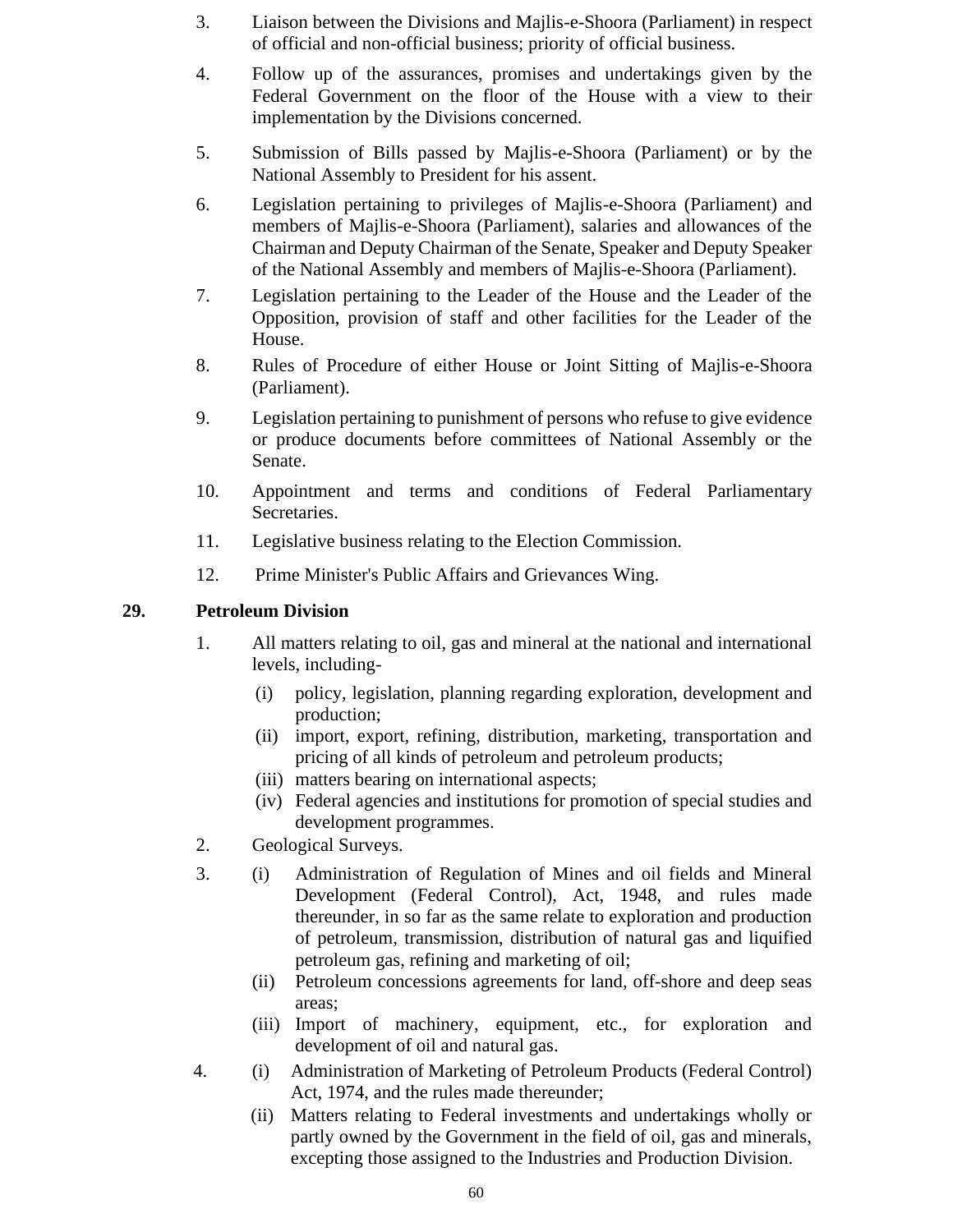- 5. Administration of--
	- (i) the Petroleum Products (Development Surcharges) Ordinance, 1961, and the rules made thereunder;
	- (ii) the Natural Gas (Development Surcharges) Ordinance, 1967, and the rules made thereunder;
	- (iii) The Esso Undertakings (Vesting) Ordinance, 1976 ; and
	- (iv) Hydrocarbon Development Institute of Pakistan Act, 2006 (I of 2006) and the rules made thereunder.
- 6. (i) Coordination of energy policy, including measures for conservation of energy and energy statistics;
	- (ii) Omitted vide SRO No.802 (1)/2001, dated 27.11.2001.
	- (iii) Secretariat of National Energy Policy Committee.
- 7. Chief Inspector of Mines, Islamabad.
- 8. Omitted vide SRO 939(1)/2019 dated 19-08-2019.

#### **30. Planning, Development and Special Initiatives Division**

- 1. (i) Preparation of comprehensive National Plan for the economic and social development of the country;
	- (ii) Formulation, within the framework of the National Plan, of an annual plan and an annual development programme; and
	- (iii) Recommendations concerning orderly adjustments therein in the light of new needs, better information and changing conditions.
- 2. Monitoring the implementation of all major development projects and programmes; identification of bottlenecks and initiation of time remedial action.
- 3. Evaluation of on-going and completed projects.
- 4. Review and evaluation of the progress achieved in the implementation of the National Plan.
- 5. Identification of regions, sectors and sub-sectors lacking adequate portfolio of projects and taking steps to stimulate preparation of sound projects in those areas.
- 6. Continuous evaluation of the economic situation and coordination of economic policies.
- 7. Organization of research in various sectors of the economy to improve the data base and information as well as to provide analytical studies which will help economic decision making.
- 8. Association with the Economic Affairs Division in matters pertaining to external assistance in individual projects, form the stage prior to preliminary discussion up to the stage of final signing of documents with aid-giving agencies.
- 9. Development of appropriate cost and physical standards for effective technical and economic appraisal of projects.
- 10. Coordination of Social Action Programme with World Bank and other donor Agencies.
- 11. National Logistics Cell.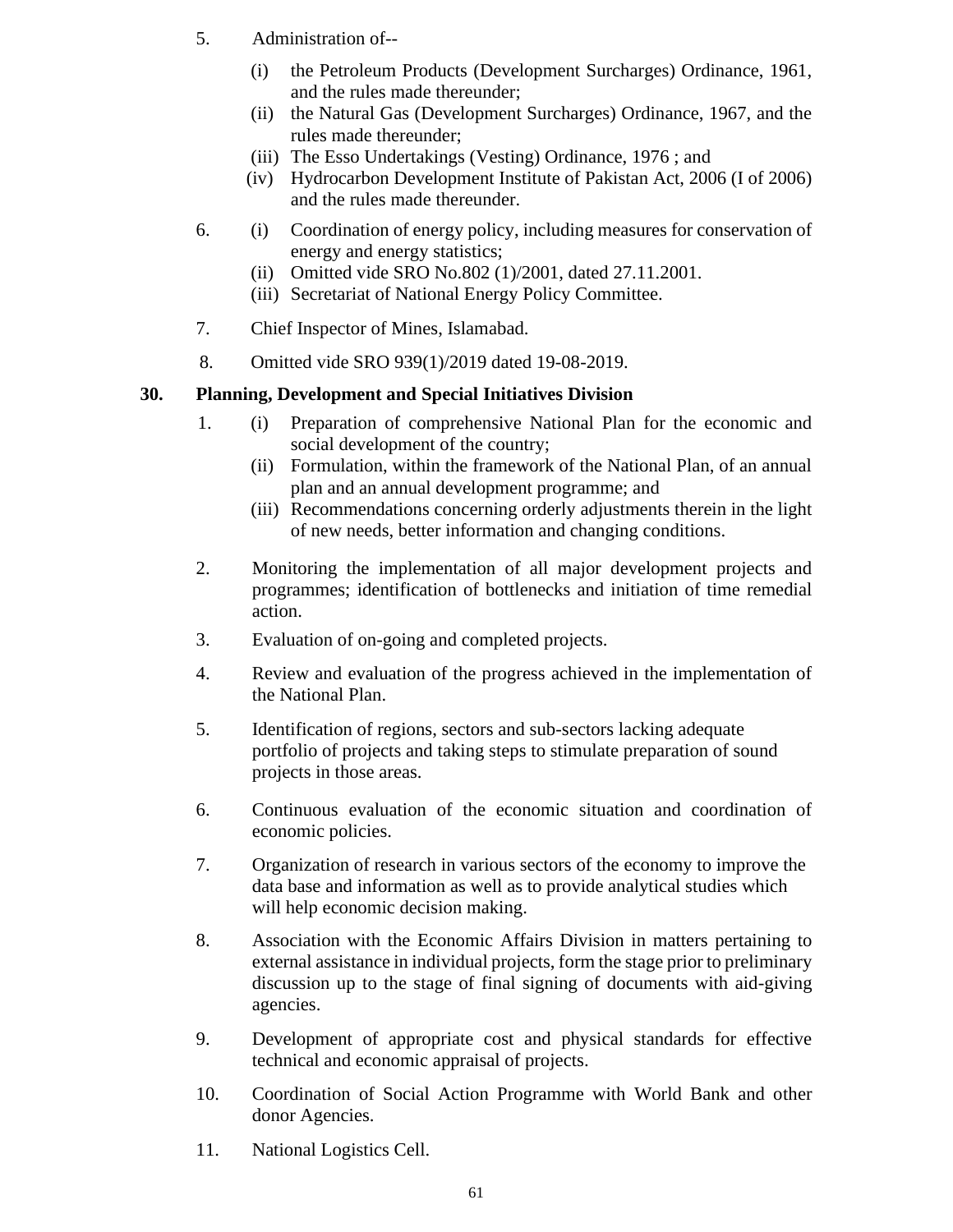- 12. Administrative control of--
	- (i) Economists and Planners Group;
	- (ii) Pakistan Institute of Development Economics; and
	- (iii) Overseas Construction Board.
	- (iv) Omitted vide SRO 428(1) /2018 dated 04-04-2018.
	- (v) Pakistan Planning and Management Institute (PPMI).
	- (vi) Jawaid Azfar Computer Center (JACC).
- 13. The Planning, Development and Reform Division shall act as the Secretariat of the Planning Commission which is the apex planning and coordination body under the Chairmanship of the Prime Minister. The relationship between the Planning Commission and the Planning, Development and Reform Division will be as defined in Cabinet Division's Resolution No.4-6/2006-Min.I, dated 30<sup>th</sup> October, 2013.
- 14. Omitted vide SRO 389 (I)/2013 dated 15.05.2013 (F.No.4-5/2013-Min-I).
- 15. Omitted vide SRO 389 (I)/2013 dated 15.05.2013 (F.No.4-5/2013-Min-I).
- 16. Omitted vide SRO 389(I)/2013 dated 15.05.2013 (F.No.4-5/2013-Min-I).
- 17-20. Omitted vide SRO1088(I)/2011, (4-14/2011-Min-I) dated 09.12.2011.
- 21. Omitted vide SRO 389 (I)/2013 dated 15.05.2013 (F.No.4-5/2013-Min-I).
- 22. Pakistan Environmental Planning and Architectural Consultants Limited.
- $1$ [23. Preparation of an overall integrated plan for development and improvement of statistics in Pakistan and to estimate the budgetary requirements thereof.
- 24. Preparation of annual programmes in accordance with agreed priorities and to assign responsibilities for the execution of their component items.
- 25. Examination and clearance of budgetary proposals for annual programmes for statistical improvements and developments.
- 26. Formulation of policy regarding general statistics for Pakistan and implementation thereof by suitably adapting the statistical system of Pakistan to conform with the policy.
- 27. Coordination with the Provincial and Federal Governments, Semiautonomous bodies and international organizations on statistical matters bearing directly or indirectly on such subjects as trade, industry, prices, expenditure, input-output accounts, flow of funds, balance of payments, etc.
- 28. Evaluation and introduction of standard concepts, definition and classification pertaining to national statistics series.
- 29. Preparation and implementation of in-service and foreign training programmes in the fields of statistics.
- 30. Evaluation of efficiency computerized methods for statistical estimation.
- 31. Clearance of statistical projects undertaken by different organizations on a contract basis.

<sup>1</sup> Added vide SRO 487 (1)/2019 dated 23-04-2019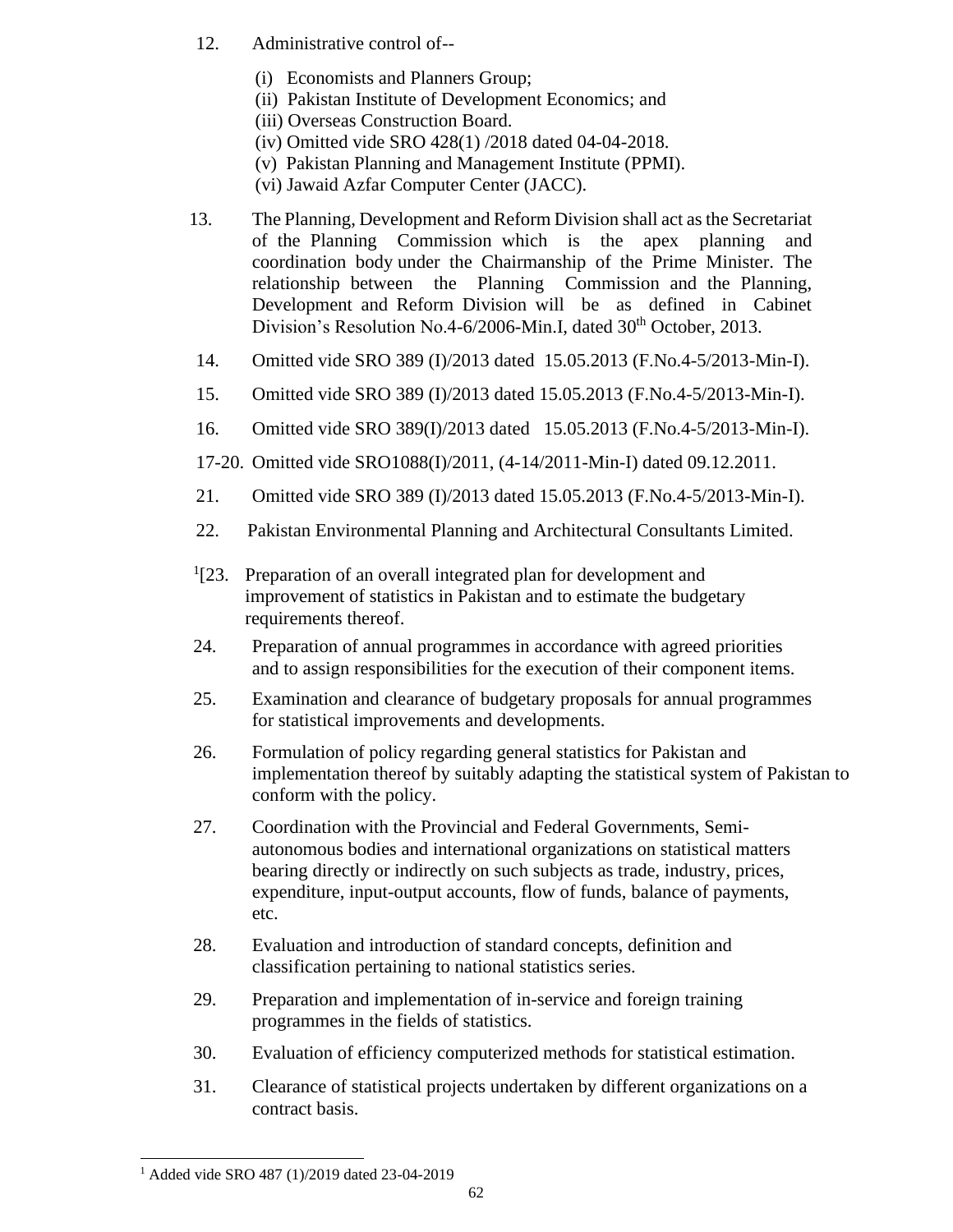- 32. Preparation, printing and release of publications on national statistics.
- 33. Undertaking of national census and surveys.
- 34. Administration of:
	- i. The Industrial Statistics Act, 1942 (XIX of 1942).
	- ii. General Statistics (Reorganization) Act, 2011 (XIV of 2011).
- 35. Agricultural Census, Population Census, National Quinquennial Livestock Census.
- 36. Collection, maintenance and analyses of demographic, population and vital health statistics.
- 37. Compilation of labour, manpower and employment statistics for national and international consumption.
- 38. Periodic assessment, review and analysis of manpower resources and requirements with reference to the employment situation in the country.]
- 39. Coordinate special initiatives as allocated by the Prime Minister.

# **31. Omitted vide SRO 1262(1)/2017 dated 20-12-2017**

#### **31A Omitted vide SRO 1025(1)/2020 dated 8th October, 2020.**

# **31AA.** <sup>1</sup>**Poverty Alleviation and Social Safety Division**

- 1. Policies regarding social protection with objective to provide basic necessities of life, such as food, clothing, housing, education and medical relief, for all such citizens, as are permanently or temporarily unable to earn their livelihood on account of infirmity, sickness or unemployment.
- 2. Policies and strategies regarding poverty alleviation with the objective of improving the quality of life of the poorest segments of society; monitoring implementation of such policies and strategies.
- 3. Policies for mainstreaming the poverty alleviation and social protection concerns in the public sector expenditure.
- 4. Establishment of various innovation challenges to design initiatives for poverty alleviation.
- 5. Coordination with all relevant stakeholders including but not limited to concerned divisions and provincial governments for integration and synergizing of efforts and ensuring that all policies are made with a pro-poor focus.
- 6. Working with non-government sector to design and implement pro-poor initiatives.

<sup>&</sup>lt;sup>1</sup> Inserted vide SRO 487 (1)/2019 dated 23-04-2019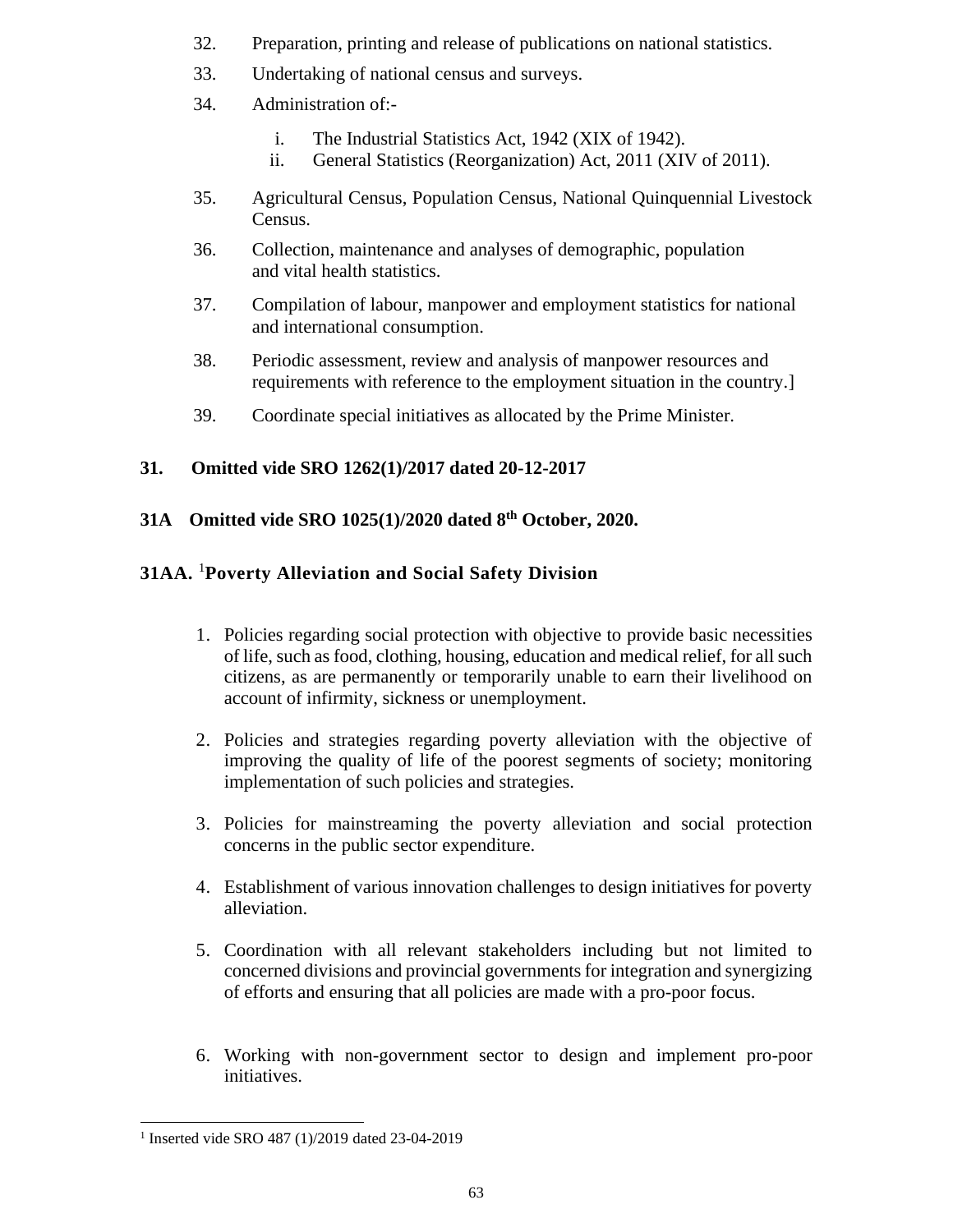- 7. Establishment of a time bound and output based Labour Advisory Council and implementation of the proposals thereof.
- 8. Collection of Zakat and Usher, disbursement of Zakat and Usher to the Provinces and other areas as per formula approved by Council of Common Interests.
- 9. Coordination with relevant ministries and provincial governments for poverty alleviation and social protection initiatives.
- 10. Administration of:
	- (i) Benazir Income Support Programme.
	- (ii) Pakistan Bait-ul-Mal.
- 11. Administrative matters of:
	- (i) Trust for Voluntary Organizations.
	- (ii) Pakistan Poverty Alleviation Fund.
	- (iii) Centre for Social Entrepreneurship.
	- (iv) Centre for Rural Economy.
- 12. Poverty Alleviation Coordination Council.

# **31B <sup>1</sup>Power Division**

- 1. Matters relating to development of power resources of the country.
- 2. Matters relating to electric utilities.
- 3. Liaison with international engineering organizations in power sector.
- 4. Federal agencies and institutions for promotion of special studies in power sector.
- 5. (a) Electricity;
	- (b) Karachi Electric Supply Corporation and Pakistan Electric Agencies Limited.
- 6. National Engineering (Services) Pakistan Limited.
- 7. Private Power and Infrastructure Board.
- 8. Administrative Control of Alternative Energy Development Board.
- 9. Omitted vide SRO 939(1)/2019 dated 19-08-2019.
- $^{2}10.$ National Energy Efficiency and Conservation Authority.

# **32. Privatization Division**

- 1. Privatization policies.
- 2. The Transfer of Managed Establishments Order, 1978 (P.O.12 of 1978).
- 3. Administration of the Privatization Commission Ordinance, 2000 (LII of 2000).
- 4. Negotiation with International organizations relating to the functions of Privatization in consultation with the Economic Affairs Division.
- 5. Any item incidental or ancillary to the above.

<sup>1</sup> Inserted vide SRO 921(1)/2017 dated 13-09-2017.

<sup>2</sup> Added vide SRO 973(1)/2017 dated 25-09-2017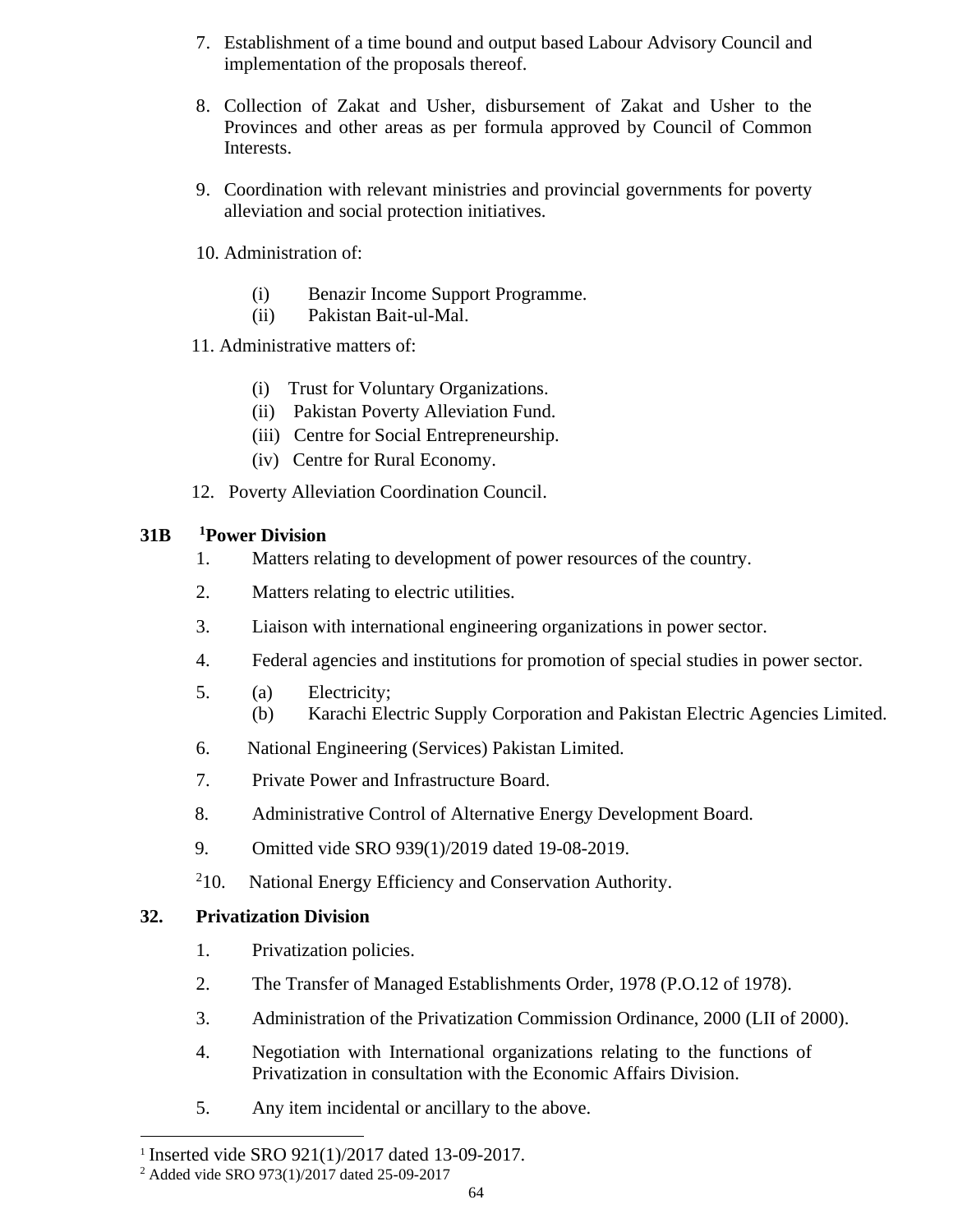#### **33. Railways Division**

- 1. All matters pertaining to Pakistan Railways.
- 2. Movement and priority in respect of Defence traffic.
- 3. Maintenance of railway lines for strategic reasons.
- 4. Negotiations with international organizations and other countries and implementation of agreements, with them.
- 5. Coordination of development projects of railways as a part of the national development programme.
- 6. Standardization and specifications of materials and stores.
- 7. Overall efficiency and safety of railways.
- 8. Coordination of rail movements into and from Ports.

#### **34. Religious Affairs and Inter faith Harmony Division**

- 1. Pilgrimage beyond Pakistan; Muslim pilgrims visits to India.
- 2. Ziarat and Umra.
- 3. Welfare and safety of pilgrims and zairian.
- 4. Administrative control of the Haj Directorate at Jeddah and dispensaries in Makkah and Medina.
- 5. Islamic studies and research including holding of seminars, conferences, etc., on related subjects.
- 6. Training and education of Ulemas and Khatibs etc.
- 7. Error-free and exact printing and publishing of the Holy Quran.
- 8. Exchange of visits of scholars of Islamic learning and Education, international conferences/seminars on Islamic subject and liaison with foreign and international bodies and institutions.
- 9. Ruet-e-Hilal.
- 10. Tabligh.
- 11. Omitted Vide SRO 850(I)2014, dated 25-09-2014.
- 12. Observance of Islamic Moral Standards.
- 13. Donations for religious purposes and propagation of Islamic Ideology abroad.
- 14. Marriage and divorce, infants and minor's adoption.
- 15. Auqaf.
- 16. Omitted vide SRO 487(I)/2019 dated 23-04-2019.
- 17. Policy and legislation with regard to interfaith harmony.
- 18. International agreements and commitments in respect of all religious communities and implementation thereof.
- 19. Representation of Pakistan at UN Sub-Commission on Prevention of Discrimination to Minorities.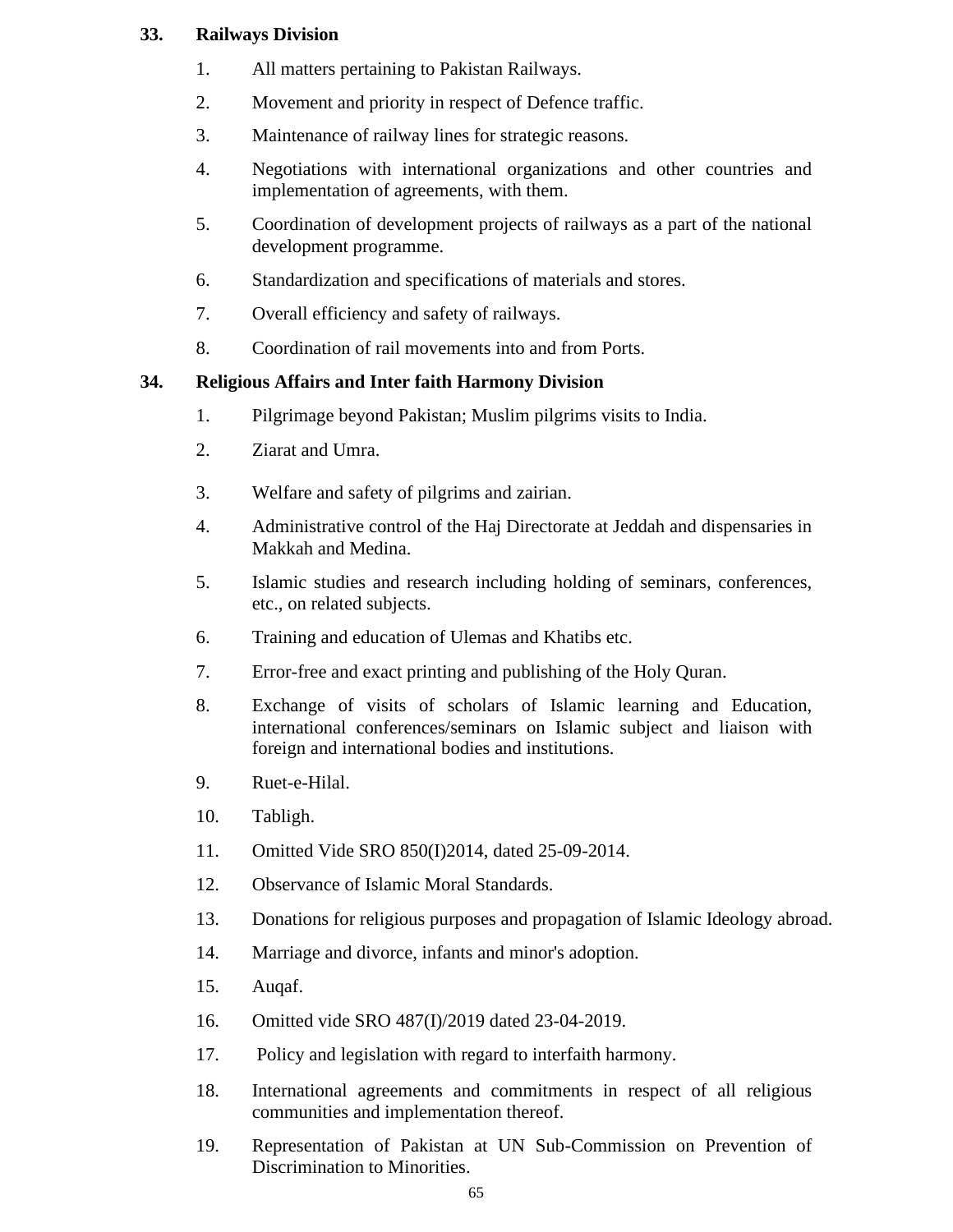- 20. Minorities' Welfare Fund.
- 21. National Commission for Minorities.
- 22. Evacuee Trust Property Board.

#### **35. Revenue Division**

- 1. Tax Policy.
- 2. Tax administration.
- 3. Avoidance of double Taxation Agreements with other countries.
- 4. Administration of Customs and Excise Group, and Income Tax Group.
- 5. The prosecution and defense of legal proceedings concerning the Revenue Division shall be conducted by the Revenue Division and Federal Board of Revenue.

# **36. Science and Technology Division**

- 1. Establishment of science cities.
- 2. Establishment of institutes and laboratories for research and development in the scientific and technological fields.
- 3. Establishment of science universities as specifically assigned by the Federal Government.
- 4. Planning, coordination, promotion and development of science and technology monitoring and evaluation of research and development works, including scrutiny of development projects and coordination of development programmes in this field.
- 5. Promotion of applied research and utilization of results of research in the scientific and technological fields carried out at home and abroad.
- 6. Guidance to the research institutions in the Federation as well as the provinces in the fields of applied scientific and technological research.
- 7. Coordination of utilization of manpower for scientific and technological research.
- 8. Promotion and development of industrial technology.
- 9. Promotion of scientific and technological contacts and liaison nationally and internationally, including dealings and agreements with other countries and international organizations.
- 10. Initiate promotional measures for establishment of venture capital companies for technological development and growth.
- 11. Support to NGOs concerned with development of science and technology.
- 12. Promotion of metrology Standards, Testing and Quality Assurance System.
- 13. National Commission for Science and Technology.
- 14. Pakistan Council of Scientific and Industrial Research.
- 15. Omitted vide Cab: Div: Notification No.4-6/97-Min.I dated 3.3.1998.
- 16. Pakistan Council of Research in Water Resources.
- 17. Omitted vide SRO 226(I)/2010 (F.No.4-4/2007-Min-I), dated 02.04.2010.
- 18. Council for Works and Housing Research.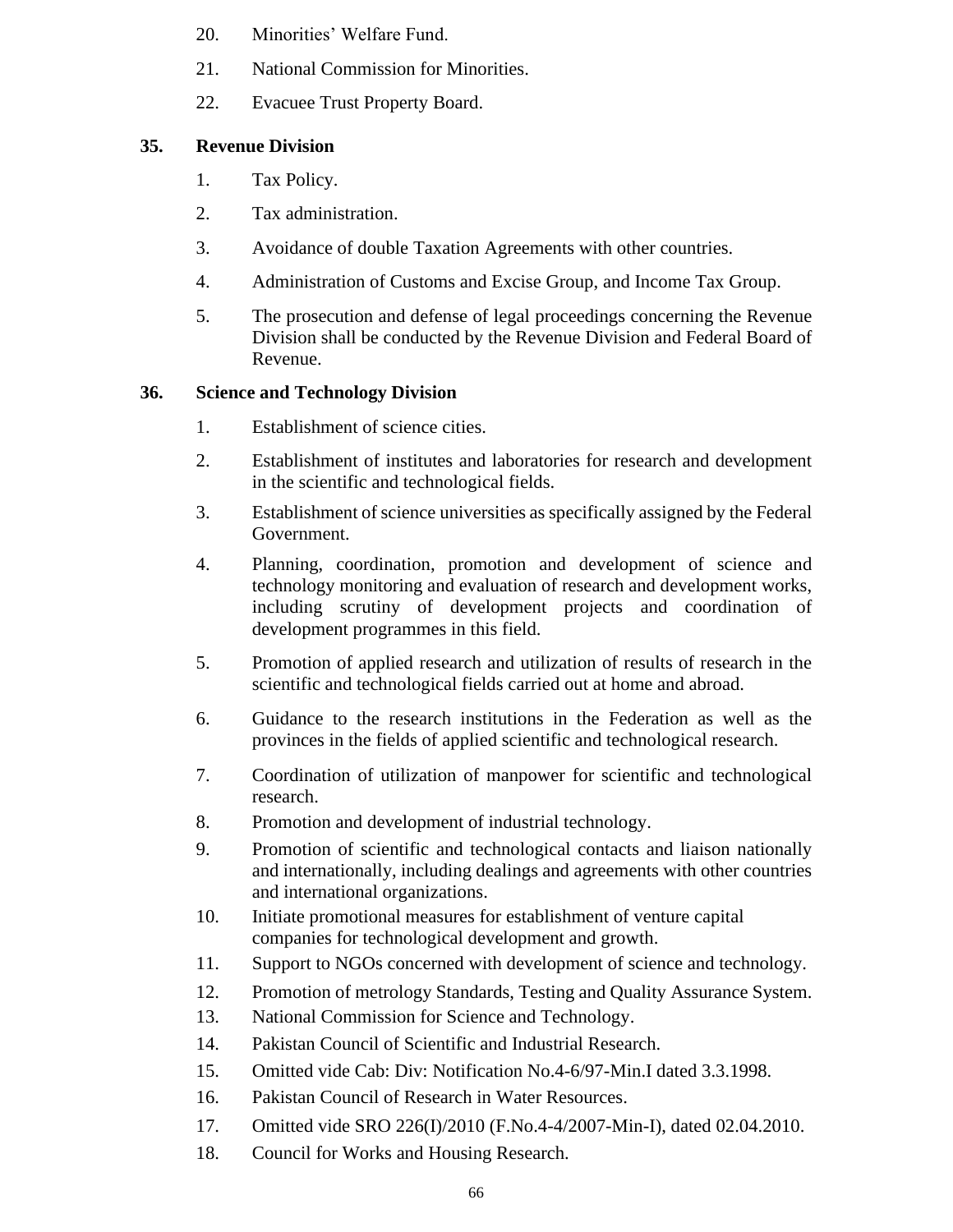19-20.Omitted vide SRO 226(I)/2010, dated 02.04.2010.

- 21. Omitted vide SRO 634(1)/2016, dated 22.7.2016
- 22. Pakistan Science Foundation.
- 23. National Institute of Electronics.
- 24. Pakistan Council of Science and Technology.
- 25. National Institute of Oceanography.
- 26-27. Omitted vide SRO 226(I)/2010, dated 02.04.2010.
- 28. STEDEC Technology Commercialization Corporation of Pakistan (Private) Limited.
- 29. National University of Sciences and Technology.
- 30. Pakistan Standards and Quality Control Authority (PSQCA).
- 31. Prescription of standards and measures for quality control of manufactured goods.
- 32. Establishment of standards of weights and measures.
- 33. Development, deployment and demonstration of renewable sources of energy.
- 34. Pakistan National Accreditation Council (PNAC).
- 35. Pakistan Council of Renewable Energy Technologies (PCRET).
- 36. COMSATS University, Islamabad.
- 37. Pakistan Engineering Council (PEC).
- 38 & 39. Omitted vide SRO1088 (I)/2011, dated 09.12.2011.
- 40. Pakistan Halal Authority.
- 41. National University of Technology.

# **37. States and Frontier Regions Division**

- 1. Tribal Areas
	- (a) administrative and political control in the Federally Administrated Tribal Areas;
	- (b) development plans and programmes of Federally Administered Tribal Areas;
	- (c) all matters relating to the FATA Development Corporation;
	- (d) issues of policy directives to the Governments of Khyber Pakhtunkhwa and Balochistan regarding Tribal Areas;
	- (e) matters relating to the Durand Line;
	- (f) anti-subversion measures;
	- (g) agreement with the tribes;
	- (h) application of laws to, regulation for, and alterations in Tribal Areas;
	- (i) administrative reforms;
	- (j) issue of import licenses to the tribes;
	- (k) visits of foreigners to Tribal Areas;
	- (l) policy regarding detribalization of the Tribal Areas;
	- (m) Powindah Policy;
	- (n) payment of Maliki Allowance and individual service allowance; and
	- (o) nomination of candidates from the federally Administered Tribal Areas for admission to various Medical Colleges against seats reserved for those areas.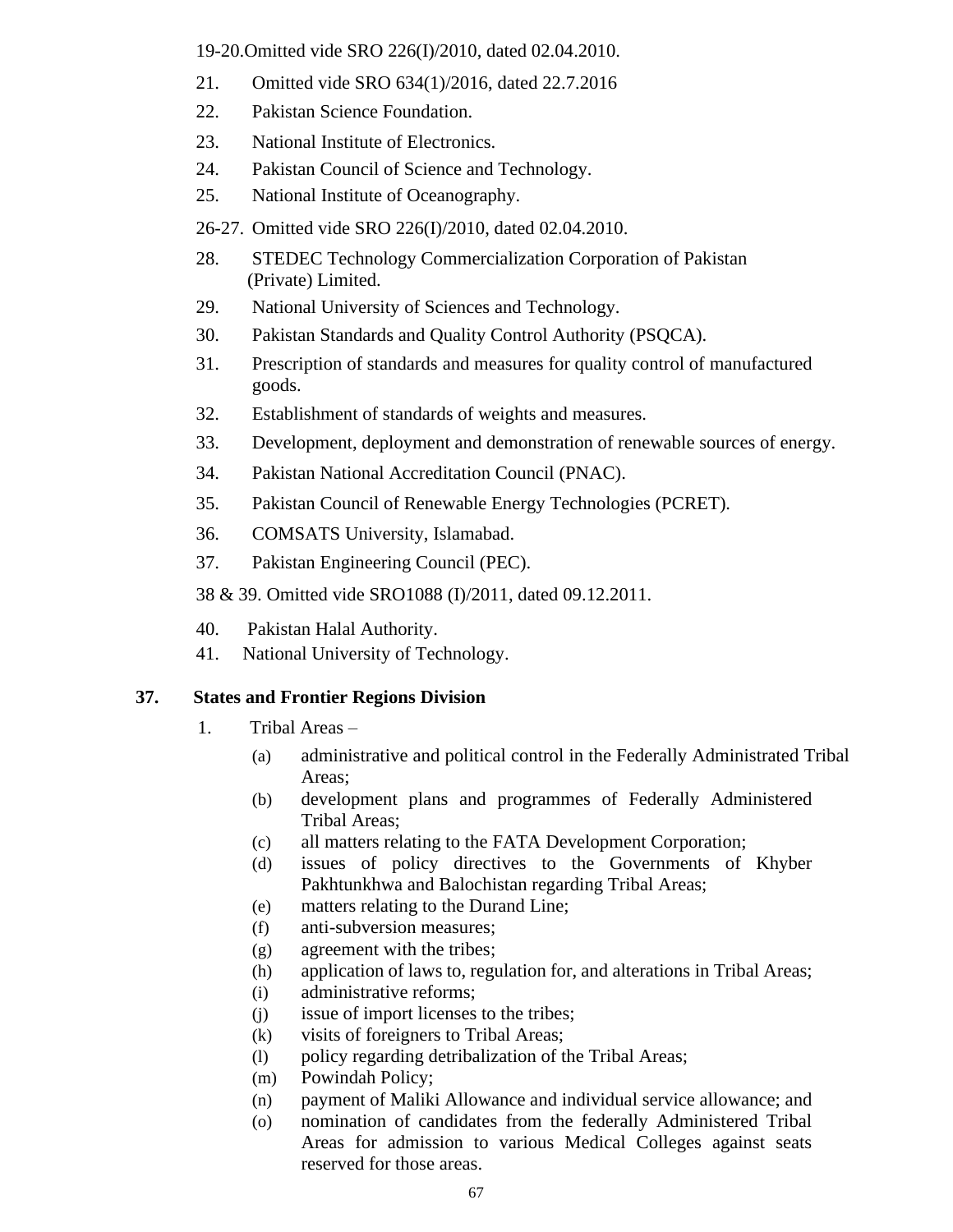- 2. Administrative control of the contingents of Khassadars and Levies.
- 3. Employment of the contingents at (2) above in the Tribal Areas of Khyber Pakhtunkhwa and Balochistan.
- 4. Postings and transfers of Officers in the Federally Administered Tribal Areas.
- 5. Afghan refugees.
- 6. Affairs of the former and acceding States.
- 7. Mainstreaming population factor in development planning process, in the Federally Administered Tribal Areas.
- a. Management and distribution of Zakat and Ushr in the Federally Administered Tribal Areas and the related and ancillary matter including distribution setup and monitoring / auditing thereof.
- 9. Coordinating medical arrangements and health delivery systems for the Afghan refugees.

#### **38. Omitted vide SRO 487 (1)/2019 dated 23-04-2019**

# **39. Omitted vide SRO 1025(1)/2020 dated 8th October, 2020**

#### **40. <sup>1</sup>Water Resources Division**

- 1. Matters relating to development of water resources of the country.
- 2. Indus Waters Treaty, 1960, and Indus Basin Works.
- 3. Water and Power Development Authority;
- 4. Liaison with international engineering organizations in water sector, such as International Commission on Large Dams, International Commission on Irrigation and Drainage and International Commission on Large Power Systems (Cigre).
- 5. Federal agencies and institutions for promotion of special studies in water sector.
- 6. Institute of Engineers, Pakistan.
- 7. Administrative control of Tubewell Construction Company.
- 8. Indus River System Authority (IRSA).
- 9. Pakistan Trans-border Water Organization.

<sup>1</sup> Substituted vide SRO 921(1)/2017, dated 13.09.2017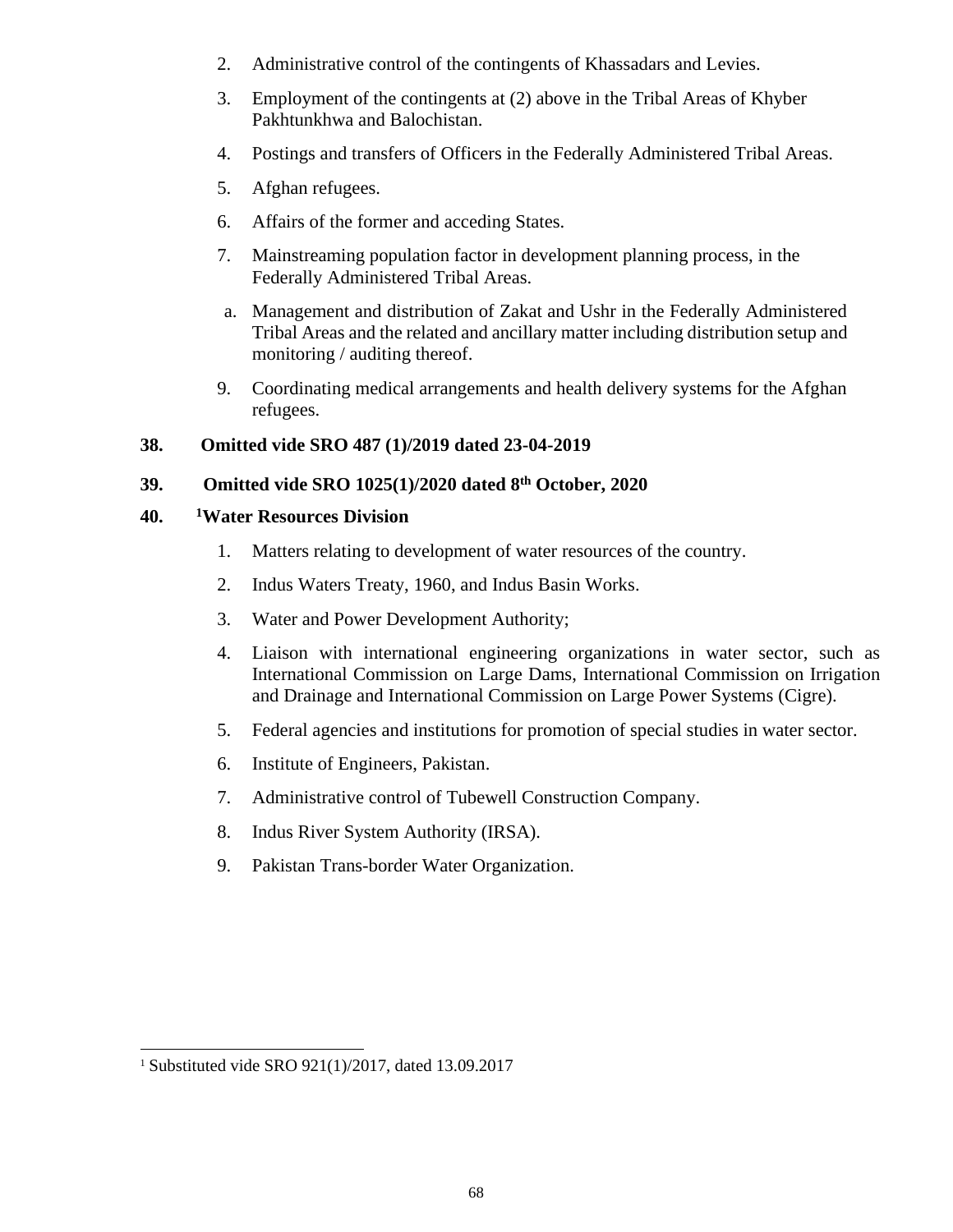#### **SCHEDULE III**

l

*[rule-4(4)]*

#### **LIST OF ATTACHED DEPARTMENTS DECLARED AS SUCH BY THE FEDERAL GOVERNMENT**

| S.No. | Name of Attached Department                                                                | Name of Division to which<br>attached |
|-------|--------------------------------------------------------------------------------------------|---------------------------------------|
| (1)   | (2)                                                                                        | (3)                                   |
| 1     | Pakistan Meteorological Department.                                                        | <b>Aviation</b>                       |
| 2     | Headquarters of Airports Security Force.                                                   |                                       |
| 3     | Department of Communications Security.                                                     | <b>Cabinet</b>                        |
| 4     | Department of Stationery and Forms.                                                        |                                       |
| 5     | Department of Archives.                                                                    |                                       |
| 6     | Pakistan Environmental Protection Agency.                                                  | <b>Climate Change</b>                 |
| 7     | Zoological Survey of Pakistan.                                                             |                                       |
| 8     | Cotton Board.                                                                              | <b>Commerce</b>                       |
| 9     | Directorate General of Trade Organization.                                                 |                                       |
| 19A   | Textile Commissioner's Organization                                                        |                                       |
| 10    | National Highways and Pakistan Motorways Police<br>Department.                             | <b>Communications</b>                 |
| 210A  | Pakistan Post Office Department                                                            |                                       |
| 11    | Directorate of Military Land and Cantonments.                                              | <b>Defence</b>                        |
| 12    | <b>Federal Government Educational Institutions</b><br>(Cantonments/Garrisons) Directorate. |                                       |
| 13    | Pakistan Military Accounts Department.                                                     |                                       |
| 14    | Office of the Surveyor General of Pakistan.                                                |                                       |
| 15    | Pakistan Armed Services Board.                                                             |                                       |
| 16    | Pakistan Maritime Security Agency.                                                         |                                       |
| 17    | Directorate General Munitions Production (DGMP).                                           | <b>Defence Production.</b>            |
| 18    | Secretariat Training Institute.                                                            |                                       |
| 19    | Staff Welfare Organization.                                                                | Establishment.                        |
| 20    | Federal Public Service Commission.                                                         |                                       |
| 21    | Akhtar Hameed Khan National Centre for Rural<br>Development.                               |                                       |
| 22    | National Training Bureau.                                                                  | <b>Federal Education and</b>          |
| 23    | Pakistan Manpower Institute.                                                               | <b>Professional Training</b>          |
| 24    | Federal Directorate of Education, Islamabad.                                               |                                       |
| 25    | Omitted vide SRO 939(1)/2019 dated 19-08-2019                                              |                                       |

<sup>&</sup>lt;sup>1</sup> Inserted vide SRO 1025(1)/2020, dated  $8<sup>th</sup>$  October, 2020

<sup>&</sup>lt;sup>2</sup> Inserted vide SRO 1025(1)/2020, dated  $8<sup>th</sup>$  October, 2020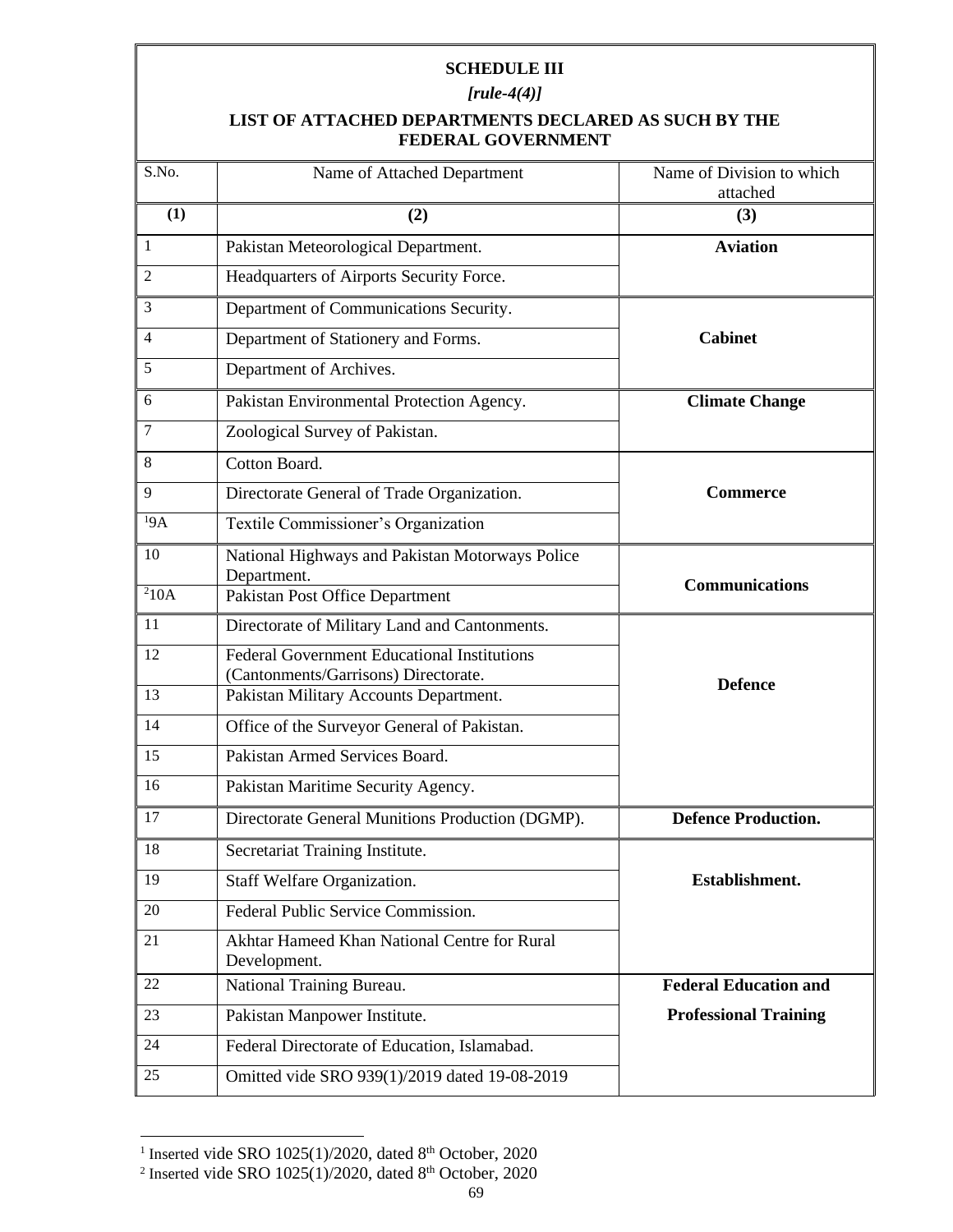| 26  | Central Directorate of National Savings.                                                                                                                                                                                                                                                                                               |                                                        |  |
|-----|----------------------------------------------------------------------------------------------------------------------------------------------------------------------------------------------------------------------------------------------------------------------------------------------------------------------------------------|--------------------------------------------------------|--|
| 27  | Office of Auditor General of Pakistan.<br>[Although the office of the Auditor General of Pakistan]<br>has been categorized as an attached department, it has<br>been empowered to exercise the administrative and<br>financial powers as a Ministry/Division vide Finance<br>Division'sO.M.No.f.5(17)/Exp.II/85-423,<br>dtd.14.7.1987] | Finance.                                               |  |
| 28  | Office of the Controller General of Accounts.                                                                                                                                                                                                                                                                                          |                                                        |  |
| 29  | Pakistan Missions Abroad.                                                                                                                                                                                                                                                                                                              | <b>Foreign Affairs.</b>                                |  |
| 30  | Estate Office.                                                                                                                                                                                                                                                                                                                         | <b>Housing and Works</b>                               |  |
| 31  | National Housing Authority.                                                                                                                                                                                                                                                                                                            |                                                        |  |
| 32  | Office of the Director General, Pakistan Public Works                                                                                                                                                                                                                                                                                  |                                                        |  |
|     | Department.                                                                                                                                                                                                                                                                                                                            |                                                        |  |
| 32A | Directorate General of Special Education.                                                                                                                                                                                                                                                                                              | <b>Human Rights</b>                                    |  |
| 33  | Department of Explosives.                                                                                                                                                                                                                                                                                                              | <b>Industries and Production</b>                       |  |
| 34  | Press Information Department.                                                                                                                                                                                                                                                                                                          |                                                        |  |
| 35  | Directorate of Electronic Media and Publications.                                                                                                                                                                                                                                                                                      | <b>Information and Broadcasting</b>                    |  |
| 36  | Implementation Tribunal for Newspaper Employees.                                                                                                                                                                                                                                                                                       |                                                        |  |
| 37  | Central Board of Film Censors Islamabad.                                                                                                                                                                                                                                                                                               |                                                        |  |
| 38  | Pakistan Computer Bureau.                                                                                                                                                                                                                                                                                                              | <b>Information Technology and</b><br>Telecommunication |  |
| 39  | Directorate General of Immigration and Passports.                                                                                                                                                                                                                                                                                      |                                                        |  |
| 40  | Directorate General of Civil Defence.                                                                                                                                                                                                                                                                                                  |                                                        |  |
| 41  | Headquarters Pakistan Rangers, Lahore.                                                                                                                                                                                                                                                                                                 |                                                        |  |
| 42  | Headquarters Pakistan Coast Guards.                                                                                                                                                                                                                                                                                                    |                                                        |  |
| 43  | Headquarters of Frontier Corps, Khyber Pakhtunkhwa.                                                                                                                                                                                                                                                                                    | <b>Interior</b>                                        |  |
| 44  | Headquarters of Frontier Corps, Balochistan.                                                                                                                                                                                                                                                                                           |                                                        |  |
| 45  | Office of the Chief Commissioner, Islamabad Capital<br>Territory.                                                                                                                                                                                                                                                                      |                                                        |  |
| 46  | Headquarters Pakistan Rangers Sindh (South), Karachi.                                                                                                                                                                                                                                                                                  |                                                        |  |
| 47  | Headquarters Office of Federal Investigation Agency.                                                                                                                                                                                                                                                                                   |                                                        |  |
| 48  | Office of the Commandant Frontier Constabulary,<br>Khyber Pakhtunkhwa.                                                                                                                                                                                                                                                                 |                                                        |  |
| 49  | Northern Areas Scouts.                                                                                                                                                                                                                                                                                                                 |                                                        |  |
| 50  | Department of Tourist Services in Islamabad.                                                                                                                                                                                                                                                                                           | <b>Inter Provincial Coordination</b>                   |  |
| 51  | Directorate of Marine Fisheries, Karachi.                                                                                                                                                                                                                                                                                              | <b>Maritime Affairs</b>                                |  |
| 52  | Directorate of Dock Workers' Safety, Karachi.                                                                                                                                                                                                                                                                                          |                                                        |  |
| 53  | Anti-Narcotics Force.                                                                                                                                                                                                                                                                                                                  | <b>Narcotics Control</b>                               |  |
| 54  | Animal Quarantine Department.                                                                                                                                                                                                                                                                                                          |                                                        |  |
| 55  | Department of Plant Protection.                                                                                                                                                                                                                                                                                                        |                                                        |  |
| 56  | Agricultural Policy Institute, Islamabad.                                                                                                                                                                                                                                                                                              | <b>National Food Security and</b>                      |  |
| 57  | Federal Seed Certification and Registration, Islamabad.                                                                                                                                                                                                                                                                                | <b>Research</b>                                        |  |
| 58  | Plant Breeders' Rights Registry.                                                                                                                                                                                                                                                                                                       |                                                        |  |
| 59  | Directorate of Central Health Establishment.                                                                                                                                                                                                                                                                                           | <b>National Health Services,</b>                       |  |
| 60  | Federal Government Services Hospital, Islamabad.                                                                                                                                                                                                                                                                                       | <b>Regulations and Coordination</b>                    |  |
| 61  | Pakistan Institute of Medical Sciences.                                                                                                                                                                                                                                                                                                |                                                        |  |
|     |                                                                                                                                                                                                                                                                                                                                        |                                                        |  |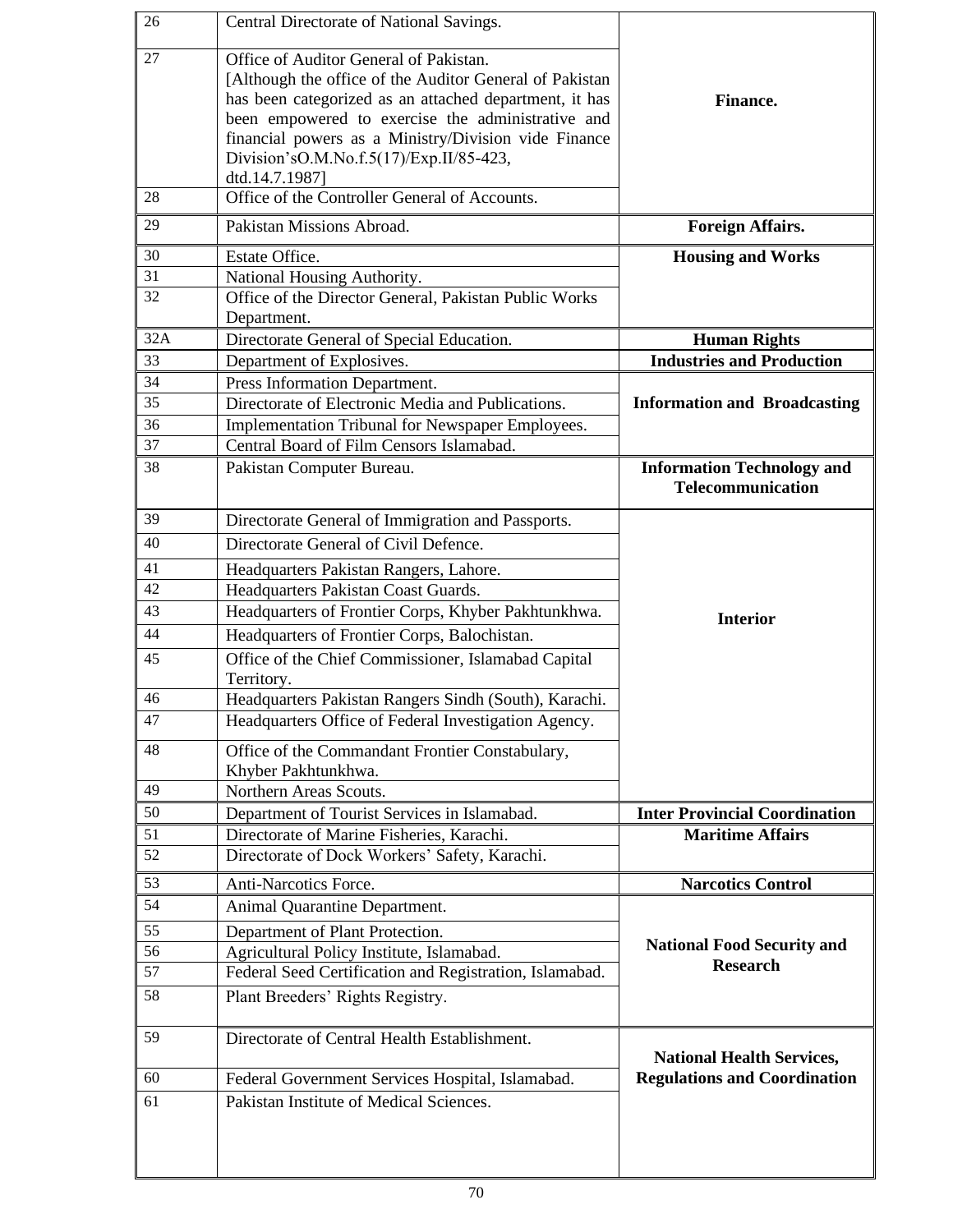| 62  | Department of Archaeology and Museums.                                            |                                                                      |  |
|-----|-----------------------------------------------------------------------------------|----------------------------------------------------------------------|--|
|     |                                                                                   |                                                                      |  |
| 63  | National Language Promotion Department.                                           |                                                                      |  |
| 64  | National Library of Pakistan.                                                     | <sup>1</sup> National Heritage and Culture                           |  |
| 65  | Department of Libraries.                                                          |                                                                      |  |
| 66  | Bureau of Emigration and Overseas Employment.                                     | <b>Overseas Pakistanis and Human</b><br><b>Resource Development</b>  |  |
| 67  | <b>Industrial Relations Commission.</b>                                           |                                                                      |  |
| 68  | Directorate of Workers' Education, Islamabad.                                     |                                                                      |  |
| 69  | Geological Survey of Pakistan.                                                    | Petroleum                                                            |  |
| 69A | Pakistan Bureau of Statistics (PBS).                                              | <sup>2</sup> Planning, Development and<br><b>Special Initiatives</b> |  |
| 70  | Omitted vide SRO 1025 (1)/2020 dated 08-10-2020.                                  | Omitted vide SRO 1025 (1)/<br>2020 dated 08-10-2020                  |  |
| 71  | Pakistan Railways Headquarters Office.                                            | <b>Railways</b>                                                      |  |
| 72  | Hajj and Umrah Directorate.                                                       | <b>Religious Affairs and Inter-faith</b><br><b>Harmony</b>           |  |
| 73  | Federal Board of Revenue.                                                         | <b>Revenue</b>                                                       |  |
| 74  | Omitted vide SRO 487 (1)/2019 dated 23-04-2019.                                   | Omitted vide SRO 487 (1)/<br>2019 dated 23-04-2019                   |  |
| 75  | Omitted vide SRO 1025 (1)/2020 dated 08-10-2020.                                  | Omitted vide SRO 1025 (1)/<br>2020 dated 08-10-2020                  |  |
| 76  | Office of the Chief Engineering Advisor and Chairman<br>Federal Flood Commission. |                                                                      |  |
| 77  | Office of the Pakistan Commissioner for Indus Water.                              | <b>Water Resources</b>                                               |  |
|     |                                                                                   |                                                                      |  |

<sup>&</sup>lt;sup>1</sup> Substituted vide SRO 1025(1)/2020, dated  $8<sup>th</sup>$  October, 2020

<sup>&</sup>lt;sup>2</sup> Substituted vide SRO 1025(1)/2020, dated  $8<sup>th</sup>$  October, 2020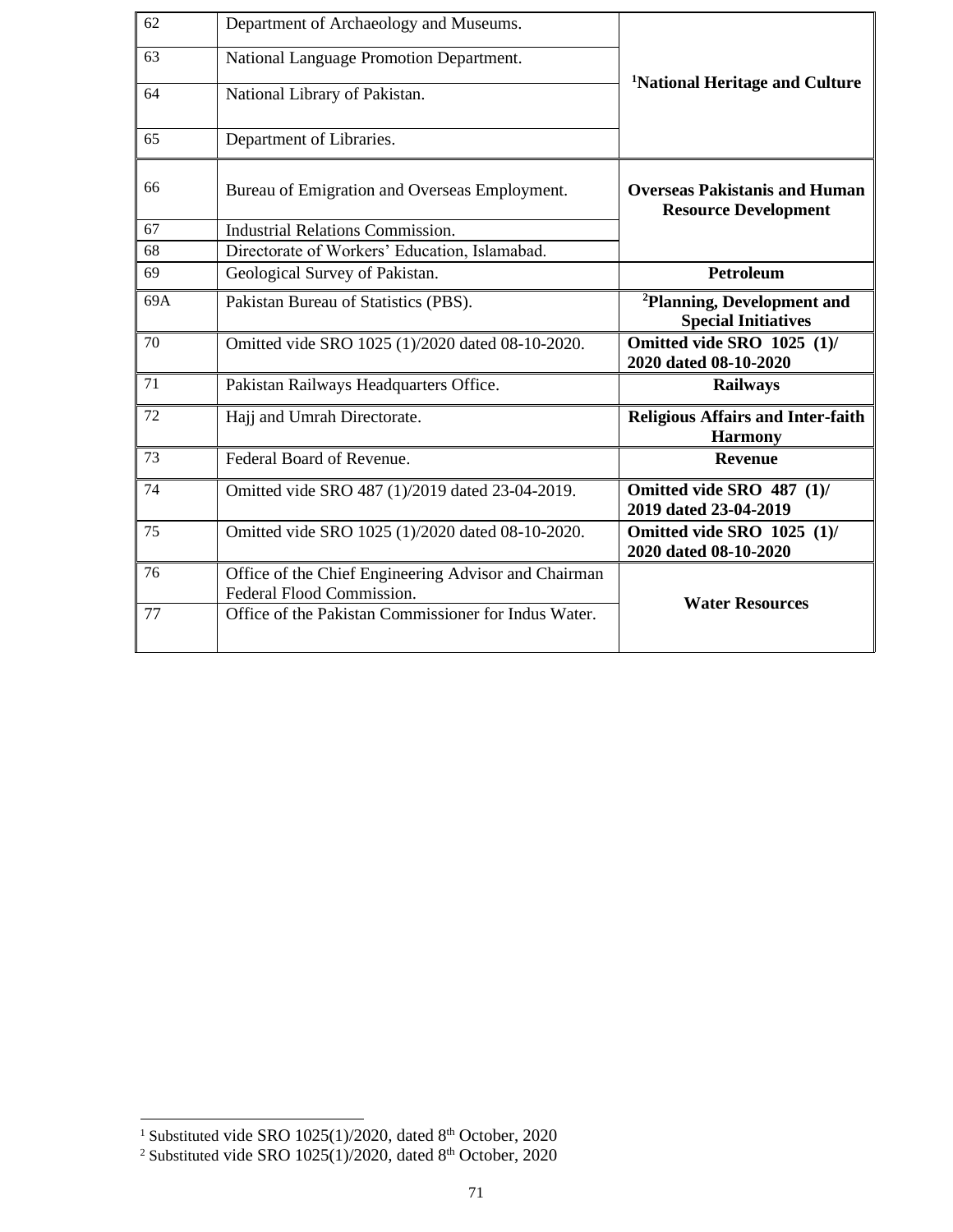## **SCHEDULE-IV**

#### **[Rule 7 (2)]**

## **LIST OF OFFICERS AUTHORISED TO MAKE AND EXECUTE ORDERS AND OTHER INSTRUMENTS IN THE NAME OF THE PRESIDENT:**

- 1. Secretary, Special Secretary, Acting Secretary, Additional Secretary, Joint Secretary or Deputy Secretary to the Government of Pakistan or to the Cabinet or Section Officer, or an officer who is granted one of these ranks ex-officio, or an Officer on Special Duty authorized by the Division concerned.
- 2. Secretary, Additional Secretary, Joint Secretary or Deputy Secretary or Section Officer in the President's Secretariat (Public) or <sup>1</sup>[Prime Minister's Office].

**Note**:- The inclusion of these officers is intended to enable them to execute orders in the name of the President in respect of such matters only as relate to the staff in the President's Secretariat (Public) or <sup>1</sup>[Prime Minister's Office].

3. Military Secretary to the President or to the Prime Minister or Officer on Special Duty or Assistant Secretary in the President's Secretariat (Personal) or <sup>1</sup>[Prime Minister's Office].

**Note**:- The inclusion of these officers is intended to enable them to execute orders in the name of the President in respect of such matters only as relate to the staff in the President's Secretariat (Personal) or <sup>1</sup> [Prime Minister's Office] and to the household of the President or Prime Minister.

- 4. In respect of the matters within their jurisdiction:-
	- (a) Controller or Deputy Controller of Capital Issues, Financial Adviser, Joint Financial Adviser, Deputy Financial Adviser or Assistant Financial Adviser.
	- (b) Director-General or Deputy Director-General, Pakistan Post Office Department [Omitted vide SRO 226(I)/2010 (F.No.4-4/2007-Min-I), dated 02.04.2010].
	- (c) Railway [2General Manager], Director, Joint Director and Deputy Director.
- 5. In respect of orders issued under sub-section (1) of section 3 of the Imports and Exports (Control) Act, 1950, in accordance with the Import Policy approved by the Government -- the Chief Controller of Imports and Exports.

<sup>&</sup>lt;sup>1</sup> Substituted vide SRO 622 (I)/2013, (F.No. 4-8/2013-Min-I), dated 28.06.2013.

<sup>2</sup> Substituted vide S.R.O. 226(I)/2010 (F.No.4-4/2007-Min-I), dated 02.4.2010.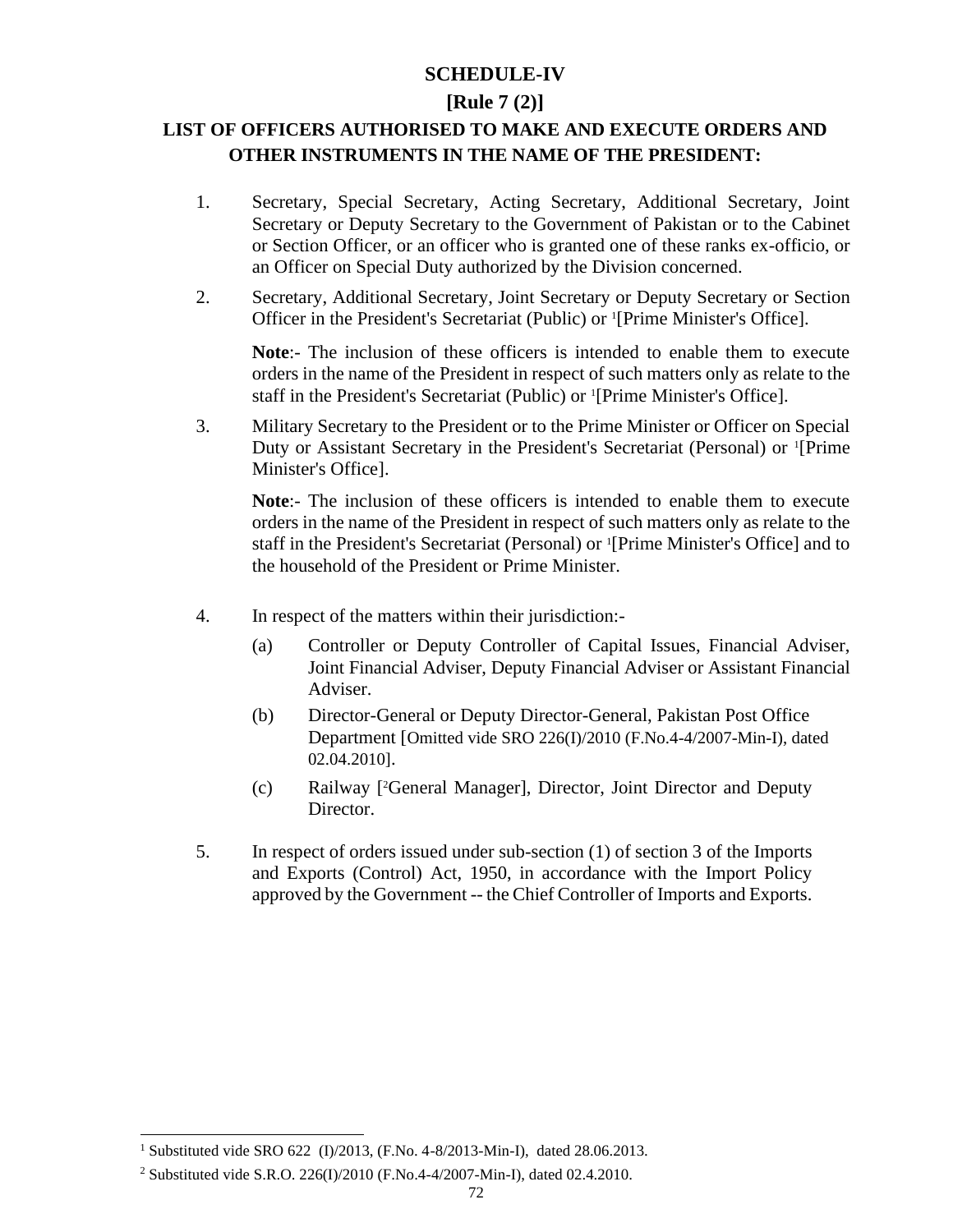## **<sup>1</sup>SCHEDULE V-A**

## **[Rule 15 (1) (g) (h)]**

#### **LIST OF CASES TO BE SUBMITTED TO THE PRIME MINISTER FOR HIS ORDERS**

| S.No. | Reference to constitutional/ |
|-------|------------------------------|
|       | Statutory provision, if any  |
|       |                              |

|          | <b>CABINET DIVISION</b>                                                                                                                                                                                                                                                                                                                                        |                                                                                     |  |
|----------|----------------------------------------------------------------------------------------------------------------------------------------------------------------------------------------------------------------------------------------------------------------------------------------------------------------------------------------------------------------|-------------------------------------------------------------------------------------|--|
| 1.       | Intelligence Bureau. Appointment of Joint Directors and above.                                                                                                                                                                                                                                                                                                 | Civil Servants(Appointment,<br>Promotion and Transfer)                              |  |
| $21A$ .  | Appointment, resignation and removal of Special Assistants to the Prime                                                                                                                                                                                                                                                                                        | Rules, 1973.                                                                        |  |
|          | Minister and of persons holding the Minister's status without Cabinet rank,<br>determination of their salaries, allowances and privileges.                                                                                                                                                                                                                     |                                                                                     |  |
| 31B.     | Rules for the convenient transaction of business of the Federal Government".                                                                                                                                                                                                                                                                                   | Articles 90 and 99                                                                  |  |
| $41C$ .  | A Certificate of Secrecy and Fidelity to be signed by an Adviser to the Prime                                                                                                                                                                                                                                                                                  |                                                                                     |  |
|          | Minister or a Special Assistant to the Prime Minister upon entering office.                                                                                                                                                                                                                                                                                    |                                                                                     |  |
| 2.       | <b>DEFENCE DIVISION</b>                                                                                                                                                                                                                                                                                                                                        | Relevant laws and Rules                                                             |  |
|          | Appointment of, and above the rank of, Captain in the Navy, Colonel in the<br>Army and Group Captain in the air Force, except Chairman, Joint Chiefs of Staff<br>Committee, and the Chiefs of the Army Staff, Naval Staff and Air Staff.                                                                                                                       | governing<br>the<br>Defence<br>Forces read with Article 243<br>of the Constitution. |  |
|          | Provided the appointment of, and above the rank of, Lieutenant General in the<br>Army and equivalent ranks in the other Defence Services will be made by the<br>Prime Minister in consultation with the President.                                                                                                                                             |                                                                                     |  |
| 3.       | Dismissal, otherwise than by sentences of Courts Martial, of Commissioned<br>officers of the Pakistan Armed Forces other than junior Commissioned Officers.                                                                                                                                                                                                    | $-do-$                                                                              |  |
|          | Provided that the dismissal of, or the imposition of any other penalties on,<br>officers of and above the rank of Lieutenant General in the Army and equivalent<br>in the other Defence Services will require the approval of the President on the<br>advice of the Prime Minister vide item 14 of Schedule V-B.                                               |                                                                                     |  |
| 4.       | Petitions against sentences of dismissal, cashiering, imprisonment of death<br>awarded by Courts Martial to Commissioned Officers of the Armed Forces of<br>Pakistan (other than Junior Commissioned Officers).                                                                                                                                                |                                                                                     |  |
|          | Provided that petitions against the sentences of dismissal or any other penalties<br>awarded by the Courts Martial to Commissioned Officers of an above the rank<br>of Lieutenant General and equivalent ranks in the other Defence Services will<br>require the approval of the President on the advice of the Prime Minister vide<br>item 15 of Schedule V-B | -do-                                                                                |  |
|          | <b>ESTABLISHMENT DIVISION</b>                                                                                                                                                                                                                                                                                                                                  |                                                                                     |  |
| 5.       | Federal Public Service Commission.                                                                                                                                                                                                                                                                                                                             |                                                                                     |  |
|          | Omitted vide SRO No.246(1)/2001, dated 26.4.2001.<br>(a)                                                                                                                                                                                                                                                                                                       |                                                                                     |  |
|          | (b) Non-acceptance of its advice.                                                                                                                                                                                                                                                                                                                              |                                                                                     |  |
| 55A      | Making of rules under the Civil Servants Act, 1973.                                                                                                                                                                                                                                                                                                            | Article 242.                                                                        |  |
|          | <b>FINANCE DIVISION</b>                                                                                                                                                                                                                                                                                                                                        |                                                                                     |  |
| 6.       | Annual Budget Statement to be laid before the National Assembly.                                                                                                                                                                                                                                                                                               | Article 80 and 82.                                                                  |  |
| 7.<br>8. | Authentication of Schedule of Authorised Expenditure.                                                                                                                                                                                                                                                                                                          | Article 83.<br>Article 84.                                                          |  |
| 9.       | Excess Budget Statement.<br>Raising of loans by Provincial Governments subject to certain conditions.                                                                                                                                                                                                                                                          | Article 167 (3).                                                                    |  |
|          |                                                                                                                                                                                                                                                                                                                                                                |                                                                                     |  |

<sup>1</sup> Substituted vide Cab.Divn.O.M.No.104/8/85-Min.I, dated 04.08.1985.

<sup>2</sup> Inserted vide SRO135(I)/98, (F.No.4-6/97-Min-I), dated 3.3.1998.

 $3$  Substituted vide S.R.O. 368 (I)/2010 (F.No.4-6/2010-Min-I) dated  $1<sup>st</sup>$  June 2010.

<sup>4</sup> Inserted vide SRO 464(1)/2017 (4-2/2016-Min-I) dated 12-06-2017.

<sup>5</sup> Inserted vide SRO 135(I)/98, (F.No.4-6/97-Min-I), dated 03.03.1998.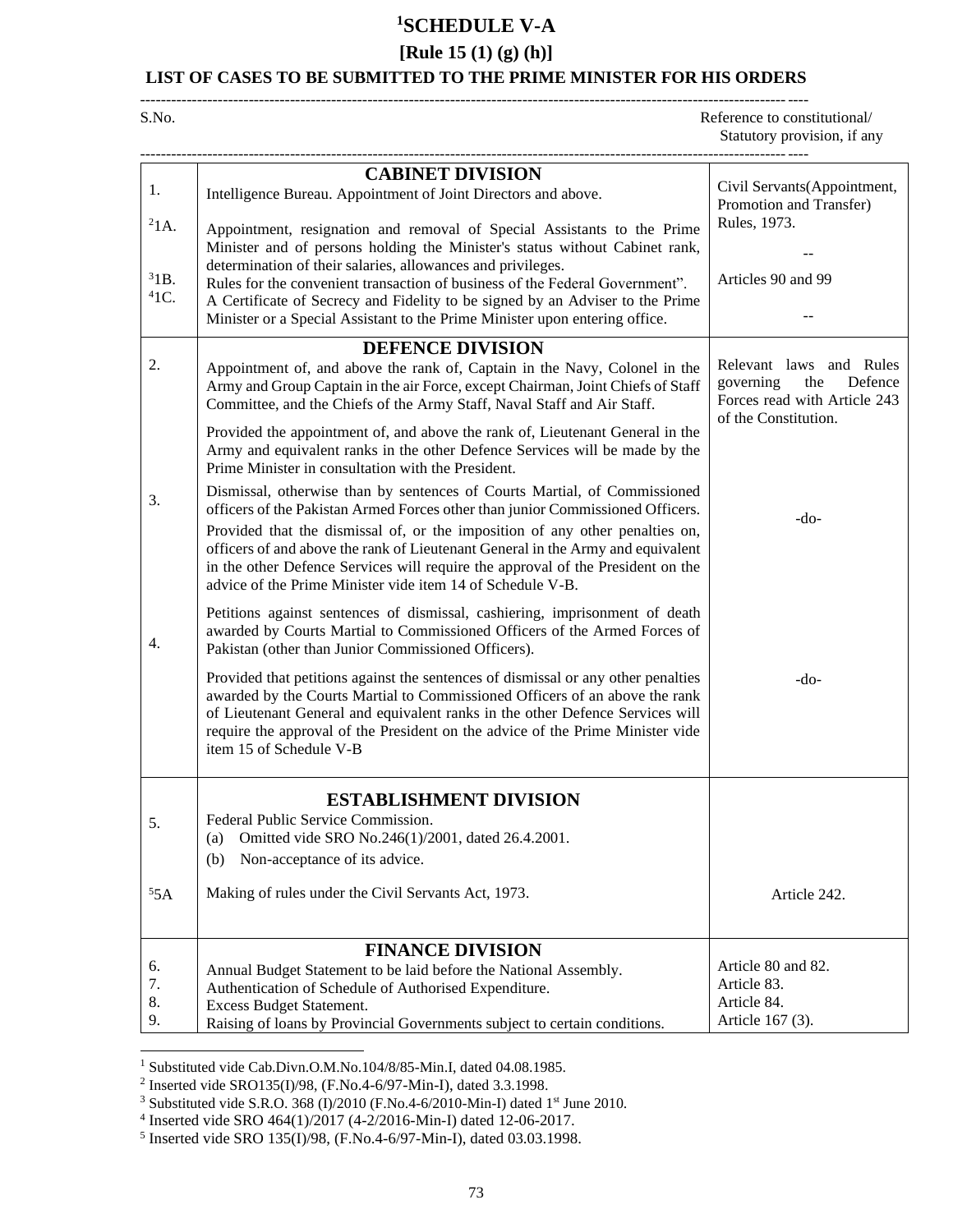|                  | <b>FOREIGN AFFAIRS DIVISION</b>                                                                                                                                                                                                                                                                                               |                                                                                                                                                                                           |
|------------------|-------------------------------------------------------------------------------------------------------------------------------------------------------------------------------------------------------------------------------------------------------------------------------------------------------------------------------|-------------------------------------------------------------------------------------------------------------------------------------------------------------------------------------------|
| 10.              | Appointment of Heads of Pakistan Missions abroad and other representation<br>down to the rank of Counsellor.                                                                                                                                                                                                                  | Civil Servants<br>(Appointment, Promotions<br>and Transfer) Rules, 1973 as<br>amended from time to time.                                                                                  |
| 110A.            | Permission to accept foreign honours and awards.                                                                                                                                                                                                                                                                              | Article 259(1).                                                                                                                                                                           |
| 11.              | <b>INTERIOR DIVISION</b>                                                                                                                                                                                                                                                                                                      |                                                                                                                                                                                           |
| 112.             | Preventive Detention.<br>Prosecution of an officer BPS-17 to 22 and heads of autonomous and semi<br>autonomous bodies under the Federal Government in M-1 or equivalent grade<br>and Provincial Chief Secretaries.                                                                                                            | Section 197 of Cr-PC and<br>section $5(2)$ of the Prevention<br>of Corruption Act, 1947, read<br>with<br>the<br>Government<br>Servants (Efficiency<br>and<br>Discipline) Rules, 1973.     |
|                  | <sup>4</sup> LAW AND JUSTICE DIVISION                                                                                                                                                                                                                                                                                         |                                                                                                                                                                                           |
| 13.              | Appointment, etc, of members of the Administrative Courts and Tribunals for<br>Federal subjects.                                                                                                                                                                                                                              | Article 212.                                                                                                                                                                              |
| $^{2}$ 13A.      | Rejection of representations filed by an Agency under the Establishment of the<br>Office of Wafaqi Mohtasib (Ombudsman) Order, 1983 (P.O.No.1 of 1983),<br>where the recommendations of the Wafaqi Mohtasib are to be sustained for<br>implementation.                                                                        |                                                                                                                                                                                           |
| 313B.            | Rejection of representations filed by the Revenue Division or its subordinate<br>departments, offices and agencies under the Establishment of the Office of the<br>Federal Tax Ombudsman Ordinance, 2000 (XXXV of 2000), where the<br>recommendations of the Federal Tax Ombudsman are to be sustained for<br>implementation. |                                                                                                                                                                                           |
|                  | <b>RAILWAYS DIVISION</b>                                                                                                                                                                                                                                                                                                      |                                                                                                                                                                                           |
| 14.              | Appointment and terms and conditions of the Chairman, <sup>5</sup> [General Manager]<br>and Members of Railways Board.                                                                                                                                                                                                        | Article $3(1)$ and $(4)$<br>of<br>President's Order No.33 of<br>1962. Also the Civil Servants<br>(Appointment,<br>Promotion<br>and Transfer) Rules, 1973 as<br>amended from time to time. |
| 15.              | Omitted vide SRO 226(I)/2010 (F.No.4-4/2007-Min-I), dated 02.04.2010.                                                                                                                                                                                                                                                         |                                                                                                                                                                                           |
|                  | <b>ALL DIVISIONS</b>                                                                                                                                                                                                                                                                                                          |                                                                                                                                                                                           |
| 16.<br>17.       | Delegation of powers to Provinces.                                                                                                                                                                                                                                                                                            | Article 146.<br>Article 149.                                                                                                                                                              |
| <sup>6</sup> 18. | Directions to provinces in certain cases.<br>Appointment of :                                                                                                                                                                                                                                                                 |                                                                                                                                                                                           |
|                  | Secretaries to the Government of Pakistan and Officers in the Federal<br>(a)<br>Secretariat down to the rank of Joint Secretary.                                                                                                                                                                                              | <b>Civil Servants</b><br>(Appointment, Promotion<br>and Transfer) Rules, 1973                                                                                                             |
|                  | All Heads of Departments holding posts in BPS-20 and above or<br>(b)<br>equivalent under the Federal Government.                                                                                                                                                                                                              | as amended from time to<br>time.<br>$-do-$                                                                                                                                                |
|                  | Officers in BPS-20 and above other than those included in (a) $\&$ (b)<br>(c)<br>above.                                                                                                                                                                                                                                       | $-do-$                                                                                                                                                                                    |
| 19.              | Appointment:                                                                                                                                                                                                                                                                                                                  |                                                                                                                                                                                           |
|                  | to a post in a corporation, an autonomous or semi autonomous body,<br>(a)<br>authority, etc under the administrative control of any Ministry/Division<br>of the Federal Government, carrying any of the Management Grades<br>from M-I to M-III.                                                                               |                                                                                                                                                                                           |
|                  | of a Government servant of BPS-20 or above against any post in a<br>(b)<br>corporation, an autonomous or semi autonomous body, authority, etc.<br>under the administrative control of any Ministry/Division of Federal<br>Government.                                                                                         |                                                                                                                                                                                           |
|                  |                                                                                                                                                                                                                                                                                                                               |                                                                                                                                                                                           |

<sup>&</sup>lt;sup>1</sup> Inserted vide SRO No.476(I)/2001, (F.No.4-6/2001-Min), dated 28.6.2001.

<sup>2</sup> Inserted ibid.

<sup>&</sup>lt;sup>3</sup> Added vide SRO No.476(I)/2001, (F.No.4-6/2001-Min), dated 28.6.2001.

<sup>4</sup> Substituted vide SRO 1260 (I)/2015, (F. No. 4-5/2013-Min-I), dated 18.12.2015.

<sup>&</sup>lt;sup>5</sup> Omitted vide SRO 226(I)/2010 (F.No.4-4/2007-Min-I), dated 02.04.2010.

<sup>6</sup> Substituted vide SRO 135(I)/98, (F.No.4-6/97-Min-I), dated 03.03.1998.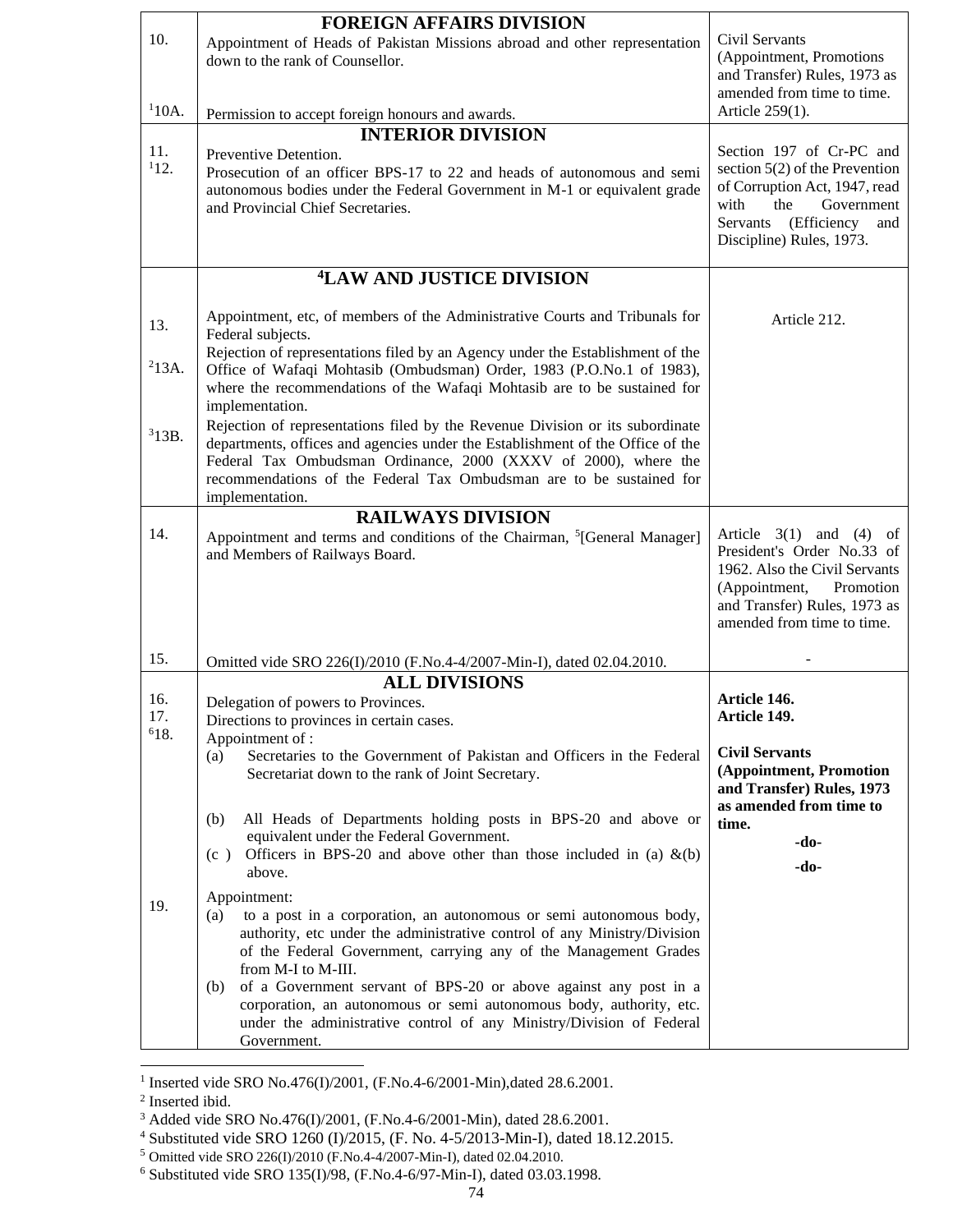| 20.       | Omitted vide Cabinet Division Notification No.4-6/97-Min.I (SRO No.135)<br>$(I)/98$ , dated 03.03.1998.                                                                                                                                                                     |                                                                                                            |
|-----------|-----------------------------------------------------------------------------------------------------------------------------------------------------------------------------------------------------------------------------------------------------------------------------|------------------------------------------------------------------------------------------------------------|
| 21.       | Disciplinary matter in respect of all officers under the Federal Government,<br><sup>2</sup> [and Provincial Chief Secretaries], including imposition of major/minor<br>penalties.                                                                                          | <b>Government Servants</b><br>(Efficiency and Discipline)<br>Rules, 1973, as amended<br>from time to time. |
| 122.      | Disciplinary matters in respect of heads of corporations, bodies, authorities or<br>organizations established by or under Federal laws or owned or controlled by<br>the Federal Government in M-I or equivalent grade including imposition of<br>major and minor penalties. |                                                                                                            |
| 223.      | Appointment required to be made by the Government under any law for the time<br>being in force.                                                                                                                                                                             | Relevant law authorizing<br>the appointment.                                                               |
| $^{2}24.$ | Appeal cases in respect of Heads of the Statutory Corporations/Organizations.                                                                                                                                                                                               |                                                                                                            |

<sup>1</sup> Substituted vide SRO No.135(I)/98, (F.No.4-6/97-Min-I), dated 03.03.1998.

<sup>2</sup> Added ibid.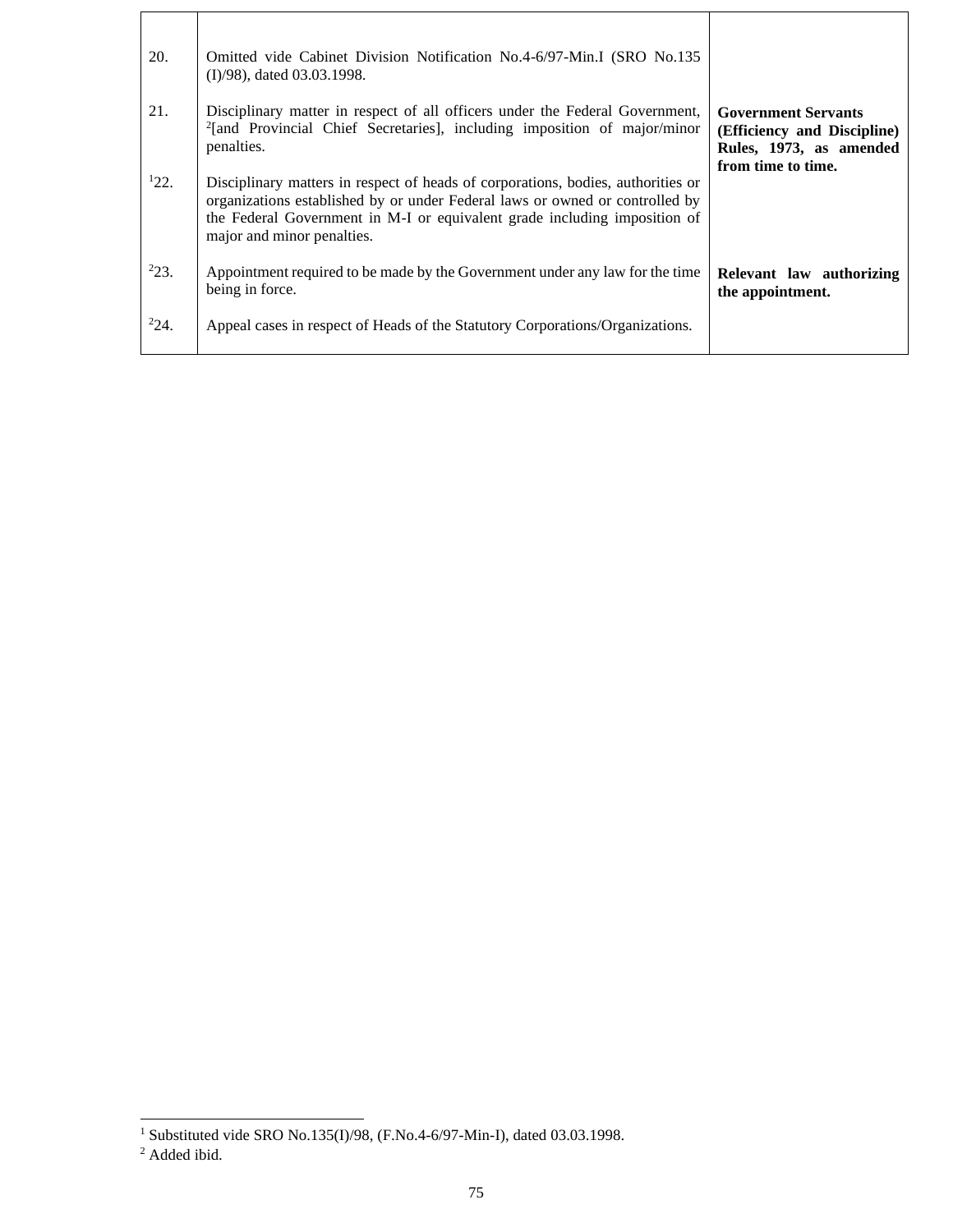### **<sup>1</sup>SCHEDULE V-B**

#### **[Rule 15-A (1)]**

# **LIST OF CASES REQUIRING ORDERS OF THE PRESIDENT ON THE ADVICE OF THE PRIME MINISTER**

-------------------------------------------------------------------------------------------------------------------

------------------------------------------------------------------------------------------------------------------- S.No. Reference to Constitutional Reference to Constitutional

statutory provision, if any

| 1.                             | Omitted vide SRO No.246(I)2001, dated 26.4.2001.                                                                                                                                                                                                                    |                                                                                                     |
|--------------------------------|---------------------------------------------------------------------------------------------------------------------------------------------------------------------------------------------------------------------------------------------------------------------|-----------------------------------------------------------------------------------------------------|
|                                | <b>CABINET DIVISION</b>                                                                                                                                                                                                                                             |                                                                                                     |
| 2.<br>2A.                      | Appointment, resignation and removal of Federal Ministers & Ministers of State.<br>Omitted vide SRO No.822 (I)/2002, dated 20.11.2002.                                                                                                                              | Article 92(1)(3).                                                                                   |
| 2B.<br>${}^{2}2C$<br>$^{22}$ D | Omitted vide SRO No.822 (I)/2002, dated 20.11.2002.<br>Appointment of Federal Caretaker Cabinet (on advice of the Caretaker Prime Minister)<br>Appointment, resignation and removal of Provincial Governors, determination of their                                 | Article $224(1A)$<br>Article 101                                                                    |
| ${}^{2}2E$                     | salaries, allowances and privileges<br>Appointment of Acting Governors (other than Speaker of the Provincial Assembly)<br>during the absence of Governors                                                                                                           | Article 104                                                                                         |
| 3.<br>4.                       | Omitted vide S.R.O. 368 (I)/2010, (F.No.4-6/2010-Min-I) dated 1st June 2010.<br>Omitted vide SRO 226(I)/2010 (F.No.4-4/2007-Min-I), dated 02.04.2010.                                                                                                               | Article $156(1)$                                                                                    |
| 5.<br>6.<br>7.                 | National Economic Council. Its Constitution and appointment of members.<br>Issue of Proclamation of Emergency and its revocation.<br>Issue of Proclamation in case of failure of constitutional machinery in a Province and its                                     | Articles 232,233,236(1)<br>Articles 234, 236(1)                                                     |
| 8.                             | revocation.<br>Determination of salaries, allowances and privileges of the President, Prime Minister,<br>Federal Ministers, Ministers of State.                                                                                                                     | Article 250                                                                                         |
| 9.                             | Omitted vide Cabinet Division Notification No.4-6/97-Min.I (SRO No.135(I)/98 dated<br>03.03.1998.                                                                                                                                                                   |                                                                                                     |
| 10.<br>11.                     | Appointment of Advisers and determination of their terms and conditions.<br>Omitted vide Cabinet Division Notification No.4-1/97-Min.I, dated 06.01.1997.                                                                                                           | Article $93(1)$                                                                                     |
| 11A                            | Conferment of Awards.                                                                                                                                                                                                                                               | Article 259(2)                                                                                      |
| 12.                            | Omitted vide SRO 1262 (1)/2017 dated 20-12-2017                                                                                                                                                                                                                     |                                                                                                     |
| 12A.                           | <b>DEFENCE DIVISION</b><br>Appointment of Chairman, Joint Chiefs of Staff Committee, the Chief of the Army Staff,<br>the Chief of the Naval Staff and the Chief of the Air Staff and determination of their<br>salaries and allowances                              | Article 243                                                                                         |
| 13.                            | Raising, maintenance of and grant of Commissions in the Military, Navy and Air Force<br>of Pakistan and Reserves of such Forces.                                                                                                                                    | Article 243                                                                                         |
| 14.                            | Imposition of all penalties, including removal and dismissal from service on Armed<br>Forced Officers of and above the rank of Lieutenant General in the Army and equivalent<br>ranks in the other defence services other wise than, by sentences of Court Martial. | Relevant laws and rules<br>governing the Defence<br>Forces read with Article                        |
| 15.                            | Petition against sentences of dismissals, cashiering, imprisonment or death awarded by<br>Courts Martial to Armed Forces Officers of and above the rank of Lieutenant General in<br>the Army and equivalent rank in the other Defence Services.                     | 243.<br>Relevant laws and rules<br>governing the Defence<br>Forces read with Article<br>243.        |
| 15A<br>15B.                    | Directions as to the application of Law to a major aerodrome.<br>Omitted vide Cabinet Division Notification No.4-15/96-Min.I, dated 19.11.1996.                                                                                                                     | Article 252                                                                                         |
|                                | <b>ESTABLISHMENT DIVISION</b>                                                                                                                                                                                                                                       |                                                                                                     |
| 15C.                           | Federal Public Service Commission; its strength and the appointment, removal or<br>resignation of the <sup>1</sup> [Chairman and] members, and the terms and conditions of their<br>service.                                                                        | Sections 3,4 and 5 of the<br>Federal Public Service<br>Commission Ordinance,<br>1977 (XLV of 1977). |

<sup>1</sup> Substituted vide Cabinet Division O.M.No.104/8/85-Min.I, dated 4.8.1985.

<sup>&</sup>lt;sup>2</sup> Inserted vide S.R.O. 368 (I)/2010 (F.No.4-6/2010-Min-I) dated 1<sup>st</sup> June 2010.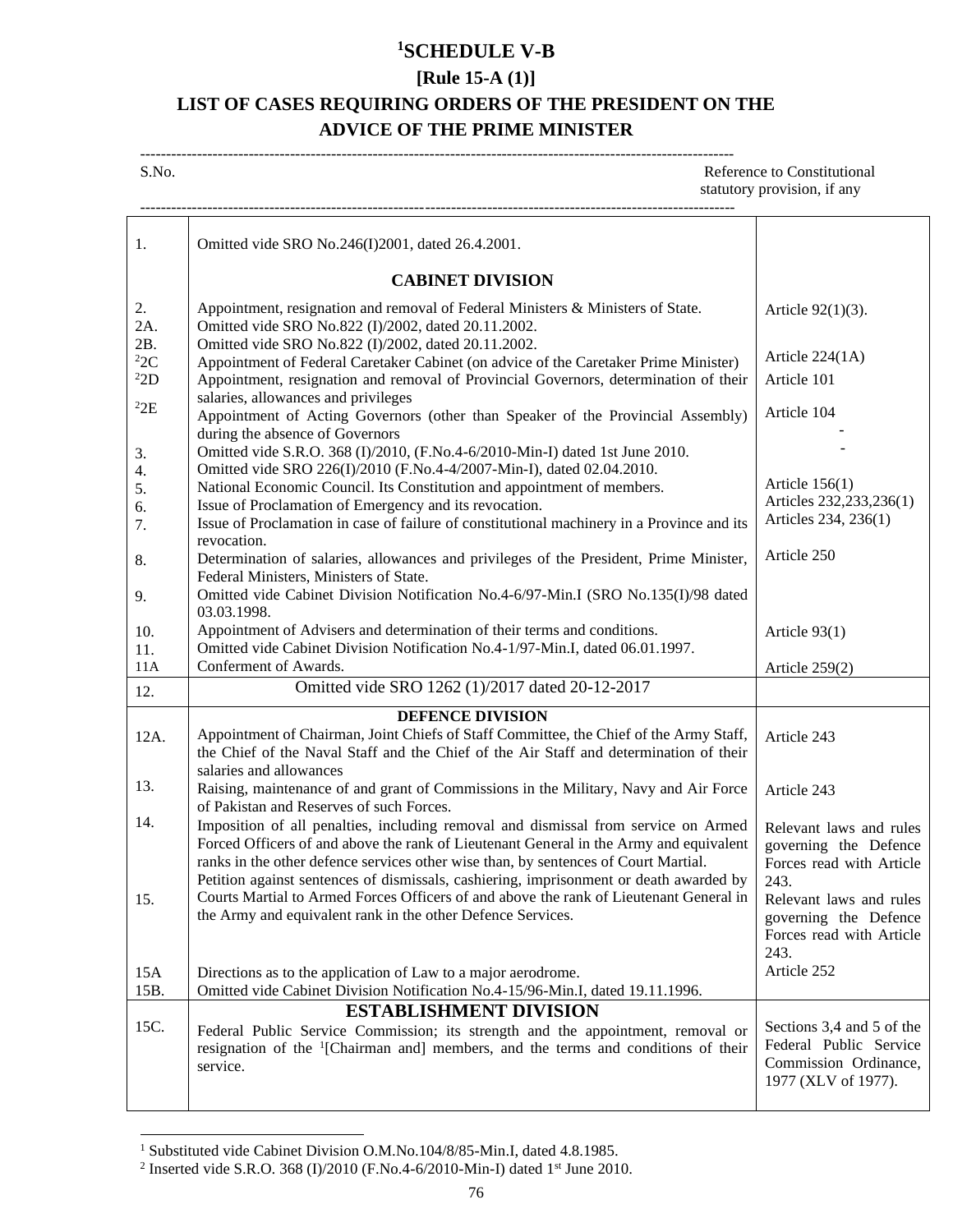|      | <b>FINANCE DIVISION</b>                                                                                                                                                  |                                          |
|------|--------------------------------------------------------------------------------------------------------------------------------------------------------------------------|------------------------------------------|
| 16.  | Rules relating to the custody etc of Federal Consolidated Fund and Public Account.                                                                                       | Article 79                               |
| 17.  | National Finance Commission. Its constitution, reports and recommendations including<br>the allocation of the shares of Provincial Governments in the proceeds of taxes. | Article 160                              |
| 18.  | Omitted vide Cabinet Division Notification No.4-11/91-Min.I, dated 22.10.1991.                                                                                           |                                          |
| 19.  | Auditor General of Pakistan:                                                                                                                                             |                                          |
|      | (i) Appointment, removal, term of office and terms and conditions of service;<br>(ii) Functions and powers.                                                              | Article $168(1)(3)$                      |
| 20.  | Principles and methods of keeping of accounts.                                                                                                                           | Article 169<br>Article 170               |
| 21.  | Reports relating to the accounts of Federation.                                                                                                                          | Article 171                              |
| 22.  | Issue of proclamation in case of financial emergency and its revocation.<br>Omitted vide Cabinet Division Notification No.4-14/98-Min.I, dated 01.02.1998.               | Article 235, 236(1)                      |
| 22A. | <b>FOREIGN AFFAIRS DIVISION</b>                                                                                                                                          |                                          |
| 23.  | The declaration of war.                                                                                                                                                  |                                          |
| 24.  | Omitted vide SRO No.476(I)/2001, dated 28.6.2001.                                                                                                                        |                                          |
|      | <b>INTERIOR DIVISION</b>                                                                                                                                                 |                                          |
| 25.  | Grants of pardons, reprieves and respites and revision suspension or commutation of any                                                                                  | Article 45                               |
| 26.  | sentence passed by any Court, tribunal or other authority, other than a court martial.<br>Government of Islamabad Capital Territory.                                     | Article 258                              |
| 27.  | Omitted vide Cabinet Division Notification No.4-6/97-Min.I (SRO No.135(I)/98) dated                                                                                      |                                          |
|      | 03.03.1998.                                                                                                                                                              |                                          |
| 27A. | <b>INTER-PROVINCIAL COORDINATION DIVISION</b>                                                                                                                            |                                          |
|      | Council of Common Interest. Its constitution and appointment of members.                                                                                                 | Article $153(1)$ & $(2)$                 |
|      | <b>LAW AND JUSTICE DIVISION</b>                                                                                                                                          | Article 29(3)                            |
| 28.  | Submission of annual report to [each House of Majlis-e-Shoora (Parliament)] in relation<br>to Federation on observance of Principles of Policy.                          |                                          |
| 29.  | Promulgation of Ordinances.                                                                                                                                              | Article $89(1)$                          |
| 30.  | Attorney General for Pakistan: Appointment, duties terms and conditions and resignation                                                                                  | Article 100                              |
| 31.  | from office.<br>Supreme Court:                                                                                                                                           |                                          |
|      | (a) Appointment of the Chief Justice, Acting Chief Justice and other Judges<br>and                                                                                       | Article                                  |
|      | their removal, allowances and privileges.                                                                                                                                | 177(1),180,181,182 and                   |
|      |                                                                                                                                                                          | 209(6)                                   |
|      | (b) Sitting of the Court at places other than Islamabad.                                                                                                                 | Article 183(2)                           |
| 32.  | High Court:                                                                                                                                                              |                                          |
|      | Number of Judges, appointment of Chief Justices, Acting Chief Justices<br>and<br>other Judges and their transfers, removal, allowances and privileges.                   | Article<br>192(1), 193(1),               |
|      |                                                                                                                                                                          | 196,<br>197,<br>200<br>and<br>$209(6)$ . |
|      |                                                                                                                                                                          |                                          |
| 33.  | Federal Shariat Court : number of Judges, their appointments, transfer, resignation,<br>removal, allowances and privileges.                                              | Article 203(c)                           |
| 34.  | Rules for the appointment of officers and servants of Supreme Court and their terms and                                                                                  |                                          |
|      | conditions of employment.                                                                                                                                                | Article 208<br>Article 209(5)            |
| 35.  | Reference to Supreme Judicial Council.                                                                                                                                   |                                          |
| 36.  | Omitted vide Cabinet Division Notification No.4-6/97-Min.I (SRO No.135(I)/98) dated                                                                                      |                                          |
|      | 03.03.1998.                                                                                                                                                              |                                          |
| 36A. | Representations filed under Article 32 of the Establishment of the Office of Wafaqi                                                                                      |                                          |
|      | Mohtasib (Ombudsman) Order, 1983 (P.O.No.1 of 1983), except the cases covered by<br>serial No.13A of Schedule V-A.                                                       |                                          |
|      | Representations filed under section 32 of the Establishment of the Office of Federal Tax                                                                                 |                                          |
| 36B. | Ombudsman Ordinance, 2000 (XXXV of 2000), except the cases covered by serial                                                                                             |                                          |
|      | No.13B of Schedule V-A.                                                                                                                                                  |                                          |
| 36C. | Appointment of Judges of the Accountability Courts.                                                                                                                      |                                          |
| 36D. | Council of Islamic Ideology:                                                                                                                                             | Article 228(3)(4)                        |
|      | Appointment, resignation and removal of members and Chairman.<br>(i)                                                                                                     | Article 231                              |
|      | Rules of Procedure.<br>(ii)                                                                                                                                              |                                          |
| 36E. | Reference to Council of Islamic Ideology whether a proposed law is or is not repugnant<br>to the Injunctions of Islam.                                                   | Article 229                              |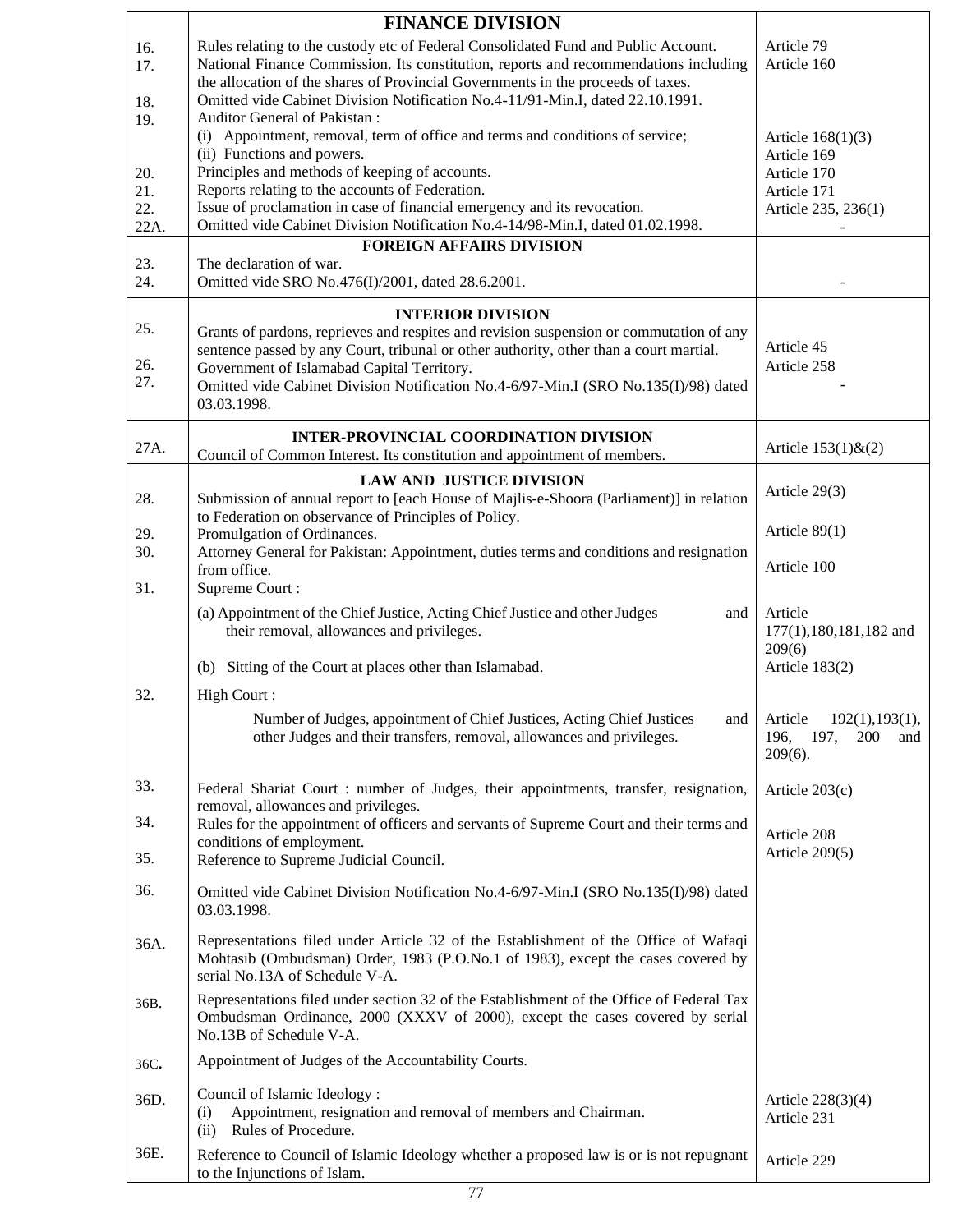|      | <b>MARITIME AFFAIRS DIVISION</b>                                                                              |                                 |
|------|---------------------------------------------------------------------------------------------------------------|---------------------------------|
| 36F. | Direction as to the application of a law to major port.                                                       | Article 252                     |
|      | PARLIAMENTARY AFFAIRS DIVISION                                                                                |                                 |
| 37.  | Omitted vide SRO 634(1)/2016 (F.No.4-2/2016-Min-I) dated 22.7.2016                                            |                                 |
| 38.  | Resignation of Speaker.                                                                                       |                                 |
| 39.  | Summoning and prorogation of either House or both Houses of Majlis-e-Shoora<br>(Parliament) in Joint Sitting. | Article $53(5)$                 |
| 40.  | Dissolution of National Assembly.                                                                             | Article $54(1)$                 |
| 41.  | Resignation of Chairman.                                                                                      | Article $58(1)$                 |
| 42.  | Rules of procedure for either House of Majlis-e-Shoora (Parliament).                                          | Article 61.                     |
| 43.  | Assent to Bills other than Money Bills.                                                                       | Article $67(2)$                 |
| 44.  | Assent of Money Bills.                                                                                        | Article $75(1)(a)(b)$ & $75(2)$ |
| 45.  | Omitted vide SRO 1260 (1)/2015, dated 18.12.2015.                                                             | Article $75(1)(a)$ .            |
| 46.  | Assent to Bills passed in a Joint Sitting of Majlis-e-Shoora (Parliament).                                    |                                 |
| 47.  | Rules of Procedure for Joint Sitting of and communications between the two Houses.                            | Article $75(2)$ .               |
| 48.  | Assent to Bills amending the Constitution.                                                                    | Article 72(1).                  |
| 48A. | Referendum of any matter of national importance.                                                              | Amended provisions of           |
| 48B  | Appointment of Chief Election Commissioner                                                                    | Article 239.                    |
|      | and members of Election Commission.                                                                           | Article 48(6)(7).               |
|      |                                                                                                               | Article 213.                    |
|      |                                                                                                               | Article 218 (2)(b).             |
| 49.  | Omitted vide SRO No. 964(I)/2014, dated 29.10.2014.                                                           |                                 |
| 50.  | Omitted vide SRO No. 964(I)/2014, dated 29.10.2014.                                                           |                                 |
|      | <b>REVENUE DIVISION</b>                                                                                       |                                 |
| 50A. | Bills affecting taxes in which Provinces are interested.                                                      | Article 162.                    |
|      | STATES AND FRONTIER REGIONS DIVISION                                                                          |                                 |
| 51.  | Application of laws to regulation for, and alteration in Tribal Areas.                                        | Article 247(3)(6).              |
|      | <b>WATER RESOURCES DIVISION</b>                                                                               |                                 |
| 52.  | Commission to look into complaints as to interference with water supplies.                                    | Article 155(2).                 |
|      | <b>ALL DIVISIONS</b>                                                                                          |                                 |
| 53.  | Direction to Governor to discharge certain functions as agent of the President in relation                    | Article 145(1).                 |
|      | to areas not included in any Province.                                                                        |                                 |
| 54.  | Reference to Supreme Court on any question of law.                                                            | Article 186.                    |
| 55.  | Omitted vide Cabinet Division Notification No.4-6/97-Min.I (SRO No.135 (I)/98) dated                          |                                 |
|      | 03.03.1998.                                                                                                   |                                 |
| 56.  | $-do-$                                                                                                        |                                 |
| 57.  | $-do-$                                                                                                        |                                 |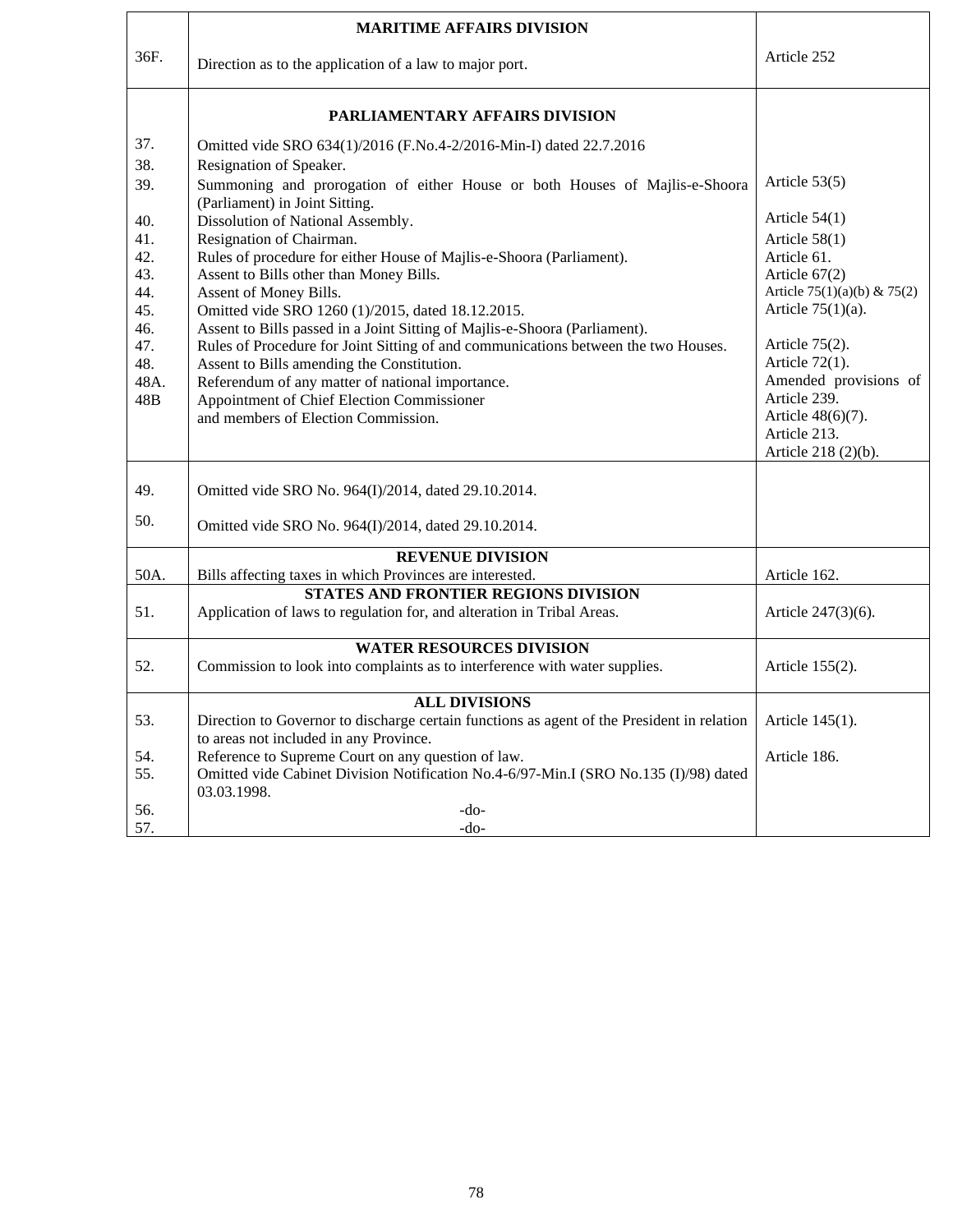## **<sup>1</sup>SCHEDULE VI**

# **[Rule 15-A (2)]**

# **LIST OF CASES TO BE SUBMITTED TO THE PRESIDENT FOR HIS ORDERS IN HIS DISCRETION**

| S. No. | <b>Provision</b>                                                                                                                                                  | <b>Reference to</b><br><b>Constitutional</b><br><b>Provisions</b> |
|--------|-------------------------------------------------------------------------------------------------------------------------------------------------------------------|-------------------------------------------------------------------|
|        | <b>CABINET DIVISION</b>                                                                                                                                           |                                                                   |
| 1.     | Appointment of Care-taker Prime Minister (in consultation with<br>the outgoing Prime Minister and the leader of the opposition in<br>outgoing National Assembly). | Article $224(1A)$                                                 |
| 2.     | <b>PARLIAMENTARY AFFAIRS DIVISION</b><br>Dissolution of National Assembly under clause (2) of Article 58.                                                         | Article $58(2)$                                                   |

<sup>&</sup>lt;sup>1</sup>Substituted vide S.R.O. 368 (I)/2010 (F.No.4-6/2010-Min), dated 1<sup>st</sup> June 2010.